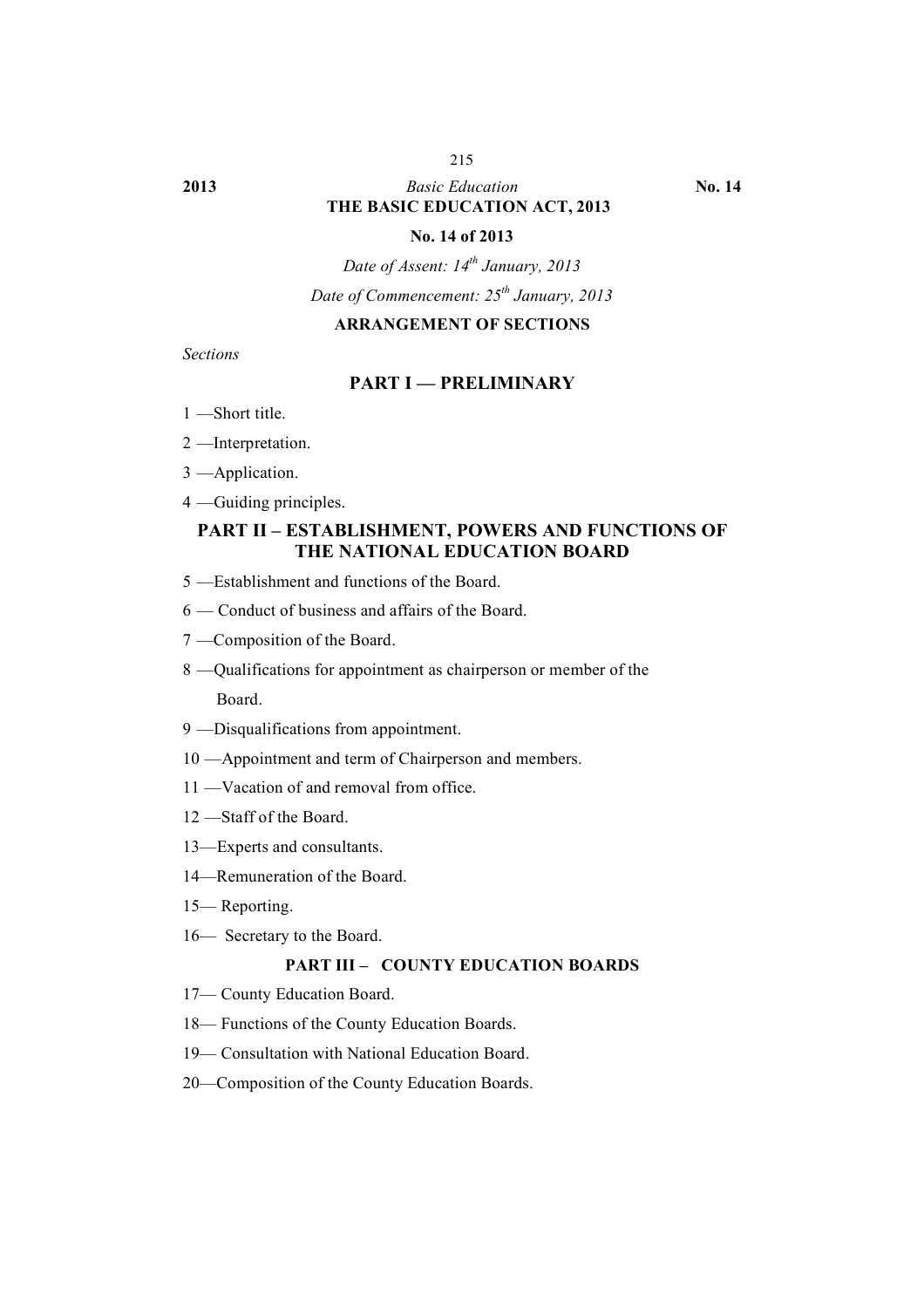# 216

#### **No. 14** *Basic Education* **2013**

- 21—Conduct of business and affairs of the County Education Boards.
- 22— Tenure of members of the County Education Board
- 23— Remuneration of the County Education Boards
- 24— Co-option.
- 25— Committees of the County Education Board.
- 26 —Roles of county Government
- 27 —Role of sponsors.

#### **PART IV – FREE AND COMPULSORY EDUCATION**

- 28—Right of child to free and compulsory education.
- 29— Free Tuition.
- 30—Compulsory primary and secondary education.
- 31—Duty of parents and guardian.
- 32—No payment of fee for admission.
- 33—Proof of age for admission.
- 34—No denial of admission.
- 35—Incentives and prohibition of holding back and expulsion.
- 36—Prohibition against physical punishment and mental harassment.
- 37— Holiday Tuition
- 38— Prohibition against employment of a child of compulsory school age.
- 39—Responsibility of the government.
- 40—Duty of a principal or head teacher.

#### **PART V - SYSTEMS AND STRUCTURE OF BASIC EDUCATION**

- 41—Promotion of education.
- 42—Structure of education.
- 43—Categories of schools.

#### **PART VI- PROMOTION OF SPECIALNEEDS EDUCATION**

- 44—Establishment and management of special institutions.
- 45— Regulations in special needs education.
- 46— Duty of County Education Board to provide child guidance services.
- 47—Report of child with special needs by County Education Board.
- 48—Future provision for children with special need.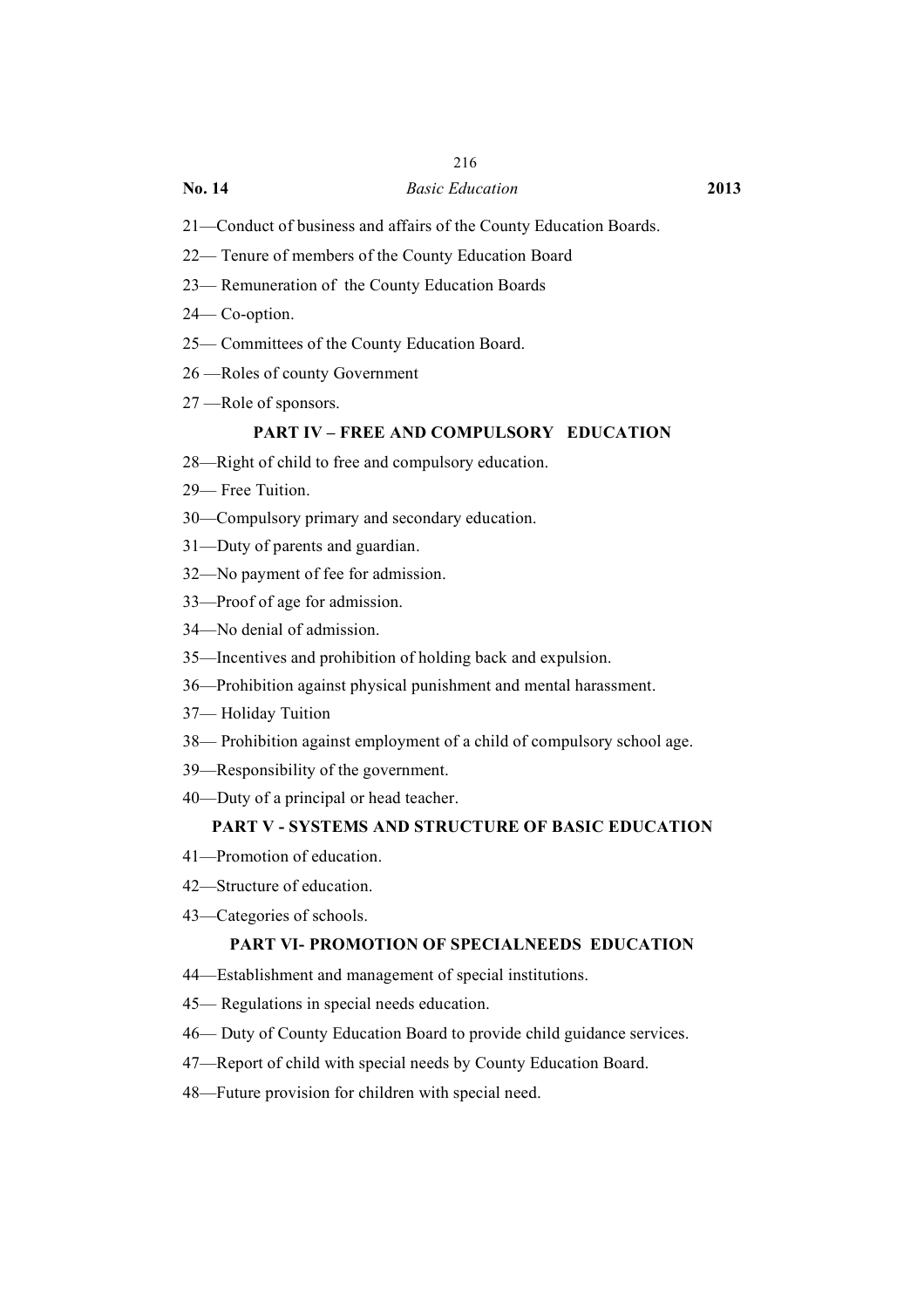### **2013** *Basic Education* **No. 14 PART VI I - PRIVATE EDUCATIONAL INSTITUTIONS**

- 49—Establishment of private schools.
- 50—Registration of private schools.
- 51—Right to attend a private school.
- 52—Duties and rights of a private school.

# **PART VIII—GOVERNANCE AND MANAGEMENT OF BASIC EDUCATION AND TRAINING**

- 53—Governance and management of education and training.
- 54—Structures of governance and management in education.
- 55—Board of Management.
- 56—Composition of Board of Management.
- 57—Qualifications of members of Boards of Management.
- 58—Functions of a Management Committee of pre-primary institution.
- 59—Functions of the Board of Management.
- 60—Annual report on governance.
- 61—Committees of the Board of Management of a basic education institution.
- 62—Secretary to the Board of Management.
- 63—Remuneration of the members of the Board of Management.

# **PART IX- STANDARDS, QUALITY AND RELEVANCE**

- 64—Establishment of the Education Standards and Quality Assurance Council.
- 65— Composition and staff at Education Standards and Quality Assurance Council.
- 66—Powers of the Quality Assurance and Standards Officers.
- 67—Cabinet Secretary and promoters to be responsible for maintenance of standards.
- 68—National Qualifications Framework Accounts and Audit
- 69—Review of standards, quality and relevance.
- 70—National and international standards and quality assurance
- 71—Standards, quality and relevance in education.
- 72—Guidelines on standards, quality and relevance.
- 73—Policy and guidelines on curricula.

#### 217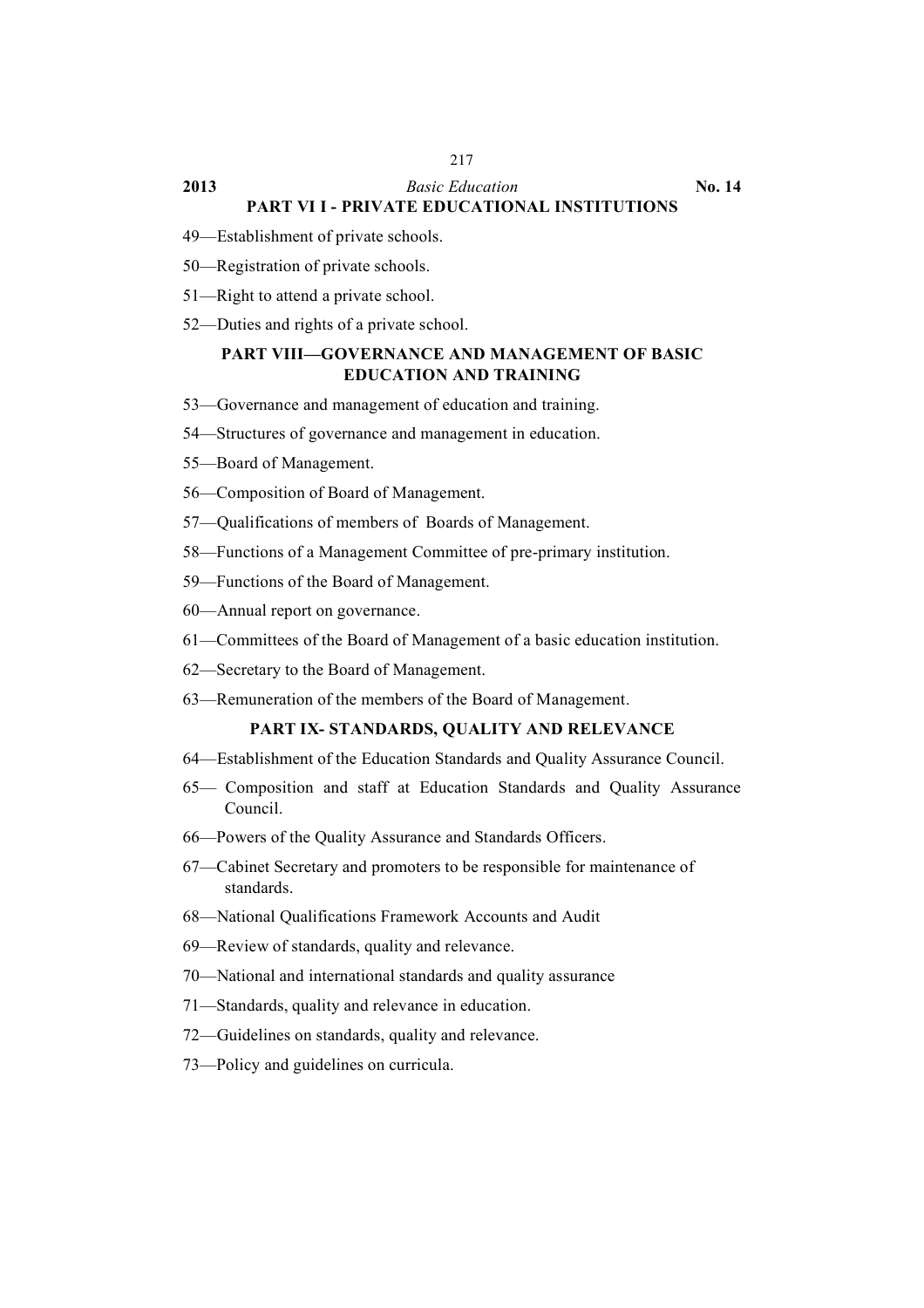# 218

**No. 14** *Basic Education* **2013**

74—Curricula development.

75—Prohibition of development and examination of own curriculum.

# **PART X- LICENSING, REGISTRATION AND ACCREDITATION PROCEDURES IN BASIC EDUCATION AND TRAINING**

- 76—Licensing, registration and accreditation of persons and institutions of education, training and research.
- 77—Rejection of application by the County Education Board.
- 78—Offence to promote without being licensed or accredited and registered.
- 79—County Education Board to maintain a databank.
- 80—Fees.
- 81—Rules, regulations and guidelines on quality.
- 82—Licensing of an institution of basic education and training.
- 83—Application to County Education Board for establishment of a basic education institution.
- 84—Examination and assessments.
- 85—Appeal against decision of County Education Board.

#### **PART XI -FINANCIAL PROVISIONS**

- 86—Financing of basic education.
- 87—Financial year.
- 88—Annual estimates.
- 89—Accounts and Audit of departments or schools.
- 90—School based auditing.
- 91—Investment of funds.

# **PART XII - GENERAL PROVISIONS**

- 92—General penalties.
- 93—The Education Appeals Tribunal.
- 94— Establishment of the National Council for Nomadic Education.
- 95—Regulations.

#### **PART XIII - REPEAL, SAVINGS AND TRANSITIONAL PROVISIONS**

96—Repealed Acts.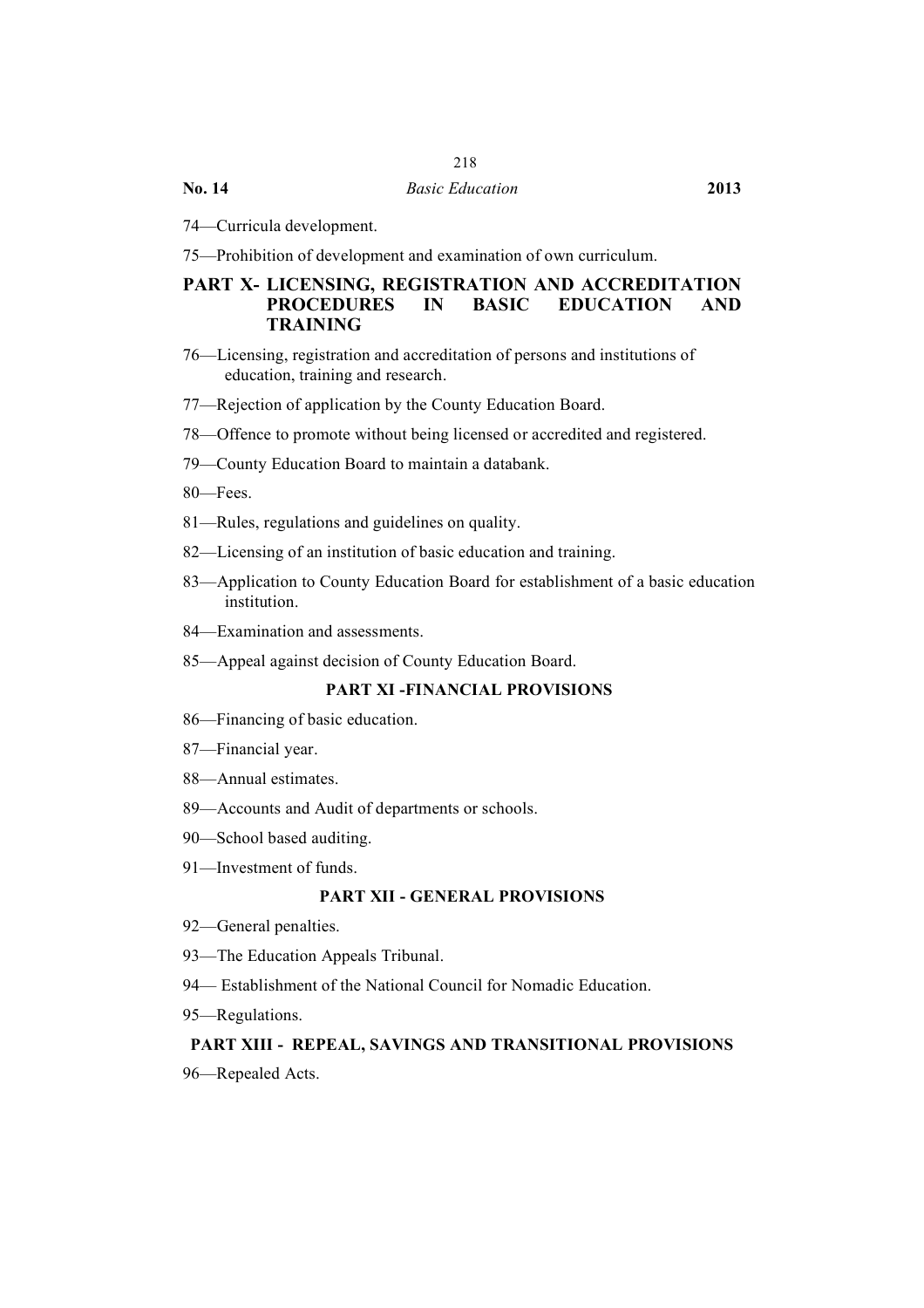| 2013 | <b>Basic Education</b>                               | <b>No. 14</b> |
|------|------------------------------------------------------|---------------|
|      | 97—Preservation of proceedings and rights of appeal. |               |

98—Continuance of periods of time.

99—Preservation of licences, certificates and registration.

100—Transfer of property, assets, liabilities and staff.

101—General savings.

**SCHEDULES**

| <b>FIRST SCHEDULE</b> | - CONDUCT OF BUSINESS AND AFFAIRS OF<br>THE NATIONAL EDUCATION BOARD.                  |
|-----------------------|----------------------------------------------------------------------------------------|
|                       | <b>SECOND SCHEDULE - CONDUCT OF BUSINESS AND AFFAIRS</b>                               |
|                       | OF THE COUNTY EDUCATION BOARDS.                                                        |
|                       | THIRD SCHEDULE - ESTABLISMENT AND FUNCTIONS OF<br><b>PARENTS ASSOCIATION</b>           |
|                       | <b>FOURTH SCHEDULE - CONDUCT OF BUSINESS AND AFFAIRS</b><br>OF THE BOARD OF MANAGEMENT |
| $FIFTH SCHEDULE$ $-$  | <b>SPECIAL BOARD OF ADULT AND</b><br><b>CONTINUING EDUCATION</b>                       |
| $SIXTH SCHEDULE$ -    | <b>ESTABLISHMENT AND FUNCTIONS OF</b>                                                  |
|                       | THE NATIONAL COUNCIL FOR NOMADIC<br><b>EDUCATION IN KENYA</b>                          |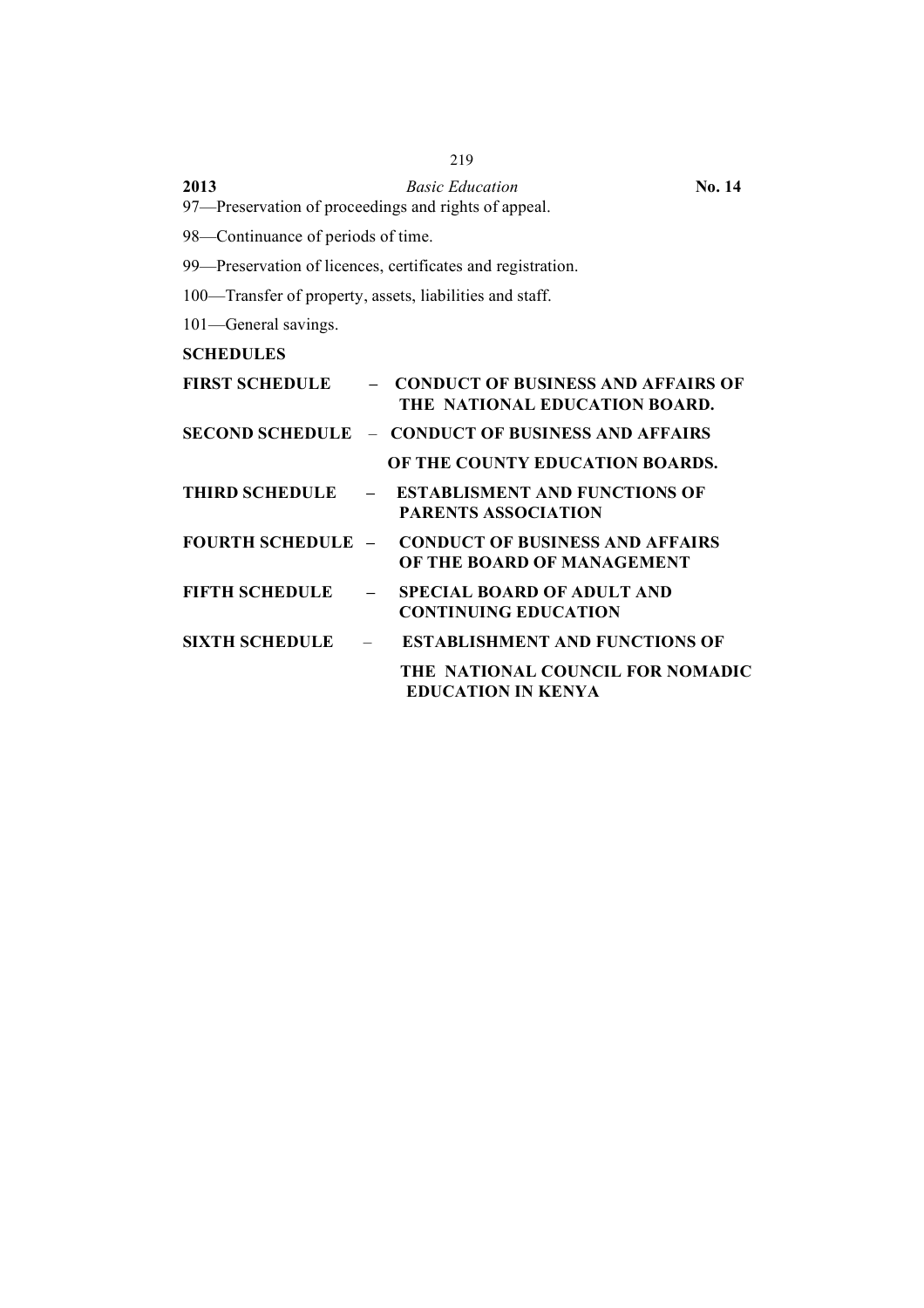#### **THE BASIC EDUCATION ACT, 2013**

**AN ACT of Parliament to give effect to Article 53 of the Constitution and other enabling provisions; to promote and regulate free and compulsory basic education; to provide for accreditation, registration, governance and management of institutions of basic education; to provide for the establishment of the National Education Board, the Education Standards and Quality Assurance Commission, and the County Education Board and for connected purposes**

**ENACTED** by the Parliament of Kenya as follows―

# **PART I — PRELIMINARY**

Short title. **1.** This Act may be cited as the Basic Education Act, 2013.

Interpretation. **2.** In this Act, unless the context otherwise requires—

"accreditation" means the procedure by which the accreditation agency formally recognizes the status of an institution offering basic education and confirms in writing by way of a documentation issued under this Act;

"adult" means an individual who has attained the age of eighteen years;

"adult and continuing education" means the learning processes within the perspective of lifelong learning in which an adult or out-of-school youth is granted an opportunity in an institution of basic education for purposes of developing abilities, enriching knowledge and improving skills;

"adult basic education" means basic education offered as a full-time or part-time course to a person who is above the age of eighteen years and includes education by correspondence, the media of mass communication and the use of libraries, museums, exhibitions or other means of visual or auditory communication for educational purposes and "Adult learning" shall be construed accordingly;

"basic education" means the educational programmes offered and imparted to a person in an institution of basic education and includes Adult basic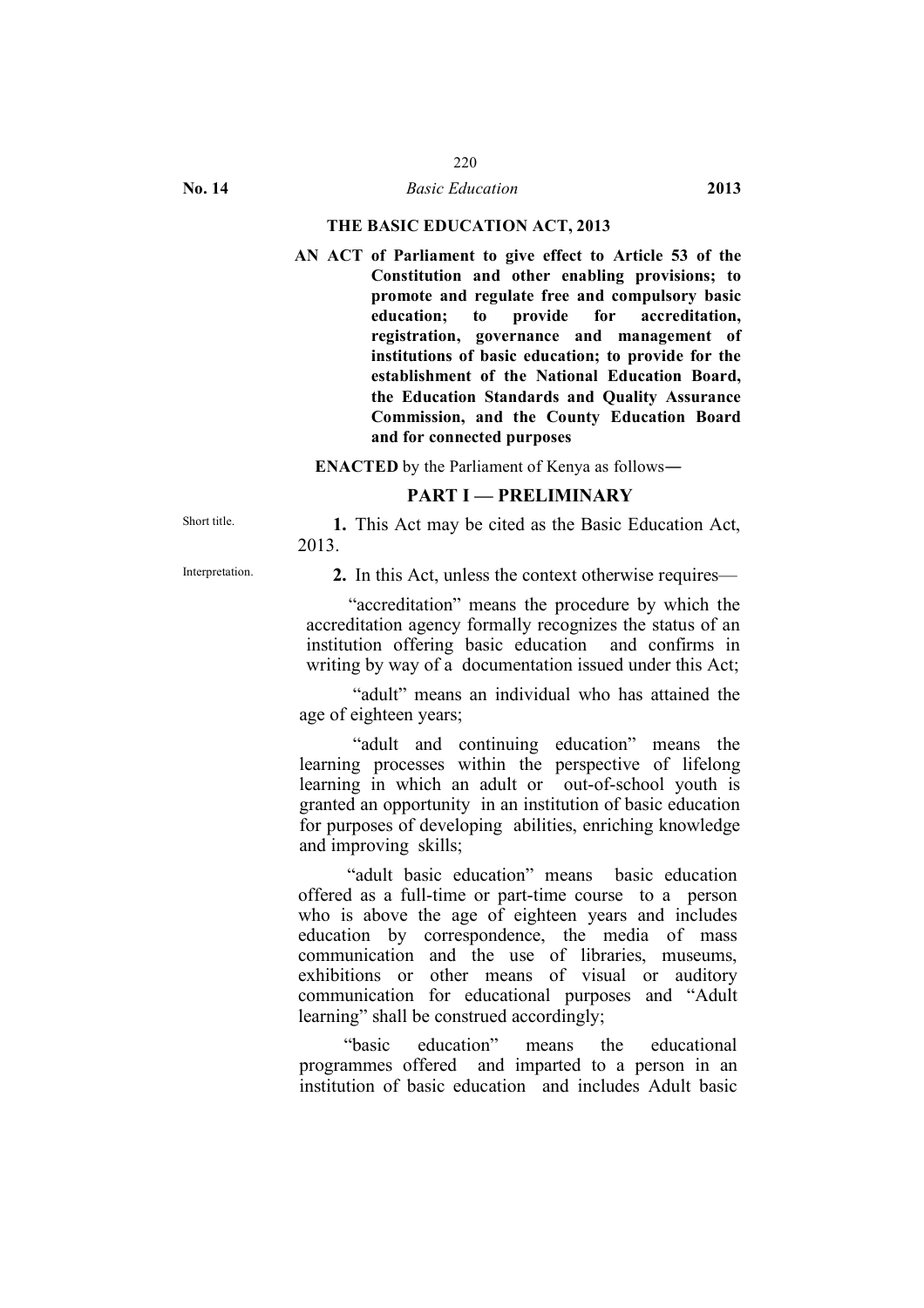# **2013** *Basic Education* **No. 14** education and education offered in pre-primary

educational institutions and centres; "Cabinet Secretary" means the Cabinet Secretary for

the time being responsible for matters relating to Basic education and training;

"child" means an individual who has not attained the age of eighteen years;

"community" means persons residing in the neighbourhood of a basic education institution;

"County Director of Education" means a Director appointed under section 52;

"County Education Board" means a Board established as an agency of the national Government to serve the relevant county under section 17;

"curriculum" means all the approved subjects taught or programmes offered and includes all the activities provided at any institution of basic education;

No. 20 of 2012

No. <sup>8</sup> of 2012 "Director-General" means a person appointed under the Public Service Commission Act and responsible to the Cabinet Secretary;

> "Duksi" means Islamic elementary institution that offers Quranic education and other related subjects;

> "Education Appeals Tribunal" means the Appeals Tribunal established under section 92;

> "EMIS" means Educational Management Information System;

> "Education Standards and Quality Assurance Commission (ESQAC) means the Commission established under section 62;"

> "formal education" means the regular education provided in the system of schools, and other formal educational institutions;

"headteacher" has the meaning assigned to it under the Teachers Service Commission Act;

"ICT Integration and Education" means the seamless incorporation of information communication technologies to support and enhance the attainment of curriculum objectives, to enhance the appropriate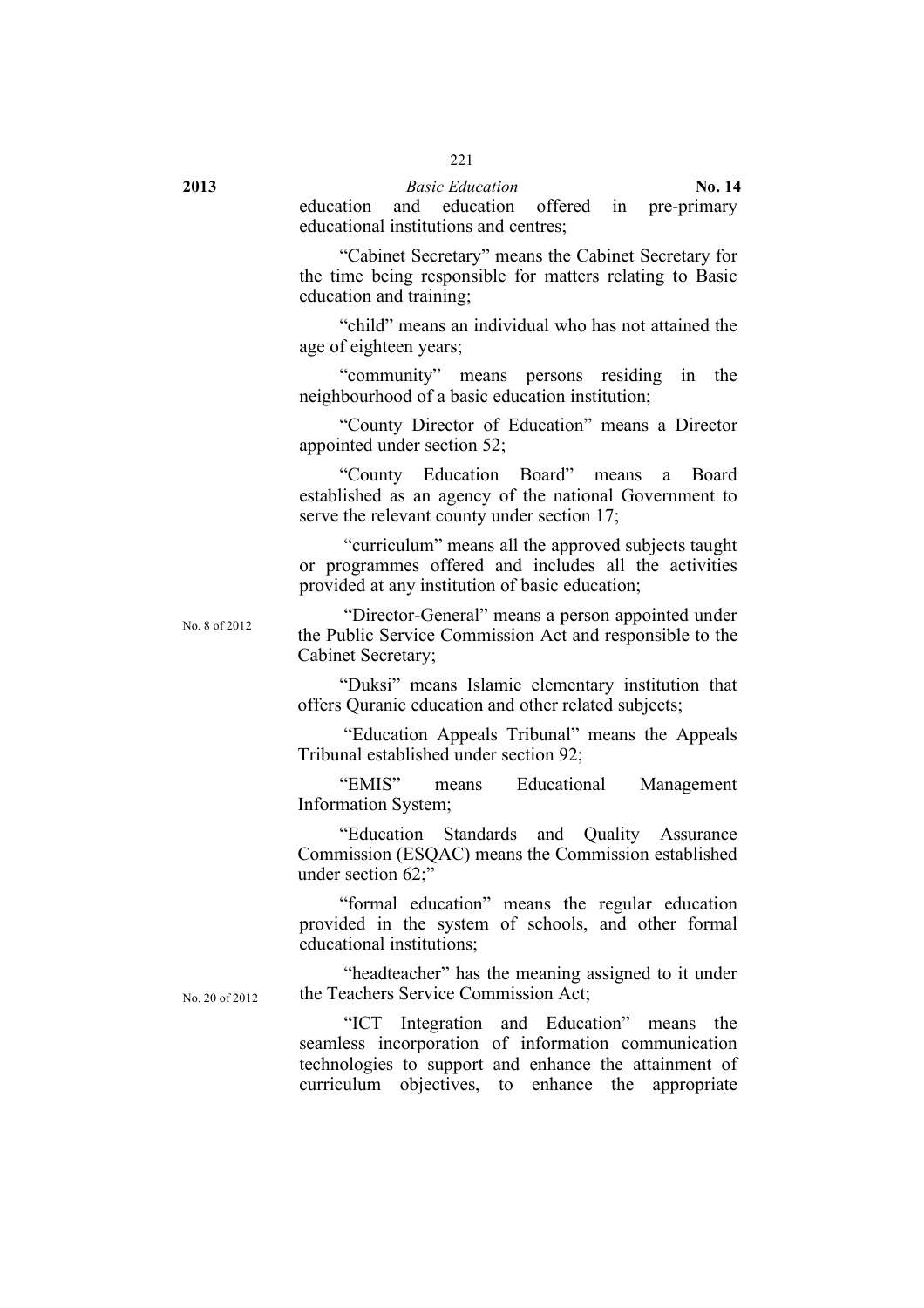competencies including skills, knowledge, attitudes and values and to manage education effectively and efficiently at all levels;

"institution of basic education and training" means a public or private institution or facility used wholly or partly, regularly or periodically for conducting basic education and training and includes a school, a tuition facility, an educational centre, an academy, a research institution, a school correctional facility or a borstal institution;

"Madrassa" means the structural Muslim educational institutions or schools that offer Islamic and other subjects and are laddered from primary to secondary;

"manager" means a person who has been appointed by the Cabinet Secretary in consultation with the proprietor through regulations to coordinate and oversee implementation of education policies and guidelines in non-public basic education institutions and performs delegated teacher management functions;

"mobile school" means a formal flexible institution that allows for mobility of pupils and teachers and is specifically designed to suit the needs of migrant communities;

"National Council for Marginalized and Nomadic Education" means the council provided for under section 92;

"National Education Board" means the National Board for Education and Training established under section 5 of this Act;

"non-formal education" means any organized educational activity taking place outside the framework of the formal education system and targets specific groups/categories of persons with life skills, values and attitudes for personal and community development;

"out-of-school youth" means all persons who have attained the age of eighteen years but have not attained thirty five years and who are not engaged in learning in the formal education system;

"parent" means a mother, father or guardian of a child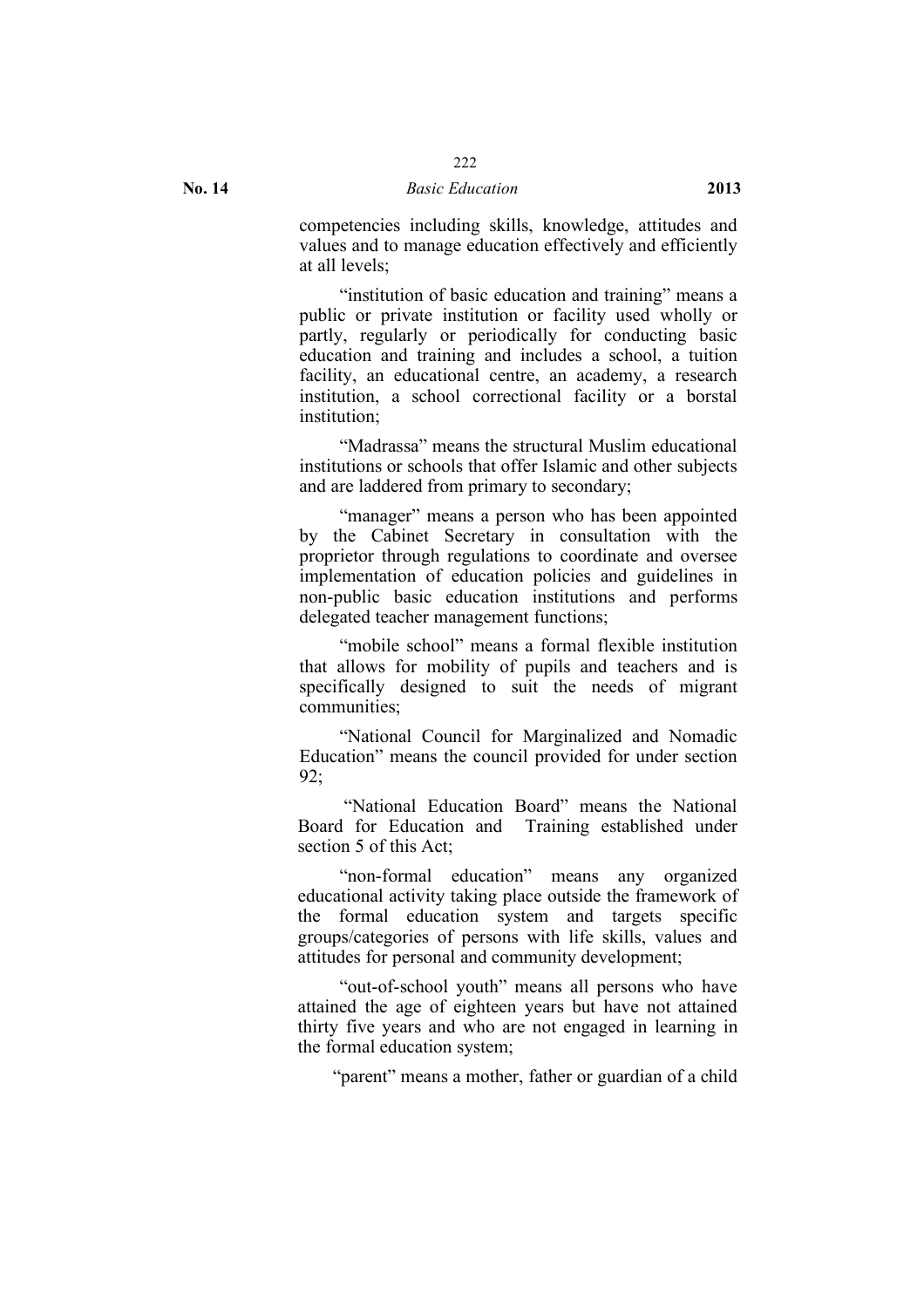and includes any person who is responsible under the law to maintain a child or is entitled to a child's custody;

"parent's association" means an association as

prescribed in subsection 53(2);

"pastoral programmes" means the curriculum designed by different Christian churches;

"pre-primary education" means education offered to a child of four or five years before joining level one in a primary school;

"primary education" means education imparted to a child who has completed pre-primary education;

"Principal" has the meaning assigned to it under the Teachers Service Commission Act;

"private school" means a school established, owned or operated by private individuals, entrepreneurs and institutions;

No.20 of 2012.

No. <sup>10</sup> of 2011. "Salaries and Remuneration Commission" has the meaning assigned to it under the Salaries and Remuneration Act;

> "school" means an institution registered under this Act that meets the basic prescribed standards and includes institutions offering alternative approaches of multi-grade, double-shift, mobile schooling, out of school programmes, adult and continuing education, distance or correspondence instruction, or accelerated learning and talent based institutions, but does not include-

- (a) any institution or assembly for which a Cabinet Secretary other than the Cabinet Secretary responsible for matters relating to basic education and training, is responsible;
- (b) any institution or assembly in which the instruction is, in the opinion of the Cabinet Secretary, wholly or mainly of a religious character; or
- (c) an institution mainly or wholly of a religious character;

"special education needs" means conditions, physical, mental or intellectual conditions with substantial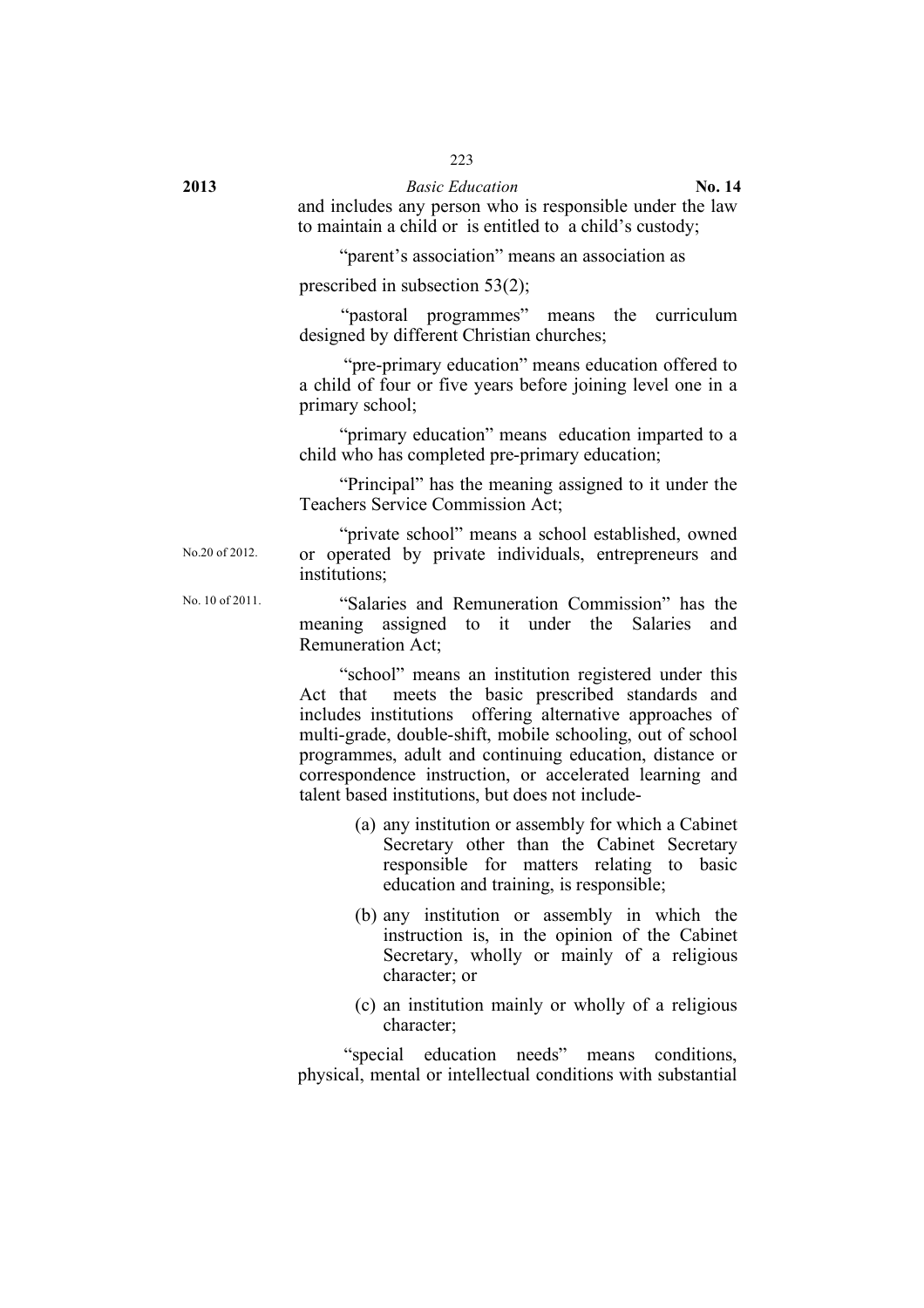and long term adverse effects on the learning ability (other than exposure) or the needs of those who learn differently or have disabilities that prevent or hinder or make it harder for them to access education or educational facilities of a kind generally provided for learners of the same age in the formal education system;

"special needs education" includes education for gifted or talented learners as well as learners with disability and includes education which provides appropriate curriculum differentiation in terms of content, pedagogy, instructional materials, alternative media of communication or duration to address the special needs of learners and to eliminate social, mental, intellectual, physical or environmental barriers to learners;

"special school" means a school established for the benefit of a particular class of children who require some special form of education, treatment or care;

"sponsor" means a person or institution who makes a significant contribution and impact on the academic, financial, infrastructural and spiritual development of an institution of basic education;

"stakeholder" means a person, a public or private institution or organization involved in an education institution and with vested interests for the benefit of such an institution;

"statutory structural adjustment" means a systematic multi-disciplinary process of collecting information about learners for the purpose of identifying and confirming the substantial and long-term impact on the learning process, abilities or educational progress so as to provide educational support based on the assessment or findings;

"teacher" has the meaning assigned to it under the Teachers Service Commission Act;

"tuition fees" means fees charged to cater for instruction or instructional materials.

Application. **3.** This Act shall apply to all institutions of basic, education under this Act.

No. 20 of 2012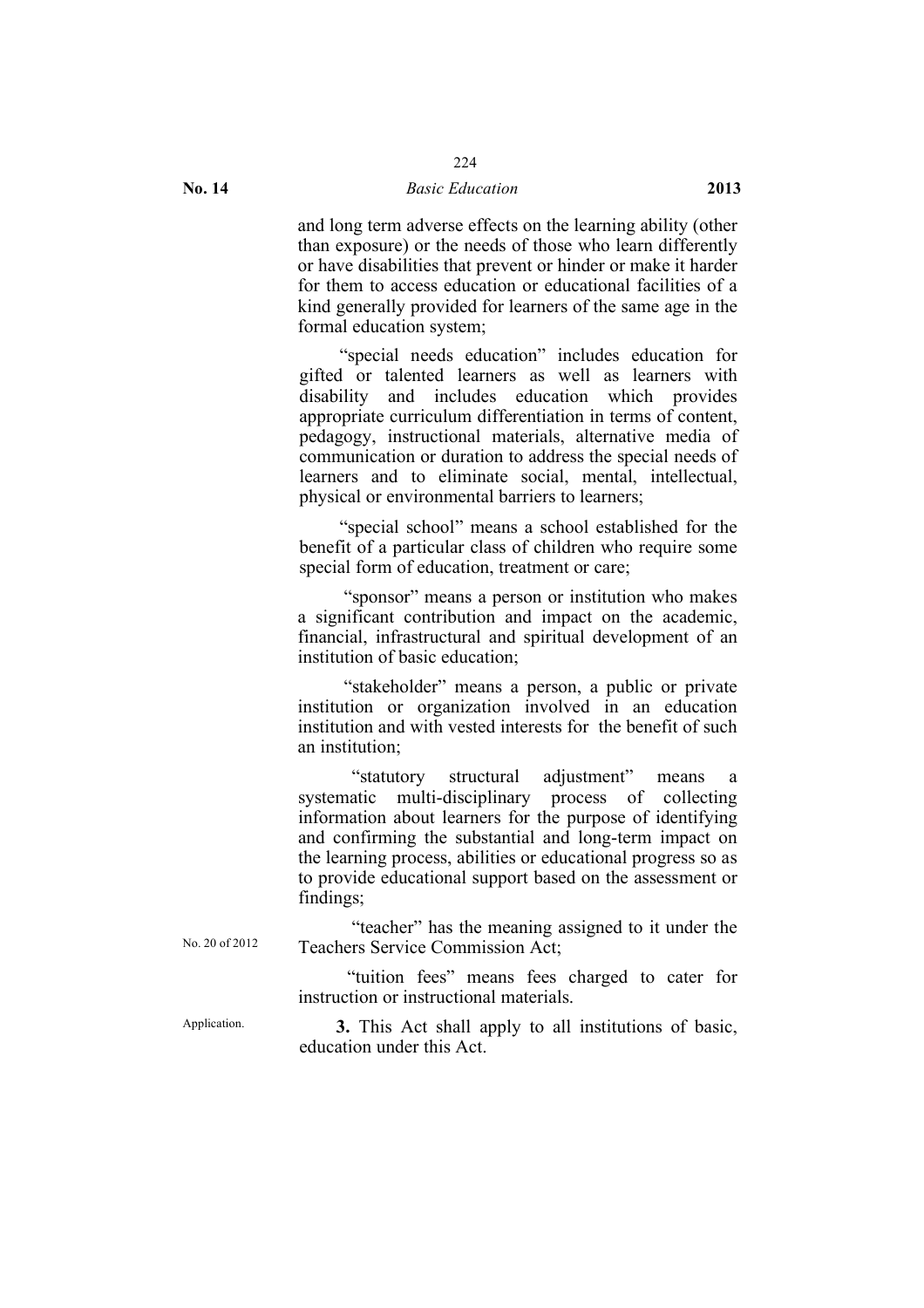Guiding principles. **4.** The provision of basic education shall be guided by the following values and principles-

- (a) the right of every child to free and compulsory basic education;
- (b) equitable access for the youth to basic education and equal access to education or institutions;
- (c) promotion of quality and relevance;
- (d) accountability and democratic decision making within the institutions of basic education;
- (e) protection of every child against discrimination within or by an education department or education or institution on any ground whatsoever;
- (f) protection of the right of every child in a public school to equal standards of education including the medium of instructions used in schools for all children of the same educational level
- (g) without prejudice to paragraph (f) above, advancement and protection of every child in preprimary and lower primary level of education to be instructed in the language of his or her choice where this is reasonably practicable;
- (h) encouraging independent and critical thinking; and cultivating skills, disciplines and capacities for reconstruction and development;
- (i) promotion of peace, integration, cohesion, tolerance, and inclusion as an objective in the provision of basic education;
- (j) elimination of hate speech and tribalism through instructions that promote the proper appreciation of ethnic diversity and culture in society;
- (k) imparting relevant knowledge, skills, attitudes and values to learners to foster the spirit and sense of patriotism, nationhood, unity of purpose, togetherness, and respect;
- (l) promotion of good governance, participation and inclusiveness of parents, communities, private sector and other stakeholders in the development and management of basic education;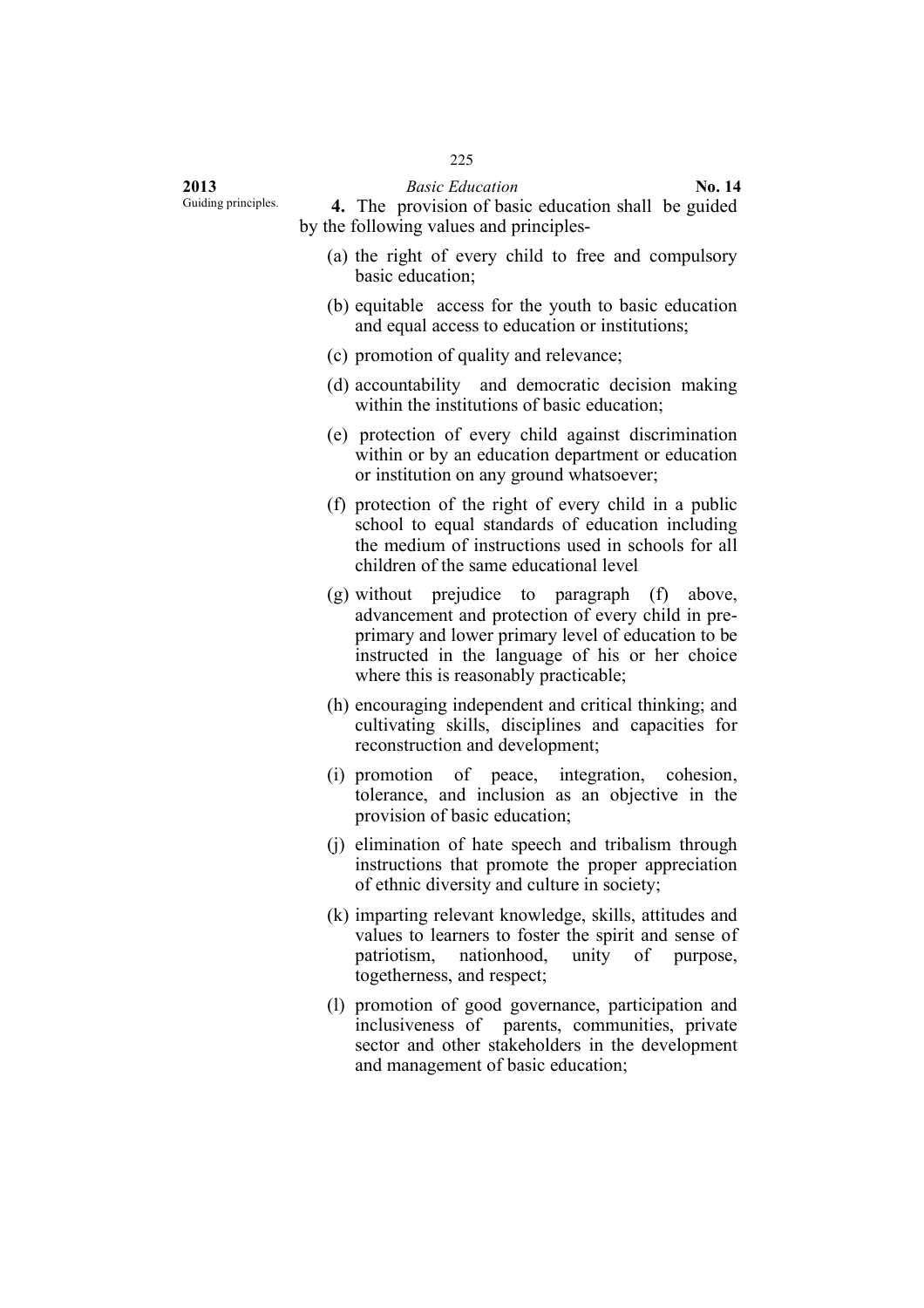- (m)transparency and cost effective use of educational resources and sustainable implementation of educational services;
- (n) ensuring human dignity and integrity of persons engaged in the management of basic education;
- (o) promoting the respect for the right of the child's opinion in matters that affect the child;
- (p) elimination of gender discrimination, corporal punishment or any form of cruel and inhuman treatment or torture;
- (q) promoting the protection of the right of the child to protection, participation, development and survival;
- (r) promotion of innovativeness, inventiveness, creativity, technology transfer and an entrepreneurial culture;
- (s) non-discrimination, encouragement and protection of the marginalised, persons with disabilities and those with special needs;
- (t) enhancement of co-operation, consultation and collaboration among the Cabinet Secretary, Teachers Service Commission, the National Education Board, the County Education Boards, the education and training institutions and other related stakeholders on matters related to education; and
- (u) provision of appropriate human resource, funds, equipment, infrastructure and related resources that meet the needs of every child in basic education.

# **PART Il —ESTABLISHMENT, POWERS AND FUNCTIONS OF THE NATIONAL EDUCATION BOARD.**

Establishment and

**5.** (1) There is established a Board to be known as the National Education Board.

(2) The functions of the Board shall be to advise the Cabinet Secretary, the department of education and related departments on policy matters in respect to–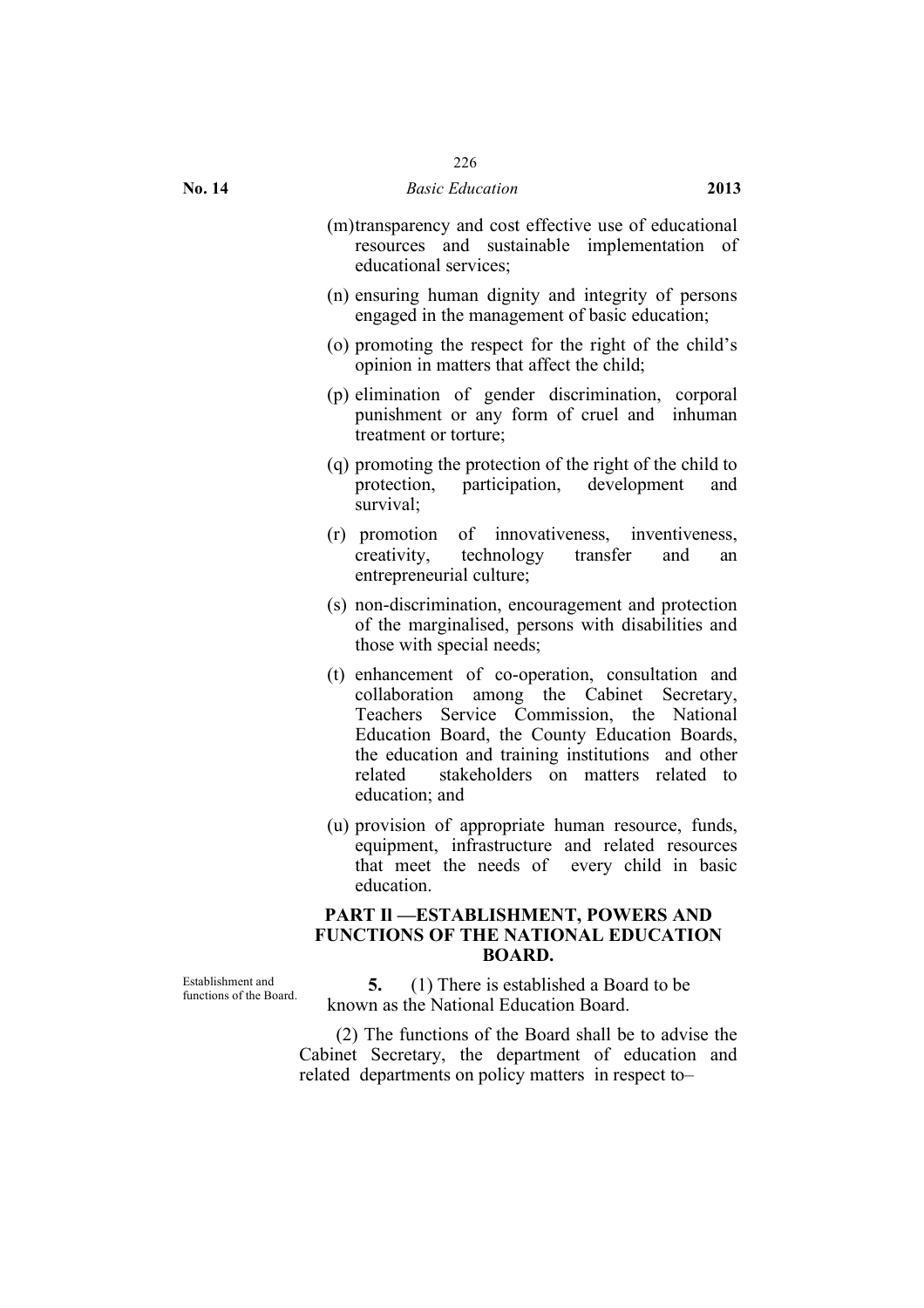- (a) collaboration with the Quality Assurance and Standards Council, Teachers Service Commission and with other stakeholders to promote standards in basic education and training;
- (b) working with all relevant authorities and agencies to ensure that all the barriers to the right to quality education are removed and that the National and County governments facilitate the realization of the right to education by all Kenyans;
- (c) the initiation of guidelines for approval by the Cabinet Secretary on the establishment of basic education institutions;
- (d) putting measures in place to ensure all children attend and remain in school to complete basic education requirements;
- (e) putting measures to ensure, where applicable, transition to the next level of education, especially for the vulnerable and marginalized children;
- (f) any other matter as shall be from time to time be referred to the Board by the Cabinet Secretary.

(3) The National Education Board shall generate and cause to be published an annual report on the state of education and service delivery in the country.

Conduct of business and affairs of the Board.

**6**. (1) The conduct and regulation of the business and affairs of the Board shall be as provided in the First Schedule.

(2) Except as provided under the First Schedule, the Board may regulate its own procedure.

Composition of the

Board. **7**. (1) The Board shall consist of a chairperson and

eight other members appointed by the Cabinet Secretary in accordance with the provisions of this Act.

(2) The chairperson shall serve for a term of four years and shall be eligible for reappointment for one further term of four years.

(3) The members shall serve for a term of three years and shall be eligible for re-appointment for one further term of three years.

chairperson or member the Chairperson of the Board if such person— **8.** (1) A person shall be qualified for appointment as

Qualifications for appointment as of the Board.

(a) holds a degree in education from a university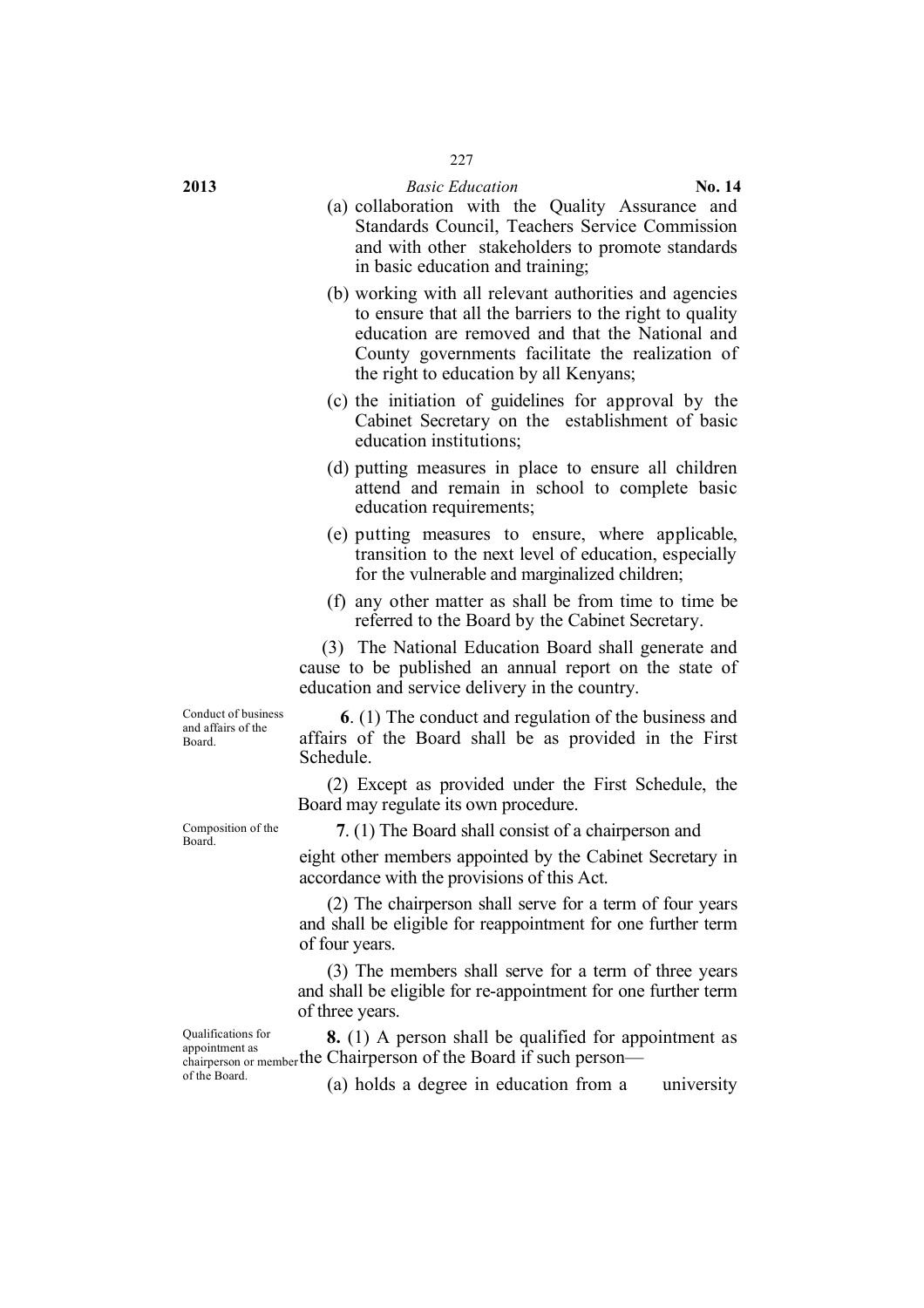recognized in Kenya;

- (b) has knowledge and at least fifteen years experience in matters relating to education;
- (c) has had a distinguished career in their respective fields; and
- (d) meets the requirements of Chapter Six of the Constitution.

(2) A person shall be qualified for appointment as a member of the Board if such person—

- (a) holds a degree from a recognized university;
- (b) has knowledge and at least ten years experience in matters relating to any of the following fields —
	- (i) education;
	- (ii) management;
	- (iii) finance;
	- (iv) governance;
	- (v) human rights;
	- (vi) public administration;
	- (vii) law;
	- (viii) economics; and
	- (ix) meets the requirements of Chapter Six of the Constitution.
- (c) has had a distinguished career in their respective fields; and
- **(d)** meets the requirements of Chapter Six of the Constitution.

Disqualifications from

Disqualifications from **9.** A person shall not be qualified for appointment as appointment. the Chairperson or a member of the Board if such person—

- (a) is a member of Parliament or a county assembly;
- (b) is a member of a local authority;
- (c) is an undischarged bankrupt; or
- (d) has been removed from office for contravening the provisions of the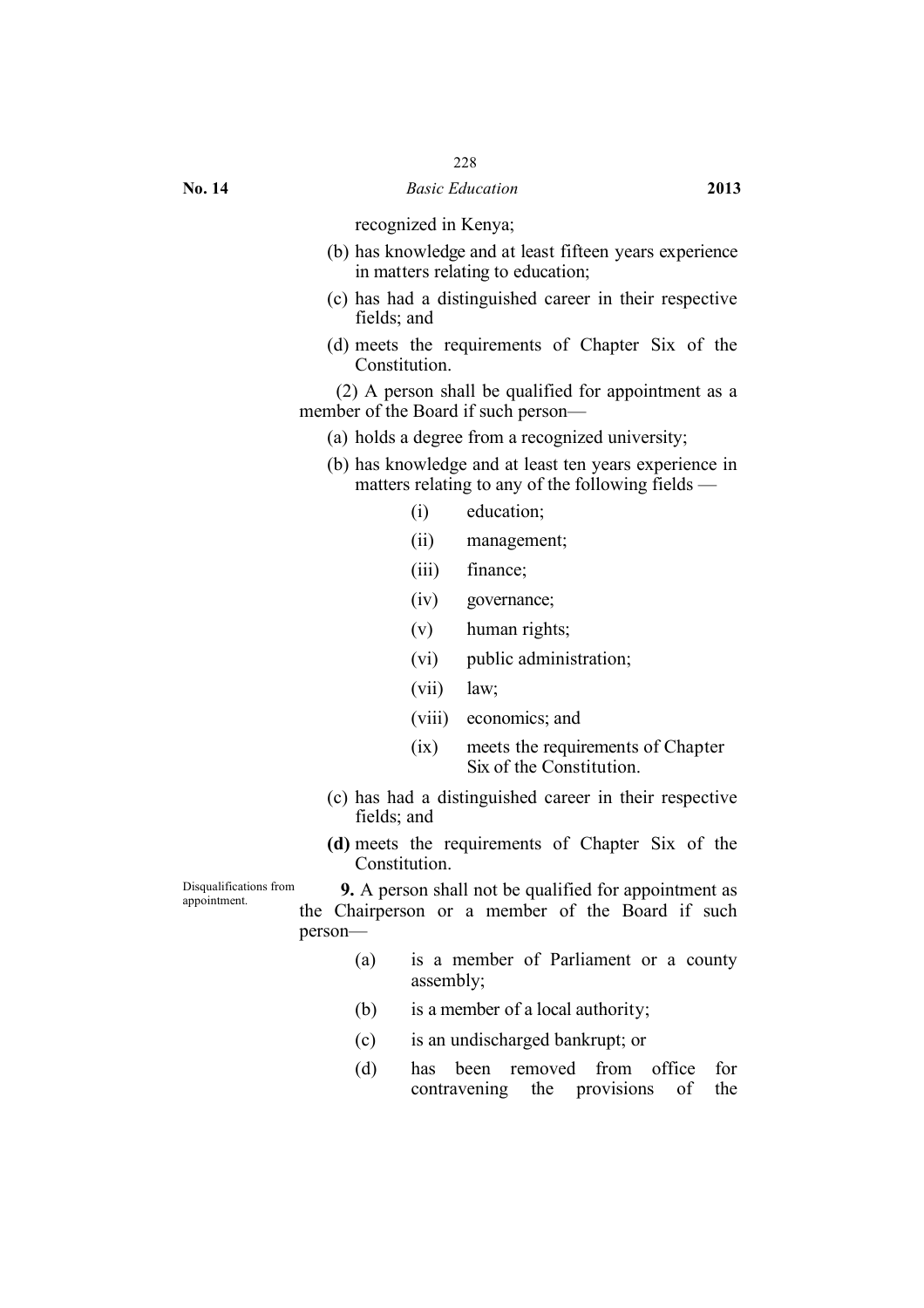#### **2013** *Basic Education* **No. 14** Constitution or any other written law.

**10.** (1) Upon commencement of this Act or whenever there is a vacancy in the Board, the Cabinet Secretary shall, within fourteen days of the occurrence of the vacancy, appoint a Selection Panel for the purpose of selecting suitable candidates for appointment as the Chairperson or member of the Board.

(2) The Selection Panel appointed under subsection (1) shall consist of a chairperson —

- (a) two persons to represent registered School Heads Association;
- (b) a representative of the Cabinet Secretary responsible for matters relating to education who shall be the Secretary to the Selection Panel;
- (c) one person to represent the Public Service Commission;
- (d) one person to represent the National Council for Persons with Disabilities;
- (e) three persons nominated by the following bodies-
	- (i) a joint forum of the National Council of Churches of Kenya and the

Evangelical Fellowship of Kenya;

- (ii) the Kenya Episcopal Conference; and
- (iii) the Muslims Education Council.
- (f) one person to represent the Kenya Private Sector Alliance;
- (g) one person to represent the Teachers Service Commission.
- (h) two persons to represent trade unions of teachers;
- (i) one person to represent organizations dealing with children's rights; and
- (j) one person to represent an association of parents.

members.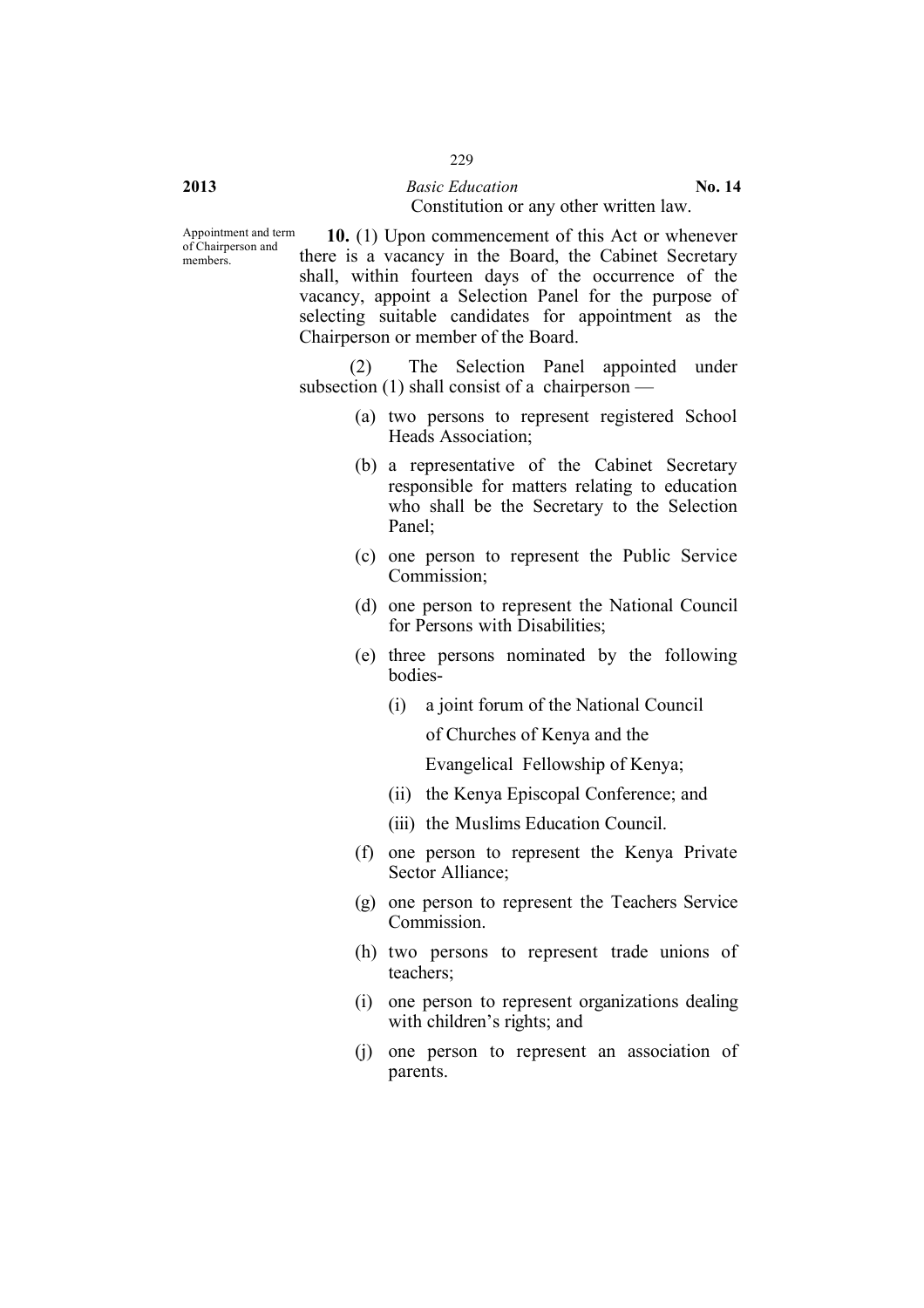# 230

#### **No. 14** *Basic Education* **2013**

(3) The Selection Panel shall, subject to this section, determine its own procedure, and the Cabinet Secretary responsible for education shall provide the Panel with such facilities and such other support as the Panel may require for the discharge of its functions.

(4) The Selection Panel shall, within seven days of its convening, invite applications, in at least two newspapers of nationwide circulation from qualified persons to be submitted within twenty-one days from the date of the invitation.

(5) The Selection Panel shall within seven days of receipt of applications under subsection (4) consider the applications and publish the names and academic qualifications of all shortlisted applicants in at least two daily newspapers of nationwide circulation.

(6) The Selection Panel shall within fourteen days of the publication under subsection (5) interview and identify three persons qualified for appointment as Chairperson and thirteen persons qualified for appointment as members of the Board and shall forward the names of the selected candidates to the Cabinet Secretary for appointment.

(7) The Cabinet Secretary shall, within seven days of receipt of the names forwarded under subsection (6), appoint the chairperson and members of the Board.

(8) Where the Cabinet Secretary rejects a nominee or all of the nominees submitted by the Selection Panel for approval under paragraph (6), the provisions of paragraph  $(1)$  to  $(5)$  shall apply.

(9) In rejecting a nominee or nominees, the

Cabinet Secretary shall attach a memorandum indicating the reason for such rejection.

(10) The Selection Panel convened under subsection (1) shall stand dissolved upon the appointment of the Chairperson or member of the Board whichever is the later.

(11) In short listing, nominating or appointing persons as Chairperson and members of the Board, the Selection Panel and the Cabinet Secretary shall observe the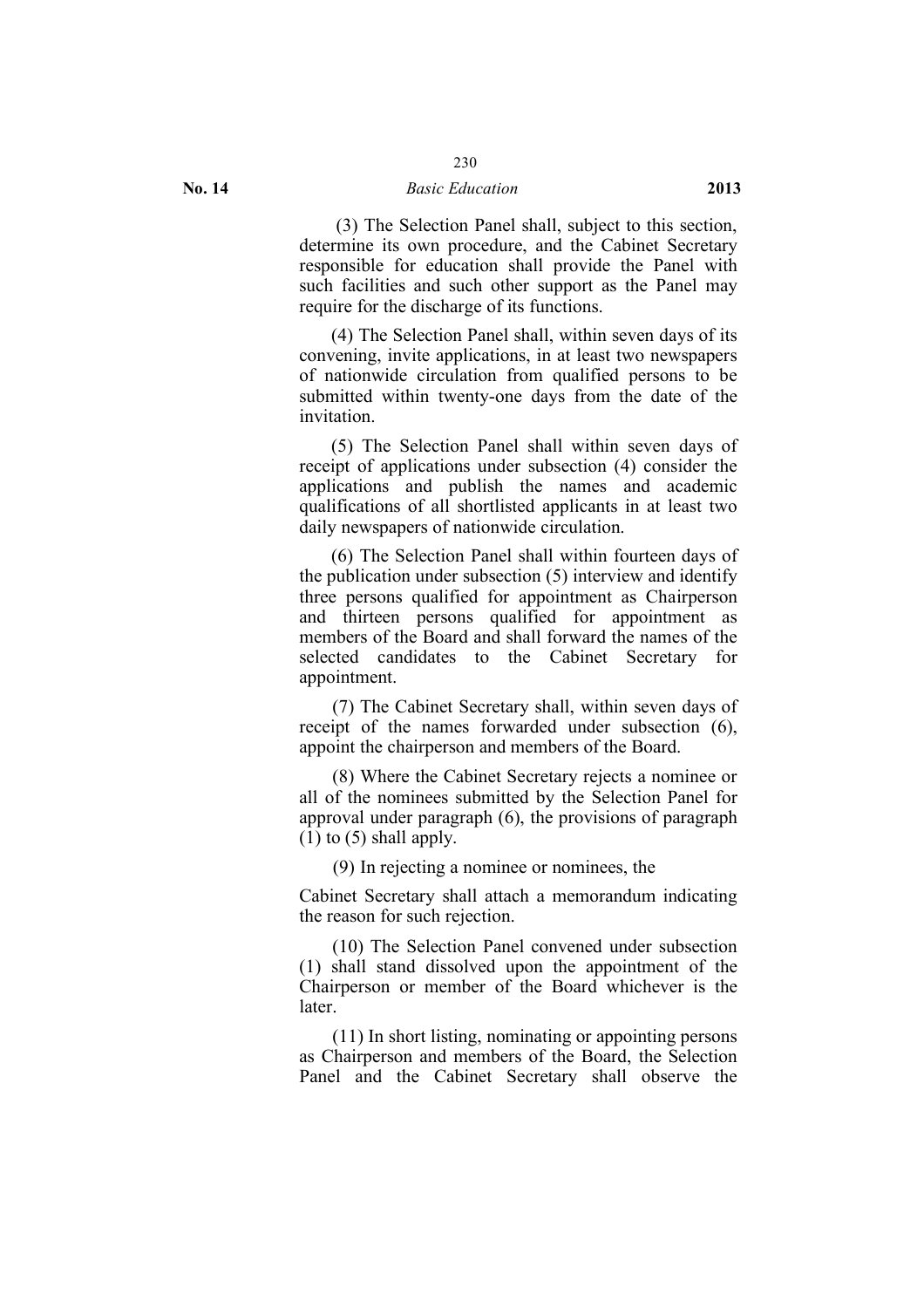principle of gender equity, regional, ethnic and religious balance, transparency, openness and competitiveness and shall have due regard to the principle of equal opportunities for persons with disabilities.

(12) The Selection Panel may, subject to this section, determine its own procedure.

Vacation of, and<br>removal from office.

**11.** (1) The office of the Chairperson or a member of the Board shall become vacant if the holder—

- (a) dies;
- (b) resigns from office, by a notice in writing addressed to the Cabinet Secretary;
- (c) is absent from three consecutive meetings of the Board without good cause; or
- (d) is removed from office in accordance with subsection (2).

(2) The Chairperson or a member of a Board may be removed from office for-

- (a) contravention of Chapter Six of the Constitution;
- (b) serious violation of this Act or any other law;
- (c) gross misconduct, whether in the performance of the Chairperson's, member's or office holder's functions or otherwise;
- (d) physical or mental incapacity to perform the functions of office;
- (e) incompetence; or
- **(f)** if adjudged bankrupt

Experts and

Remuneration of

Staff of the Board. **12.** The Cabinet Secretary may in consultation with the Board and upon such terms and conditions as may be prescribed, second such officers, agents and other staff as may be necessary for the efficient discharge of the functions of the Board under this Act.

Experts and **13.** The Board may engage consultants and experts, as consultants it considers appropriate, to assist in the discharge of its functions under this Act.

Remuneration of **14.** The Chairperson and members of the Board shall the Board. be paid such remuneration, fees, allowances and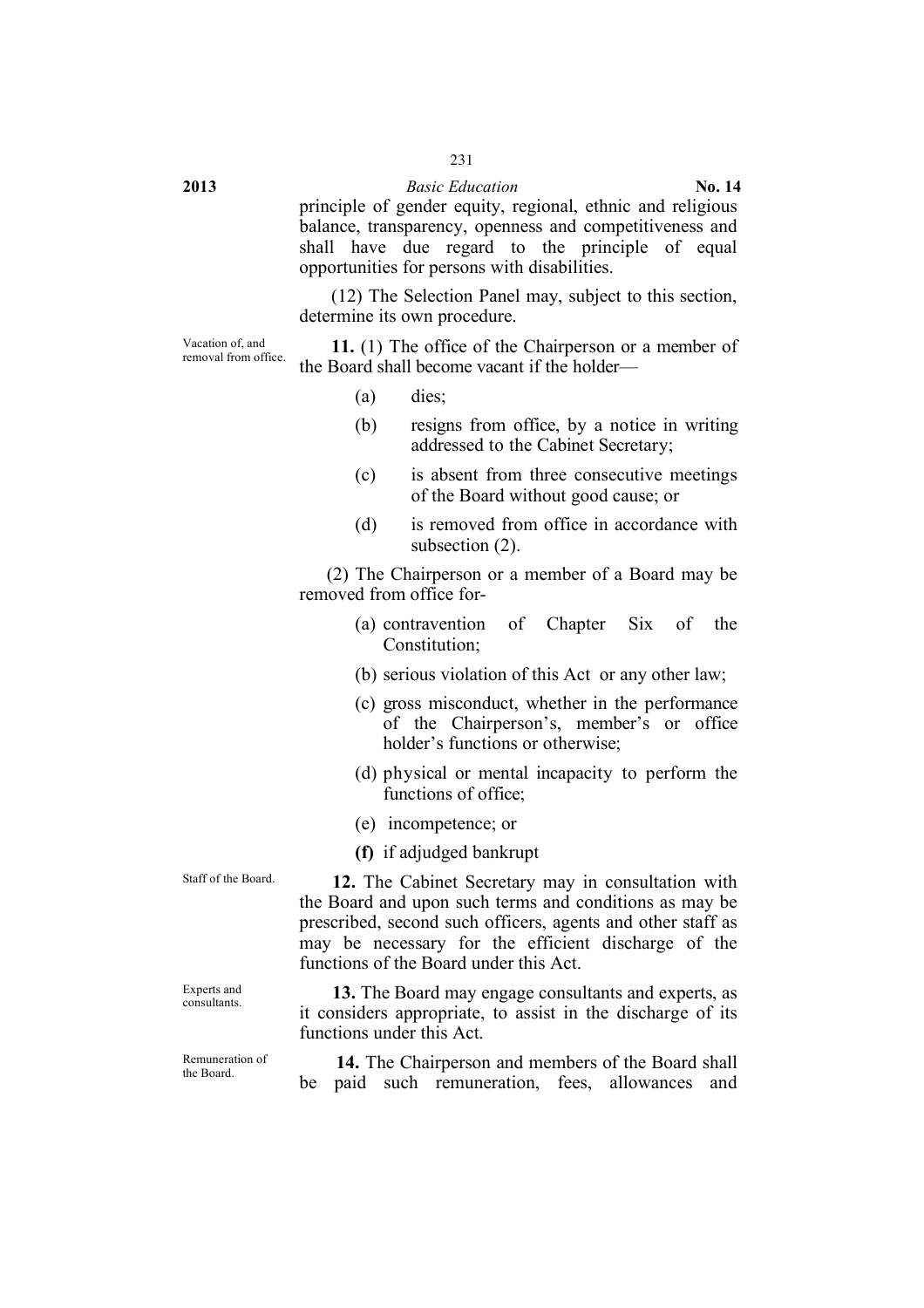disbursements for expenses as may be approved by the Cabinet Secretary in consultation with the Salaries and Remuneration Commission.

Reporting. **15.** (1) The National Education Board shall submit an annual report to the Cabinet Secretary.

> (2) Notwithstanding subsection (1), Cabinet Secretary may, at any time, require a report from the National Education Board on a particular matter.

Secretary to the Board. **16.** (1) The Board shall, through an open, transparent and competitive recruitment process, recommend for appointment by the Cabinet Secretary a suitably qualified person to be the Secretary to the Board.

> (2) A person shall be qualified for appointment as the Secretary if the person—

- (a) holds a minimum of a first degree in education or related discipline;
- (b) has had at least ten years proven experience in leadership at senior management level;
- (c) has experience in finance, management and public administration; and
- (d) satisfies the requirements of Chapter Six of the Constitution.
- (3) The Secretary shall—
	- (a) be appointed by the Cabinet Secretary;
	- (b) be an *ex officio* member of the Board with no right to vote;
	- (c) be the secretary to the Board;
	- (d) subject to the directions of the Board, be responsible for the day to day management of the affairs of the Board; and
	- (e) perform such other functions as the Board may from time to time, determine.

(4) The Secretary shall serve on such terms and conditions as the Cabinet Secretary may determine upon the advice of the Salaries and Remuneration Commission.

# **PART III – COUNTY EDUCATION BOARD**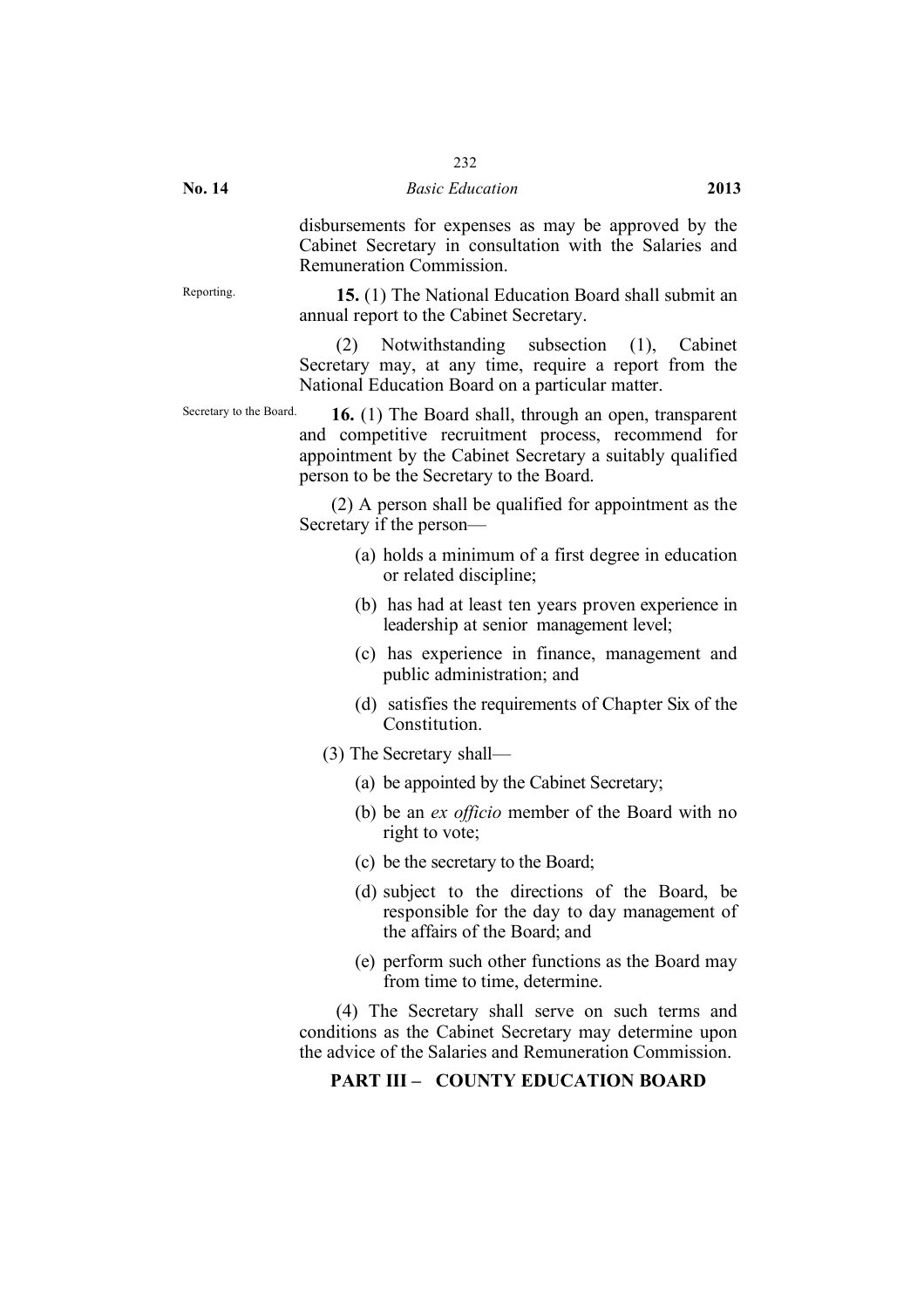County Education<br>Board.

Functions of the

Boards.

**2013** *Basic Education* **No. 14** 17. (1) There is established a County Education Board for every county.

> (2) The County Education Board established under subsection (1) shall be an agent of the National Education Board.

County Education **18.** (1) The functions of the County Education Board shall be to-

- (a) oversee in consultation with the county government, the operation and management of youth polytechnics, pre-primary education including early childhood care and education programmes in the county;
- (b) coordinate and monitor education and training in the County on behalf of the national government and the county government;
- (c) interpret national policies in education based on the county's needs;
- (d) initiate proposals for policy reforms;
- (e) plan, promote, develop, and coordinate education, training and research in the county in accordance with the provisions of this Act, the national education policy and the laws and policies of the county government;
- (f) collaborate with the Board of Management, the Principal, the Head Teacher, and other appropriate authorities in the management of basic schools;
- (g) register and maintain a data bank of all education and training institutions within the county;
- (h) monitor curriculum implementation in basic education in the county;
- (i) monitor the conduct of examinations and assessments at the basic education and training levels in the county in collaboration with all the relevant national bodies;
- (j) collaborate with the Teachers Service Commission on teacher management within the county;
- (k) prepare and submit a comprehensive school termly annual report including Educational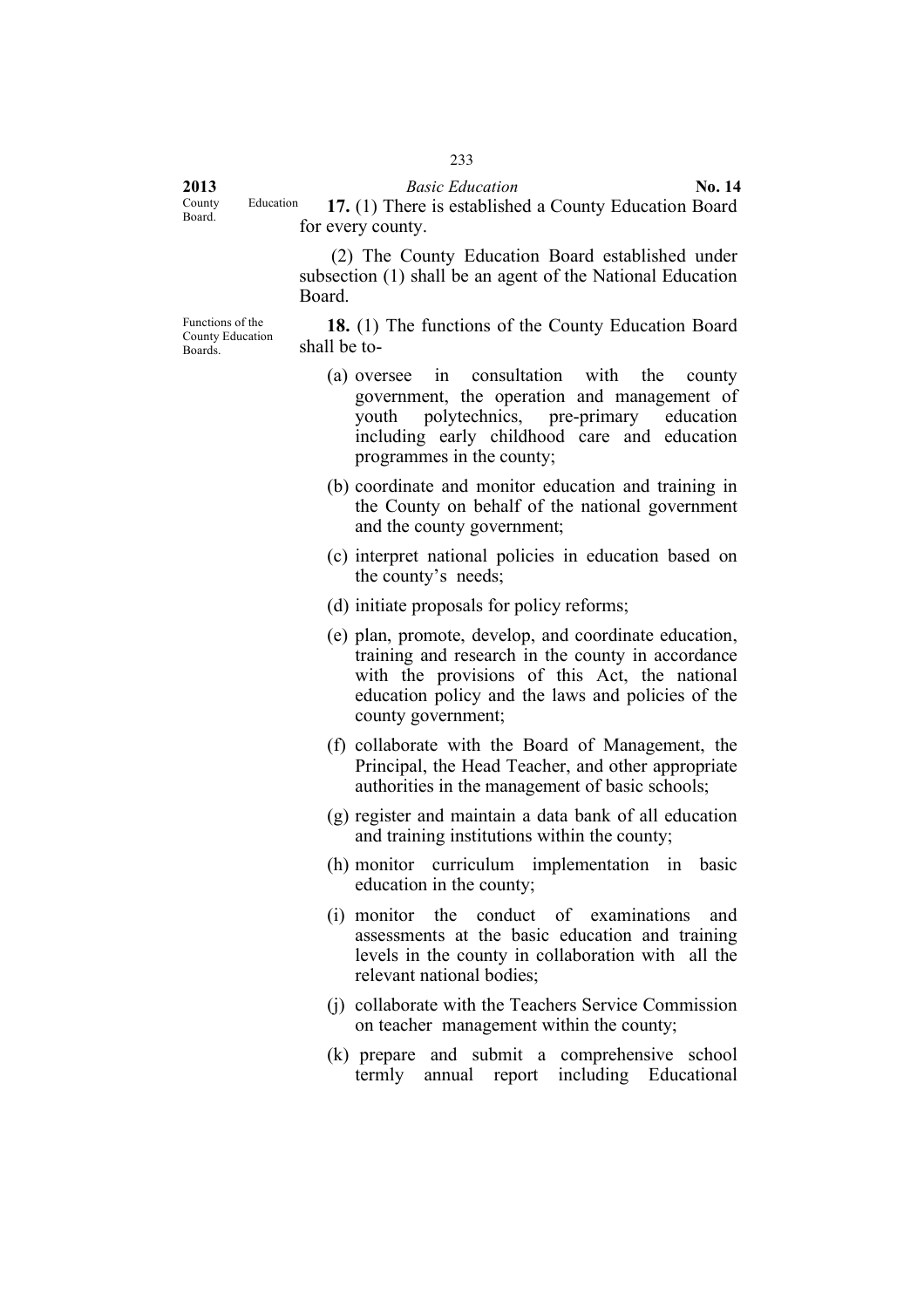Management Information System data to the Cabinet Secretary on all areas of its mandate including education and training services curriculum, policy implementation and school based audit report within the County;

- (l) coordinate with all relevant agencies to ensure that all the barriers to the right to quality education are removed and with National Government to facilitate realization of the right to education within the county;
- (m) put measures in place to ensure all children and youth of school going age within the county attend and stay in to complete basic education.
- (n) perform such other functions as may be necessary for the better carrying out of the functions of the county education board under this Act or any other written law.

(2) The County Education Board may in consultation with the National Education Board and relevant stakeholders appoint a sub county education office with clear functions and powers.

Consultation with National Education Board.

**19.** (1) In carrying out its functions, the County Education Board shall work in consultation and cooperation with the National Education Board.

(2) Notwithstanding the provisions of subsection (1), the Cabinet Secretary in consultation with the National Education Board shall make regulations prescribing the coordination between the National Education Board and the County Education Boards.

**20.** (1) Every County Education Board shall consist of a Chairperson, and twelve other members appointed by the Cabinet Secretary through an open and competitive process and shall include -

- (a) an educationist of at least five years standing, based in the county;
- (b) the County Director of Education or his or her representative who shall be the Secretary to the County Education Board;
- (c) a representative of the county executive in

Composition of the County Education Boards.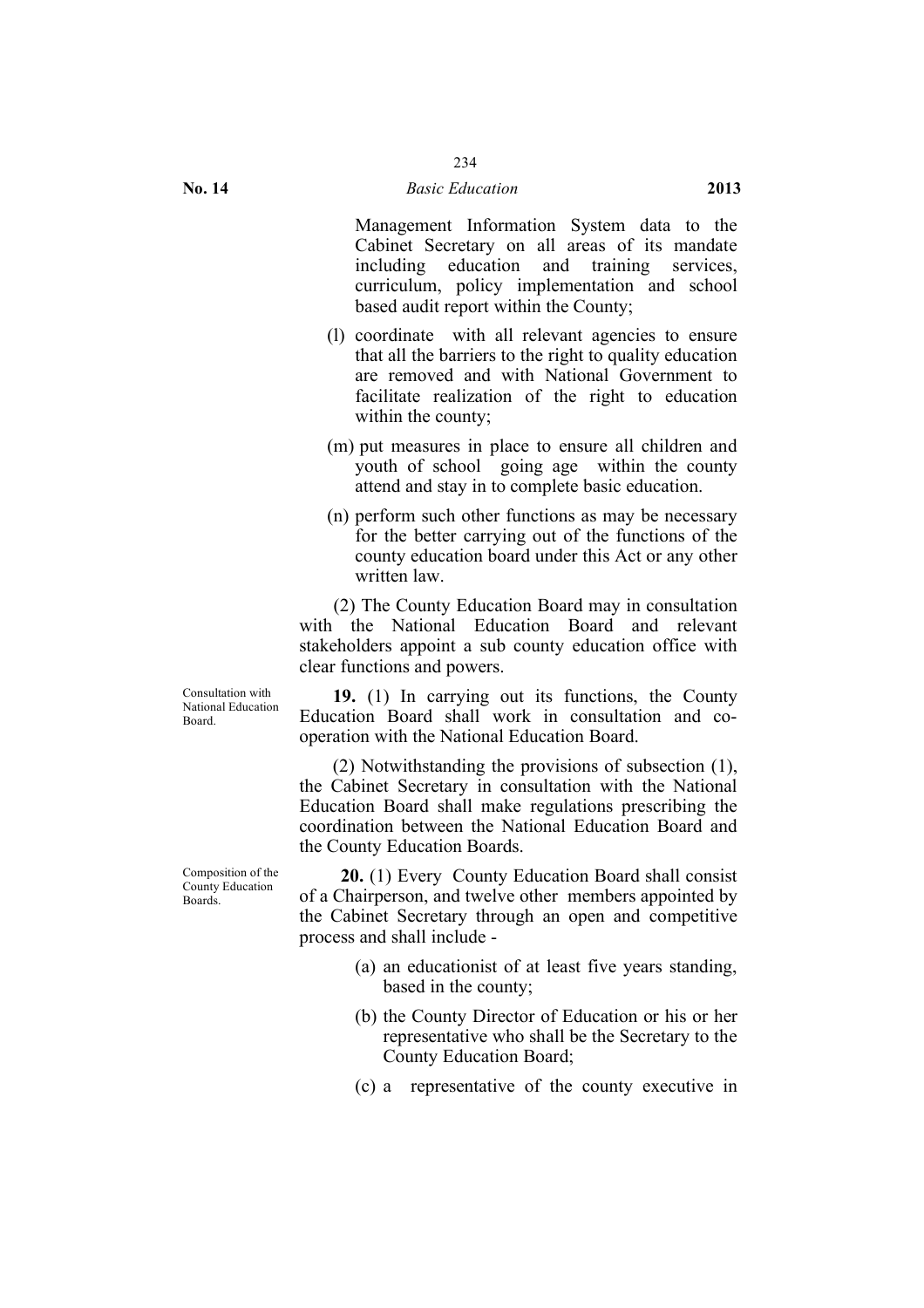#### **2013** *Basic Education* **No. 14** charge of education;

- (d) a representative of the Teachers Service Commission
- (e) where applicable, one person each representing-
	- (i) jointly, the National Council of Churches of Kenya and the Evangelical Fellowship of Kenya;
	- (ii) the Kenya Episcopal Conference; and
	- (iii) the Muslims Education Council;
- (f) a representative of the association of private schools;
- (g) two representatives of a trade union representing the interest of teachers;
- (h) two representatives of parents teachers association; and
- (i) a representative of persons with disability;
- (j) two members nominated by the following bodies-
	- (i) the Primary School Head Teachers' Association; and
	- (ii) the Secondary School Principals Association.
- (k) a representative of a child rights organization.

(2) In appointing persons as Chairperson and members of the County Education Board, the Cabinet Secretary shall observe the principle of gender equity, regional, ethnic and religious balance, transparency, openness and competitiveness and shall have due regard to the principle of equal opportunities for persons with disabilities.

(3) All members of the County Education Board shall have a minimum qualification of secondary education certificate.

Conduct of business and affairs of the County Education

**21.** (1) The conduct and regulation of the business and affairs of the County Education Boards shall be as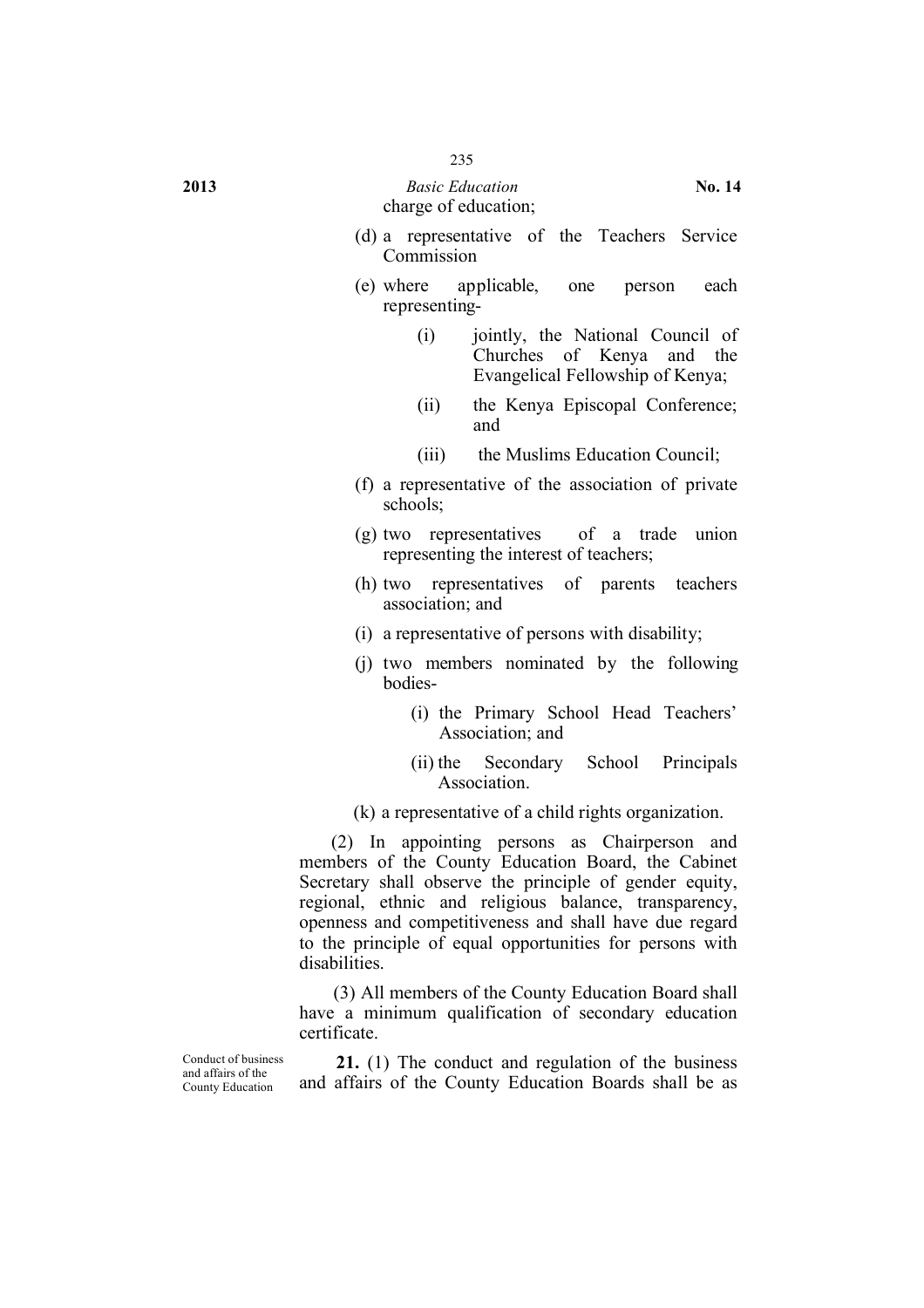Boards. provided in the Second Schedule.

(2) Except as provided in the Second Schedule, the County Education Boards may regulate its own procedure.

Tenure. **22.** (1) The Chairperson shall serve for a term of four years renewable once.

> (2) The members shall serve for a renewable term of three years.

> Provided that the Cabinet Secretary shall by regulation, provide for the staggering of the terms of the inaugural Board members.

Remuneration of the County Education Boards.

**23.** The members of the County Education Boards shall be paid such allowances and disbursements for expenses as may be approved by the Cabinet Secretary in consultation with the Salaries and Remuneration **Commission** 

Co-option. **24.** The County Education Boards may from time to time co-opt into its membership such persons not being more than three as it is satisfied possess skills and experience to assist in the discharge of the functions of the County Education Board.

> **25.** (1) A County Education Board may establish such committees as may be appropriate to perform such functions and discharge such responsibilities as it may determine.

> (2) Without prejudice to the provisions of sub-section (1) the County Education Board shall set up specialized committees on-

> > (a) finance, audit and human resources;

(b) basic education;

(c) special needs education;

(d) early childhood care and education;

(e) vocational institutions and youth polytechnics;

(f) standards and quality assurance;

(g) assessment and examinations;

(h) dispute resolution; and

Committees of the County Education Board.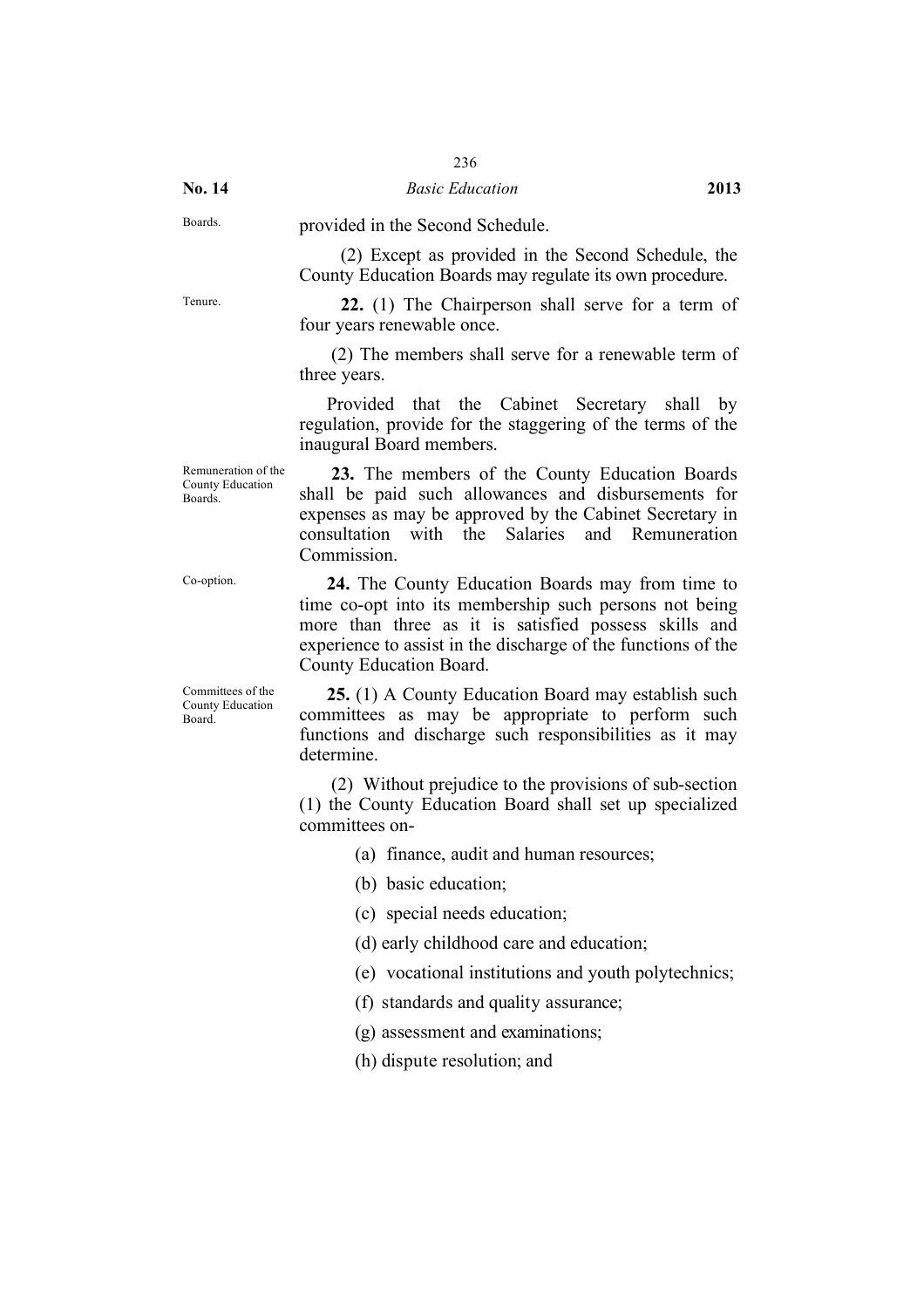# 237

#### **2013** *Basic Education* **No. 14** (i) human rights and gender..

(3) The County Education Board shall appoint the Chairperson of a committee established under subparagraph (1) from among its members.

(4) The County Education Board may where it deems appropriate, co-opt any person to attend the deliberations of any of its committees.

(5) All decisions of the committees appointed under subsection (1) may be reviewed by the County Education Board.

Roles of County homecraft centres and village polytechnics. **26**. (1) The roles of the county government shall include the provision of funds required for the development of the necessary infrastructure for institutions of basic education and training used for conducting preprimary education, childcare facilities,

> (2) Pursuant to Article 187 of the Constitution, the national government may, upon request and with agreement between both governments, transfer its functions relating to infrastructure development of primary schools and secondary schools to a county government.

> (3) Where the national government transfers its functions to a county government under subsection (2), it may also allocate conditional grants to that county government to cater for the additional responsibilities arising from the transfer.

Role of Sponsor. **27.** The role of the Sponsor shall be –

- (a) to participate and make recommendations of review of syllabus, curriculum, books and other teaching aids;
- (b) representation in the School Management Committees and Board of Management;
- (c) to provide supervisory and advisory services in matters regarding spiritual development in schools including the appointment of chaplains at their own expense;
- (d) maintenance of spiritual development while safeguarding the denomination or religious

Government.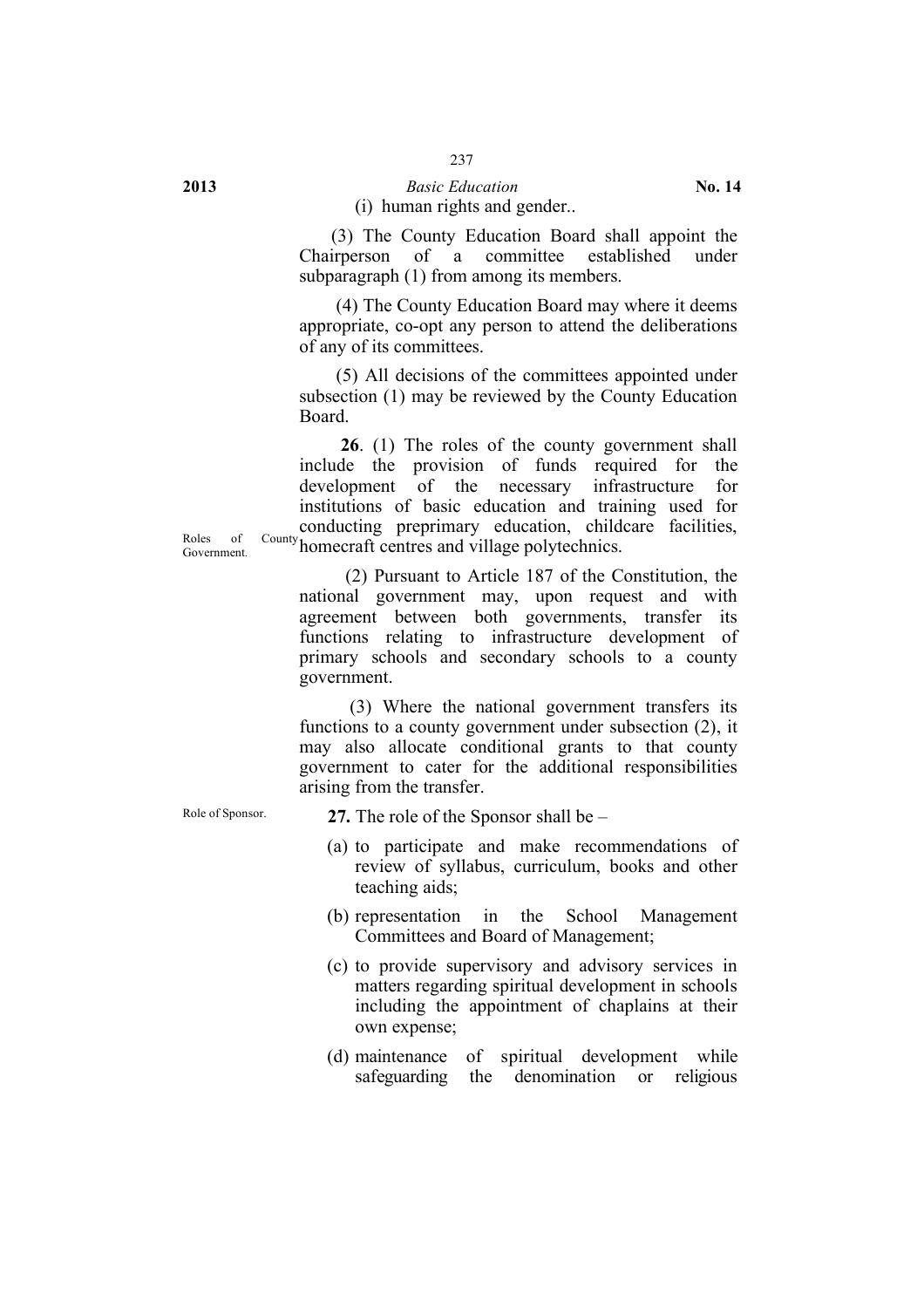adherence of others;

(e) to offer financial and infrastructural support.

# **PART IV – FREE AND COMPULSORY BASIC EDUCATION**

Right of child to free

and compulsory. **28.** (1) The Cabinet Secretary shall implement the right of every child to free and compulsory basic education.

> (2) The Cabinet Secretary shall in consultation with the National Education Board and the relevant County Education Board provide for the establishment of-

- (a) pre-primary, primary and secondary schools, mobile schools, and adult and continuing education centers, within a reasonably accessible distance within a county;
- (b) appropriate boarding primary schools in arid and semi-arid areas, hard-to-reach and vulnerable groups as appropriate; and
- (c) academic centres, or relevant educational institutions to cater for gifted and talented learners;
- (d) special and integrated schools for learners with disability.

Free tuition. **29.** (1) No public school shall charge or cause any parent or, guardian to pay tuition fees for or on behalf of any pupil in the school.

- (2) Notwithstanding subsection (1)-
- (a) tuition fees may be payable by persons who are not Kenyan citizens;
- (b) other charges may be imposed at a public school with the approval of the Cabinet Secretary in consultation with the county education Board provided that no child shall be refused to attend school because of failure to pay such charges;
- (c) no person shall collect levies without issuing an official receipt.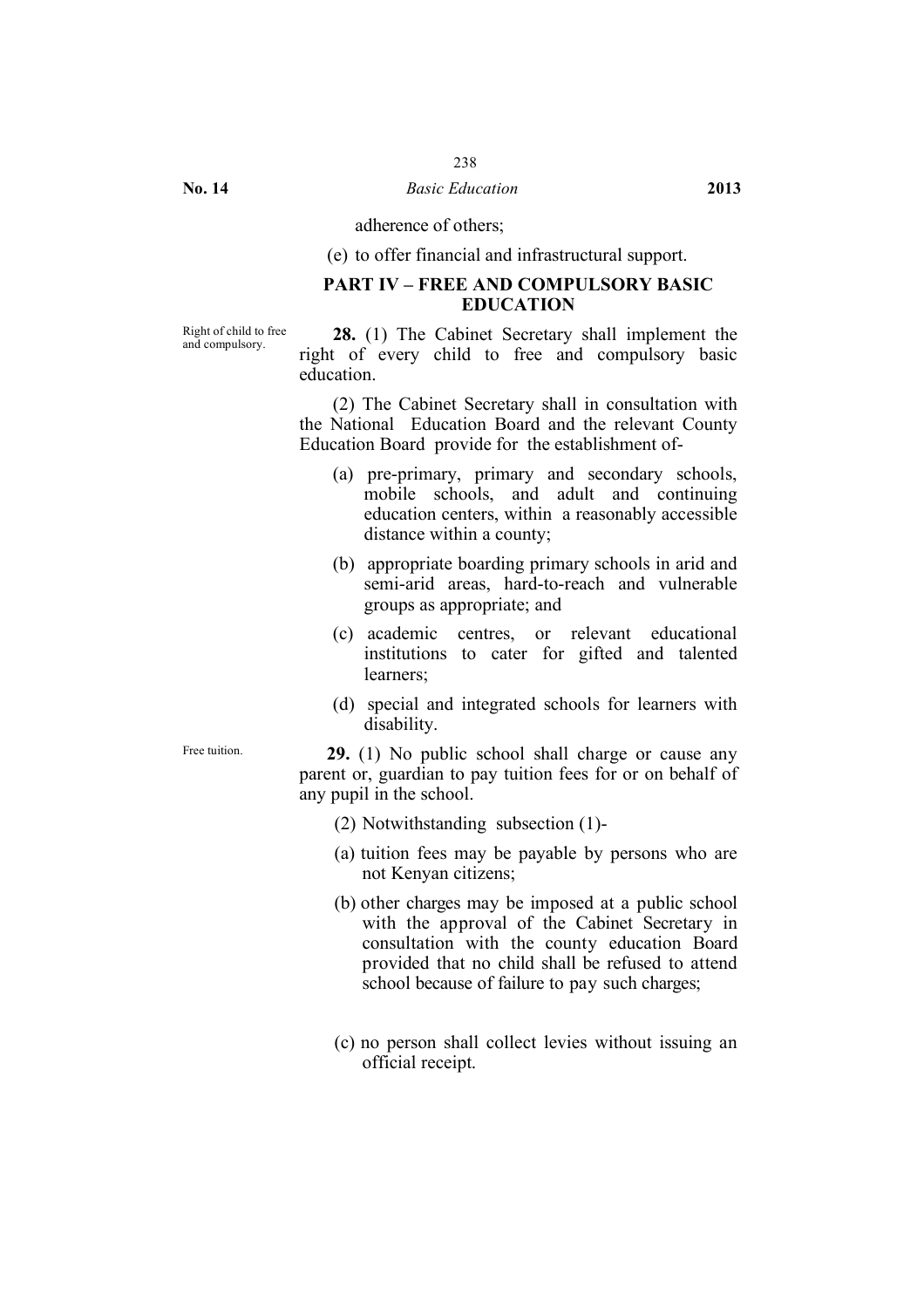**2013** *Basic Education* **No. 14** Compulsory primary and secondary education.

**30.** (1) Every parent whose child is –

(a) Kenyan; or

(b) resides in Kenya

shall ensure that the child attends regularly as a pupil at a school or such other institution as may be authorized and prescribed by the Cabinet Secretary for purposes of physical, mental, intellectual or social development of the child.

(2) A parent who fails to take his or her child to school as required under sub-section (1) commits an offence.

(3) A person who contravenes this section shall be liable on conviction to a fine not exceeding one hundred thousand shillings or to imprisonment for a term not exceeding one year, or both.

(4) Subsection (2) shall not apply to a parent or guardian who presents within a reasonable time a reason to the satisfaction of the County Director of Education for the absence of his or her child at a school or institutions of basic education.

Duty of parents and<br>guardian.

31. (1) It shall be the responsibility of every parent or guardian to present for admission or cause to be admitted his or her child, as the case may be, to a basic education institution.

(2) Where a parent or guardian defaults in the discharge of his or her responsibility under sub-section (1), such a parent or guardian shall be deemed to have committed an offence and is liable to fine not exceeding one hundred thousand or to a period not exceeding two years or to both.

(3) A parent or guardian shall have the right to

participate in the character development of his or her child.

No payment of fee for

No payment of fee for **32.** No person shall while admitting a child to a admission public school or a basic education institution collect any admission fee.

Proof of age for<br>admission.

**33.** (1) For the purpose of admission to a basic education institution, the age of a child shall be determined on the basis of the birth certificate issued in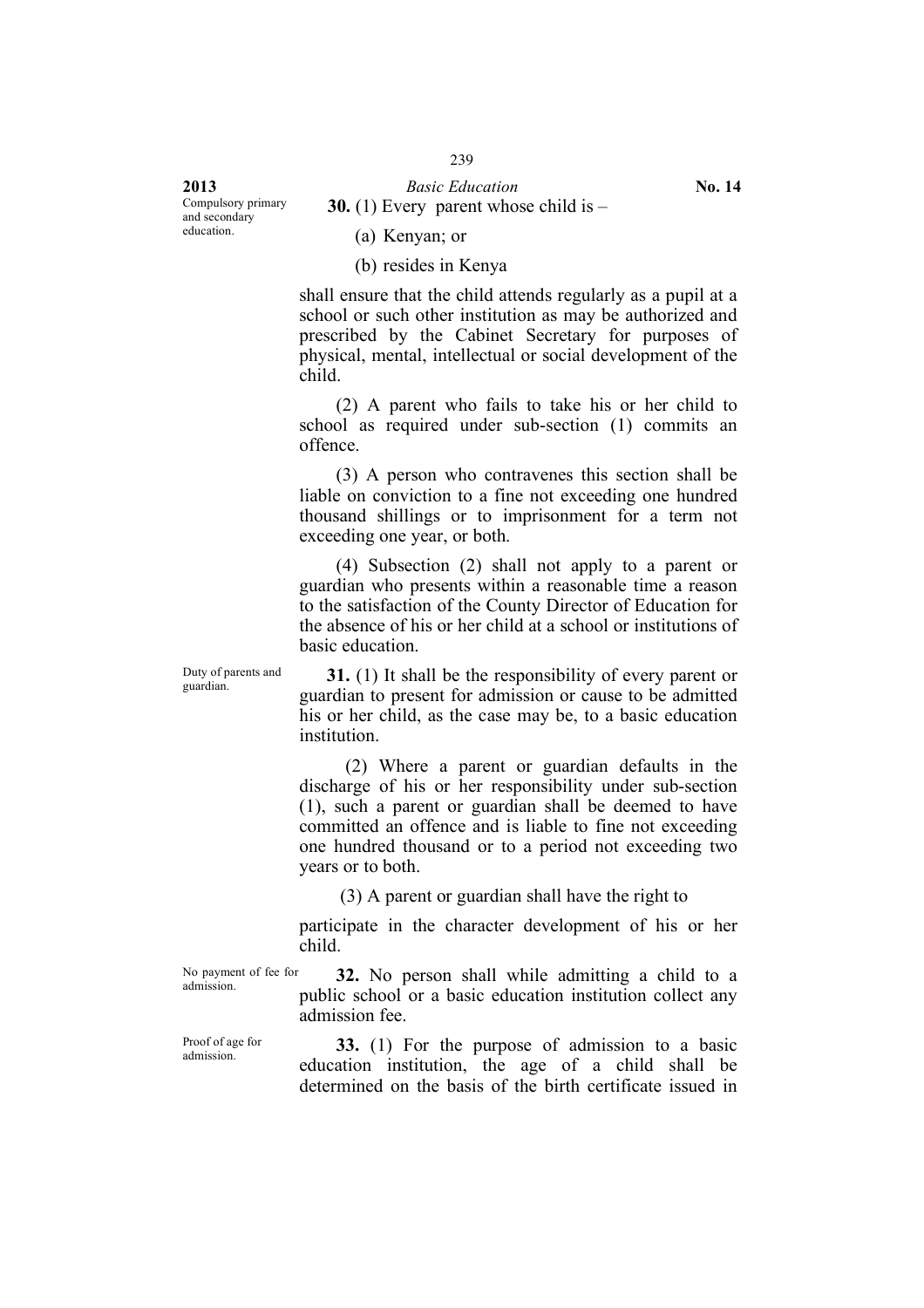No denial of<br>admission

Cap 149. accordance with the provisions of the Births, Deaths Registration Act or at the attainment of the school going age of four years on the basis of such other document, as may be prescribed under regulations.

> (2) No child shall be denied admission in a school or basic education institution for lack of proof of age.

> 34. (1) A child shall be admitted in a school at the commencement of the academic year or within such extended period as may be prescribed.

> (2) A school or person responsible for admission shall not discriminate against any child seeking admission on any ground, including ethnicity, gender, sex, religion, race, colour or social origin, age, disability, language or culture.

> (3) The provisions of subsection (2) shall not apply in matters relating to gender in cases where a school is registered for a particular gender.

> (4) No public school shall administer any test related to admission of a child to a public school or cause a person to administer such test unless such a test is for purposes of placing the child at an appropriate level of education.

> (5) No child shall be denied admission to a public school.

> (6) A parent of a child who has been denied admission to a public school may notify the County Education Board of the decision.

> (7) The County Education Board shall review the decision of a school that denies a child admission.

> (8) The Cabinet Secretary may by regulation prescribe criteria for the admission to a public school.

Incentives and prohibition of holding back and expulsion.

**35.** (1) Pupils shall be given appropriate incentives to learn and complete basic education.

(2) No pupil admitted in a school, subject to subsection (3) shall be held back in any class or expelled from school.

(3) Subject to subsection (1) the Cabinet Secretary may make regulations to prescribe expulsion or the discipline of a delinquent pupil for whom all other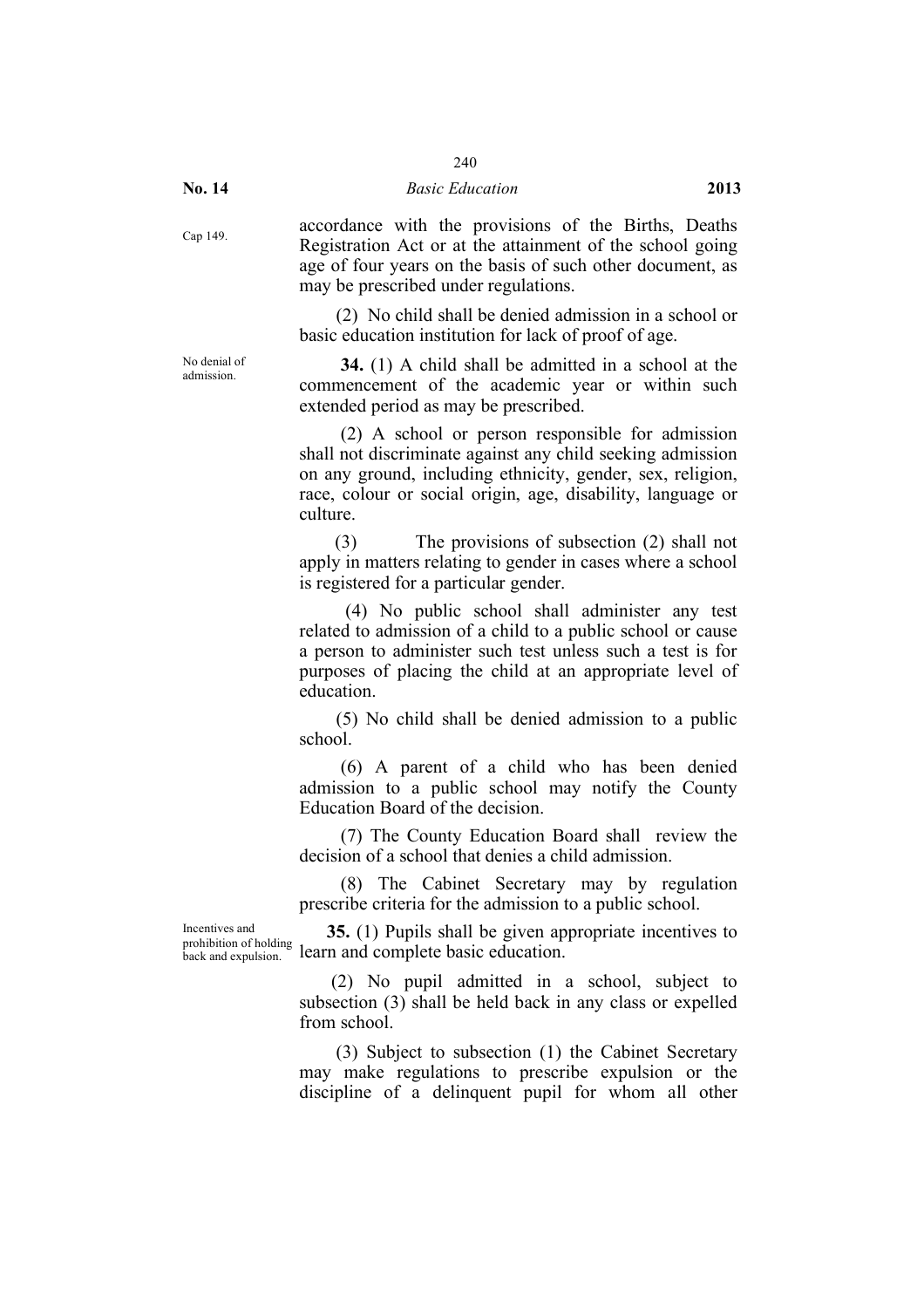corrective measures have been exhausted and only after such child and parent or guardian have been afforded an opportunity of being heard:

Provided that such a pupil shall be admitted to an institution that focuses on correction in the context of education.

Prohibition against physical punishment to the child.

and mental harassment cruel, inhuman or degrading treatment or punishment, in **36.** (1) No pupil shall be subjected to torture and any manner, whether physical or psychological.

> (2) A person who contravenes the provisions of subsection (1) commits an offence and shall be liable on conviction to a fine not exceeding one hundred thousand shillings or to imprisonment not exceeding six months or both.

Holiday Tuition.

Prohibition against

age.

**37**. (1) No pupil shall be subjected to holiday tuition.

(2) A person who contravenes subsection (1) commits an offence and is liable on conviction to a fine not exceeding one hundred thousand shillings or to imprisonment for a period not exceeding one year or to both.

employment of a child of compulsory school school age in any labour or occupation that prevents such **38.** (1) No person shall employ a child of compulsory child from attending school.

> (2) Any person who employs or prevents a child who is subject to compulsory attendance from attending school is guilty of an offence and is liable to fine not exceeding five million or to a period not exceeding five years or to both.

Responsibility of the

Responsibility of the **39.** It shall be the duty of the Cabinet Secretary to – Government.

- (a) provide free and compulsory basic education to every child;
- (b) ensure compulsory admission and attendance of children of compulsory school age at school or an institution offering basic education;
- (c) ensure that children belonging to marginalized, vulnerable or disadvantaged groups are not discriminated against and prevented from pursuing and completing basic education;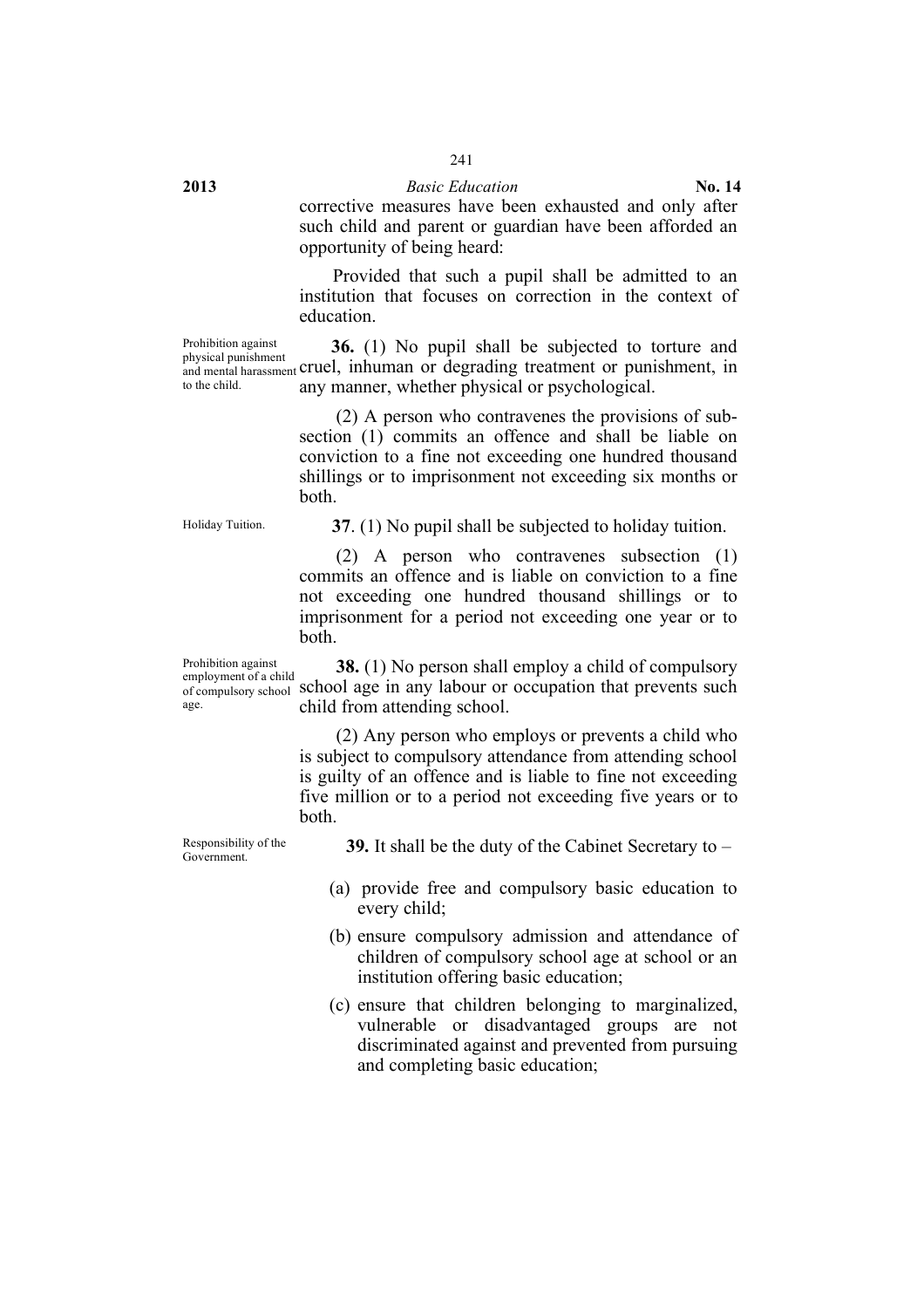- (d) provide human resource including adequate teaching and non-teaching staff according to the prescribed staffing norms;
- (e) provide infrastructure including schools, learning and teaching equipment and appropriate financial resources;
- (f) ensure quality basic education conforming to the set standards and norms;
- (g) provide special education and training facilities for talented and gifted pupils and pupils with disabilities;
- (h) ensure compulsory admission, attendance and completion of basic education by every pupil;
- (i) monitor functioning of schools; and
- (j) advise the national government on financing of infrastructure development for basic education.

Duty of a principal or

Duty of a principal or<br>head teacher.<br>**40.** (1) Where a pupil fails to attend school, the<br>head teacher.<br>**Head Teacher shall cause investigation** of the Teacher shall cause investigation of the circumstances of the child's absence from school;

> (2) Where the Headteacher finds there are no reasonable grounds for the child's failure to attend school, the headteacher shall-

- (a) issue a written notice to the parent of the child requiring that parent to comply with the provisions of this Act.
- (b) submit a report on the child to the County Education Board.
- (d) submit a report on the child to the County Education Board.
- (4) Any parent who without a reasonable cause and after a written notice from the head teacher, fails to comply with section 38 of this Act, commits an offence and is liable on conviction to a fine not exceeding five hundred thousand shillings or to imprisonment for a period not exceeding two years or to both.

#### **PART V - SYSTEM AND STRUCTURE OF EDUCATION**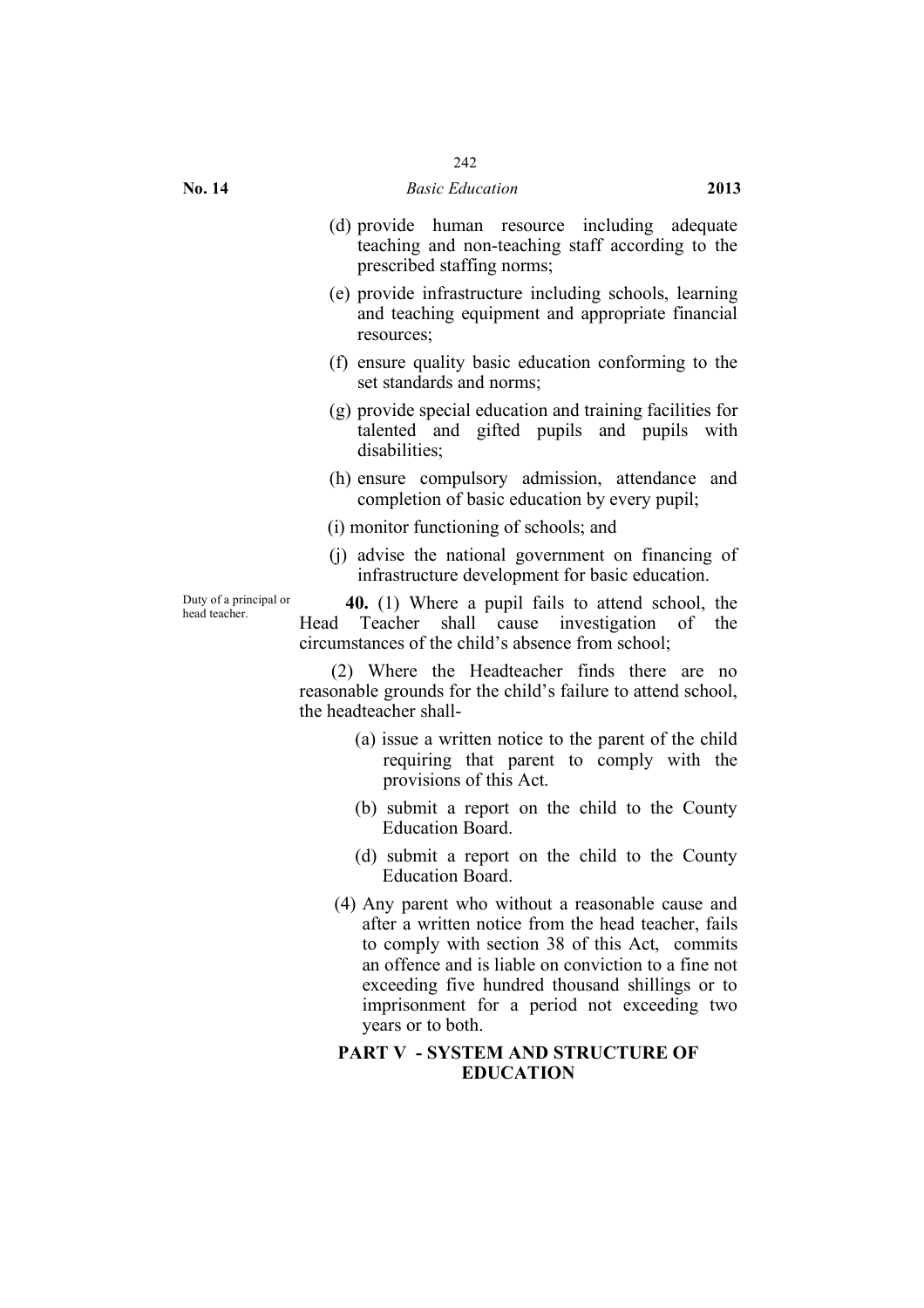Promotion of<br>education

41. The Cabinet Secretary shall in consultation with the relevant Cabinet Secretary and other relevant relevant Cabinet Secretary and other relevant stakeholders promote education and training in Kenya under the following system and structure-

(a) pre-primary education

(b) primary education;

(c) secondary education;

(d) middle level institutions of basic education;

Structure of education. **42.** (1) The system shall be so structured as to enable learners to access education and training at any level in a sequence, and at a pace that may be commensurate with the individual learner's physical, mental and intellectual abilities and the resources available.

> (2) The Cabinet Secretary in consultation with the National Education Board and other relevant stakeholders shall make Regulations prescribing an appropriate structure for education and training.

(3) The Cabinet Secretary in consultation with the

National Education Board shall advise the government on the financing of technical, vocational and talent education.

(4) The Cabinet Secretary shall upon advice of the

National Education Board advice the government on the promotion of environmental protection education for sustainable development.

Categories of schools. **43.** (1) Basic educational institutions shall be categorised as-

- (a) public schools which are schools established, owned or operated by the Government and includes sponsored schools;
- (b) private schools as those established, owned or operated by private individuals, entrepreneurs and institutions.

(2) A public basic education institution shall not

be converted to a private basic education institution or to any other private status without consultation with the National Education Board and approval by the Cabinet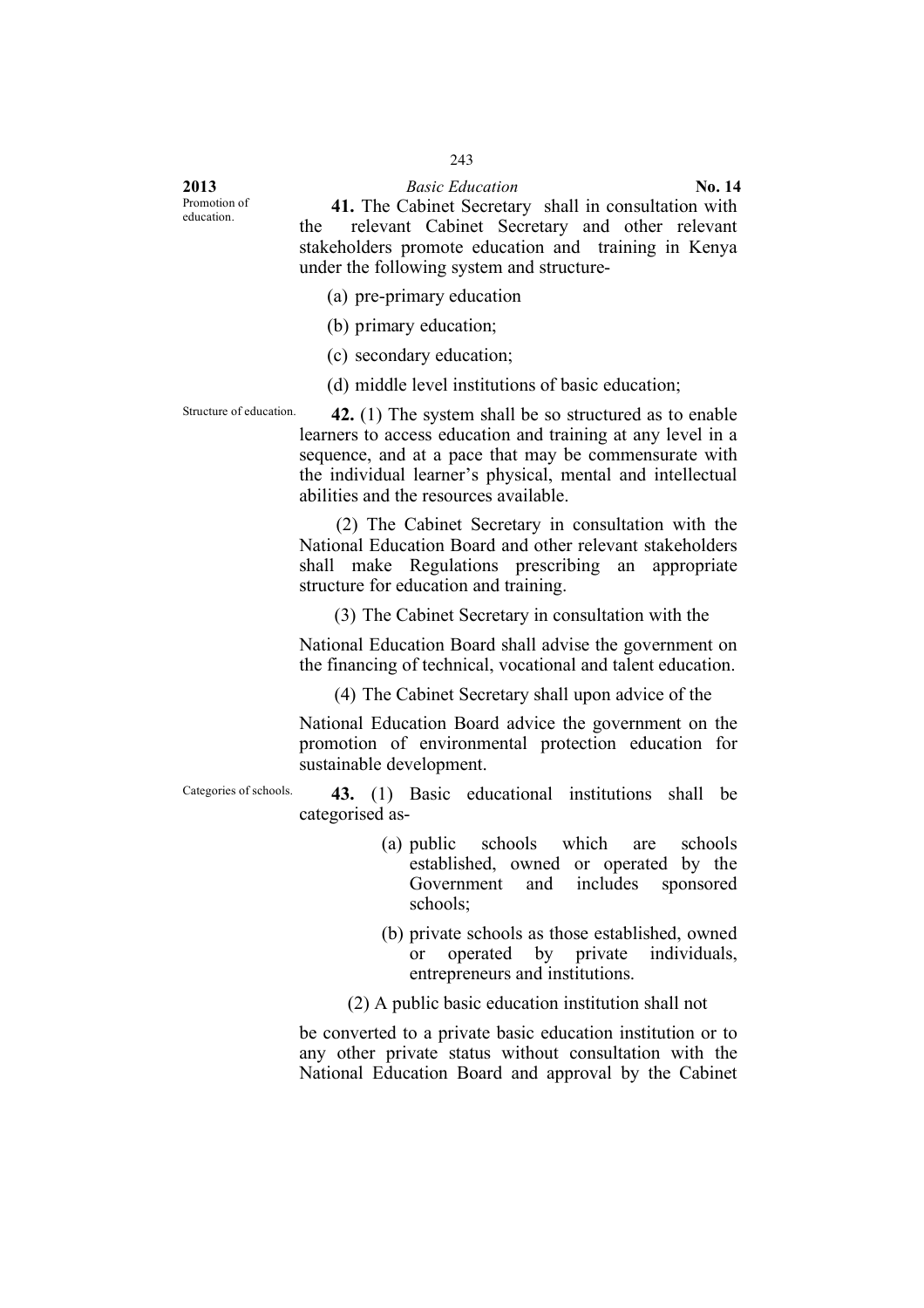# Secretary.

#### **PART VI - SPECIAL NEEDS EDUCATION**

Establishment and management of special

Inanagement of special of this Act, the Cabinet Secretary shall establish and **44.**(1) Subject to the Constitution and the provisions maintain public special schools.

> (2) The Cabinet Secretary shall provide special needs education in special schools established under subsection (1) or in pre-primary, primary and secondary schools suitable to the needs of a pupil requiring special education.

- (3) Children with special needs include-
	- (a) intellectually, mentally, physically, visually, emotionally challenged or hearing impaired learners;
	- (b) pupils with multiple disabilities; and
	- (c) specially gifted and talented pupils.

(4) The Cabinet Secretary shall ensure that every special school or educational institution with learners with special needs is provided with appropriate trained teacher, non teaching staff, infrastructure, learning materials and equipment suitable for such learners.

Regulations in special

**45.** (1) The Cabinet Secretary may make regulations for the establishment and management of special schools and institutions offering special needs education to pupils with special needs.

(2) Notwithstanding the generality of subsection (1) the Cabinet Secretary shall make regulations to –

- (a) prescribe the duration of primary and secondary education suitable to the needs of a pupil pursuing special needs education;
- (b) provide for the learning and progression of children with special needs through the education system;
- (c) prescribe standards and requirements relating to the conduct of schools making provision for special needs education for pupils with special needs.
- (d) prescribe the curriculum to be used in respect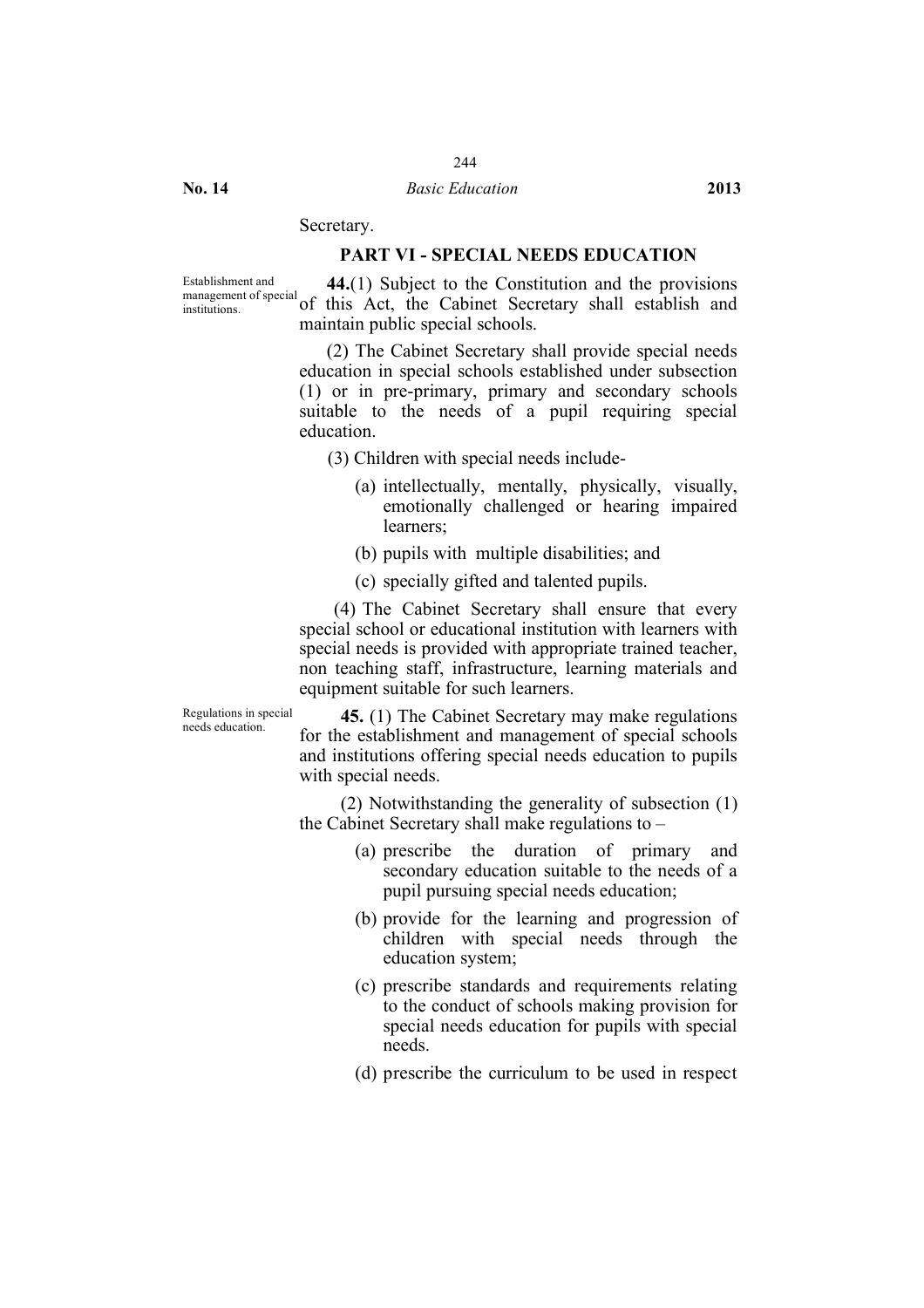#### **2013** *Basic Education* **No. 14** of special needs education;

- (e) prescribe the categories of pupils requiring special needs education and methods appropriate for the education of pupils in each category of special school or educational institutions under section 42;
- (f) prescribe guidelines for the promotion of education for children with special needs;
- (g) establish mechanisms to ensure that every special school or educational institution offering special needs education has appropriate personnel, infrastructure, learning materials and equipment; and
- (h) establish a mechanism for monitoring and evaluation to advice the government on the quality of infrastructure and learning facilities in regard to special needs education.

(3) The curriculum used in special needs education shall comply with the requirement of the national curriculum in so far as it is reasonably practicable.

equication Boards to equidance of this Act, it shall be the duty of every County Education **46.** (1) Subject to the Constitution and the provisions Board in consultation with the relevant county government to provide for education assessment and research centers including a special needs service in identified clinics in the county.

(2) The functions of that service shall include—

- (a) the study of children with special education needs within the county;
- (b) the giving of advice to parents and teachers as to appropriate methods of education for such children;
- (c) in suitable cases, provision for the special education needs of such children in the identified clinics; and

the giving of advice to county education boards regarding the assessment of the needs of any child under special needs education for the purposes of any of the provisions of this Act.

**47.** (1) It shall be the duty of the County Education Board to consider in relation to each child with special

Duty of County education Boards to service.

Report of child with special needs by County Education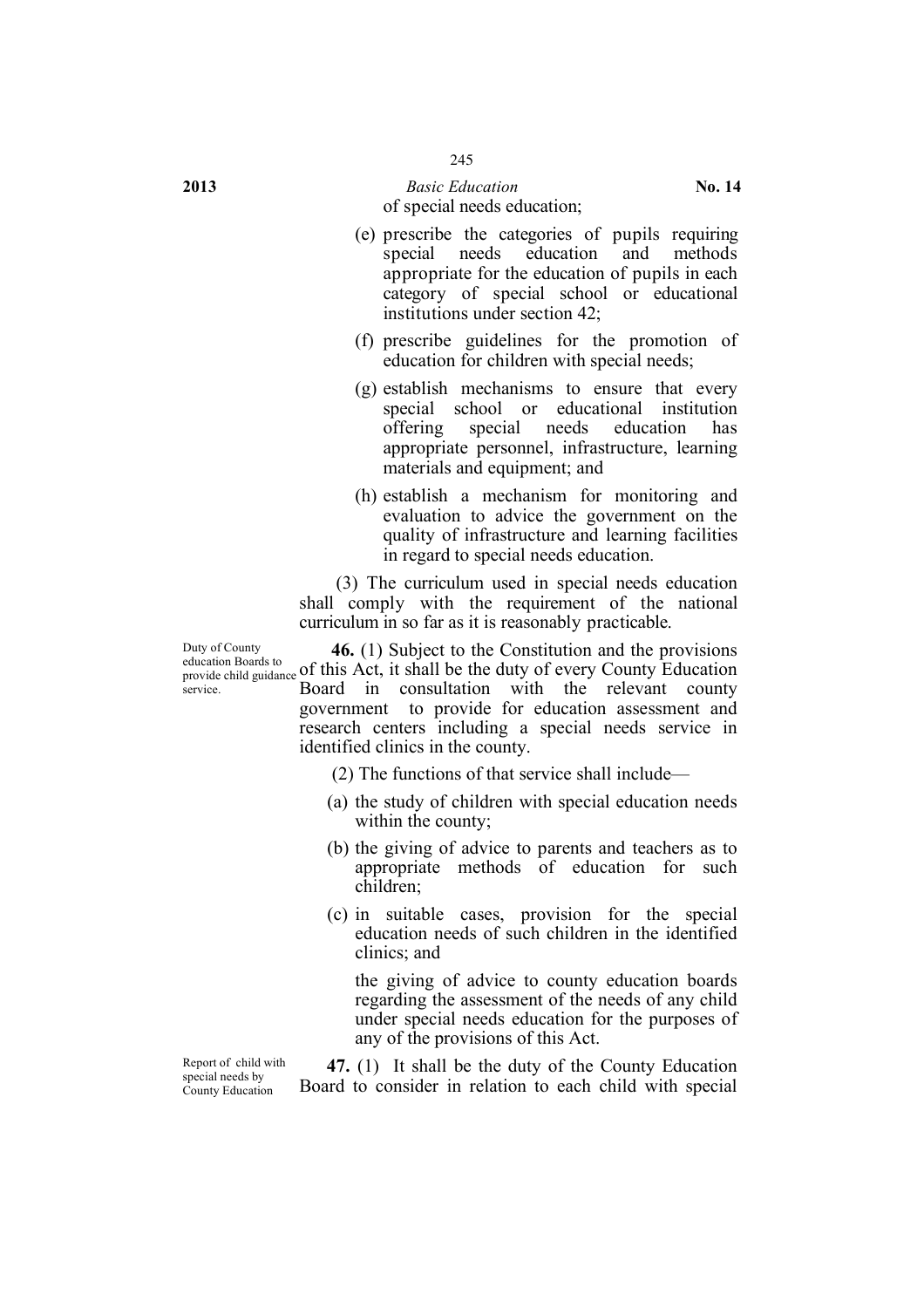Board. needs belonging to schools in their area, what provision would benefit him or her after he or she completes basic education and to make a report to the Director-General or relevant Director.

> (2) The County Education Board's report under subsection (1) shall include-

- (a) recommendations as to whether the child would benefit from school education after he or she completes basic education;
- (b) a summary of the child's impairments or talent;
- (c) a statement of the special educational needs arising from those impairments or talents;
- (d) a statement of the measures proposed by the education authority to be taken to meet those needs; and
- (e) where appropriate, the proposal of a school of higher learning to be attended by him or her.

Future provision for children with special needs.

**48.** (1) A County Education Board shall in consultation with the Cabinet Secretary make such arrangements as they deem fit to enable a pupil with special needs attend an establishment whether or not a school in or outside Kenya if that establishment makes provision wholly or mainly gifted or talented learners or advantage of the pupil for one or both of his or her parents, or some other person, to be present with him or her at the establishment during the period of the attendance, learners with disabilities.

(2) Without prejudice to the generality of subsection (1), the arrangements mentioned in that subsection may include defraying, whether wholly or partly—

- (a) the fees payable for the pupil's attendance and his or her travelling, maintenance and other expenses in respect of that attendance; and
- (b) where in the opinion of the Cabinet Secretary it would be to the such expenses of, as the case may be, the parent, parents or other person.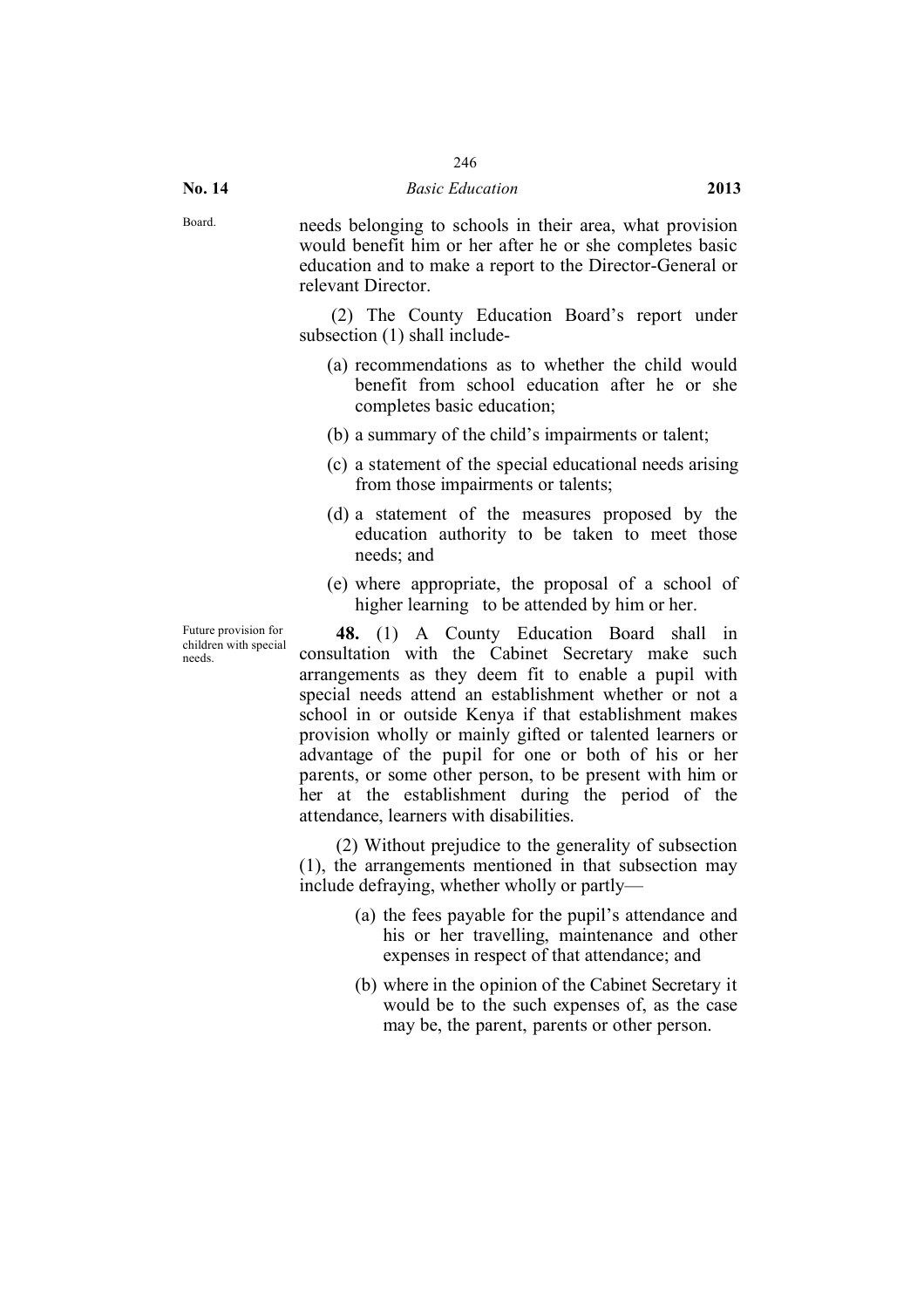# **PART VII PRIVATE EDUCATIONAL INSTITUTIONS**

Establishment of

Establishment of **49.** Subject to the Constitution and the provisions of private schools. this Act, any person may establish and maintain a private school.

Registration of private schools.

**50.** (1) A person shall not establish or maintain a private school unless it is registered under this Act.

- (2) No private school shall be registered if-
	- (a) the proprietor is disqualified from being a proprietor by reason of Article 10 or Chapter Six of the Constitution;
	- (b) a teacher employed in the school is not registered by the Teachers Service Commission;
	- (c) the school premises, or any part of those premises, are unsuitable for a school; or
	- (d) the proprietor or manager has been convicted of any crime against children under the Sexual Offences Act and Counter Trafficking in Persons Act.

(3) Subject to the provisions of this Act, the registration of any private school shall be provisional for a term of one year renewable for one further term of one year until the institution is quality assured and notice given in writing to the proprietor that the registration is final.

- (4) If any person—
- (a) conducts a private school which is not a registered school or a provisionally registered school, or
- (b) being the proprietor of a private school does any act calculated to lead to the belief that the school is a registered school while it is a provisionally registered school,

he or she shall be liable on conviction to a fine not exceeding five million shillings or to imprisonment for a term not exceeding three years or to both such fine and such imprisonment.

Right to attend <sup>a</sup> **51.** Any person requiring basic education may

No.3 of 2006 No.8 of 2010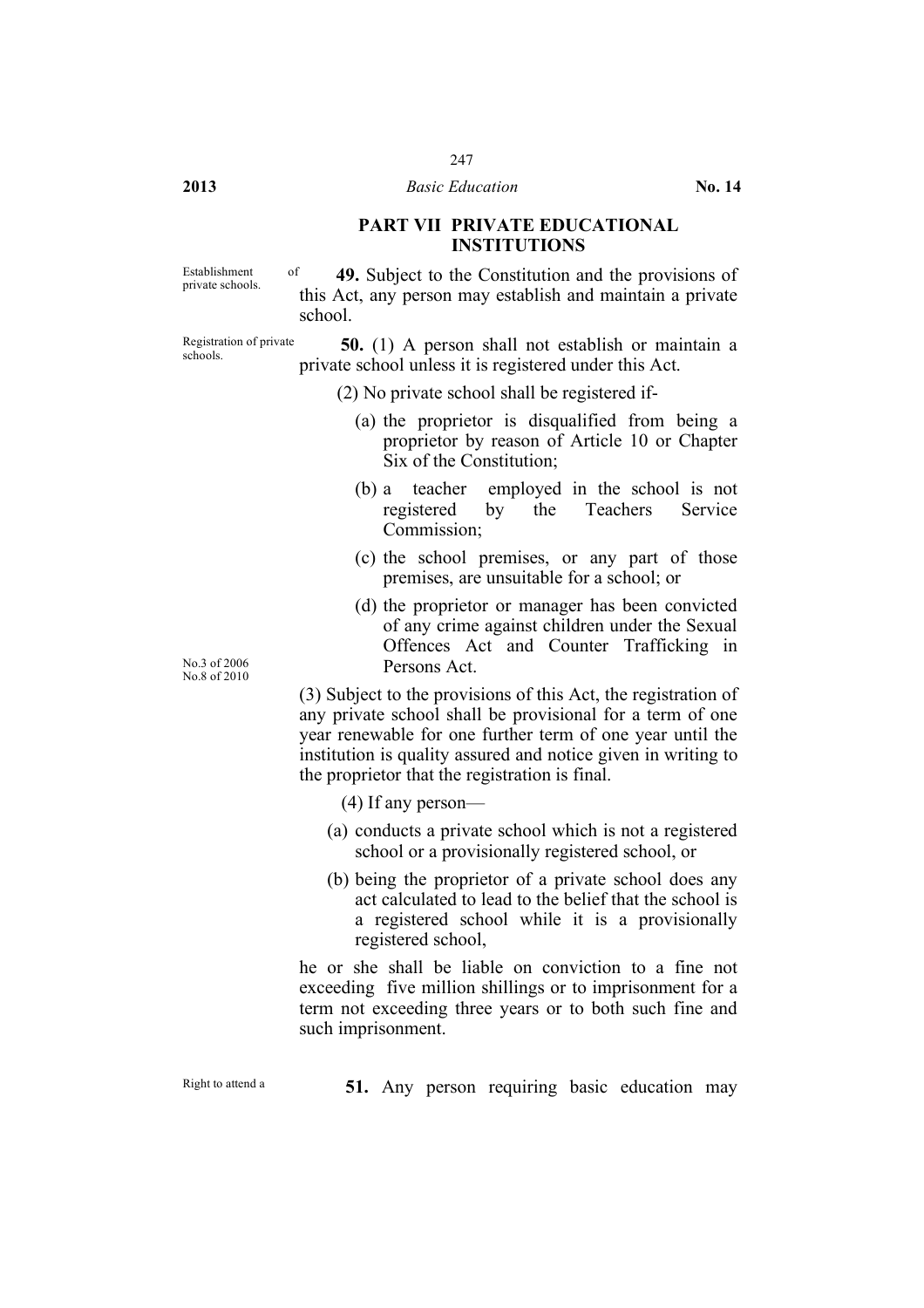# private school. attend a private school.

Duties and rights of a

Duties and rights of a<br>private school. **52.** (1) A private school shall-

- (a) establish necessary educational and governance structures;
- (b) recruit registered teachers;
- (c) comply with and follow the approved curriculum;
- (d) maintain premises that meet the requirements of the occupational health, safety regulations and building standards;
- (e) maintain necessary teaching and learning materials;
- (f) maintain a data bank on pupils undertaking education in the school and submit to the Cabinet Secretary;
- (g) where requested by the Cabinet Secretary, provide evidence that pupils are making reasonable educational progress appropriate for their age and grade level based upon results of nationally recognized standardized achievement tests.

(2) The County Education Board in consultation with the Teachers Service Commission shall assess a private school, including teachers, non teaching staff, the school's educational programmes and the school instructional materials, to inspect the school's facilities and to perform such other appropriate functions with respect to the private school as the Cabinet Secretary may require.

# **PART VIII—GOVERNANCE AND MANAGEMENT OF BASIC EDUCATION AND TRAINING**

Governance and management of

management of basic education and training the overall governance and management of basic **53.** (1) The Cabinet Secretary shall be responsible for education.

> (2) Subject to the provisions of this Act, the Cabinet Secretary shall by regulation entrust the governance or management of any aspect of basic education and training to any agency, body, organ or institution as may be appropriate for the purposes of this Act.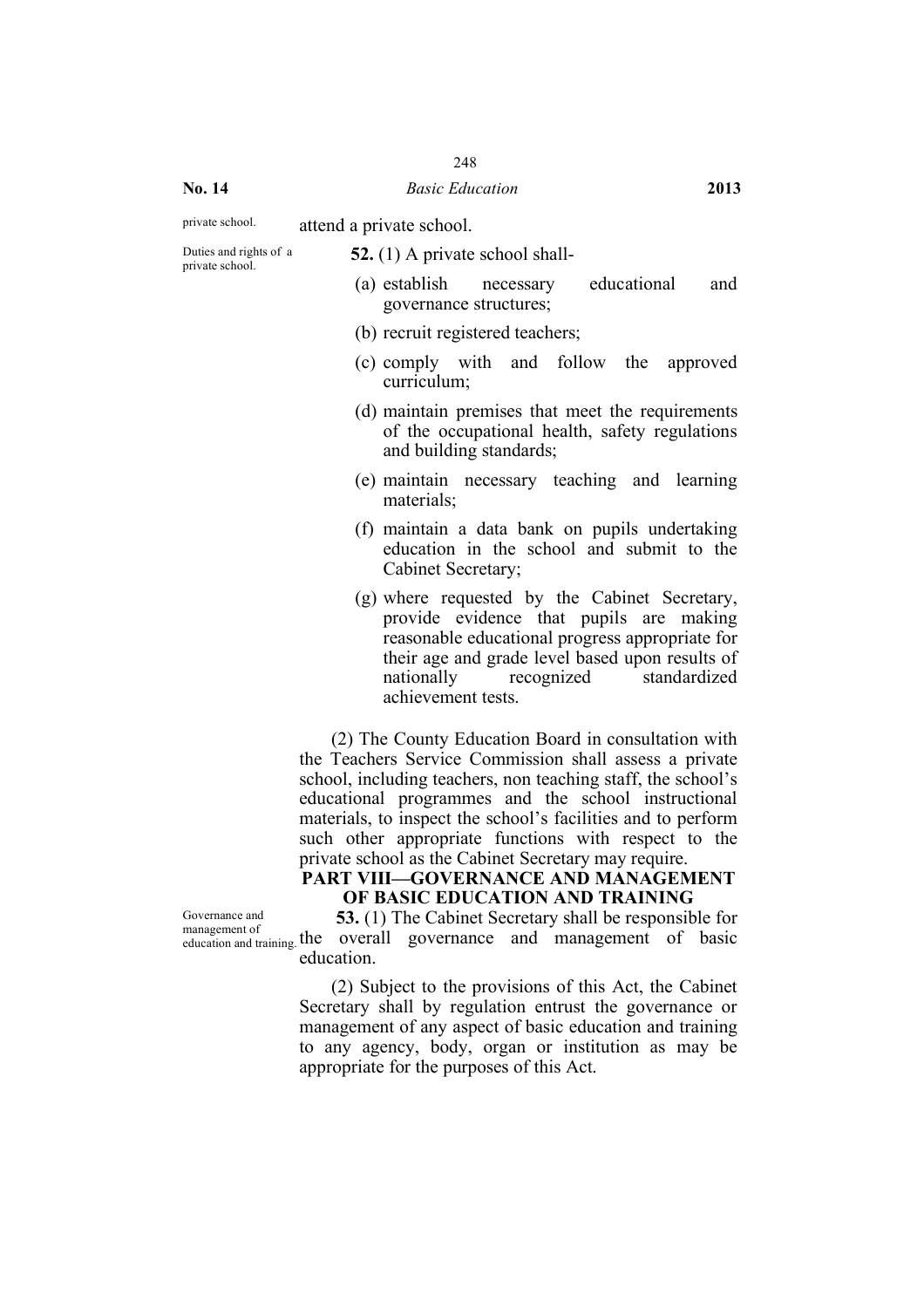Structures of governance and management in education.

**54.** (1) For purposes of ensuring effective and efficient management of basic education in Kenya, the Cabinet Secretary shall by regulation establish such structures of governance and management at national and county levels as may be appropriate.

(2) The structures of governance and management of education established in subsection (1) shall -

- (a) encourage cooperation and collaboration among all stakeholders involved in governance and management of basic education;
- (b) decentralize decision making authority on financial and human resources and related functions in basic education;
- (c) enhance the culture of democracy, accountability and transparency in the governance and management of basic education; and
- (d) ensure effective and efficient delivery of basic education at all levels.

No. <sup>8</sup> of 2012 (3) There shall be a Director-General appointed through an open and competitive process under the Public Service Commission Act in consultation with the Cabinet Secretary.

> (4) (a) The Director General appointed under subsection 3 shall be responsible to the Principal Secretary.

(b) The Director-General shall have functions prescribed in any written law and the directions of the Cabinet Secretary.

(5) There shall be a County Director of Education deployed by the Cabinet Secretary through an open and competitive process.

(6) The County Director of Education shall be Secretary to the County Education Board and holder of the authority to incur expenditure of the educational account in the country.

(7) The County Director of Education shall, subject to the authority of the Cabinet Secretary and in consultation with the County Government, perform the following functions: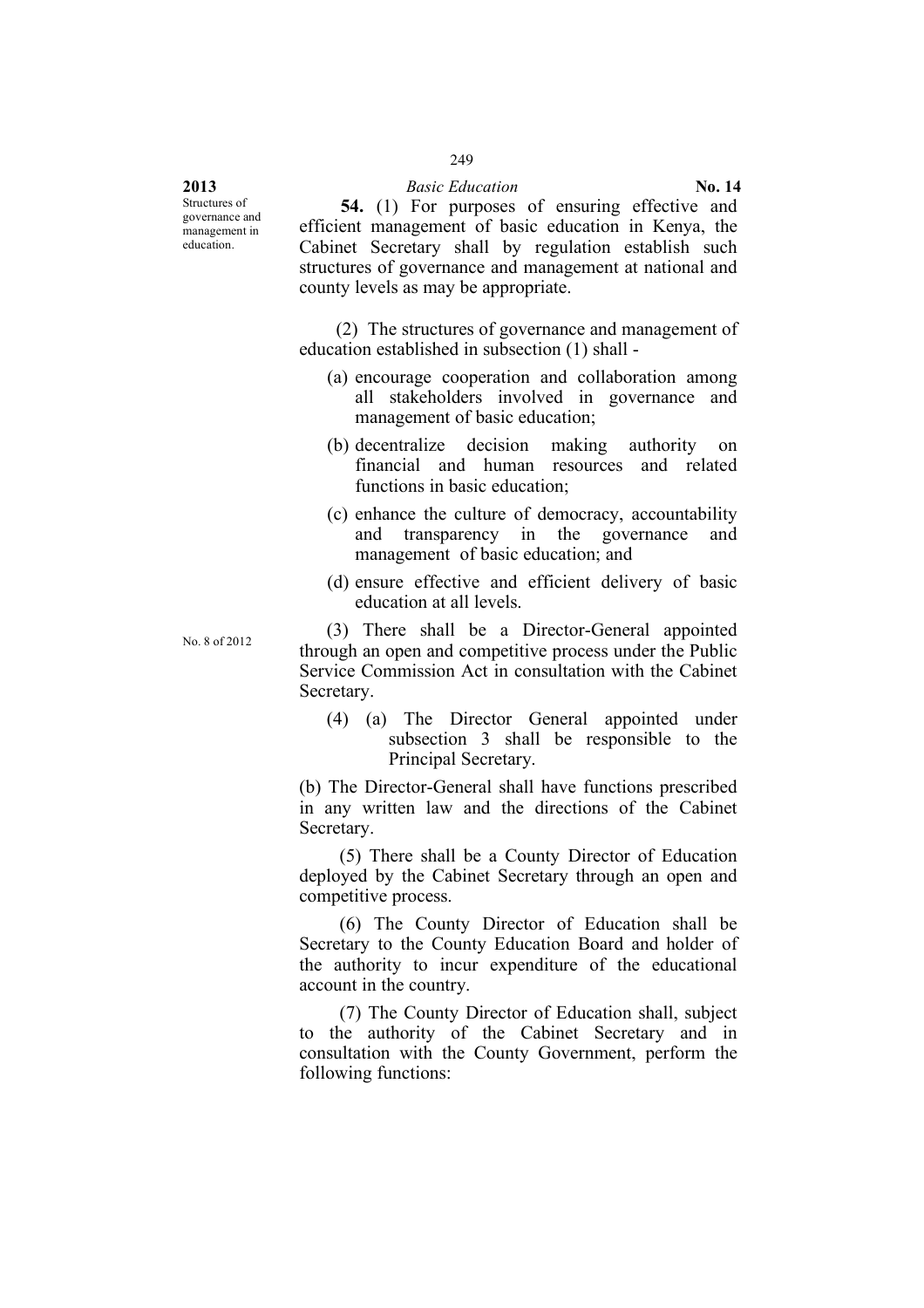- (a) implementation of education policies;
- (b) co-ordination and supervision of all education officers and support staff at the County level;
- (c) management of basic education, adult continuing education, non-formal, special needs education, tertiary and other educational programmes;
- (d) initiating educational policies at County level;
- (e) liaise with Kenya National Examination Council on management of national examinations;
- (f) maintenance of quality assurance and standards in the County;
- (g) management and monitoring the implementation of educational programmes;
- (h) advising and facilitating the establishment and registration of learning institutions by the County government;
- (i) administration of education management information system and the related information and communication technology at the County level;
- (j) facilitate auditing of all basic education institutions in the County;
- (k) advise the County Education Board on selection and appointment of Boards of Management (BOMs), School Management Committees and Parents Associations;
- (l) co-ordinate capacity building and development for officers, school managers, Boards of Management and curriculum implementers;
- (m) admissions, transfers and discipline of students;
- (n) co-ordination of partners and education providers in the County including links with Government Departments on all education matters;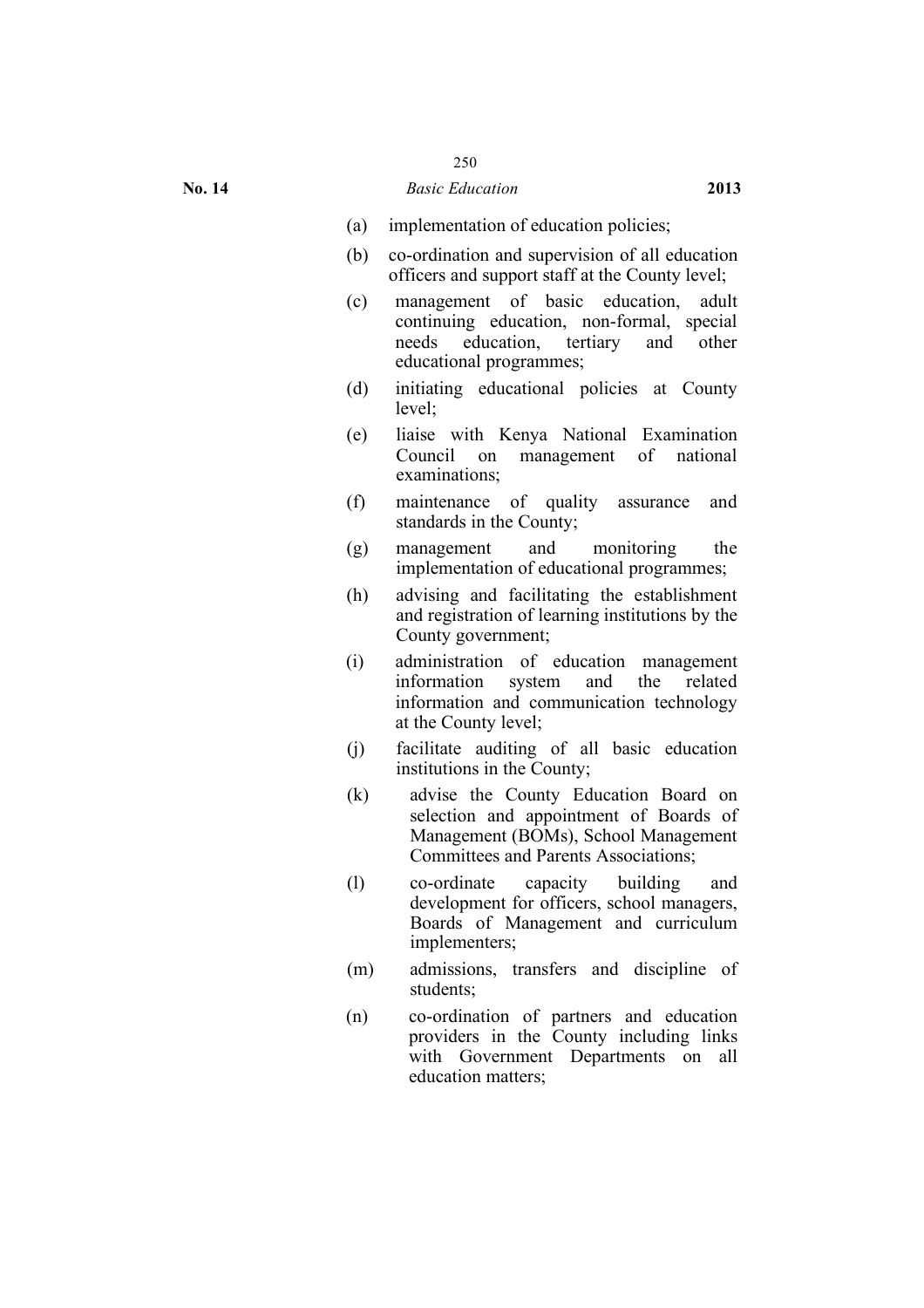No.20 of 2012 (o) supervision of handing and taking over in schools and educational institutions in consultation with the Teacher Service Commission; (p) oversee the proper management and maintenance of school buildings, property and infrastructure development; (q) monitoring and evaluation of education programmes; (r) management of co-curricular activities, sports education and talent development in basic education institutions in the County; (s) any other duties assigned by the Cabinet Secretary. (8) The County Director of Education shall, in the performance of the functions under subsection (7), have due regard to the teacher management functions provided under Article 237 of the Constitution and the Teachers Service Commission Act. Board of management. **55.** (1) There shall be a Board of Management for every public - (a) pre-primary institution; (b) primary school; (c) secondary school; (d) adult and continuing education centre; (e) multipurpose development training institute; or (f) middle level institutions of basic education. (2) Notwithstanding subsection (1) every school shall have a parents association which shall be constituted in the manner set out in the Third Schedule. (3) Every private school shall establish a parents' teachers association. Composition of Board **56**. (1) The Board of Management established under section 55 shall consist of the following members appointed by the County Education Board: (a) six persons elected to represent parents of the pupils in the school or local community in the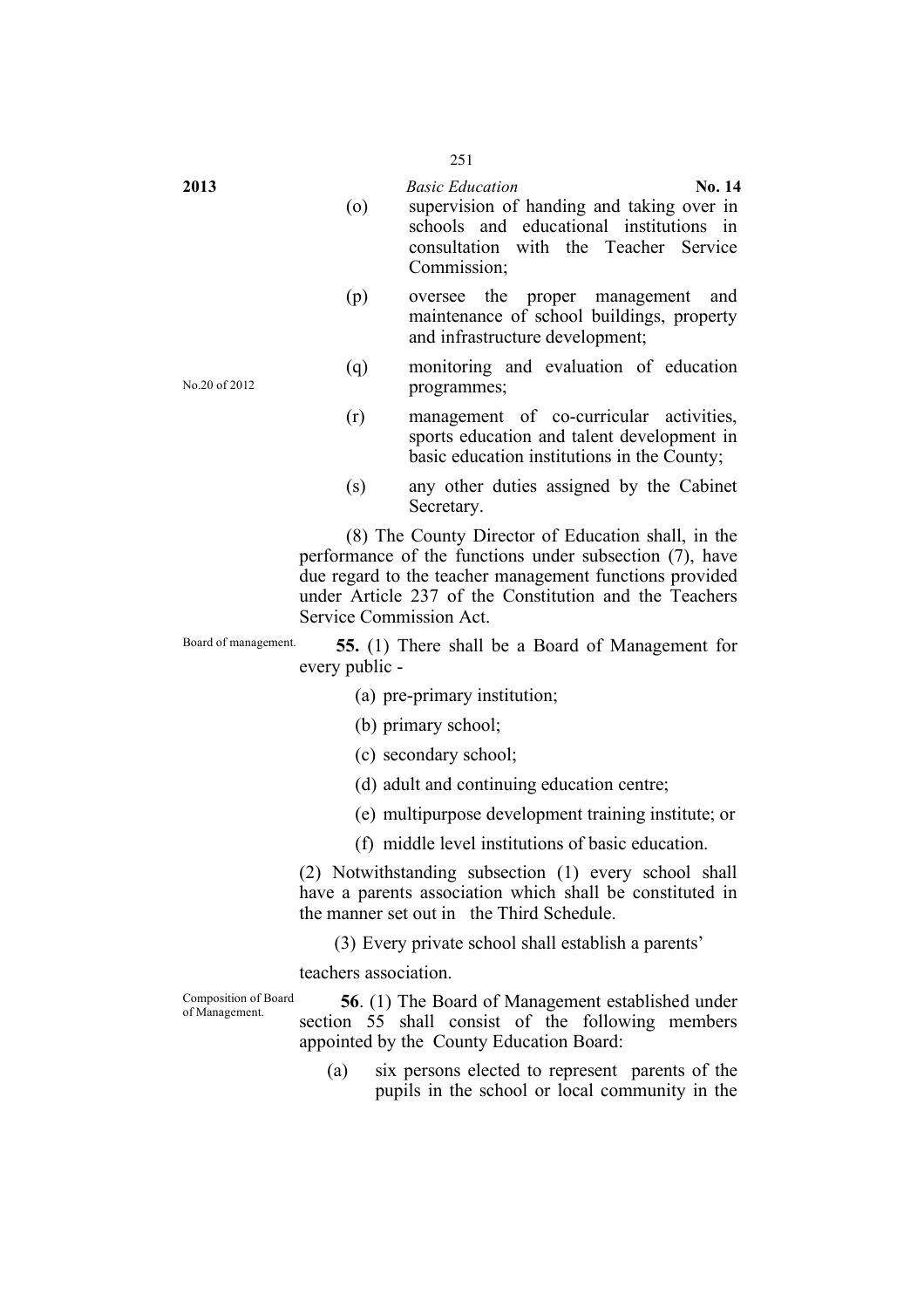case of county secondary schools;

- (b) one person nominated by the County Education Board;
- (c) one representative of the teaching staff in the school elected by the teachers;
- (d) three representatives of the sponsors of the school;
- (e) one person to represent special interest groups in the community; and
- (f) one person to represent persons with special needs;
- (g) a representative of the students' council who shall be an *ex officio* member

(2) The Board of Management may from time to time co-opt into its membership such persons as it is satisfied possess skills and experience to assist in the discharge of the Board's functions.

(3) The number of members of the Board of Management co-opted under subsection (2) shall not exceed three at any particular time and such members do not have a right to vote at the meetings of the Board.

(4) The members of the Board of Management shall elect their chairperson from amongst themselves provided that the member to be so elected shall not be a person who was appointed under subsection (1)(c).

(5) For public schools sponsored by faith-based organisations, the Chairperson of the Board of Management shall be appointed by the County Education Board in consultation with the sponsor.

(6) For a public school, the chairperson of the Board of Management shall be elected by the members in their first meeting.

(7) Despite subsection (5), a faith-based sponsor who does not make a significant contribution and impact to a school or institution as contemplated under section 2 of the Act shall not be consulted in the appointment of the chairperson of the Board of Management of that school or institution.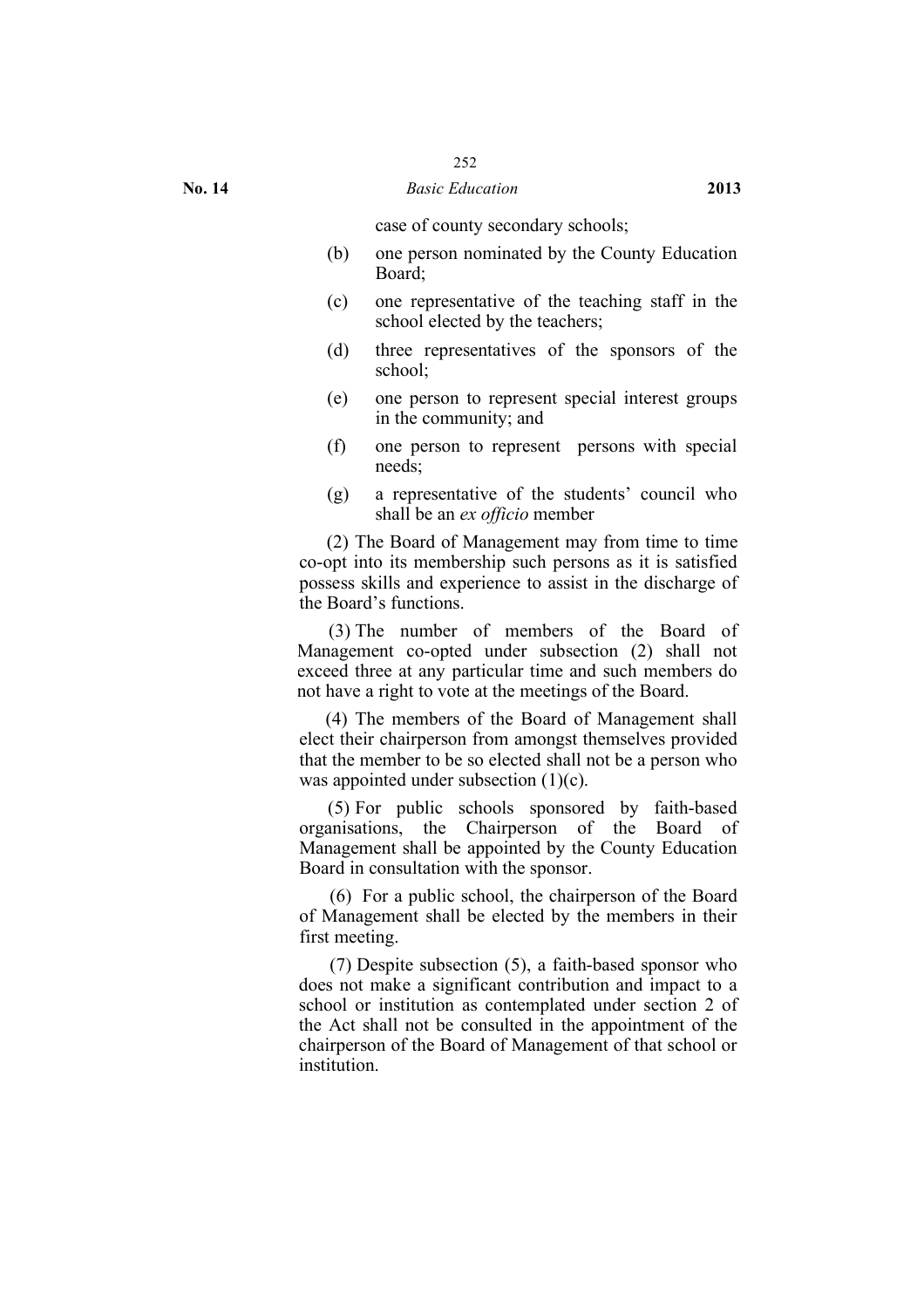**2013** *Basic Education* **No. 14**

(8) The conduct and affairs of the Board of Management shall be as set out in the Fourth Schedule**.**

(9) The provisions of sections 54 to 57 shall apply *mutatis mutandis* to a board of management of any public-

(a) primary school;

(b) secondary school;

(c) adult and continuing education centre; and

(d) multipurpose development training institute.

Qualifications of members of boards of management.

**57.** (1) The Cabinet Secretary shall, by regulations prescribe the qualifications for persons who may be appointed to or co-opted into the Board of Management of a primary school, secondary school, adult continuing education centre, multipurpose development training institution or any basic education institution under this Act.

(2) In appointing persons as members of a board of management, the nominating and appointing authority shall observe and respect:

- (a) the ethnic and regional diversity of the people of Kenya;
- (b) impartiality and gender equity; and
- (c) Article 10 and Chapter Six of the **Constitution**

Functions of a Management Committee of preprimary institution.

**58.** (1) The functions of a Management Committee of a pre-primary institution shall be to –

- (a) promote the best interests of the institution and ensure the institution's development;
- (b) develop a strategic plan for the institution;
- (c) promote quality care, nutritional and health status of the children;
- (d) ensure the development of the children's knowledge, self-confidence, free expression, spiritual and social values and appreciation of other people's needs and views:
- (e) provide a secure physical and psycho-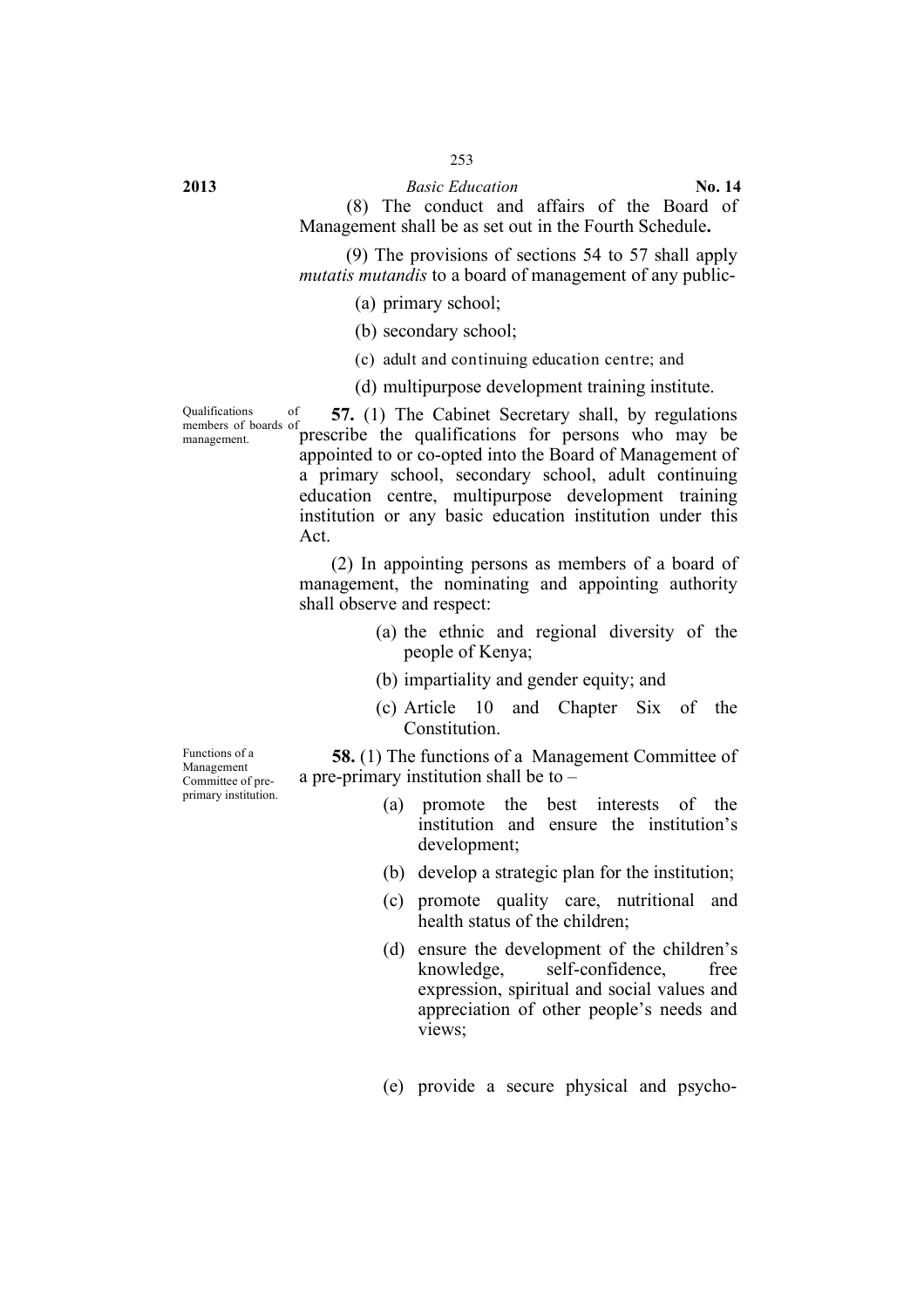social setting for the children;

- (f) facilitate the development of children's affective, cognitive, psychomotor and physical attributes in an integrated manner including the development of talented and gifted pupils;
- (g) perform any other function to facilitate the implementation of its functions under this Act or any other written law; and
- (h) protect human rights of and promote the best interest of the child.

Functions of the Board **59.** The functions of the Board of Management of a of management. basic education institution shall be to-

- (a) promote the best interests of the institution and ensure its development;
- (b) promote quality education for all pupils in accordance with the standards set under this Act or any other written law;
- (c) ensure and assure the provision of proper and adequate physical facilities for the institution;
- (d) manage the institution's affairs in accordance with the rules and regulations governing the occupational safety and health;
- (e) advise the County Education Board on the staffing needs of the institution;
- (f) determine cases of pupils' discipline and make reports to the County Education Board;
- (g) prepare a comprehensive termly report on all areas of its mandate and submit the report to the County Education Board;
- (h) facilitate and ensure the provision of guidance and counseling to all learners;
- $(i)$  provide for the welfare and observe the human rights and ensure safety of the pupils, teachers and non teaching staff at the institution;
- (j) encourage a culture of dialogue and participatory democratic governance at the institution;
- (k) promote the spirit of cohesion, integration, peace,

Functions of the Board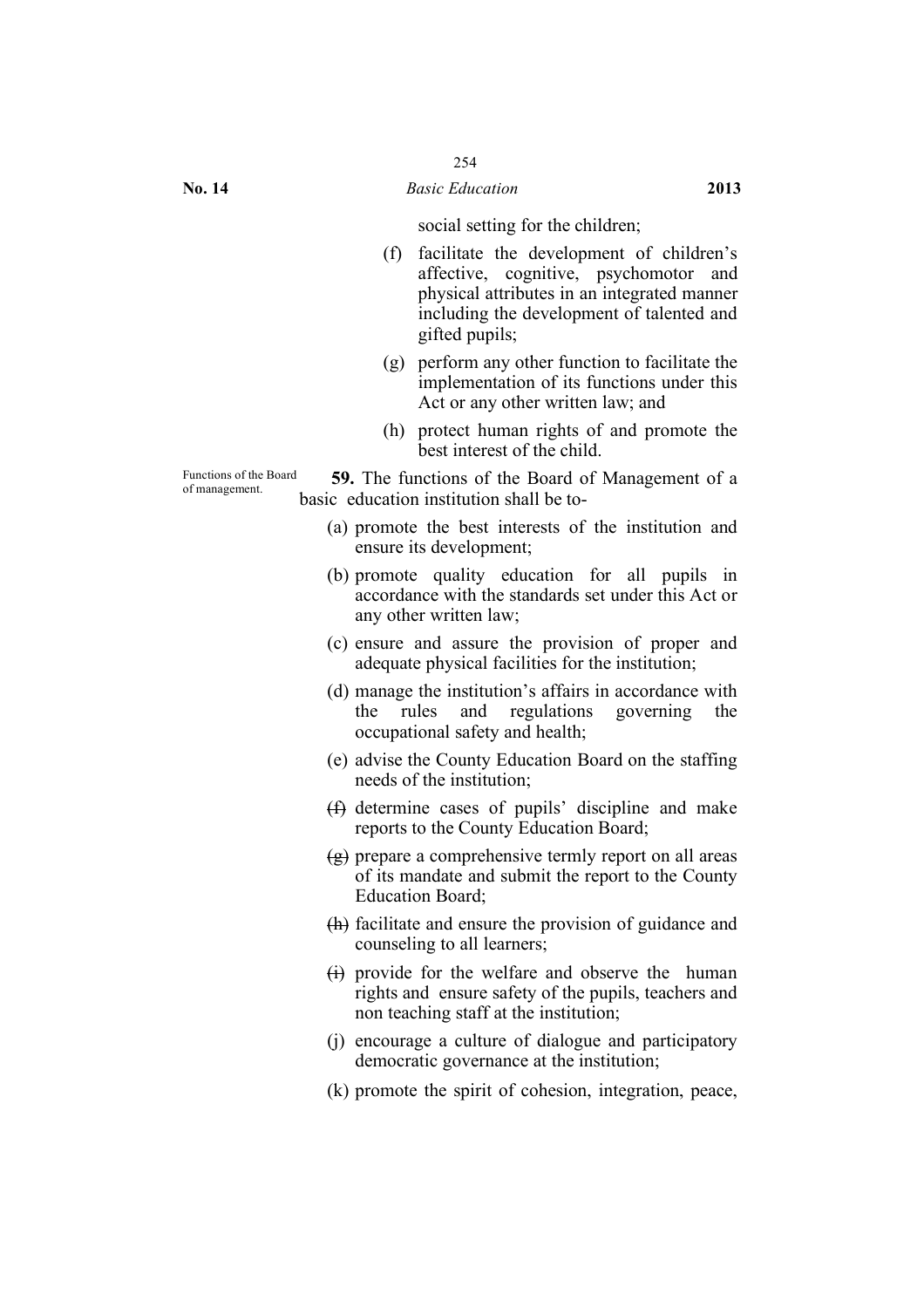**2013** *Basic Education* **No. 14** tolerance, inclusion, elimination of hate speech, and elimination of tribalism at the institution;

- (l) encourage the learners, teachers and non teaching staff and other, parents and the community, and other stakeholders to render voluntary services to the institution;
- (m) allow reasonable use of the facilities of the institution for community, social and other lawful purposes, subject to such reasonable and equitable conditions as it may determine including the charging of a fee;
- (n) administer and manage the resources of the institution;
- (o) receive, collect and account for any funds accruing to the institution;
- (p) recruit, employ and remunerate such number of non-teaching staff as may be required by the institution in accordance with this Act; and
- (q) perform any other function to facilitate the implementation of its functions under this Act or any other written law.

Annual report on<br>governance.

Committees of the Board of Management of a basic education institution.

Annual report on **60.** Every public school or institution of basic education shall, submit on an annual basis a report to the Director of Basic Education.

> **61.** (1) The board of management of an institution of basic education may establish such committees as the Board may consider appropriate to perform such functions and discharge such responsibilities as the Board may deem necessary.

(2) Without prejudice to the provisions of subsection (1), the board of management shall establish the following committees-

- (a) finance, procurement and general purposes committee;
- (b) academic standards, quality and environment committee;
- (c) discipline, ethics and integrity committee;
- (d) audit committee; and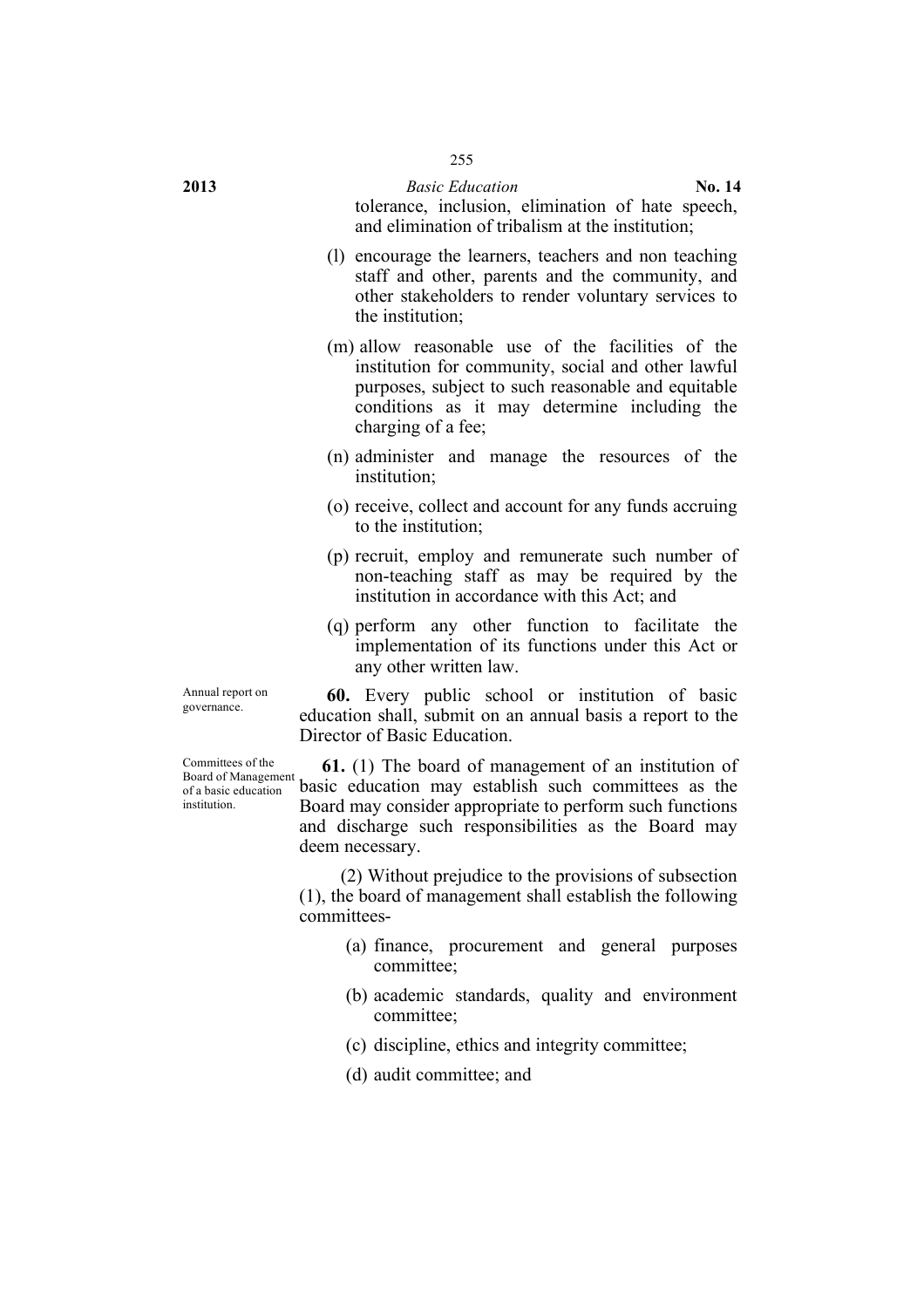#### **No. 14** *Basic Education* **2013**

(e) human rights and student welfare committee.

Secretary to the Board<br>of Management.

Remuneration of the members of the Board of management.

**62.** (1) The head of a basic education institution shall be the secretary to the Board of Management.

**63.** The members of the Board of Management shall be paid such allowances as the Cabinet Secretary may provide by regulations upon the advice of the Salaries and Remuneration Commission..

#### **PART IX - STANDARDS, QUALITY ASSURANCE AND RELEVANCE**

Establishment of the Education Standards and Quality Assurance Standards and Quality Assurance Council. Council. **64.** (1) There shall be established an Education

(2) The Education Standards and Quality Assurance Council shall-

- (a) ensure standards and maintain quality in institutions of basic education;
- (b) administer policies and guidelines set for basic education;
- (c) supervise and oversee curriculum implementation and delivery;
- (d) in cooperation with county education, monitor the conduct of assessments and examinations in institutions of basic education;
- (e) monitor and evaluate standards and quality in basic education.

(3) The Cabinet Secretary shall by regulations prescribe the composition, appointment and terms of service of the members of Education Standards and Quality Assurance Council in accordance with the Constitution and this Act

Composition and staff at Education Standards and Quality Assurance and standards officers for the purposes of this Act. Council. **65.** (1) The Council shall appoint quality assurance

(2) The Cabinet Secretary shall by regulation prescribe the following with respect to Education Standards and Quality Assurance Council (ESQAC):

> (a) the relationship between the Cabinet Secretary and the Director-General;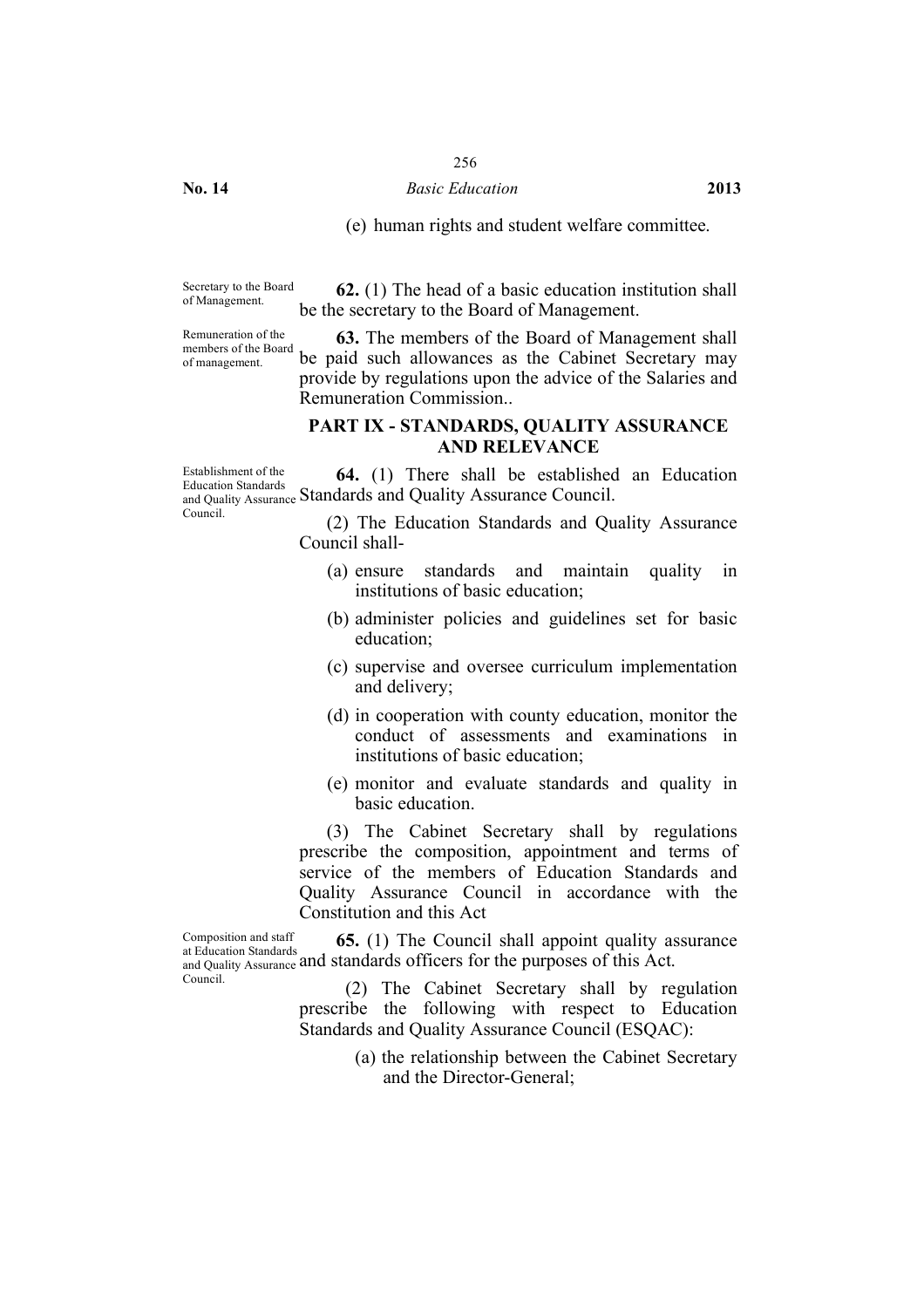**2013** *Basic Education* **No. 14**

- (b) the composition of Education Standards and Quality Assurance Council;
- (c) functions of key officers of Education Standards and Quality Assurance Council;
- (d) qualifications of members and key staff;
- (e) the relative autonomy of Education Standards and Quality Assurance Council; and
- (f) the retention by the Cabinet Secretary of policy making and oversight.

**66.** The Quality and Assurance officers shall facilitate compliance with standards by promoting a collegial and collective approach to quality assurance.

(2) Education Standards and Quality Assurance Council and Quality Assurance Officers shall provide appropriate incentives for voluntary compliance with the standards and quality assurance in basic education.

(3) Subject to subsections (1) and (2) a Quality Assurance and Standards Officers may-

- (a) at any time enter any basic education and training institution with or without notice to ensure compliance with education standards and regulations
- (b) require any person responsible for the management of a basic educational institution or teacher or employee-
	- (i) to produce for his or her quality review any time table syllabus, or record book, material or document;
	- (ii) to furnish the Quality Assurance and Standards Officer with such information relating to the teaching or the management of the basic education institution;
- (c) require by order in writing, the attendance before him or her any person who appears to be acquainted with the facts or circumstances of the case.
- (d) take such photographs or video recording as the Quality Assurance and Standards Officer

Powers of the Quality Assurance and Standards Officers.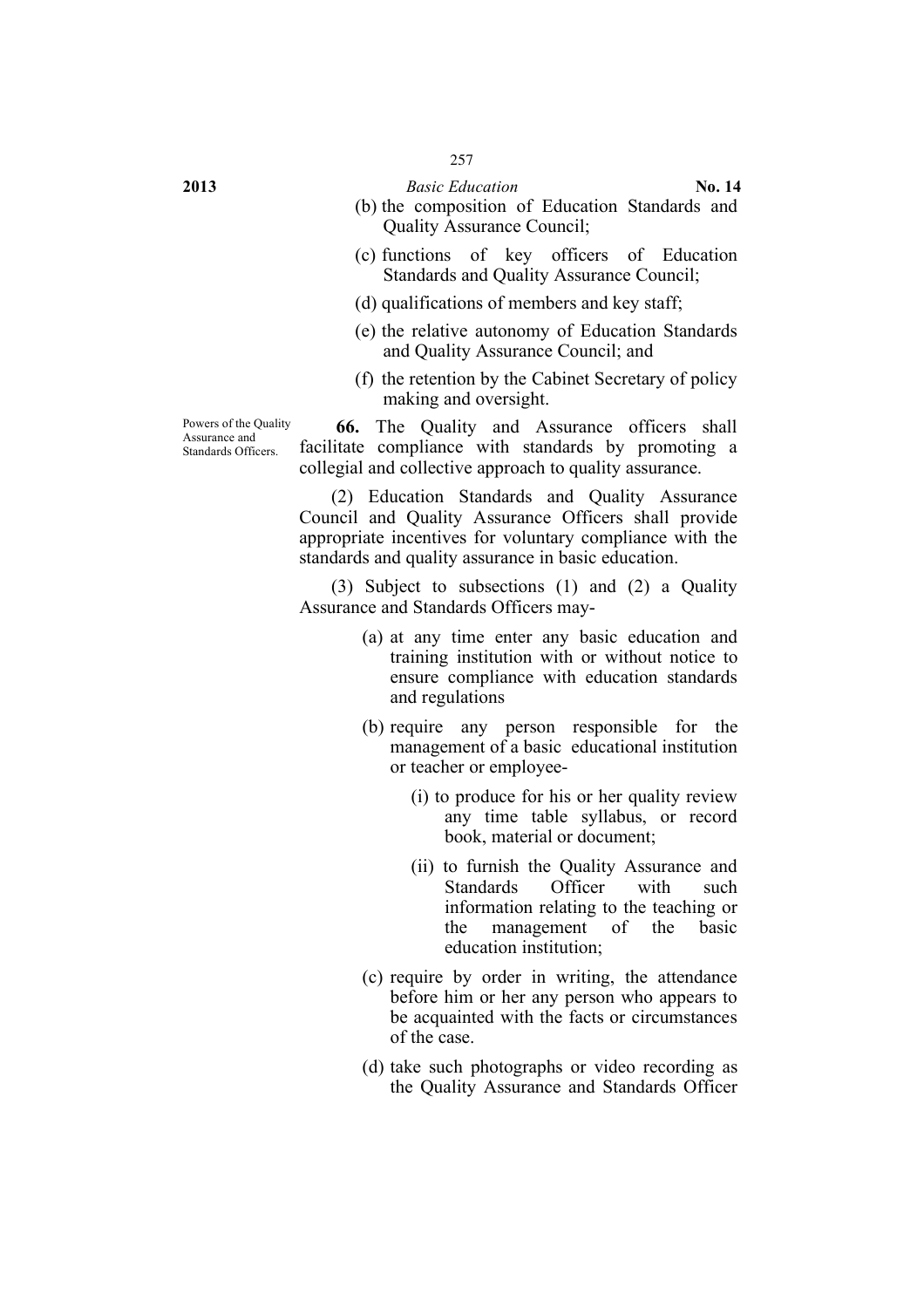deems necessary of the premises and persons reasonably believed to be acquainted with the fact or the circumstances of the case.

(2) An officer appointed under this section shall have power to recommend temporary suspension of operations of the institutions to the County Education Board for a specific period until the basic standards are met.

(3) A Quality Assurance and Standards Officer may make recommendations to the Teachers Service Commission and County Education Board for necessary action.

(4) The head, institutional managers, directors, heads or principals shall allow access to all parts and records of the institution.

(5) On being so requested by an officer appointed under this section, the head principal or any other person responsible for the school shall place at the disposal of the officer all the facilities, records, accounts, notebooks, examination scripts and other materials belonging to the school that the officer may reasonably require for the purpose of the inspection of the school or the inspection or audit of its accounts.

(6) In this section, "school" shall include any part of the school and any building used in connection with the school, including workshops, dormitories, kitchens, sanatoria, hostels, ancillary buildings and any other buildings on the site of the school.

**67.** The Cabinet Secretary, Teachers Service Commission, Standards and Quality Assurance Council, National Education Board, national quality assurance bodies, and the County Education Boards shall ensure the maintenance of standards, quality and relevance of education and training as provided for under this Act or any other written law.

**Example at all rates** with the relevant stakeholders develop the National **68.** (1) The Cabinet Secretary shall in collaboration Qualifications Framework to-

> (a) set the standards and benchmarks for qualifications and competencies including skills,

Cabinet Secretary and promoters to be responsible for maintenance of standards.

National Qualifications and audit.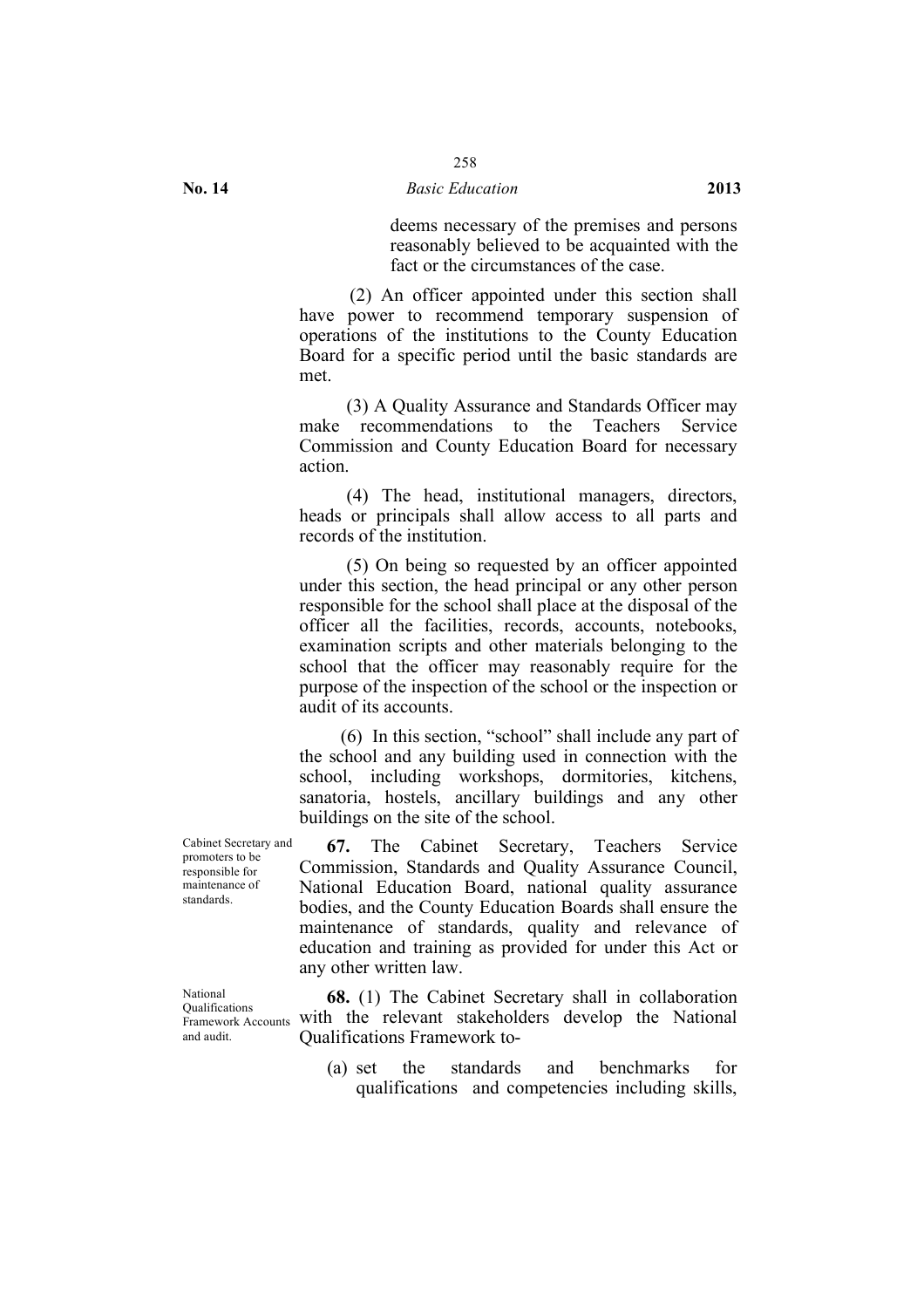#### **2013** *Basic Education* **No. 14** knowledge, attitudes and values;

- (b) define the levels of qualifications and competencies;
- (c) provide for the recognition of attainment or competencies including skills, knowledge, attitudes and values; and
- (d) facilitate linkages, credit transfers and exemptions and a vertical and horizontal mobility at all levels to enable entry, re-entry and exit.

(2) The Principal Secretary shall oversee the administration and implementation of the National Qualifications Framework with regard to basic education under this Act or any other written law.

Review of standards,<br>quality and relevance.

69. The Cabinet Secretary shall in consultation with the relevant departments or agencies and stakeholders through regulations and appropriate measures continuously review, evaluate and monitor policies on standards and relevance in education and training to assure and ensure standards, quality and relevance.

International standards consultation with the Education, Standards and Quality **70.** Every institution of basic education in Assurance Council shall, in accordance with the provisions of this Act-

- (a)develop or adapt appropriate national and international standards;
- (b)establish, implement and manage quality assurance systems;
- (c)establish and promote appropriate collaborative arrangements with relevant national and international agencies on standards and quality assurance; and
- (d)establish systems and processes for continuous review and improvement of standards and quality assurance.

Standards, quality and Standards, quality and **71.** The Cabinet Secretary in consultation with the relevance in education  $\overline{\phantom{a}}$ National Education Board, and the various County Education Boards and institutions and all persons engaged in the promotion, provision and conduct of education shall-

(a) ensure compliance with quality and relevance in

National and international standards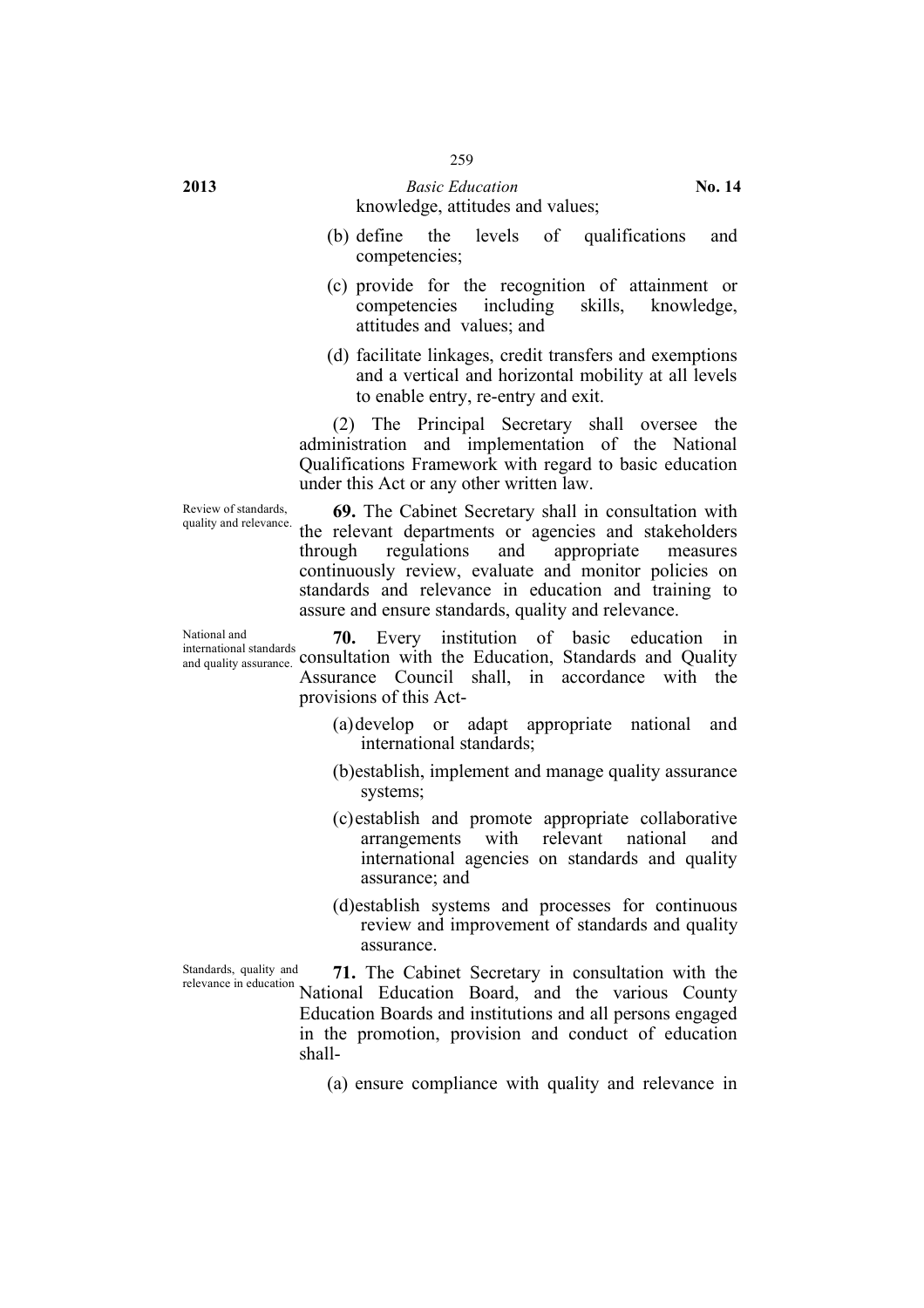#### the provision and delivery of education;

(b) adapt effective and efficient systems to achieve the desired outcomes and objectives and avoid duplication and waste.

Guidelines on standards, quality and relevance.

**72.** The Cabinet Secretary in consultation shall, in consultation with the relevant stakeholders, make Regulations on standards, quality and relevance in education in Kenya.

Policy and guidelines

Policy and guidelines **73.** (1) To ensure standards, quality and relevance in on curricula. curriculum development, the Cabinet Secretary shall, upon advice of the National Education Board, continuously develop, review, evaluate and monitor the curriculum.

> Provided that the curriculum shall be reviewed every five years.

> (2) Basic education institutions may, in consultation with the national quality assurance bodies, curriculum development agency and industry, initiate the review of policy on curriculum in their respective areas.

> (3) The policy and guidelines on curricula developed under this section shall secure the competencies and learning outcomes for the relevant structures and levels under the National Qualifications Framework.

(4) The Cabinet Secretary shall, in consultation with

the relevant stakeholders make appropriate regulations to implement the provisions of this section.

**74.** (1) There shall be a Kenya Institute of Curriculum Development whose mandate shall include curriculum development for basic education

Curricula development.

(2) Subject to subsection (1), the Cabinet Secretary shall accredit curriculum development agencies for all levels and programmes on the basis of approved criteria.

(3) Subject to subsection (1), the curricula shall be

developed for all levels and programmes by accredited agencies in accordance with the National Qualifications Framework and the policies and guidelines developed and established under this Act.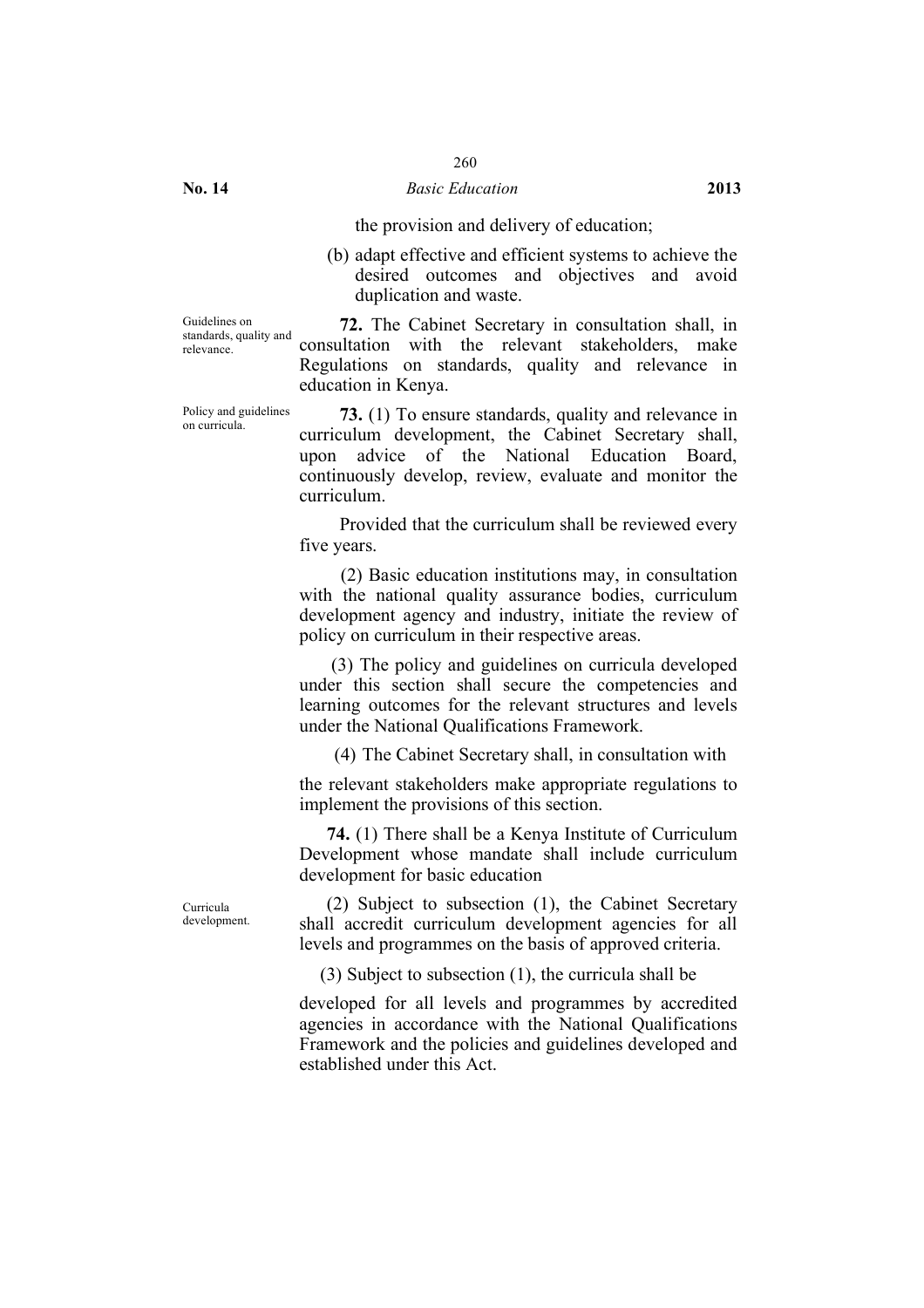#### **2013** *Basic Education* **No. 14**

(4) Any person or institution may propose a curriculum to an accredited curriculum agency.

(5) Any person who contravenes the provisions of this section commits an offence

Prohibition of development and examination of own curriculum.

**75.** Except as otherwise provided for under this Act, no person or institution shall combine the functions of developing and teaching and examining or assessing and issuing a certificate in respect of a curriculum without accreditation and approval in accordance with the provisions of this Act.

#### **PART X** - **LICENSING, REGISTRATION AND**

# **ACCREDITATION PROCEDURES IN BASIC EDUCATION**

Licensing, registration and accreditation of persons and institutions of education, training and for under this Act. research.

**76.** A person shall not offer basic education in Kenya unless the person is accredited and registered as provided

(2) A person or organization intending to establish an institution offering basic education shall make an application in the prescribed manner to the relevant County Education Board.

(3) Upon receipt of an application, the County Education Board shall-

- (a) record the application; and
- (b) if satisfied that the establishment of the institution conforms to the prescribed requirements, notify the applicant within thirty days.

(4)Where an application is approved the County Education Board shall inform the office representing the Education, Standards and Quality Assurance Council at the county in the case of a pre-primary, primary or secondary school.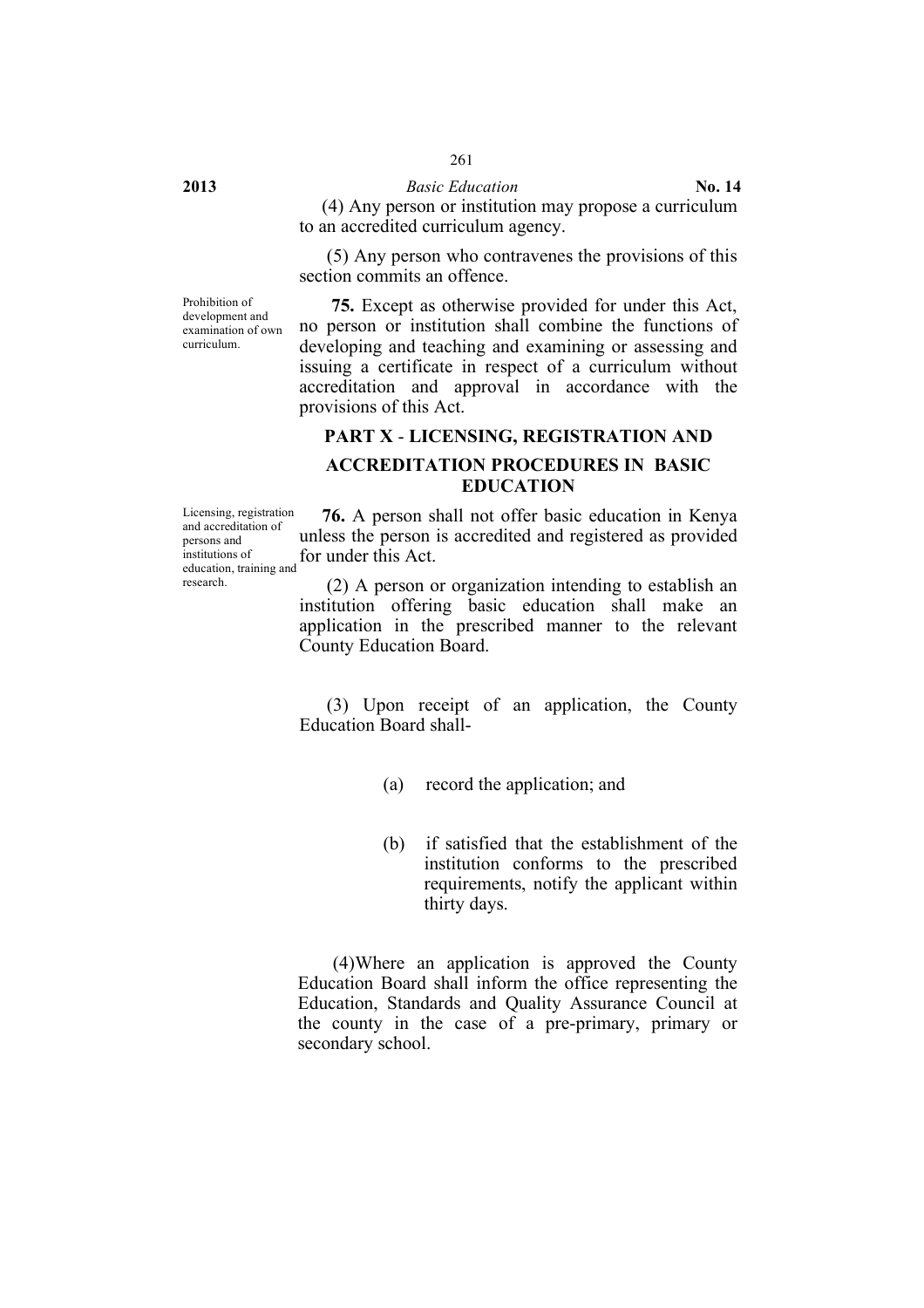#### **No. 14** *Basic Education* **2013**

Rejection of application by the County Education Board.

**77.** (1) Where the County Education Board is not satisfied that the institution has complied with the requirements set out under this Act the Board may reject the application and notify the applicant of the decision within thirty days.

(2) Any person aggrieved by the decision of the County Education Board under subsection (1) may appeal to the Education Appeals Tribunal within a period of thirty days of the decision.

Offence to promote without being licensed or accredited and registered.

**78.** (1) A person shall not engage in the promotion, management, or teaching of basic education unless such person is accredited and registered in accordance with the provisions of this Act.

(2) A person may not use any premises or facilities to provide education and training through face to face, open distant or electronic learning or any other mode of delivery unless the institution has undergone quality review and approved in accordance with this Act.

(3) Any person who contravenes the provisions of this section commits an offence and shall be liable on conviction to a fine not exceeding twenty million shillings or a term of imprisonment not exceeding three years or to both.

County Education Board to maintain a databank.

**79.** (1) The County Education Board shall establish and maintain a databank of all-

- (a) registered, accredited, licensed and incorporated institutions of education, training and or research in the County;
- (b) teachers in the County; and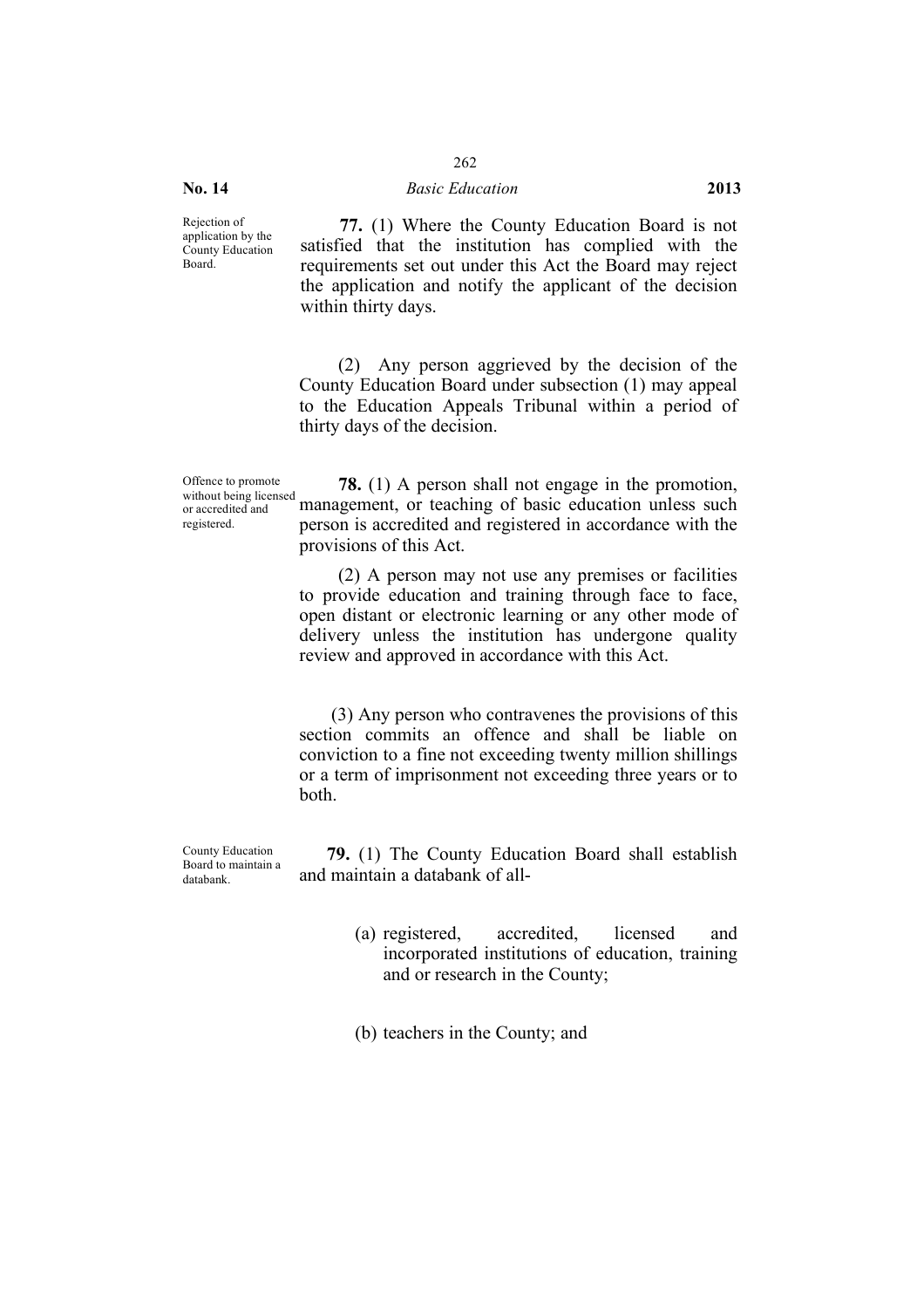#### **2013** *Basic Education* **No. 14** (c) pupils and students.

(2) The register established and maintained under subsection (1) shall be open to the public for inspection during normal working hours.

Fees. **80.** Any person making an application for the establishment, licensing, registration and accreditation of a basic education and training institution shall pay the prescribed fees to the relevant agencies under the Act or any other written law.

Rules, regulations and<br>guidelines on quality. 81. The Cabinet Secretary shall in consultation with Education, Standards and Quality Assurance Council, and the relevant stakeholders establish guidelines and prescribe rules and regulations for the establishment, licensing, accreditation and registration of basic education and training institutions**.**

Licensing of an institution basic education and training. Assurance Council shall assess the application to ensure **82.** (1) The Education, Standards and Quality due compliance with the standards formulated and developed under this Act and submit its report to the County Education Board.

> (2) Without prejudice to the foregoing, the County Education Board shall license and register a basic education and training institution only if-

- (a) the institution has sufficient number of registered teachers and non teaching staff under the staffing norms prescribed by the Education Standards and Quality Assurance office for the county have been complied with.
- (b) the institution has appropriate teaching and learning facilities;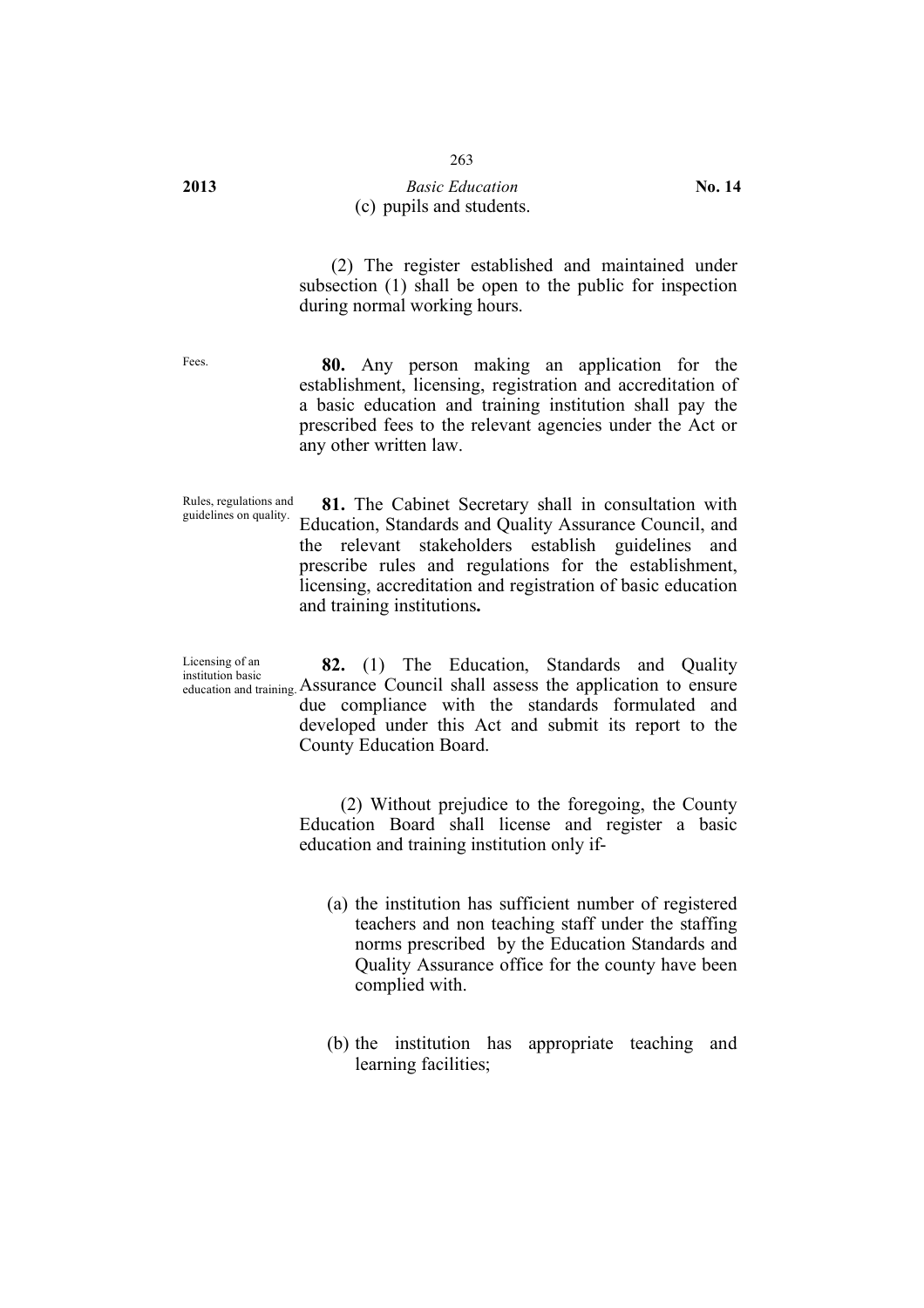- (c) the available premises and accommodation are suitable with regard to the number, age, gender, and security of the learners who are to attend the institution;
- (d) the premises and accommodation conform to the prescribed requirements of the occupational health and safety regulations;
- (e) the necessary and suitable infrastructure as well appropriate and adequate equipment to carry out the programmes applied for as may be prescribed by regulations.

Application to County Education Board for establishment of a basic education institution.

**83.** An application for the establishment of a basic education institution shall contain:

- (a) name, physical, postal and electronic addresses of the proposed institution;
- (b) in the case of a mobile school, the name of a general area and the name of the family in which the school is situated:
- (c) the governance and management structures of the institution, membership of the proposed institution, academic qualifications and experience of the promoters and managers of the intended institution;
- (d) the aims and objects for which the institution is to be established and the programmes of instructions and the courses of study that will be offered;
- (e) the number, qualifications and competence of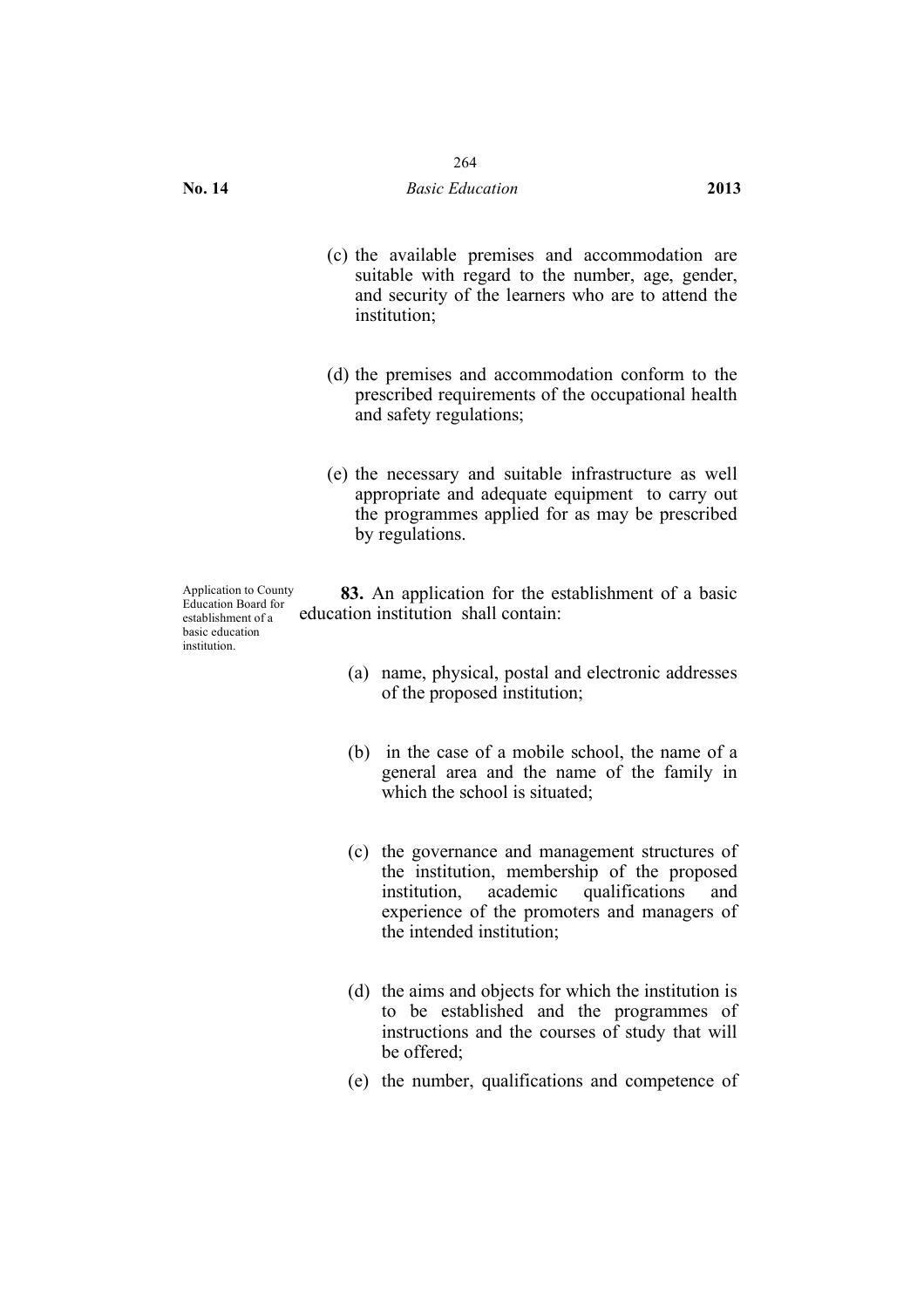| 2013                                         | 265<br><b>Basic Education</b><br>No. 14<br>the teachers and non teaching staff;                                        |
|----------------------------------------------|------------------------------------------------------------------------------------------------------------------------|
|                                              | (f)<br>available<br>suitable<br>infrastructure,<br>and<br>appropriate equipment;                                       |
|                                              | (g) a statement of financial ability; and                                                                              |
|                                              | (h) such other matters as may be prescribed in the<br>regulations made under this Act.                                 |
| Examinations and<br>assessments<br>Cap. 225A | 84. (1) Public examinations shall be conducted as<br>provided for under the Kenya National Examination<br>Council Act. |
|                                              | (2) The Cabinet Secretary may make regulations<br>prescribing:                                                         |
|                                              | (a) the conduct of school based assessments;                                                                           |
|                                              | (b) conditions;                                                                                                        |
|                                              | (c) the certification of school based assessments.                                                                     |

Appeal against decision of County Education Board.

**85.** Any person aggrieved by the decision of County Education Board under this Part may, within thirty days of being notified of the decision, appeal against such a decision to the Education Appeals Tribunal established under section 93.

# **PART XI FINANCIAL PROVISIONS**

Financing of basic<br>education.

86. (1) The funds of the Department of Education shall consist of–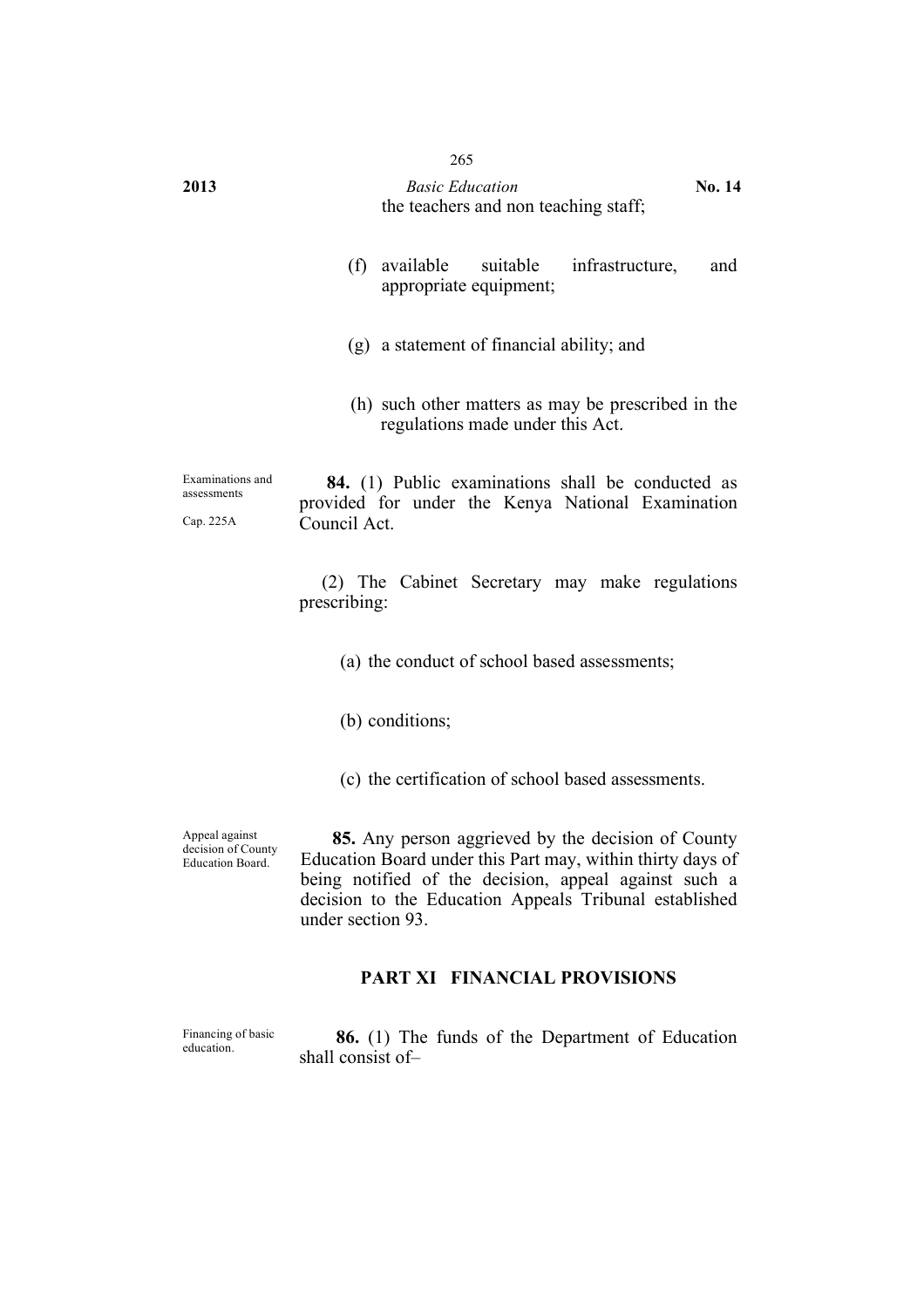- (a) monies provided by Parliament for the purposes of the Department;
- (b) any funds provided by bilateral or multilateral donors, for the purpose of the basic education;
- (c) monies that may accrue to or vest in the in the course of the exercise of its functions under this Act;
- (d) gifts, grants, donations or endowments as may be given to the Department;
- (e) monies that may be borrowed by the Departmentfor the discharge of the functions of the Department;
- (f) fees for services rendered to any designated institution in terms of a service agreement; and
- (g) monies from any other source provided for the Department or relevant educational institution or programme.

(2) The funds shall be used to promote basic education.

Financial year. **87.** The financial year of the Department of Education shall be the government financial year.

Annual estimates. **88.** (1) Before the commencement of each financial year, the Cabinet Secretary shall cause to be prepared estimates of revenue and expenditure of the Department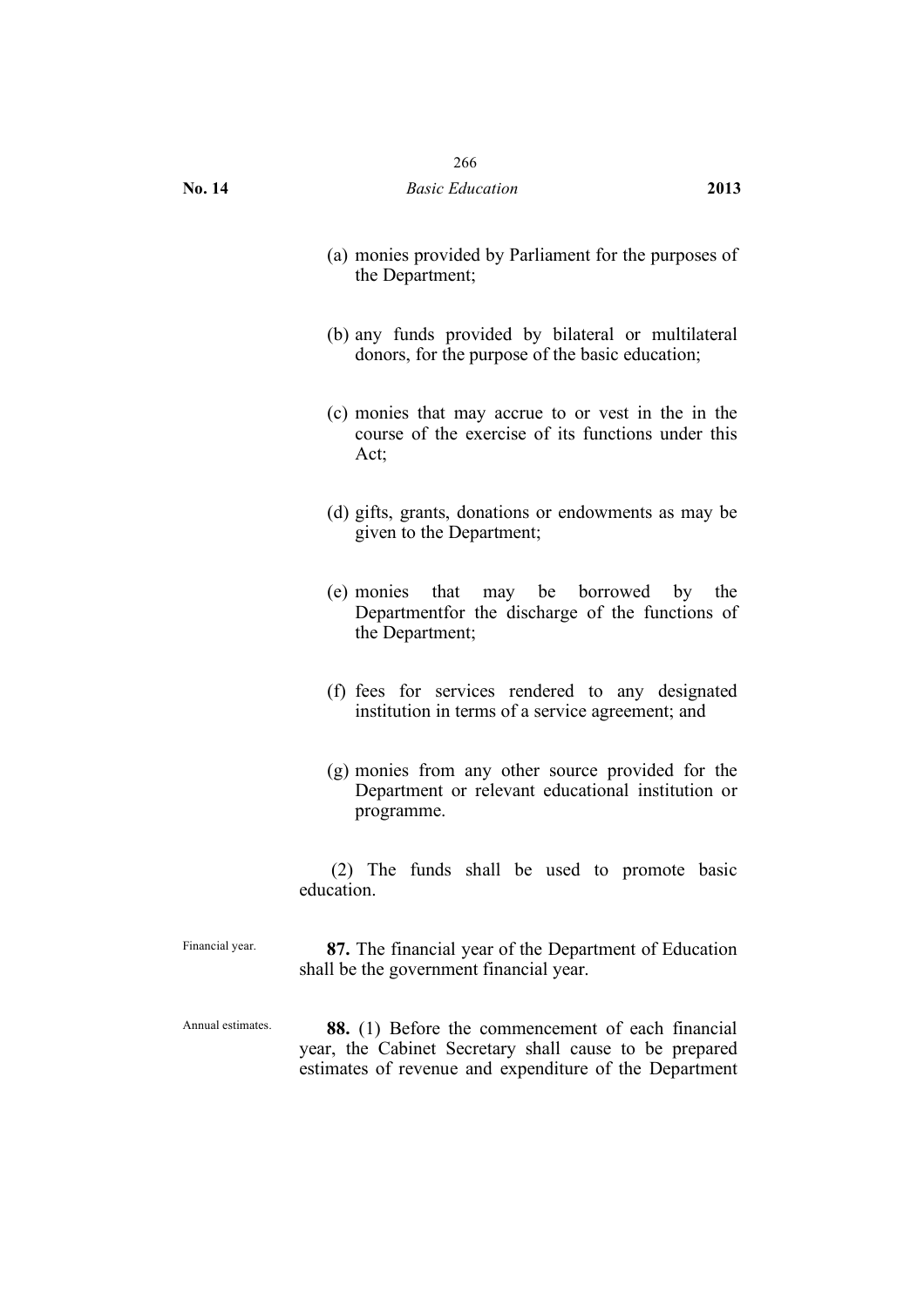for that year.

(2) The annual estimates shall make provisions for all the estimated expenditure of the Department for the financial year concerned and in particular shall provide

 $for -$ 

- (a) the payment of salaries, allowances and other changes in respect of the staff of the Department;
- (b) the payment of pensions, gratuity and other changes in respect of retirement benefits which are payable out of the funds of the Department;
- (c) the acquisition, maintenance, repair and replacement of the equipment, facilities and other movable properties of the Department;
- (d) the proper maintenance of buildings and grounds of the Department;
- (e) the creation of such reserve funds to meet future or contingent liabilities in respect of retirement benefits, insurance or replacement of buildings or equipment, or in respect of such other matter as the Department may deem as appropriate;
- (f) the infrastructural development.

(3) The annual estimates shall be approved by Parliament before the commencement of the financial year to which they relate.

Accounts and Audit of **89.** (1) The Cabinet Secretary shall cause to be kept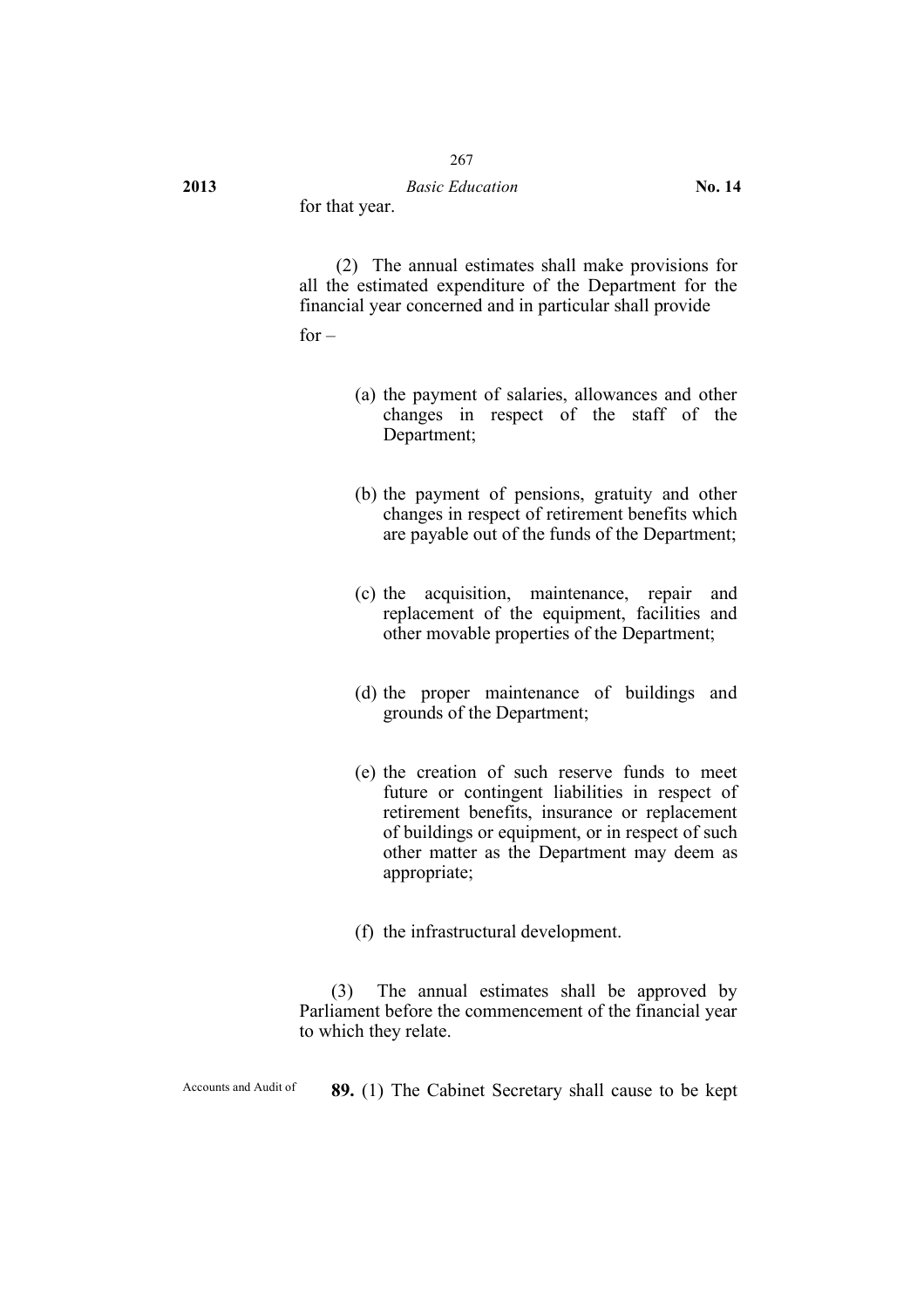|                            | 268                                                                                                                                                                                                                                                                              |      |
|----------------------------|----------------------------------------------------------------------------------------------------------------------------------------------------------------------------------------------------------------------------------------------------------------------------------|------|
| No. 14                     | <b>Basic Education</b>                                                                                                                                                                                                                                                           | 2013 |
| Departments or<br>schools. | all proper books and records of accounts of the income,<br>expenditure, assets and liabilities of the Department.                                                                                                                                                                |      |
|                            | (2) Within a period of three months after the end of<br>each financial year, the Cabinet Secretary shall submit to<br>the Controller of Budget and the Auditor General, the<br>accounts of the Department in respect of that year together<br>with -                             |      |
| No. 12 of 2003             | a statement of income and expenditure<br>(a)<br>during the year; and                                                                                                                                                                                                             |      |
|                            | a statement of the assets and liabilities of<br>(b)<br>the Department on the last day of that year.                                                                                                                                                                              |      |
|                            | (3) The accounts of the Department shall be<br>audited and reported upon in accordance with the<br>provisions of the Public Audit Act.                                                                                                                                           |      |
| School based auditing.     | <b>90.</b> (1) The Cabinet Secretary shall establish<br>mechanisms for school-based auditing.                                                                                                                                                                                    |      |
|                            | (2) The officers responsible for school-based auditing<br>for public schools shall advise and work with the<br>respective headteachers, principals, school administrators<br>and governing bodies to ensure the proper maintenance of<br>accounts and assets of the institution. |      |
|                            | (3) The Cabinet Secretary shall make appropriate<br>regulations on school based auditing for public schools.                                                                                                                                                                     |      |

Investment of funds. **91.** (1) The Cabinet Secretary may invest any of the funds of the Department in securities in which for the time being trustees may by law invest funds or in any other securities which the Treasury may from time to time approve for that purpose.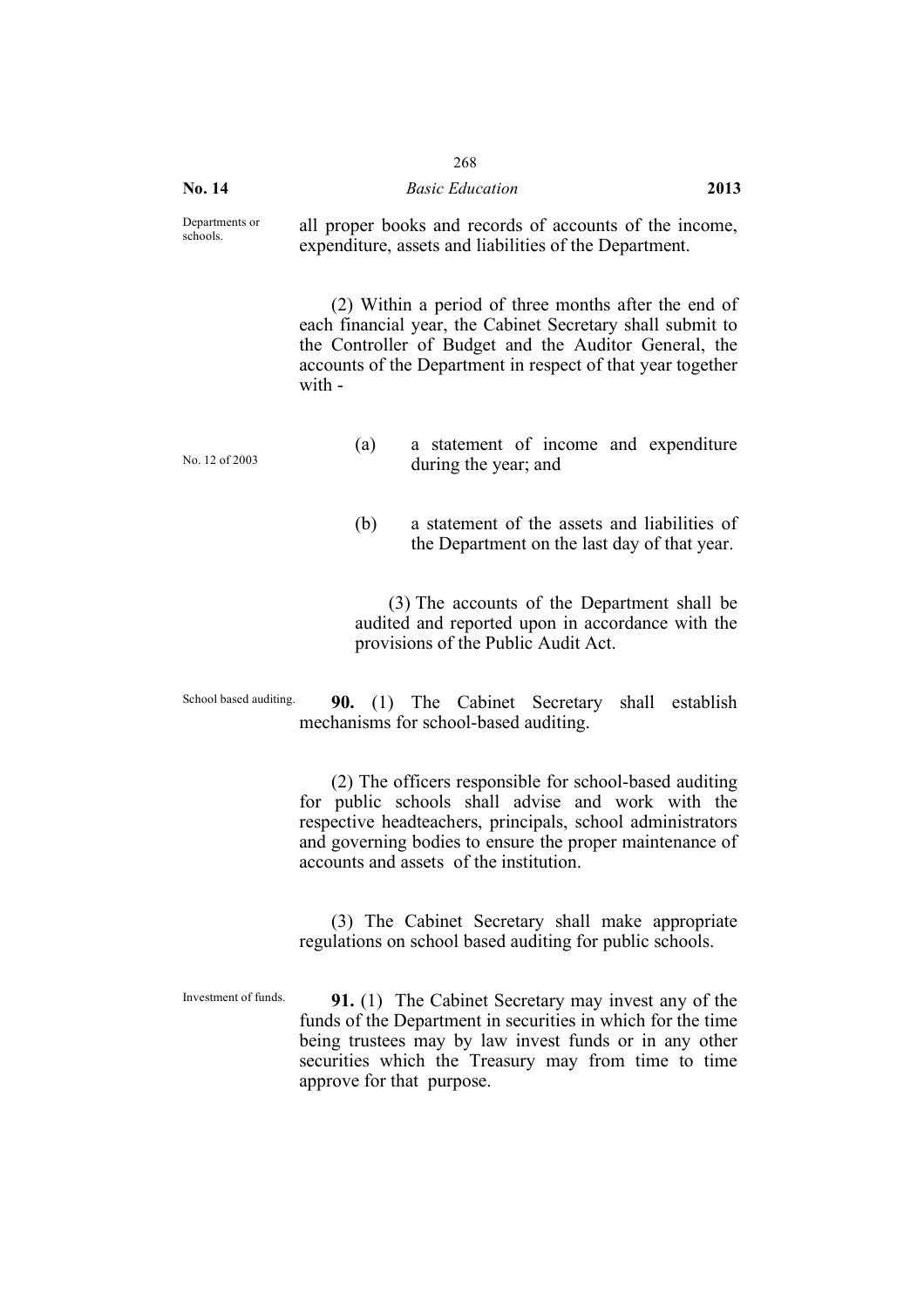(2) The Cabinet may place on deposit, with such bank or banks as it may determine, any monies not immediately required for the purpose of the Department.

# **PART XII – GENERAL PROVISIONS**

General penalties. **92.** Any person who commits an offence under this Act for which no other penalty is provided is liable: -

- (a) in the case of a first conviction, to a fine not exceeding two hundred thousand shillings or a term of imprisonment not exceeding twelve months, or both; and
- (b) in any other case, to a fine not exceeding three hundred thousand shillings or a term of imprisonment of not exceeding twelve months or both.

The Education<br>Appeals Tribunal.

93. (1) There is established an Education Appeals Tribunal.

(2) Any person aggrieved by the decisions of the County Education Board may appeal to the Education Appeals Tribunal.

(3) The Cabinet Secretary in consultation with the National Education Board and relevant stakeholders shall prescribe regulations on the operation and structure of the Education Appeals Tribunal.

(4)The Education Appeals Tribunal shall comprise of—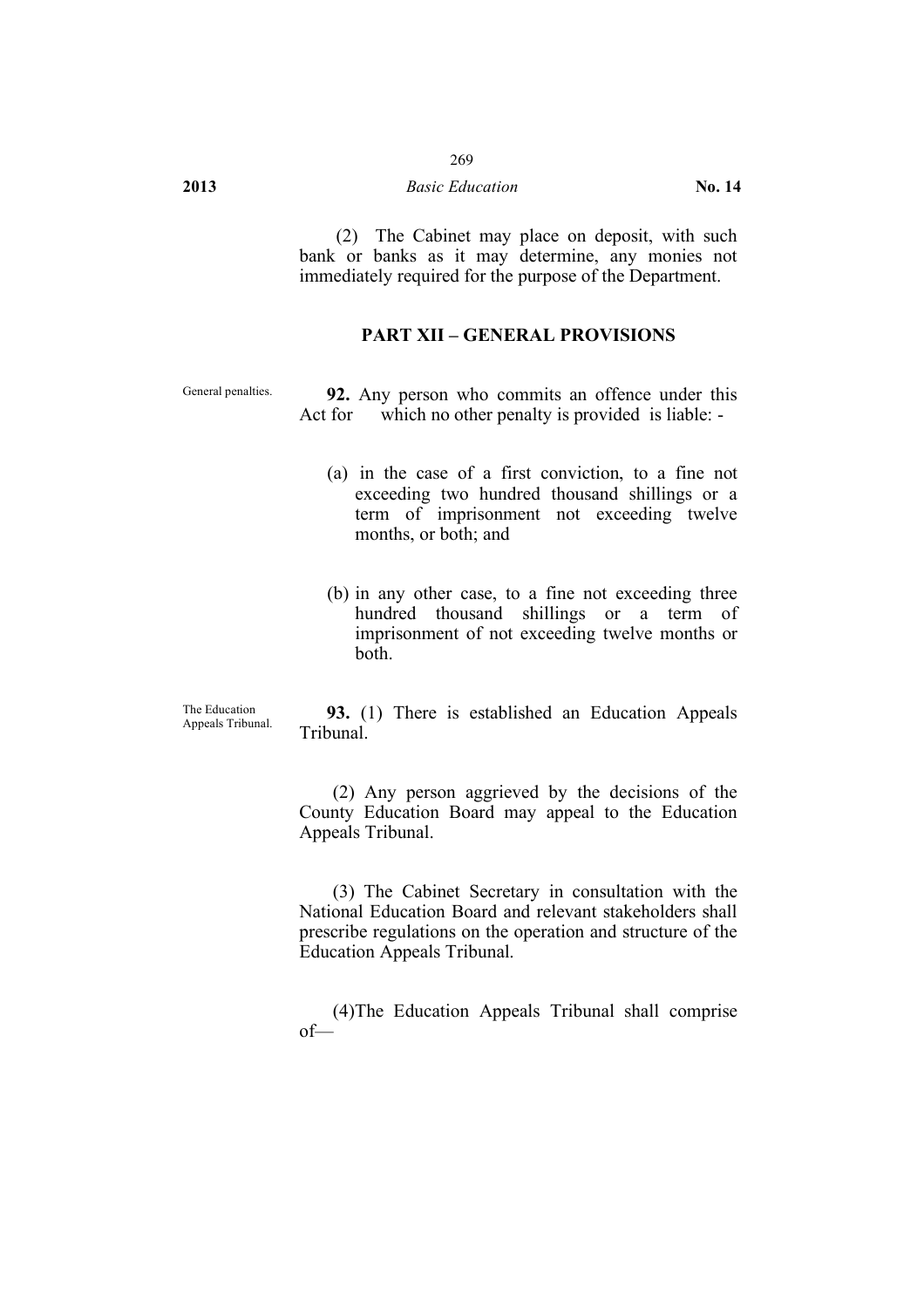(a) the chairperson of the National Education Board;

(b) the Director-General;

Establishment of the National Council for Nomadic Education.

- (c) the Secretary to the Teachers Service Commission;
- (d) a representative of the Education Standards and Quality assurance Council;
- (e) a representative of the Kenya Private Sector Alliance;
- (f) a representative of the Attorney-General; and
- (g) the Chief Executive Officer of the National Council for Nomadic Education in Kenya.

**94.** (1) There is established a National Council for Nomadic Education in Kenya.

(2) Notwithstanding subsection (1), the National Council for Nomadic Education in Kenya shall be constituted in a manner set out in the Sixth Schedule.

Regulations. **95.** (1) The Cabinet Secretary may upon consultation with the Board make regulations-

- (a) prescribing anything that may be prescribed under this Act; and
- (b) generally for the better carrying out of provisions of this Act.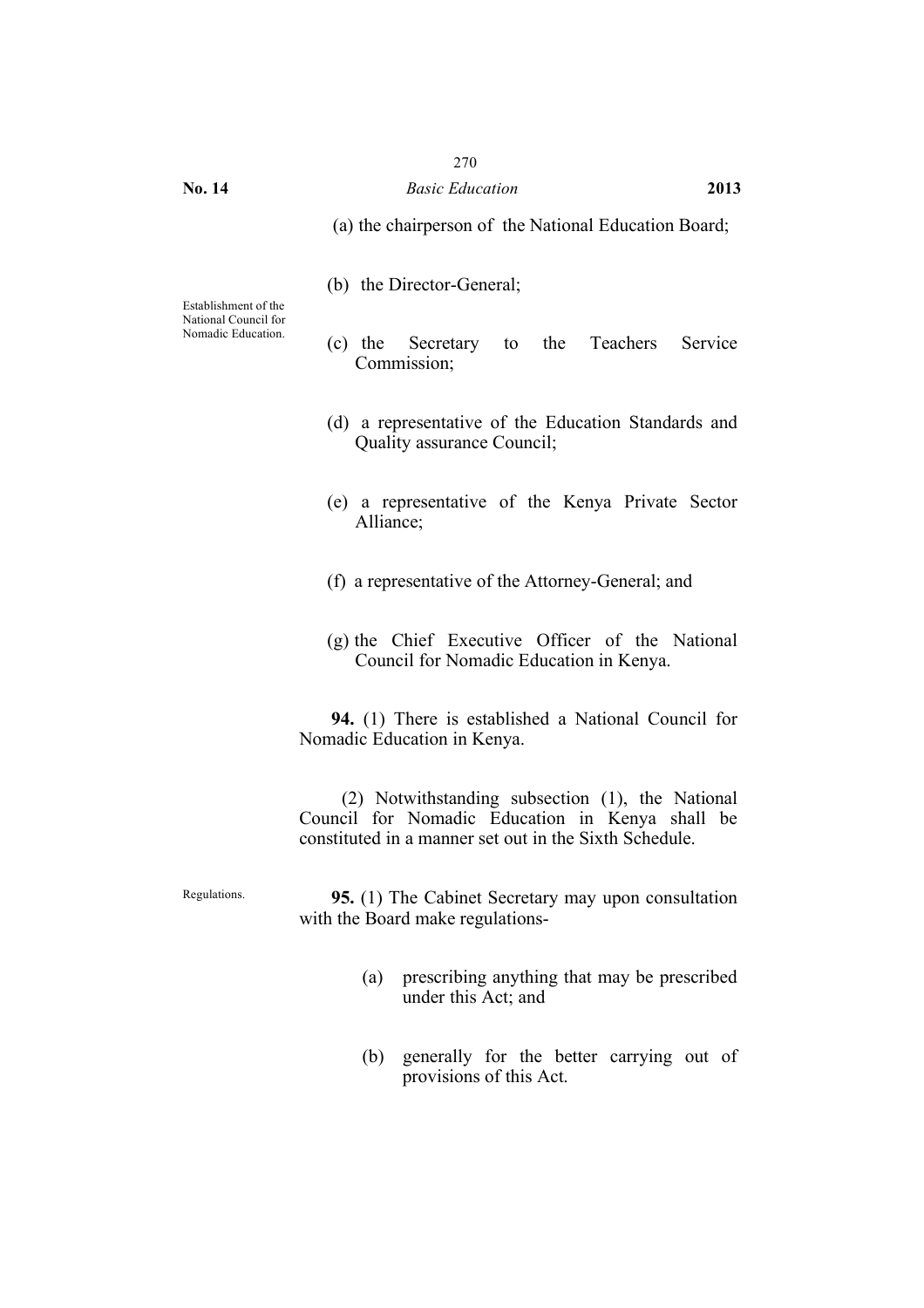#### **2013** *Basic Education* **No. 14**

(c) on the establishment of Boards of Management for primary schools.

(2) Without prejudice to the generality of subsection (1) the Cabinet Secretary may make regulations to provide for –

- (a) an appropriate structure for education and training
- (b) incentives to learners, teachers and non teaching staff;
- (c) discipline, corrective measures and expulsion to facilitate compliance;
- (d) admission, progression and transfer of learner;
- (e) integration of the *madrassa*, *Duksi* and pastoral programmes of instructions into the formal education system as appropriate to improve access and retention;
- (f) to secure appropriate institutional linkages and relative autonomy for the Kenya National Commission for United Nations Educational Scientific and Cultural Organization to enable it to promote education through culture, natural science, social and human sciences, and information and communication technology.

(3) The Cabinet Secretary may make regulations with respect to the conduct and management of schools and such regulations may-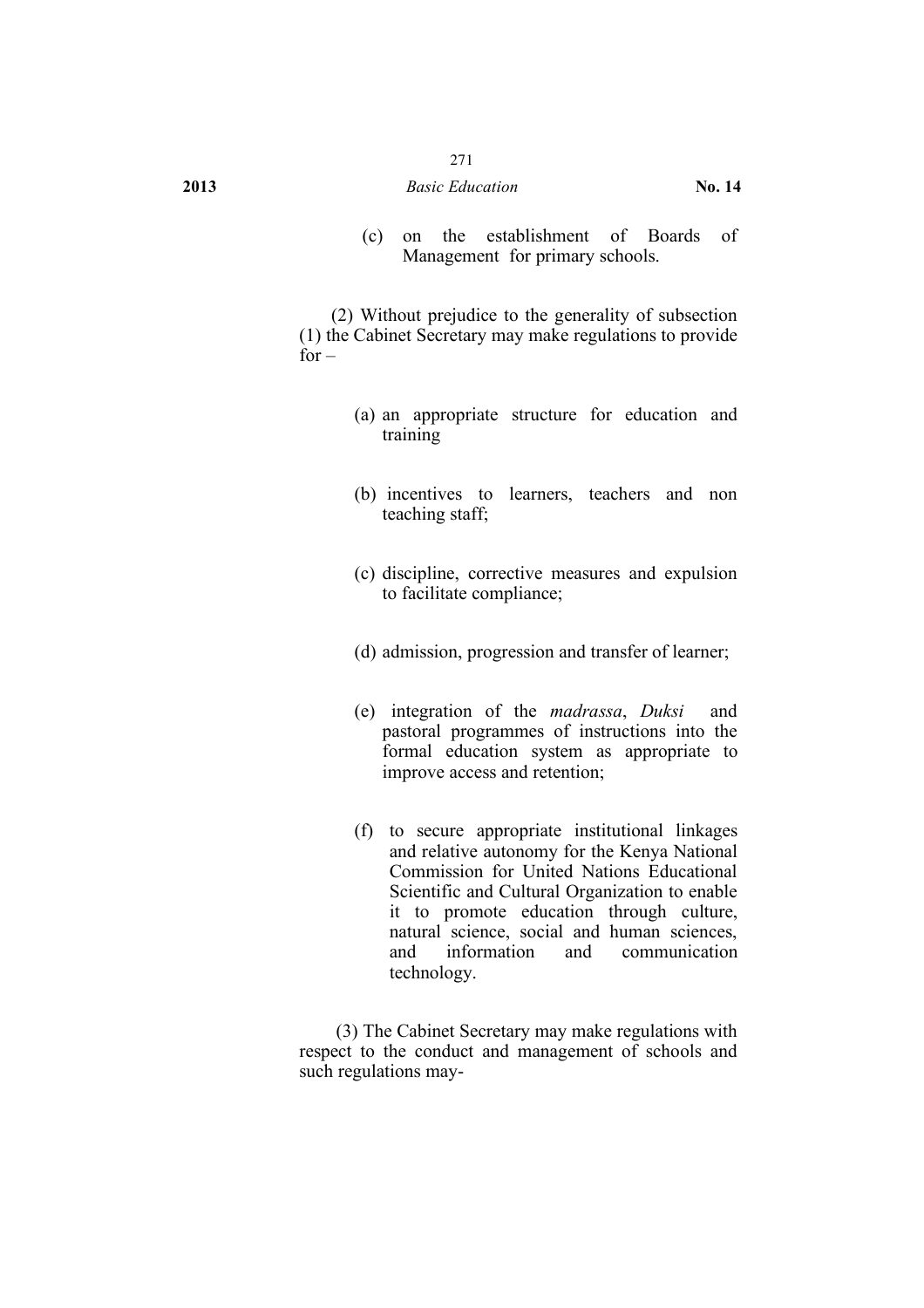- (a) prescribe standards with regards to the numbers and qualifications of staff, the size of classes and the expenditure on educational standards in accordance with international best practices;
- (b) provide for the preparation or approval of curricula, syllabuses, books and other educational materials;
- (c) prescribe minimum standards for the health and safety of pupils and for a satisfactory environment for education;
- (d) provide for the keeping of registers and records and the submission of returns, including EMIS data;
- (e) provide for incentives for submission of reports, returns and related EMIS data;
- (f) provide for sanctions and penalties for non submission and falsification of records, reports, returns, and related EMIS data;
- (g) provide for admission, suspension, discipline, punishment and expulsion of pupils;
- (h) provide for educational calendar;
- (i) prescribe how schools shall be classified;
- (j) make different provisions with respect to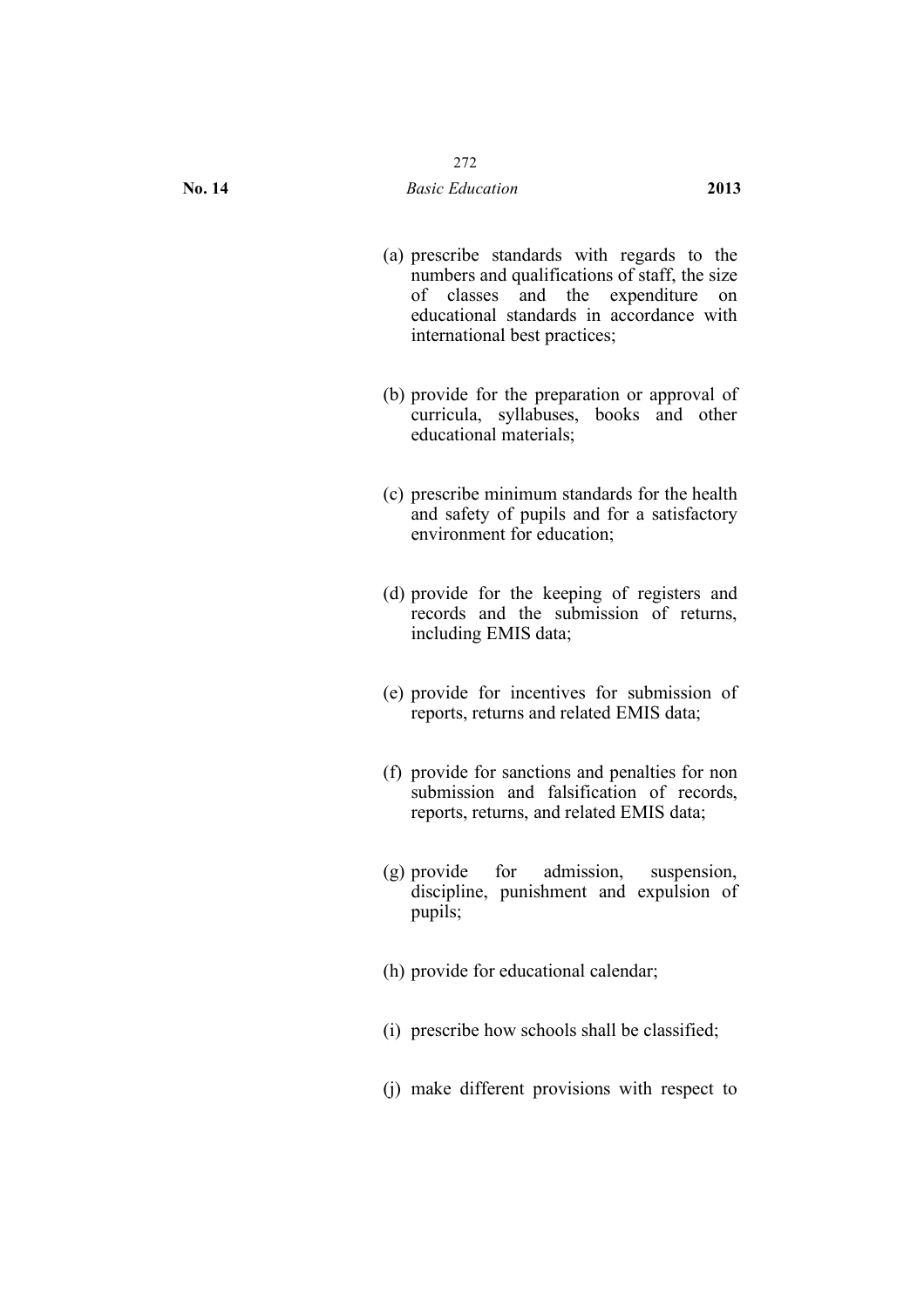**2013** *Basic Education* **No. 14** different classes or kinds of schools, impose conditions and make exemptions;

- (k) provide for the promotion, development, management and governance of education through ICT Integration and Education, and EMIS, and statutory structural adjustment;
- (l) provide for religious instruction and religious education in basic education having regard to the national values and principles under Article 10 and Chapter Six of the Constitution;
- (m) provide for teacher education and development;
- (n) provide for the implementation of international instruments on education and child rights to which Kenya is a party; and
- (o) provide for or prescribe such other matters as the Cabinet Secretary considers necessary or desirable to provide for or prescribe.
- (7) The Cabinet Secretary may make regulations prescribing the duties and rights of students.

# **PART XIII – REPEAL, SAVINGS AND TRANSITIONAL PROVISIONS**

Repealed Acts. **96.** The following Acts are repealed-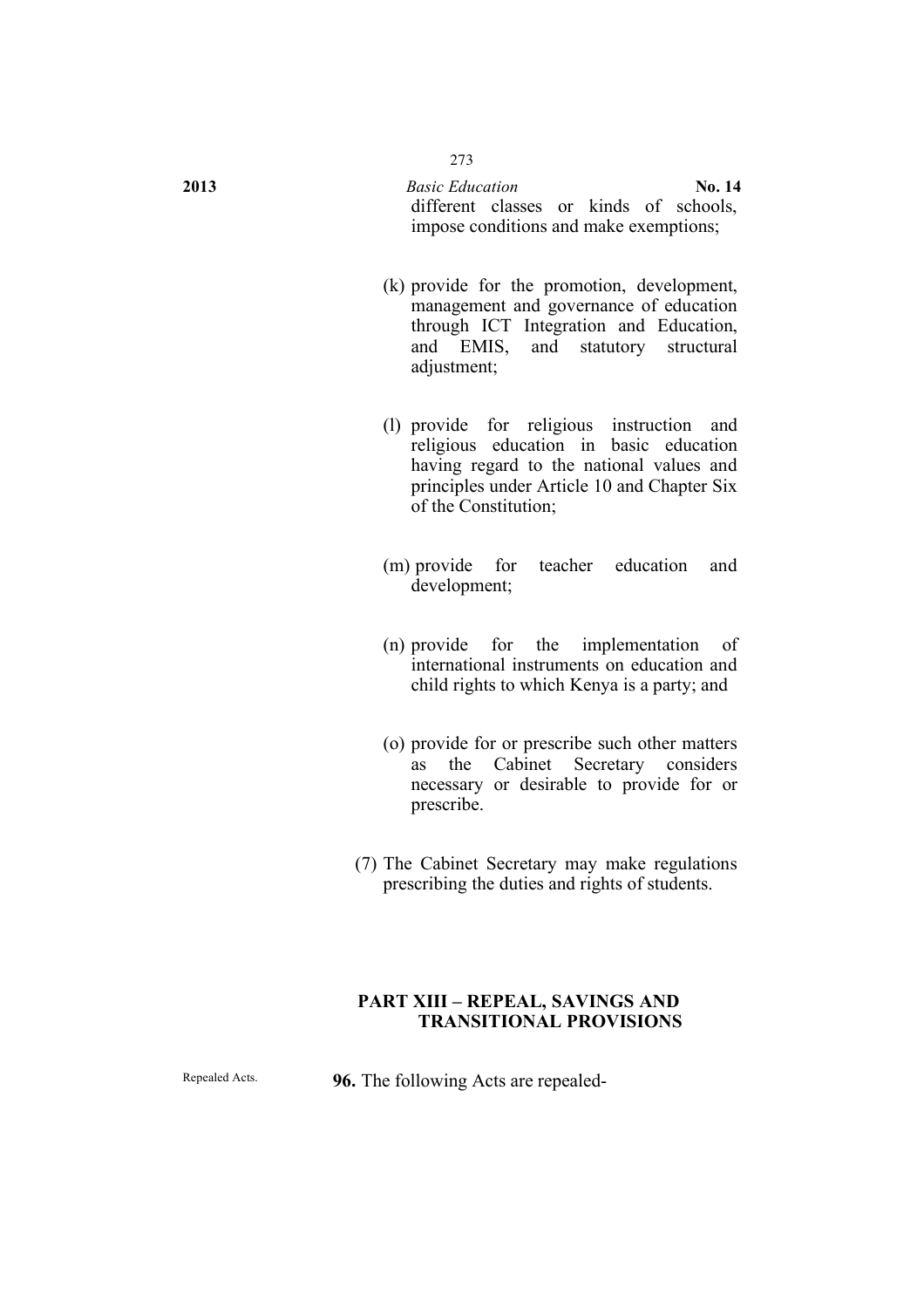#### **No. 14** *Basic Education* **2013**

Cap 211

Cap 223. (a) the Education Act; and

(b) the Board of Adult Education Act,.

Preservation of proceedings and rights of appeal.

**97.** Any proceedings, instruments and any right of review appeal subsisting immediately before the commencement of this Act by virtue of the repealed Acts shall after the commencement of this Act be treated as subsisting by virtue of the corresponding enactment in this Act.

Continuance of

periods of time. **98.** Where a period of time specified in the repealed Acts is current at the commencement of this Act, this Act shall have effect as if the corresponding provisions had been in force when the period began to run.

Preservation of licences, certificates and registration.

**99.** (1) Any register kept, registration effected, certificate issued, letters of Interim Authority, notice or information given, return made or other thing done under the repealed Acts which, immediately before the date of commencement of this Act, was in force or effect shall continue in force and have effect as if kept, effected, issued, given, made or done under the corresponding provision of this Act.

(2) Any form used and any requirement as to the particulars to be entered in any form used for the purposes of the repealed Act which was in force or effect immediately before the date of commencement of this Act shall continue in force and have effect as though prescribed under this Act until forms or particulars are so prescribed.

Transfer of property, assets, liabilities and staff.

**100.** (1) All immovable and movable property and assets which immediately before the commencement of this Act were vested in, or possessed by the institutions established under the repealed Acts shall by virtue of this section vest in the respective institutions established under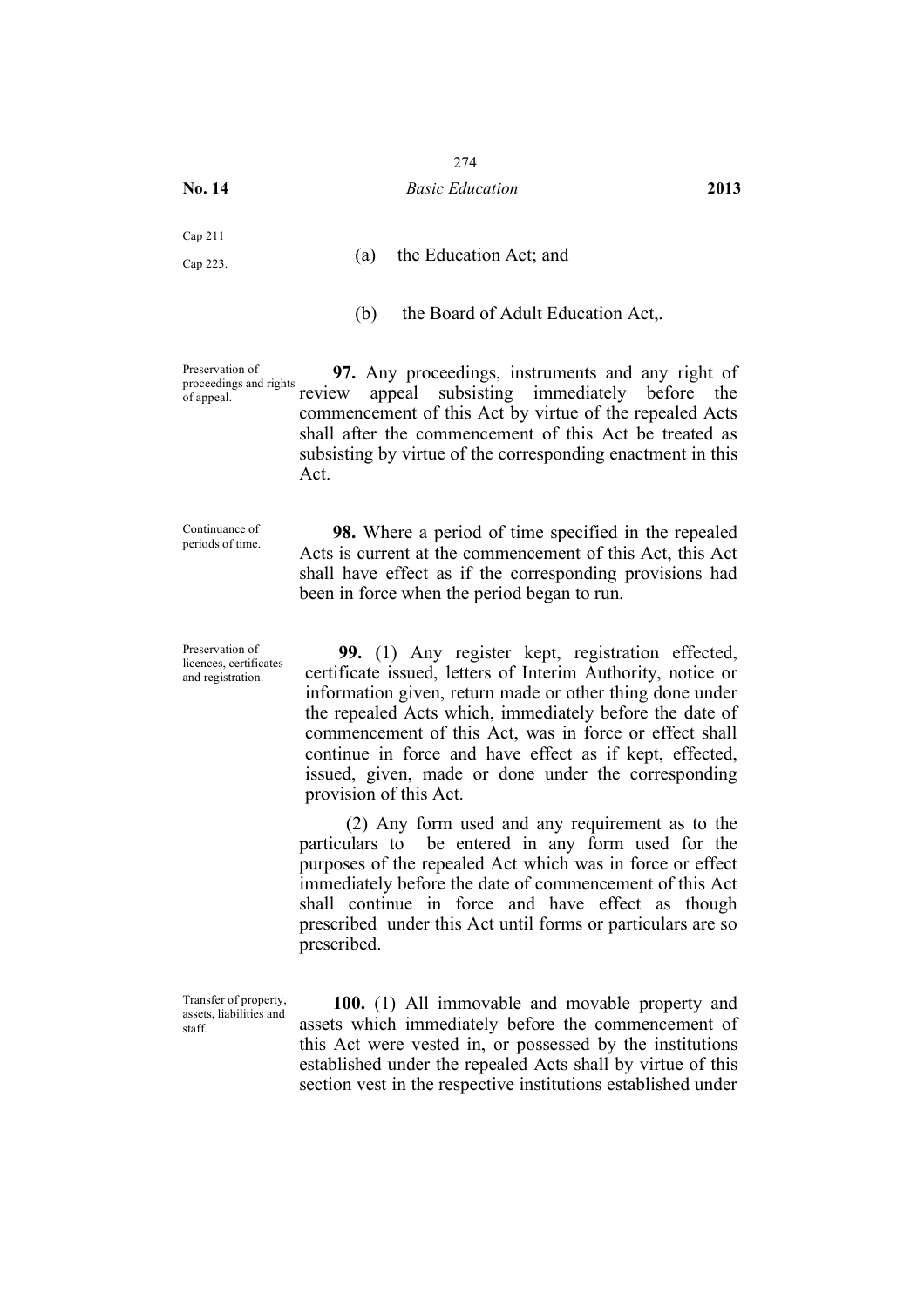**2013** *Basic Education* **No. 14**

this Act without further conveyance, transfer or assignment.

(2) All rights, obligations and liabilities which immediately before the commencement of this Act were vested in or imposed on the institutions established under the repealed Acts are deemed to be the rights, obligations and liabilities of the respective institutions established under this Act.

(3) All references to the offices or institutions established under the repealed Acts in any agreement or instrument relating to any property, assets, rights, privileges, immunity, obligations or liabilities transferred under subsection (1) and (2) and subsisting immediately before the commencement of this Act, shall, unless the context otherwise requires, be read as references to respective offices or institutions established under this Act.

(4) Except as the institutions established under the repealed Acts otherwise directs under the relevant law, all persons who were members of the staff of the offices or institutions established under the repealed Acts shall be members of the staff of respective offices or institutions established under this Act and shall be deemed to have been appointed under this Act on the terms and conditions of service applicable to them immediately before the commencement of this Act.

General savings. **101.** (1) Notwithstanding the repeal of the Acts under all acts, directions, orders, appointments, requirements, authorizations, decisions or other things given, taken or done under, and all funds, assets and other property acquired or disposed of by virtue of the repealed Acts shall, so far as are not inconsistent with this Act, be deemed to have been given, taken, done or acquired or disposed of under this Act.

> (2) All rules and regulations made under the repealed Acts and in force immediately prior to the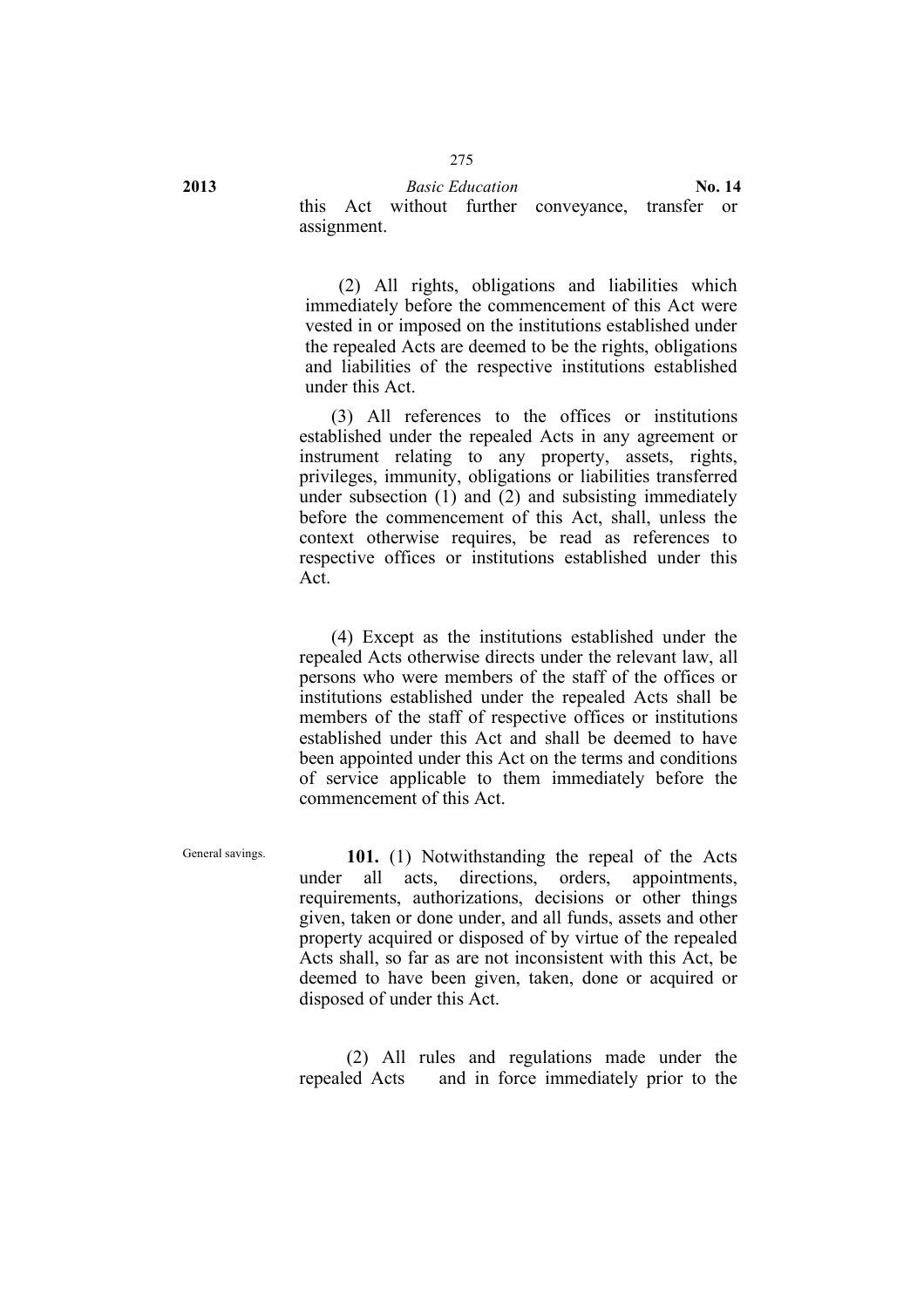#### **No. 14** *Basic Education* **2013**

commencement of this Act shall continue to be in force but may be amended or revoked by rules and regulations made under this Act.

(3) All pending disciplinary matters will be determined as if they were commenced under this Act.

(4) All instruments issued by the offices or institutions established under the repealed Acts and in force immediately prior to the commencement of this Act shall be deemed to have been issued under this Act.

(5) All pre-primary institutions currently managed by the Ministry of Education, or any local government shall continue under such management until the first general election under the Constitution.

(6) The Cabinet Secretary may, in consultation with the National Education Board, make regulations prescribing anything which under this Act may be prescribed, and generally for the better carrying into effect the provisions of this Act.

#### **FIRST SCHEDULE** *(s. 6)*

### **CONDUCT OF BUSINESS AND AFFAIRS OF THE NATIONAL EDUCATION BOARD.**

Filling of vacancy. **1.** A vacancy in the office of a member under paragraph 3 shall be filled by a person appointed by the Cabinet Secretary in accordance with the provisions of this Schedule.

Vice chairperson. **2.** The Board shall, at its first meeting, elect a Deputy Chairperson from amongst the persons appointed under section 6 of this Act.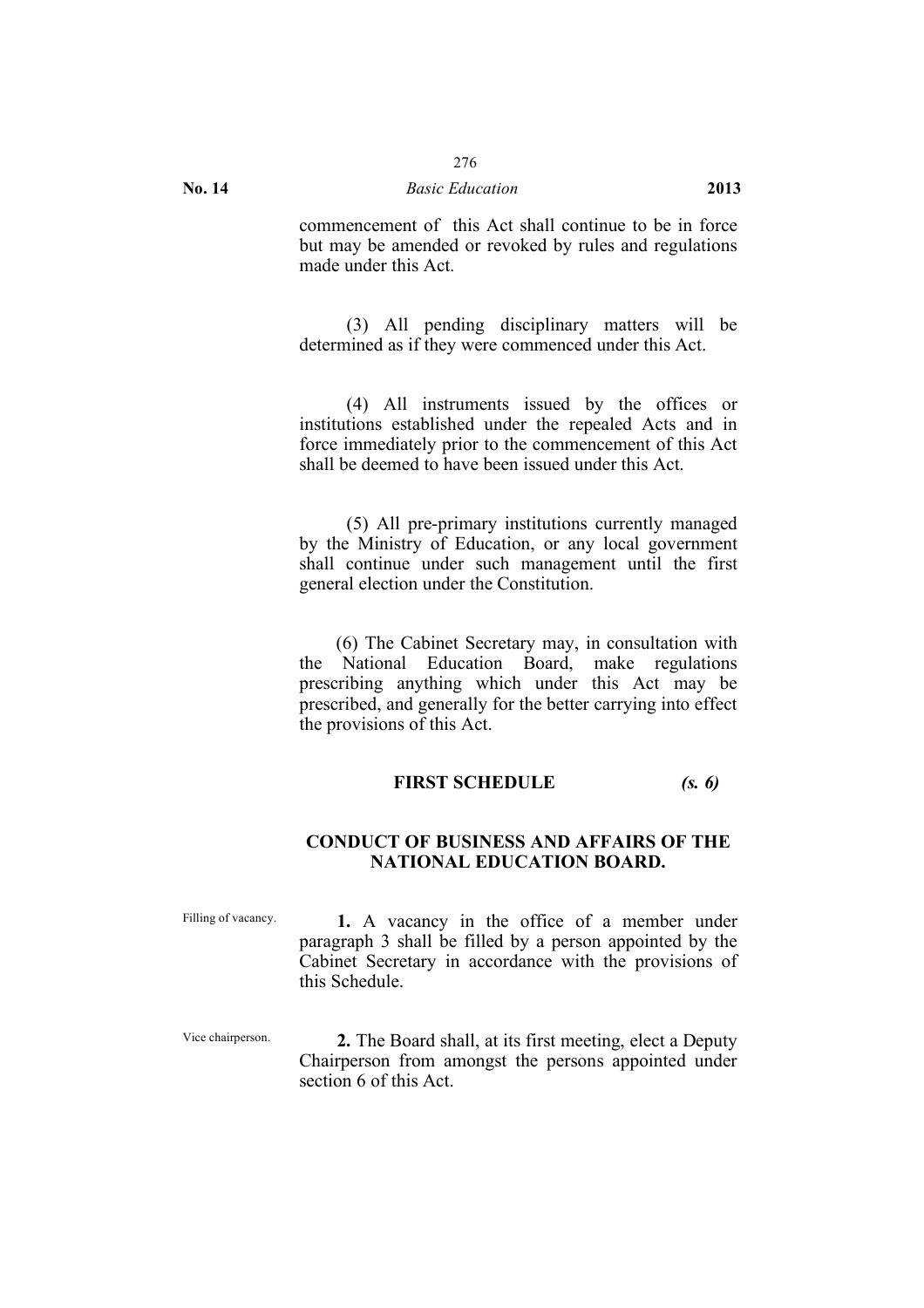#### **2013** *Basic Education* **No. 14**

Meetings of the Board. **3.** The Board shall meet at least three times in each year.

Special meetings. **4.** The Chairperson may at any time convene a special meeting of the Board and shall do so within fifteen days of a written requisition for the meeting signed by at least three members.

Chairperson to preside. **5.** (1) The Chairperson shall preside at all meetings of the Board, in which the Chairperson is present and in the case of his or her absence, the Deputy Chairperson shall preside.

> (2) At a meeting of the Board at which neither the Chairperson or Deputy Chairperson is present, the members of the Board present shall elect one of their numbers to preside, and the person so elected shall have all the powers of the Chairperson with respect to that meeting and the business transacted thereat.

Quorum. **6.** The quorum for the conduct of the business of the Board shall be five members.

Voting procedure. **7.** The decisions of the Board shall be by a majority of votes, and the Chairperson of the meeting shall have an original and a casting vote.

> **8.** The validity of any proceedings of the Board shall not be affected by any vacancy among the membership thereof, or by reason of a defect in the appointment of a member.

Minutes of the meeting.

Validity of proceedings.

Committees of the Board.

**9.** Minutes of the proceedings at meetings of the Board shall be kept in such a manner as the Board directs, and, on the written request of the Cabinet Secretary, shall be made available to him or her or any person nominated by him or her.

Power of the Board to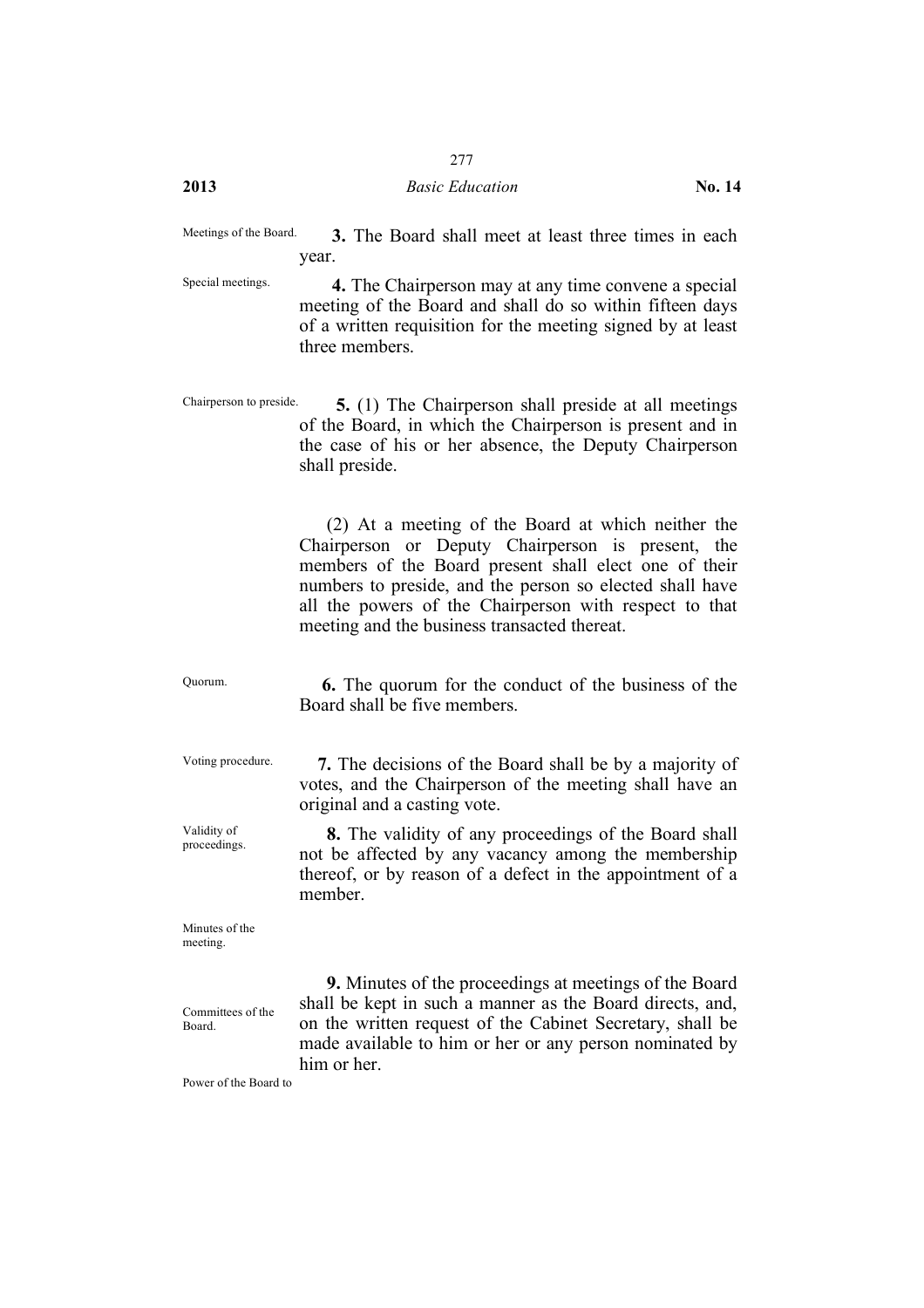#### **No. 14** *Basic Education* **2013**

regulate own procedure.

> **10.** The Board may establish such committees as may be necessary for the performance of the functions of the Board and may, subject to the provisions of this Act, delegate powers conferred on it to any such committee.

> **11.** Subject to the provisions of this Schedule, the Board shall regulate its own procedure.

Disclosure of interest. **12.** (1) If a member of the Board is directly or indirectly interested in any contract, proposed contract or other matter before the Board and is present at a meeting of the Board at which the contract, proposed contract or other matter is the subject of consideration, he or she shall at the meeting and as soon as reasonably practicable after the commencement thereof, disclose the fact and shall not take part in the consideration or discussion of, or vote on, any questions with respect to the contract or other matter, or be counted in the quorum of the meeting during consideration of the matter.

> (2) A disclosure of interest made under this paragraph shall be recorded in the minutes of the meeting at which it is made.

#### **SECOND SCHEDULE** *(s. 21)*

# **CONDUCT OF BUSINESS AND AFFAIRS OF THE COUNTY EDUCATION BOARDS.**

Vacation of office. **1.** The office of a member of the County Education Board shall become vacant if the member-

> (a) is absent without the permission of the Chairperson from three or more consecutive meetings of the County Education Board;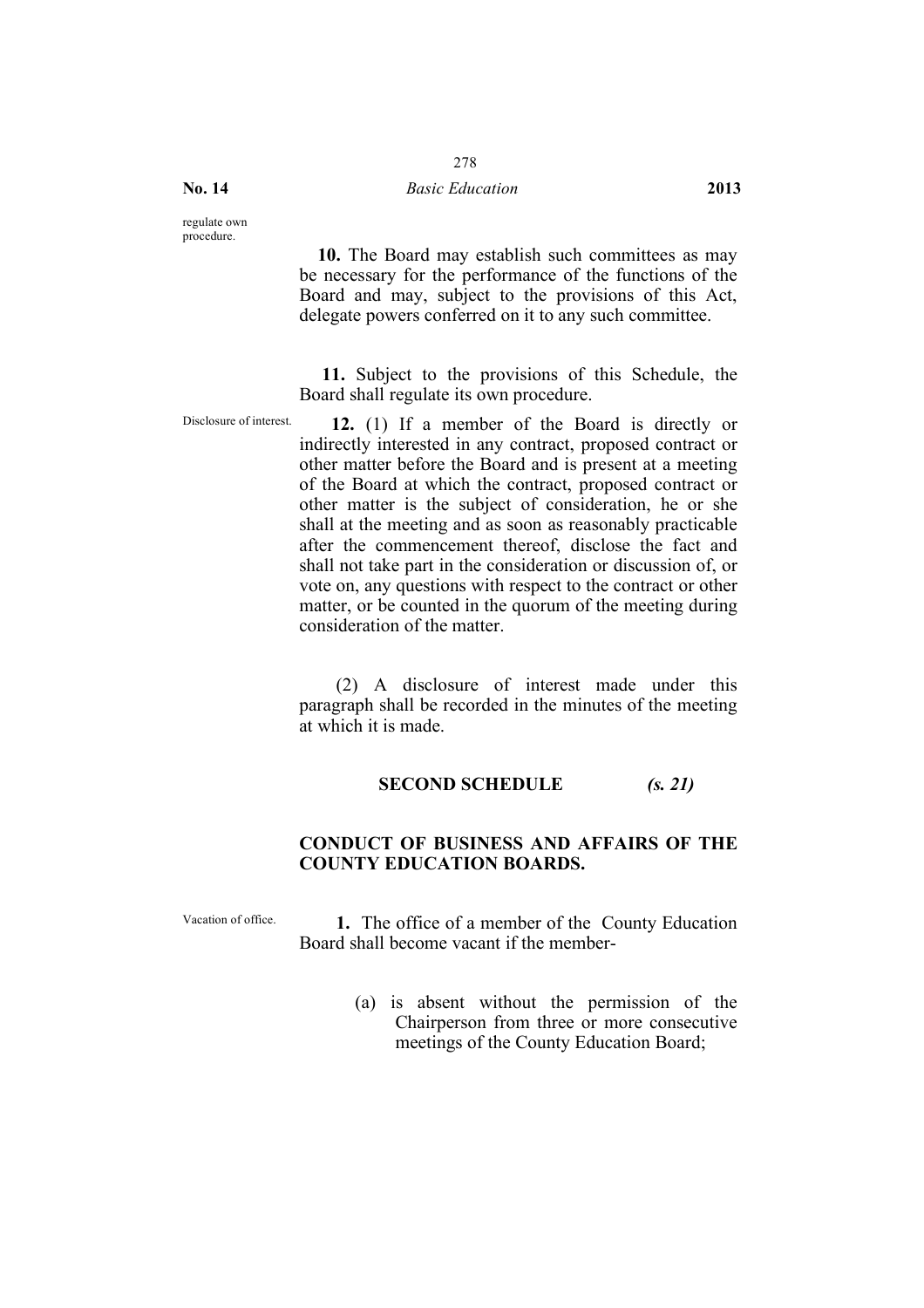| 2013                                                                                                                                                                                                                                 | <b>Basic Education</b><br>No. 14<br>resigns the office in writing under his or her<br>(b)<br>hand delivered to the Chairperson of the<br>County Education Board;          |  |
|--------------------------------------------------------------------------------------------------------------------------------------------------------------------------------------------------------------------------------------|---------------------------------------------------------------------------------------------------------------------------------------------------------------------------|--|
|                                                                                                                                                                                                                                      | is convicted of an offence and sentenced to<br>(c)<br>imprisonment for a term of six months or<br>more without the option of a fine;                                      |  |
|                                                                                                                                                                                                                                      | is found guilty of an offence which in the<br>(d)<br>opinion of the County Education Board<br>renders him or her unsuitable to continue to<br>hold office;                |  |
| Meetings of the Board.                                                                                                                                                                                                               | (e) becomes for any reason including infirmity of<br>body or mind, incompetent or incapable of<br>performing the functions of the office; or                              |  |
|                                                                                                                                                                                                                                      | (f) is otherwise unable to discharge the functions<br>of his or her office.                                                                                               |  |
| 2.(1) The County Education Board shall hold such<br>number of meetings at such places and at such times as<br>the County Education Board shall consider necessary for<br>the proper discharge of its functions.<br>Special meetings. |                                                                                                                                                                           |  |
| Presiding at meetings.                                                                                                                                                                                                               | (2) Notwithstanding sub-section (1) the County<br>Education Board shall meet not less than three times in<br>each financial year.                                         |  |
| Quorum at meetings.                                                                                                                                                                                                                  | (3) At least fourteen days notice shall be given prior<br>to any meeting of the County Education Board.                                                                   |  |
|                                                                                                                                                                                                                                      | 3. Notwithstanding the provisions of section 2, the<br>Chairperson or any three members may call a special<br>meeting whenever it is expedient for the transaction of the |  |

business of the County Education Board by giving not less

than seven days notice to the members

#### 279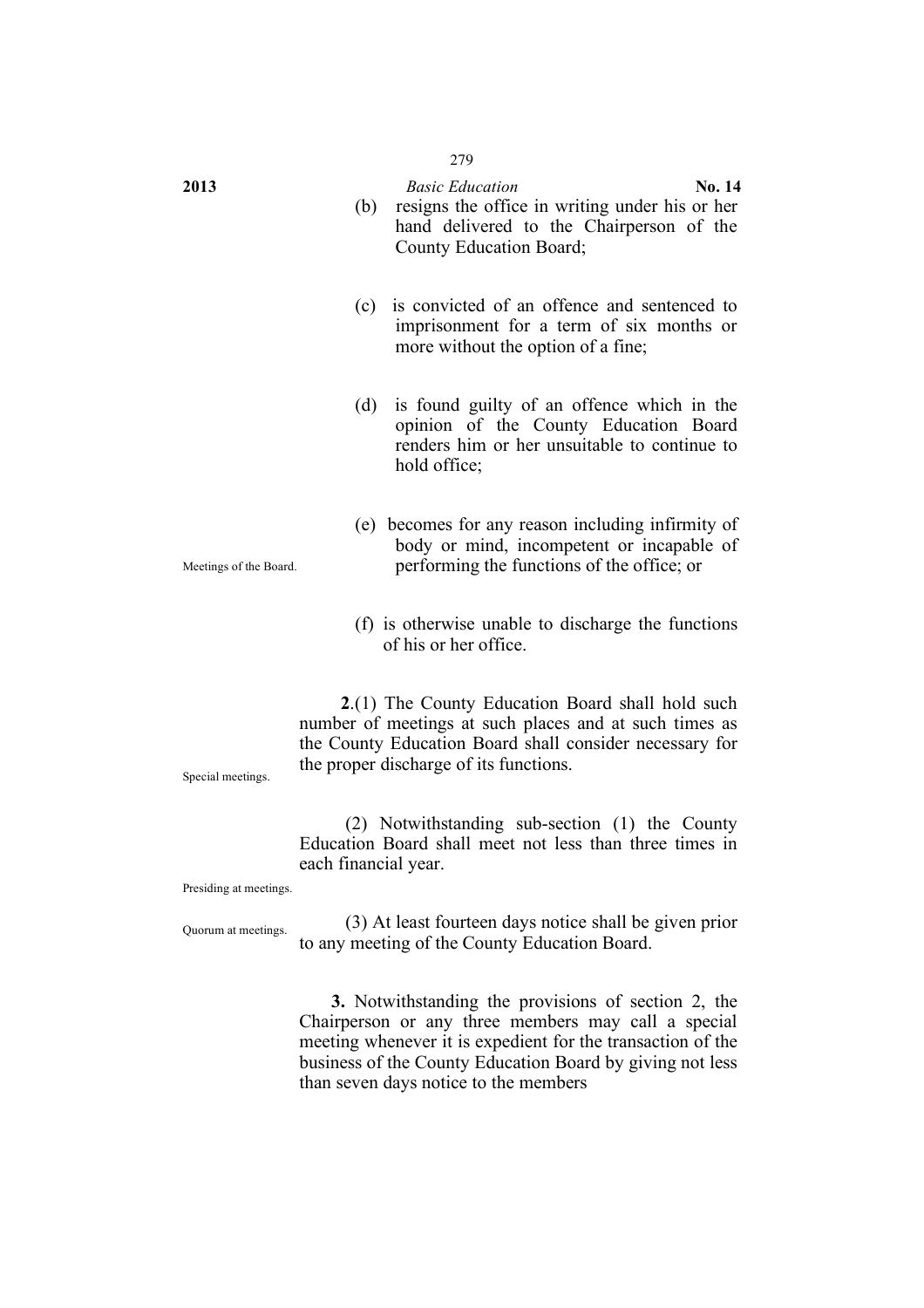**4.** (1) The chairperson shall preside at all meetings of the County Education Board.

(2) In the absence of the chairperson at a meeting, the vice-chairperson shall preside at that meeting of the County Education Board.

(3) In the absence of the chairperson and the vicechairperson at a meeting, the members present shall elect a member to preside at that meeting of the County Education Board.

**5.** The quorum for the conduct of business at a meeting of the County Education Board shall be more than half of the members of the County Education Board.

Voting. **6**. (1) A decision on any matter before the County Education Board shall be by a majority of votes of the members present.

> (2) In the case of an equality of votes the Chairperson or the person presiding shall have a casting vote.

Procedure at meetings. **7.** Subject to the provisions of this Act the County Education Board may determine its own procedure.

Vacancies and defects Vacancies and defects  $\bullet$  **8**. Subject to sections 2 and 5, proceedings of the County Education Board shall not be invalid by reason only of a vacancy in the membership of the County Education Board or by reason of a defect in the appointment of a member.

Disclosure of interest.

**9**. (1) If a member of the County Education Board is directly or indirectly interested in a contract, proposed contract or other matter before the County Education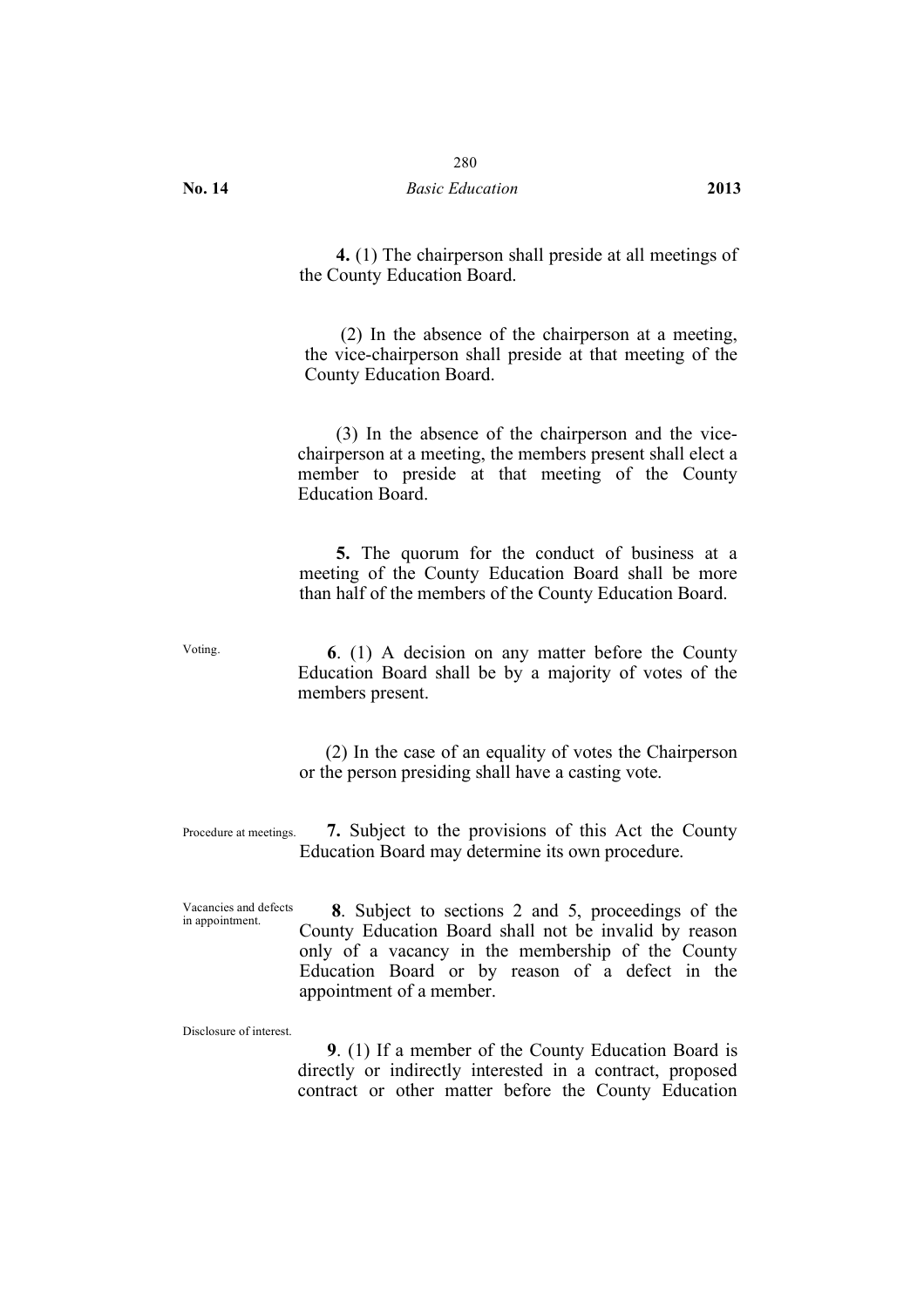**2013** *Basic Education* **No. 14** Board and is present at a meeting of the County Education Board at which the contract, proposed contract or other matter is the subject of consideration, that member shall disclose the fact as soon as is practicable after the commencement of that meeting.

> (2) A member to whom subsection (1) applies shall not participate in the consideration, discussion or voting on the matter in which the member has disclosed an interest.

Board**.**

Records. **10.** The Secretary to the Board shall keep a record of all proceedings and meetings of the County Education

# **THIRD SCHEDULE (***s. 55***)**

# **ESTABLISMENT AND FUNCTIONS OF PARENTS ASSOCIATION**

**1.** There shall be a Parents Association for every public or private secondary school consisting of-

(a) every parent with a pupil in the school;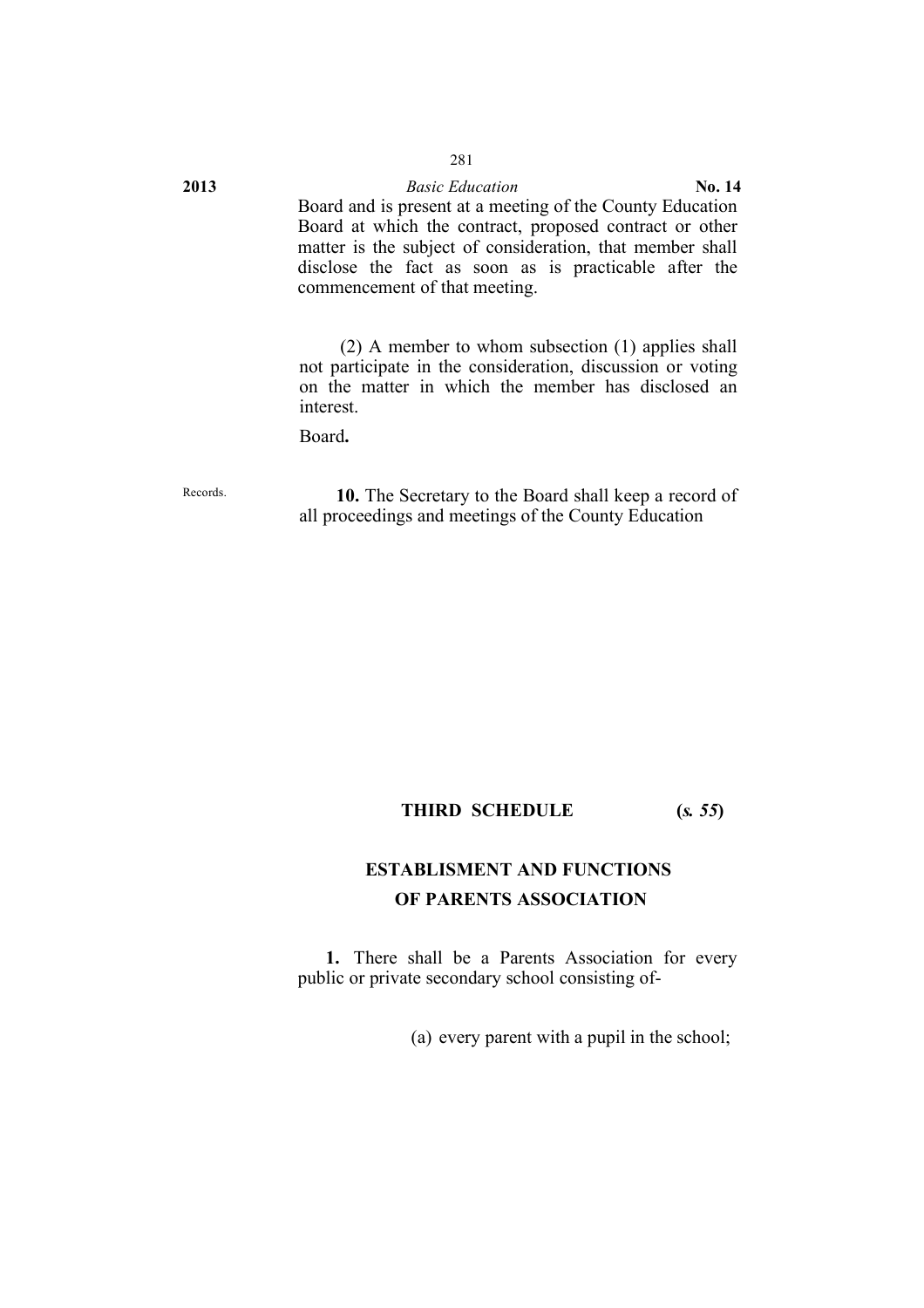(b) a representative of the teachers in the school.

2. (1) There shall be an Executive Committee consisting of representatives of each class and two teachers.

(2) The members of the Executive Committee of Parents Association shall be elected during an annual general meeting of parents and teachers.

(3) The Parents Association shall, at its first meeting, elect a Chairperson from amongst the persons elected under paragraph 2 of this Schedule.

(4) The Chairperson and two members of the Association shall be co-opted to the Board of Management.

(5) The Head or Principal shall be the Secretary to the Association.

(6) The functions of the Parents Association shall be  $to$ 

- (a) promote quality care, nutritional and health status of the pupils;
- (b) maintain good working relationship between teachers and parents;
- (c) discuss, explore and advise the parents on ways to raise funds for the physical development and maintenance;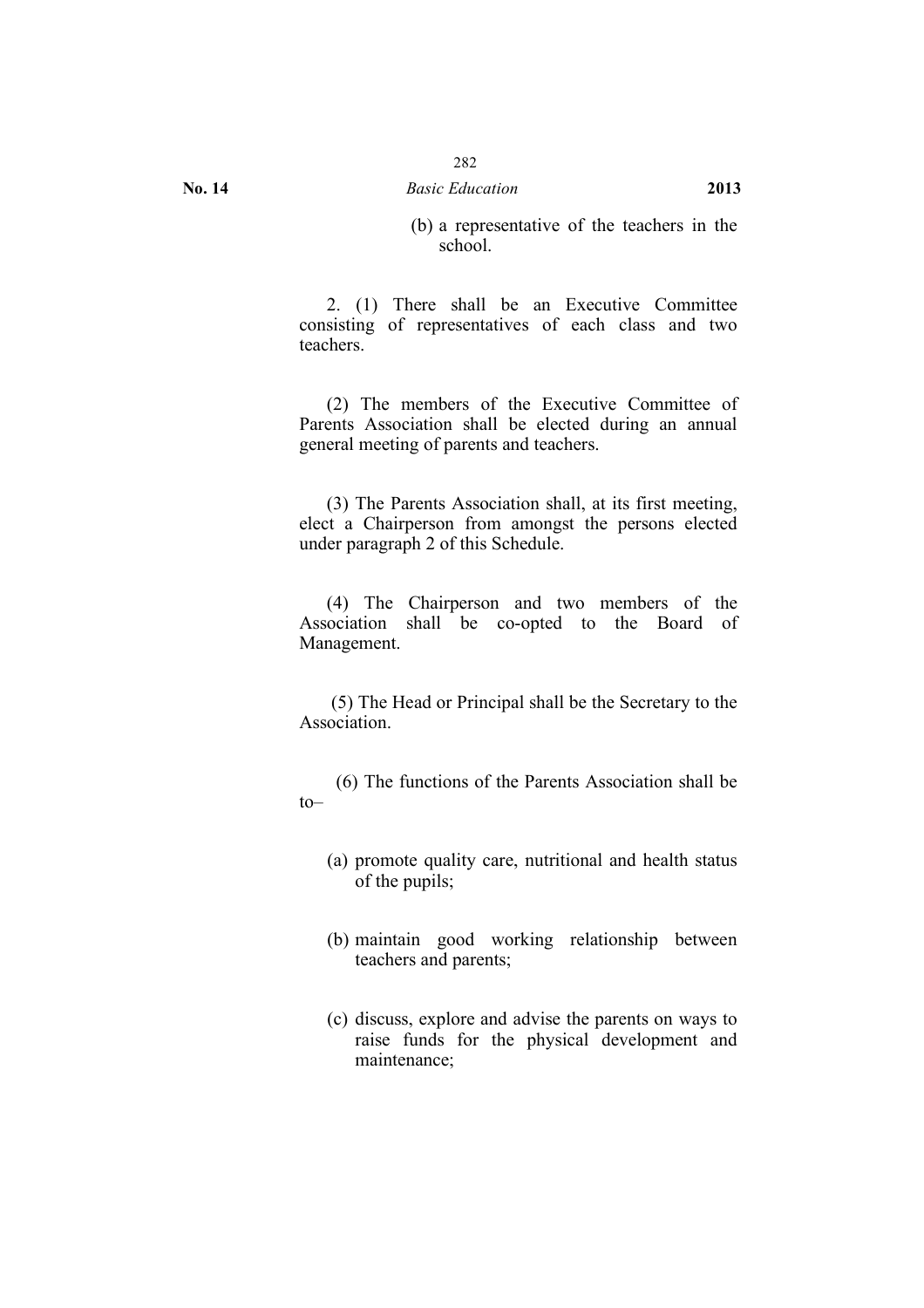#### **2013** *Basic Education* **No. 14**

- (d) explore ways to motivate the teachers and pupils to improve their performance in academic and cocurricular activities;
- (e) discuss and recommend charges to be levied on pupils or parents;
- (f) undertake and oversee development projects on behalf of the whole Parents Association.
- (g) assist the school management in the monitoring, guidance, counseling and disciplining of pupils; and
- (h) discuss and recommend measures for the welfare of staff and pupils.

(3) The Parents Association shall hold such number of meetings at such places and at such times as the Association shall consider necessary for the proper discharge of its functions.

(4) Subject to the provisions of this Schedule, the Parents Association shall regulate its own procedure.

(5) There shall be established National Parents Associations, County Parents Associations and Sub-County Parents Associations elected by Parents Associations from schools through a delegate system.

# **FOURTH SCHEDULE (***s. 56***)**

#### **PART I**

#### **CONDUCT OF BUSINESS AND AFFAIRS OF THE BOARD OF MANAGEMENT.**

Incorporation of Board

of Management. **1.** The Board of Management shall be a body corporate with perpetual succession and a common seal, and shall in their corporate names, be capable of-

(a) suing and being sued;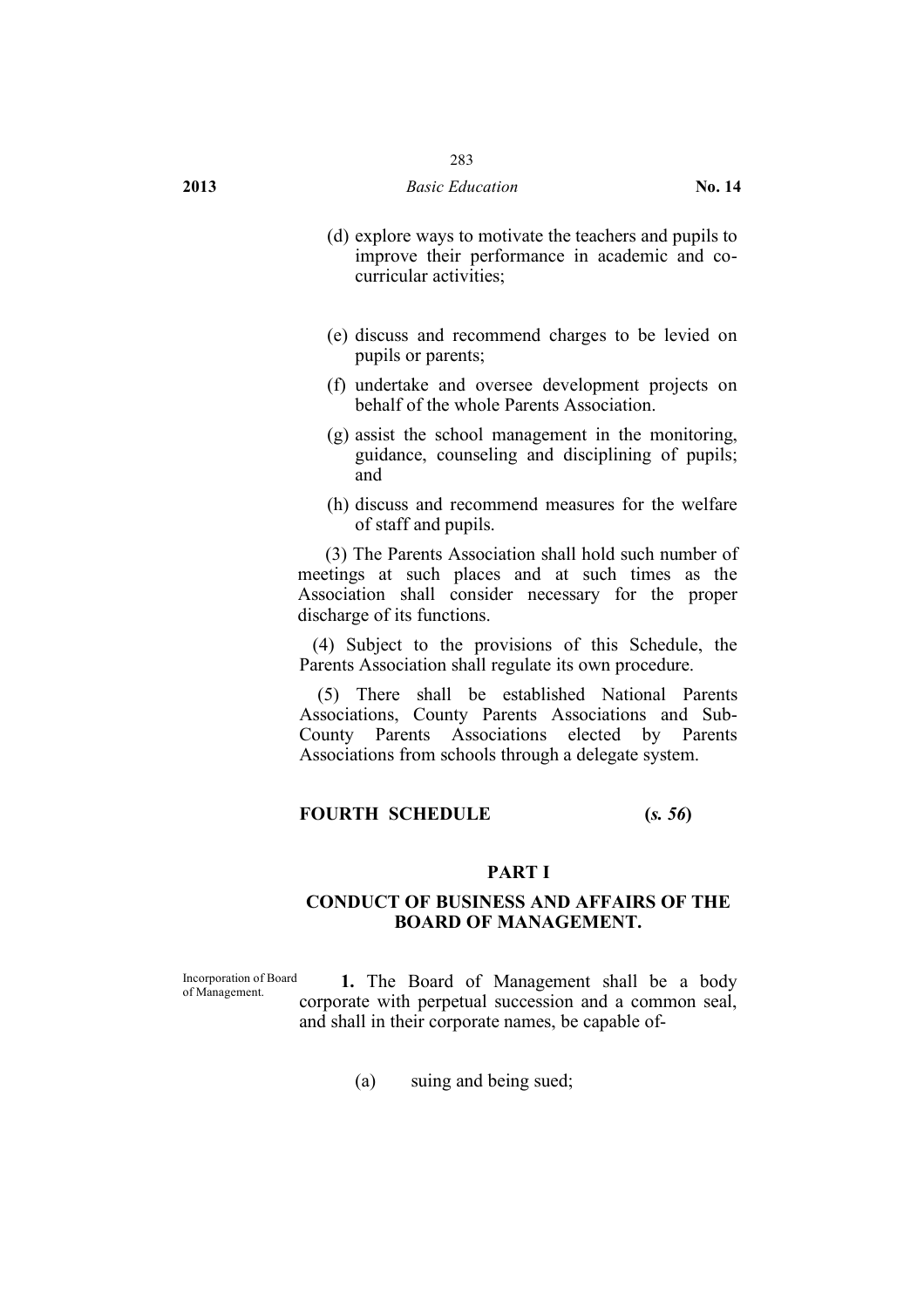| o<br>× |  |
|--------|--|
|        |  |

- (b) taking, purchasing or otherwise acquiring, holding, charging or disposing of movable and immovable property;
- (c) borrowing, lending and granting money;
- (d) entering into contracts; and
- (e) doing or performing all other acts or things for the proper performance of its functions under this Act which may lawfully be done or performed by a body corporate**.**

2. There shall be an executive Board of Management for each Board of Management consisting of—

- (a) the chairperson of the Board;
- (b) the secretary of the Board;
- (c) the chairperson of a Parents Teachers Association; and
- (d) two other Board members.

Tenure. **3.** (1) Unless the appointment of the chairperson or a member of the Board of Management is earlier terminated under this Act, a person appointed as chairperson or as a member shall hold office for a term of three years from the date of appointment and shall be eligible for reappointment for one further term of a period not exceeding three years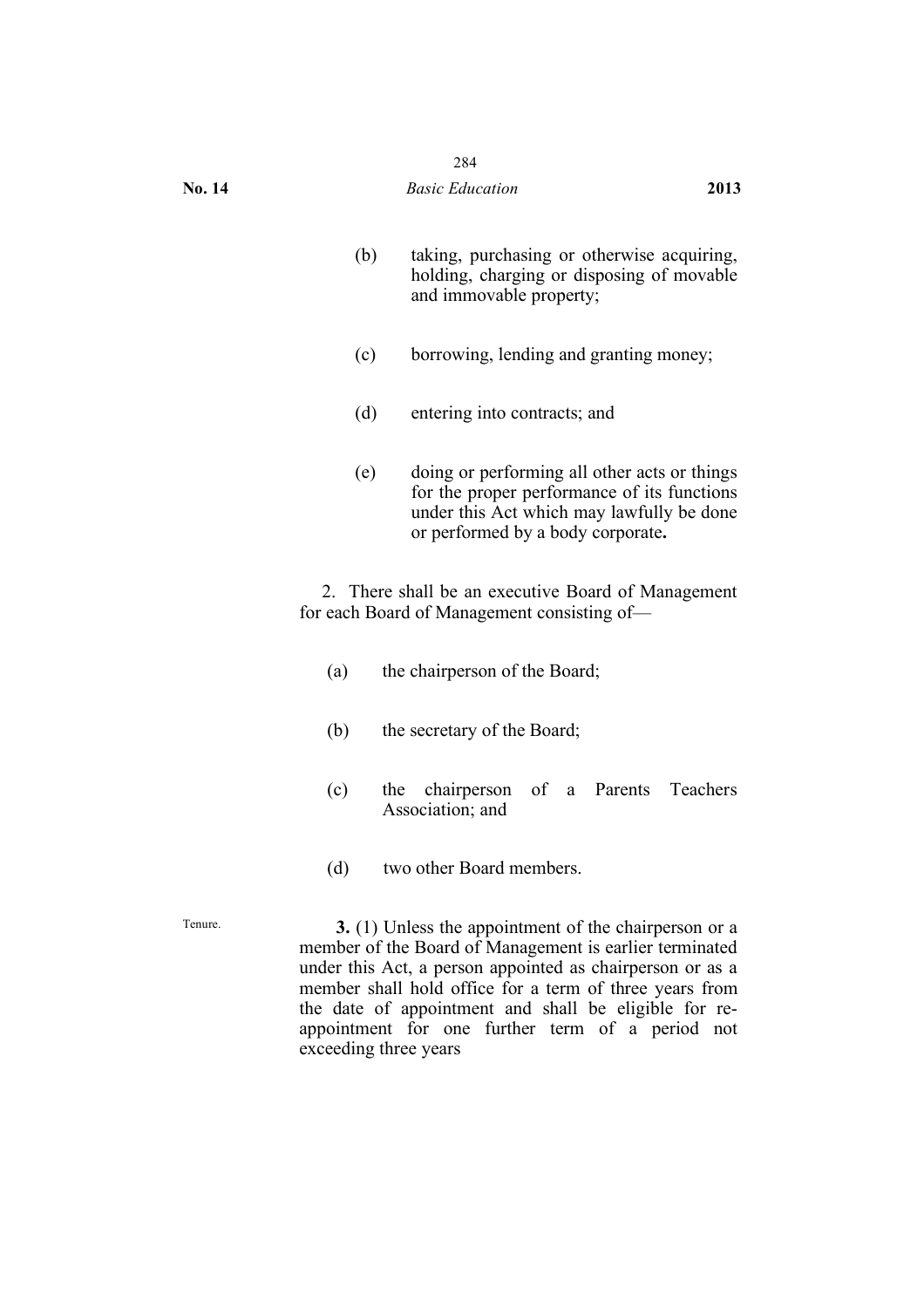# **2013** *Basic Education* **No. 14**

(2) In reappointing members of the Boards of Management the Cabinet Secretary shall maintain a proportion of new membership that ensures continuity in the affairs of the Boards of Management.

(3) Notwithstanding the foregoing, a person who has served as a member of a Board of Management for one term at the date of the commencement of this Act may be re-appointed for a second and final term of three years.

Resignation from the Resignation from the **4.** (1) A member of a Board of Management may at Board of Management.<br>Board of Management. **4.** (1) A member of a Board of Management may at Education Board.

> (2) A person giving notice under subsection (1) shall cease to be a member of the Board of Management from the date specified in the notice or, if no date is specified, from the date of the receipt by the County Education Board of the notice.

Revocation of appointment and vacation of office.

**5.** (1) The appointment of a member to a Board of Management shall be revoked and the member shall vacate office if the member —

- (a) resigns in accordance with paragraph 2 of this schedule;
- (b) becomes insolvent or has conveyed or assigned his property or has made a proposition or arrangement for the benefit of his creditors;
- (c) is sentenced by a court of law to imprisonment for a term of six months or more;
- (d) is incapacitated by physical or mental illness;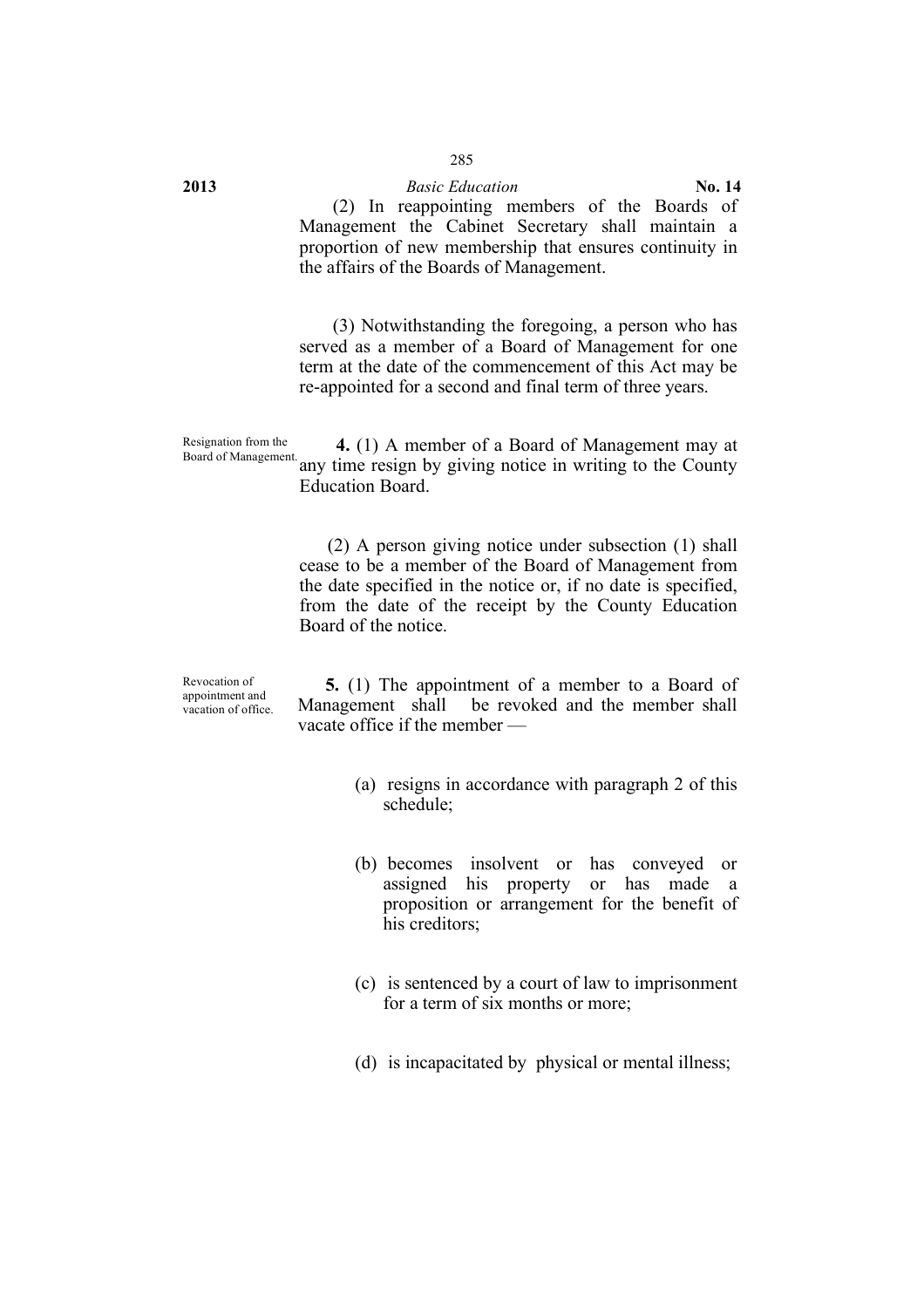- (e) has been absent from three consecutive meetings of the Board of Management without leave;
- (f) has his appointment revoked by the nominating body; or
- (g) is otherwise unable or unfit to discharge his functions as a member of the Board of Management on account of any matter in this Act.

(2) Where the office of a member of a Board of Management becomes vacant by reason other than the expiry of the period of that office, the County Education Board, or the proprietor or sponsor may, in accordance with the provisions of this Act appoint another person to replace the member.

Frequency of meetings of the Board of Management.

**6.** (1) A Board of Management shall meet at least once every four months.

(2) Every meeting of the Board of Management shall be convened by giving at least fourteen days' notice in writing to every member unless three quarters of the total members of a Board of Management otherwise agree.

(3) Notwithstanding the provisions of subsection (1), the chairperson of a Board of Management may, on his own motion or upon requisition in writing by at least five members of the Board, convene a special meeting of the Board of Management or at any time for the transaction of specific business.

Quorum of the Board

Quorum of the Board  $\frac{7.}{1}$  (1) The quorum for the conduct of business at a of Governors meeting of a Board of Management shall be two- thirds of the total number of members of the Board of Management.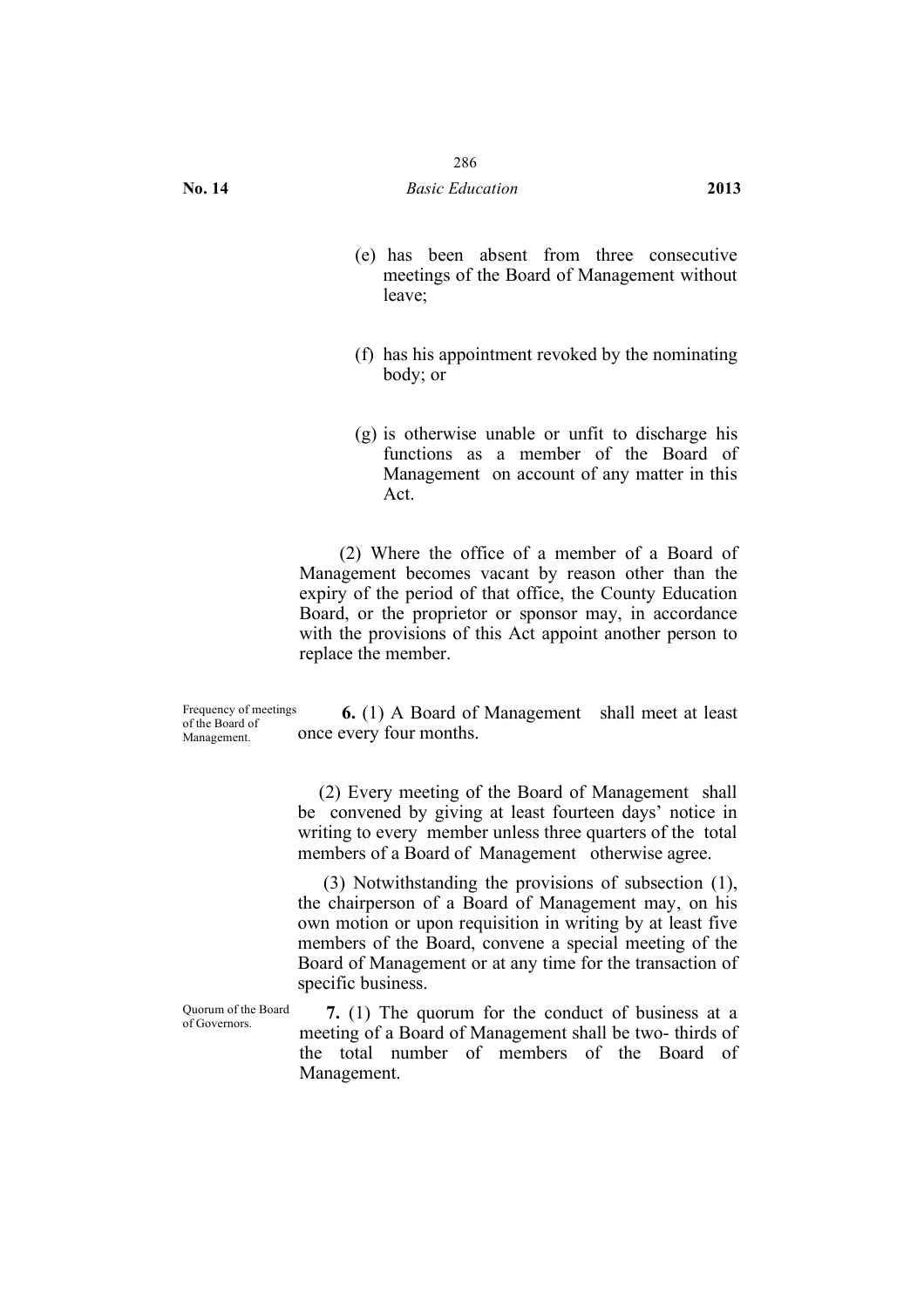**2013** *Basic Education* **No. 14**

(2) Subject to the provisions of subparagraph (1) no proceedings of a Board of Management shall be invalid by reason only of a vacancy among the members thereof.

Chairperson to preside over a meeting of Board of Governors.

**8.** (1) The Chairperson shall preside at every meeting of the Board of Management at which the chairperson is present and in his absence, the deputy chairperson shall preside.

(2) In the absence of both the chairperson and the deputy chairperson at any meeting, the members present shall elect one of their number to preside, who shall, with respect to that meeting and the business transacted thereat, have all the powers of the chairperson.

Decision of the Board<br>of Management.

**9.** Unless a unanimous decision is reached, a decision on any matter before a Board of Management shall be by a majority of the votes of the members present and voting and in the case of an equality of votes, the chairman or the person presiding shall have a casting vote.

Disclosure of interest. **10.** (1) If a member is directly or indirectly interested in any contract, proposed contract or other matter before a Board of Management and is present at a meeting of the Board of Management at which the contract, propose contract or other matter is the subject of consideration, he shall, at the meeting and as soon as reasonably practicable after the commencement thereof, disclose the fact and shall not take part in the consideration or discussion of, or vote on, any questions with respect to the contract or other matter, or be counted in the quorum of the meeting during consideration of the matter.

> (2) A disclosure of interest made under this paragraph shall be recorded in the minutes of the meeting at which it is made.

> (3) A member of the Board of Management who contravenes sub-paragraph (1) shall commit an offence and be liable to a fine of fifty thousand shillings, or to imprisonment for a term of six months, or to both.

Common seal. **11.** (1) Subject to this Act, the common seal of a registered institution of basic education for which a Board of Management is responsible shall be kept in a safe in the registered office of the institution and shall not be used except in the manner authorized by the Board of Management.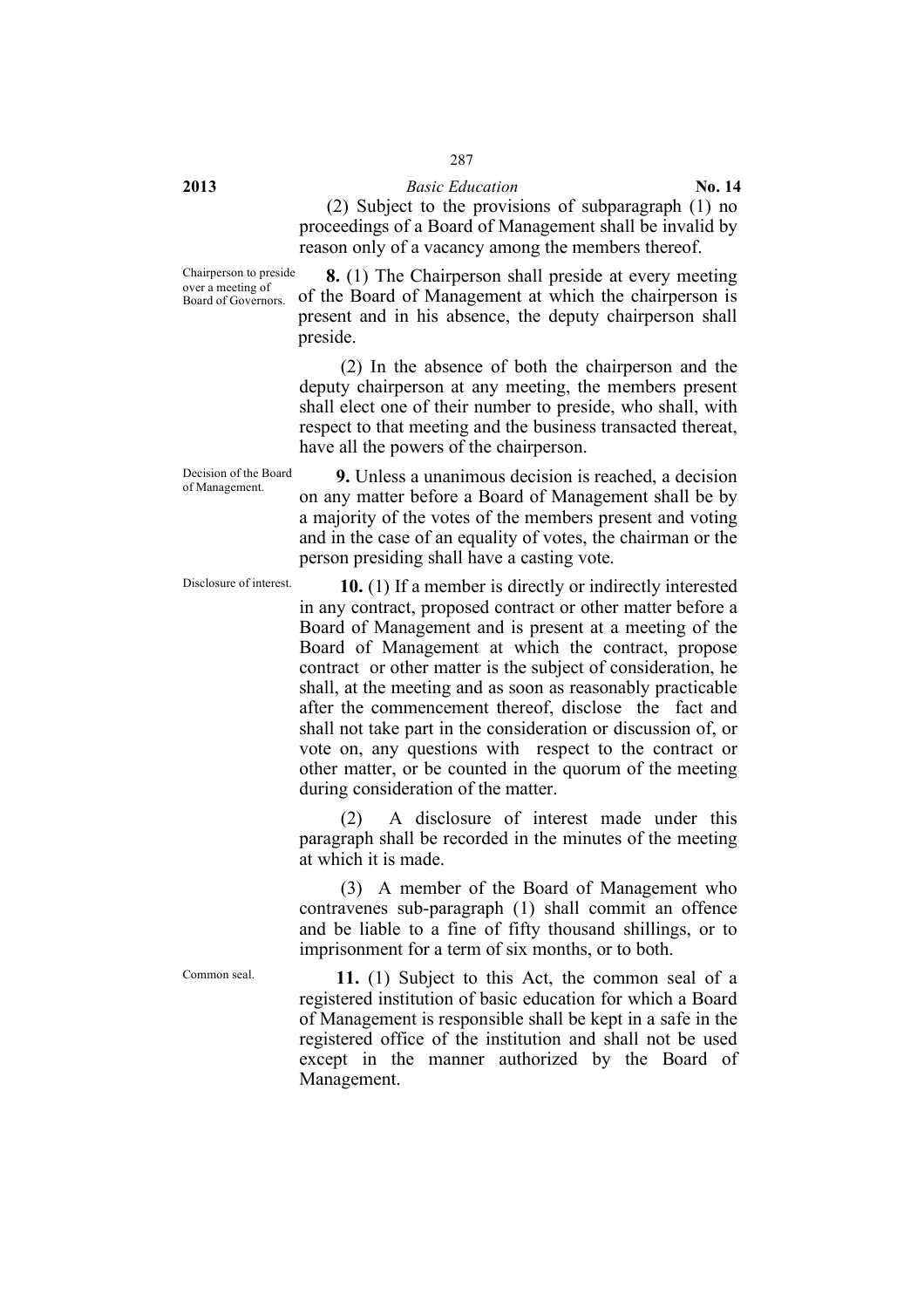(2) All deeds, instruments, contracts and other documents shall be deemed to be duly executed by or on behalf of the institution-

- (a) where they are required to be under seal, if sealed with the common seal of the institution and authenticated by the chairperson and the secretary of the Board of Management;
- (b) where they are not required to be under seal, if executed in that behalf by a member authorized by the Board of Management for that purpose.

(3) A deed, instrument, contract or other documents executed in accordance with sub-paragraph (2) shall be effective in law to bind the institution and its successors and may be varied or discharged in the same manner as that in which it was executed.

**12.** Members of a Board of Management shall be paid in respect of their services such allowances as the Board of Management shall, with the approval of the Cabinet Secretary, determine.

**13.** A Board of Management may, upon such terms and conditions of service as the County Education Board may determine, employ such staff or hire the services of such consultants or experts as may be necessary for the proper performance of its functions.

 $\alpha$  or officer of a Board of Of Management or any officer, employee or agent of the **14.** No matter or thing done by a member of a Board Board of Management shall, if the matter or thing is done bona fide in executing the functions, powers or duties of the Board of Management, render the member, officer, employee or agent or any person acting on directions personally liable to any action, claim or demand whatsoever.

> **15.** The provisions of paragraph 12 shall not relieve an institution of basic education of liability to pay compensation or damages to any person for an injury to him, his property or any of his interests caused by the exercise of the powers conferred on the institution of basic education or its Board of Managements by this Act or by

Remuneration of the members of the Board of Management.

Appointment of staff of the Board of Management.

Protection from Liability for a member Management.

Liability of an institution for damages.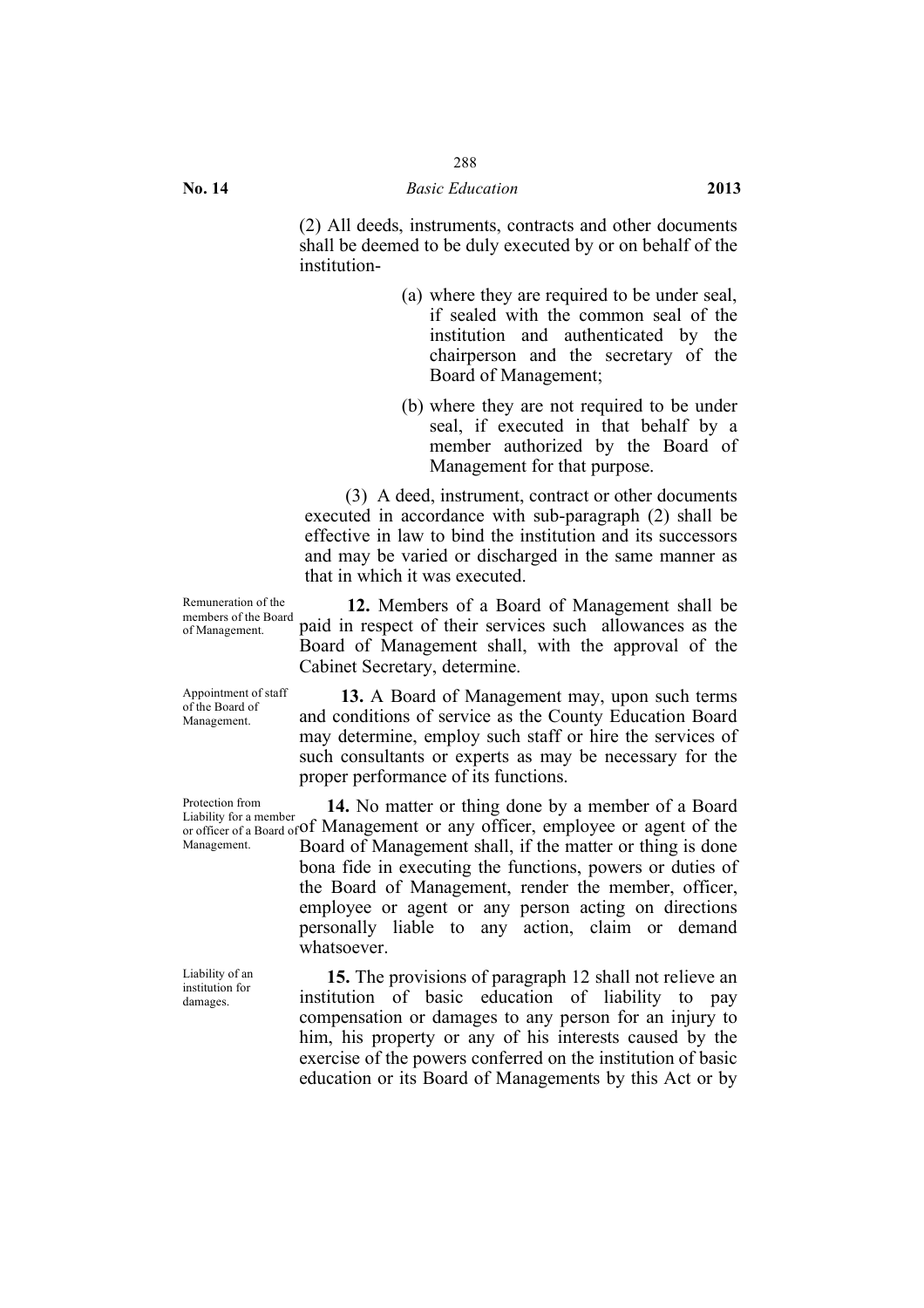**2013** *Basic Education* **No. 14** any other written law or by the failure, whether wholly or partially, of any works.

Annual estimates. **16.** (1) A Board of Management of a public institution of basic education shall prepare annual estimates of revenue and expenditure for the institution under its charge, in such form and at such times as the Cabinet Secretary may prescribe.

> (2) The Board of Management may incur expenditure for the purpose of the institution in accordance with estimates approved by the Cabinet Secretary, and any approved expenditure under any head of the estimates may not be exceeded without the prior written approval of the Cabinet Secretary.

> (3) A Board of Management for a public institution of basic education shall receive all grants made out of public funds, whether for capital or revenue purposes, and any subscriptions, donations or bequests made to the institution.

> (4) Nothing in this Act shall affect the terms and conditions upon which any grant may be made to an institution of basic education or a Board of Management in aid of an institution out of public funds.

> (5) A Board of Management may, with the approval of the Cabinet Secretary and subject to any restriction imposed by law, appeal to the general public for subscriptions, donations or bequests to an institution of basic education.

> (6) The Secretary to a Board of Management of a public institution of basic education shall be responsible for the day-to-day management of the affairs of the institution, and shall present any account of such expenditure to the Board of Management.

> (7) A Board of Management of a public institution of basic education may, with the approval of the County Education Board upon consultation with the Cabinet Secretary pay all expenses connected with the institution including the salaries of staff; but the personal emoluments of a person seconded to the service of the Board of Management shall, in the first instance, be paid by the seconding authority and may be recovered from institution.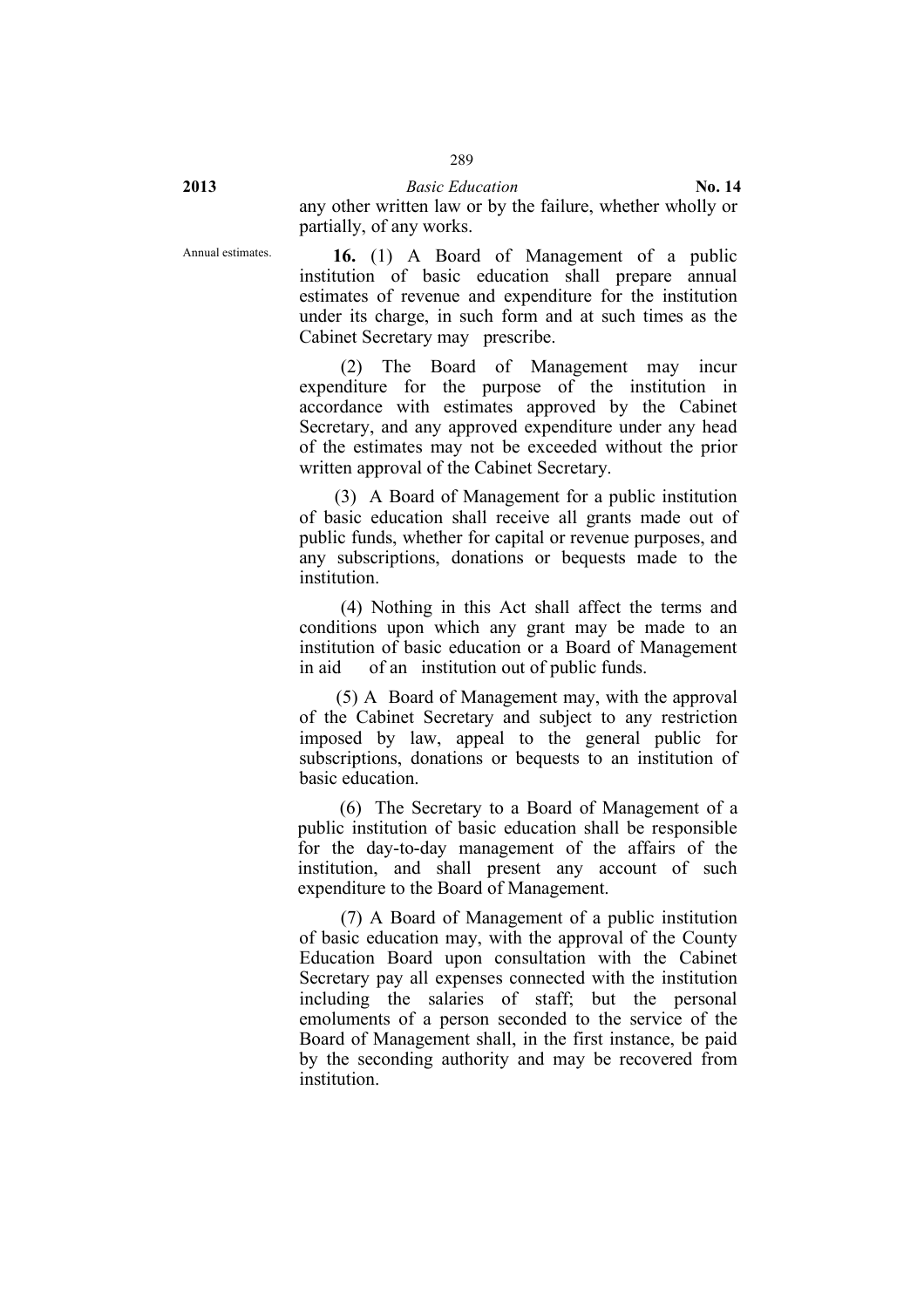**No. 14** *Basic Education* **2013**

Unexpended monies. **17.** (1) Any unexpended balance of grant may be carried forward in the accounts of a public institution of basic education from one year to the next and be committed as the Board of Management may determine, or be put into the account of the institution.

> (2) The Board of Management shall not authorize any withdrawal from the account without express approval of the County Education Board or the responsible Accounting Officer.

Securing of loans by<br>Board of Management. 18. The Board of Management shall be responsible for making arrangements to raise any loan which they may, at the request of the institution, authorize the Board of Management to secure for the purpose of the institution and shall ensure that proper provision is made for the repayment thereof and payment of all interest and other charges thereon in accordance with any order made by the Cabinet Secretary in the matter, or in accordance with the terms and conditions of the loan.

Vesting of property. **19.** All such immovable property, shares, funds and securities as may from time to time become the property of a public institution of basic education shall be in the name of the institution and shall be dealt with in such manner as the Board of Management of the institution may from time to time determine, subject to the conditions upon which any grants are made from public funds for capital or recurrent purposes and the conditions upon which any endowment, bequest or donation is made for any purpose connected with the Institution:

> Provided that the Board of Management may only dispose of any property with the consent of the County Education Board or on the authority of appropriate written law and regulations.

Investment of funds. **20.** (1) A Board of Management of a public institution of basic education may invest any of the funds of the institution in securities in which for the time being trustees may by law invest in trust funds, or in any other securities which the Treasury may, from time to time, approve for that purpose.

> (2) The Board of Management may, subject to the guidelines and regulations issued by Treasury, place on deposit with such bank or banks as the Board of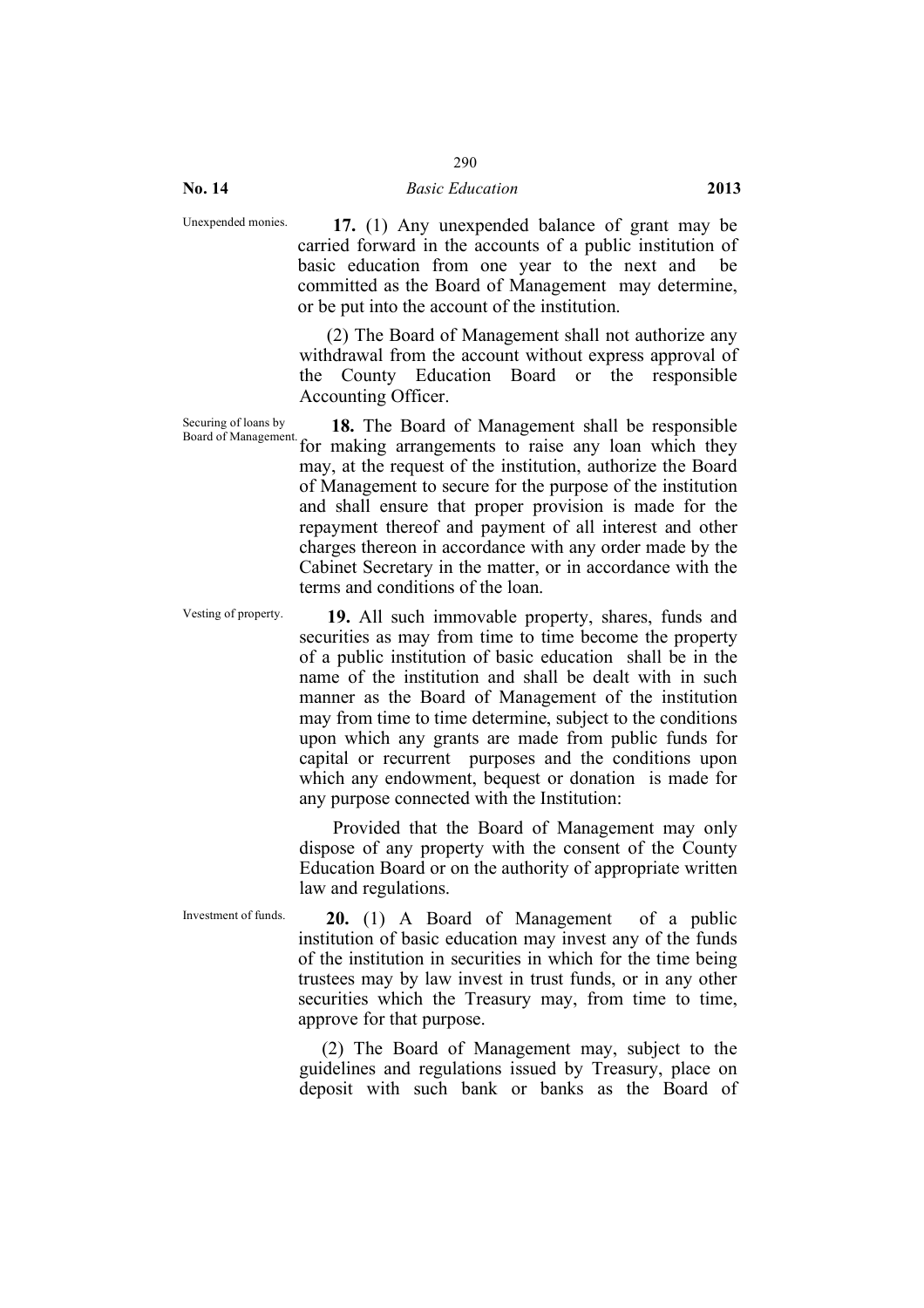**2013** *Basic Education* **No. 14** Management may determine, any monies not immediately required for the purposes of the institution.

Financial year. **21.** The financial year of a public institution of basic ducation shall be the financial year of the government.

Funds of a public institution of basic education.

**22.** (1) The funds of a public institution of basic education shall comprise of—

- (a) such sums as may be granted to the institution by the Cabinet Secretary;
- (b) such monies or assets as may accrue to or vest in the institution in the course of the exercise of its powers or the performance of its functions under this Act or under any other written law; and
- (c) all monies from any other source provided for or donated or lent to the institution.

(2) There shall be made to the institution of basic education, out of monies provided by Parliament for that purpose, grants towards the expenditure incurred by the institution in the exercise of its powers or the performance of its functions under this Act.

Accounts and audit. **23.** (1) A Board of Management of a public institution of basic education shall cause to be kept all proper books and records of accounts of the income, expenditure and assets of the institution.

> (2) Within a period of four months from the end of each financial year of the government, a Board of Management shall submit to the Auditor- General or to a auditor appointed under this section, the accounts of the institution together with—

- (a) a statement of the income and expenditure of the Institution during that year; and
- (b) a balance sheet of the institution on the last day of that year.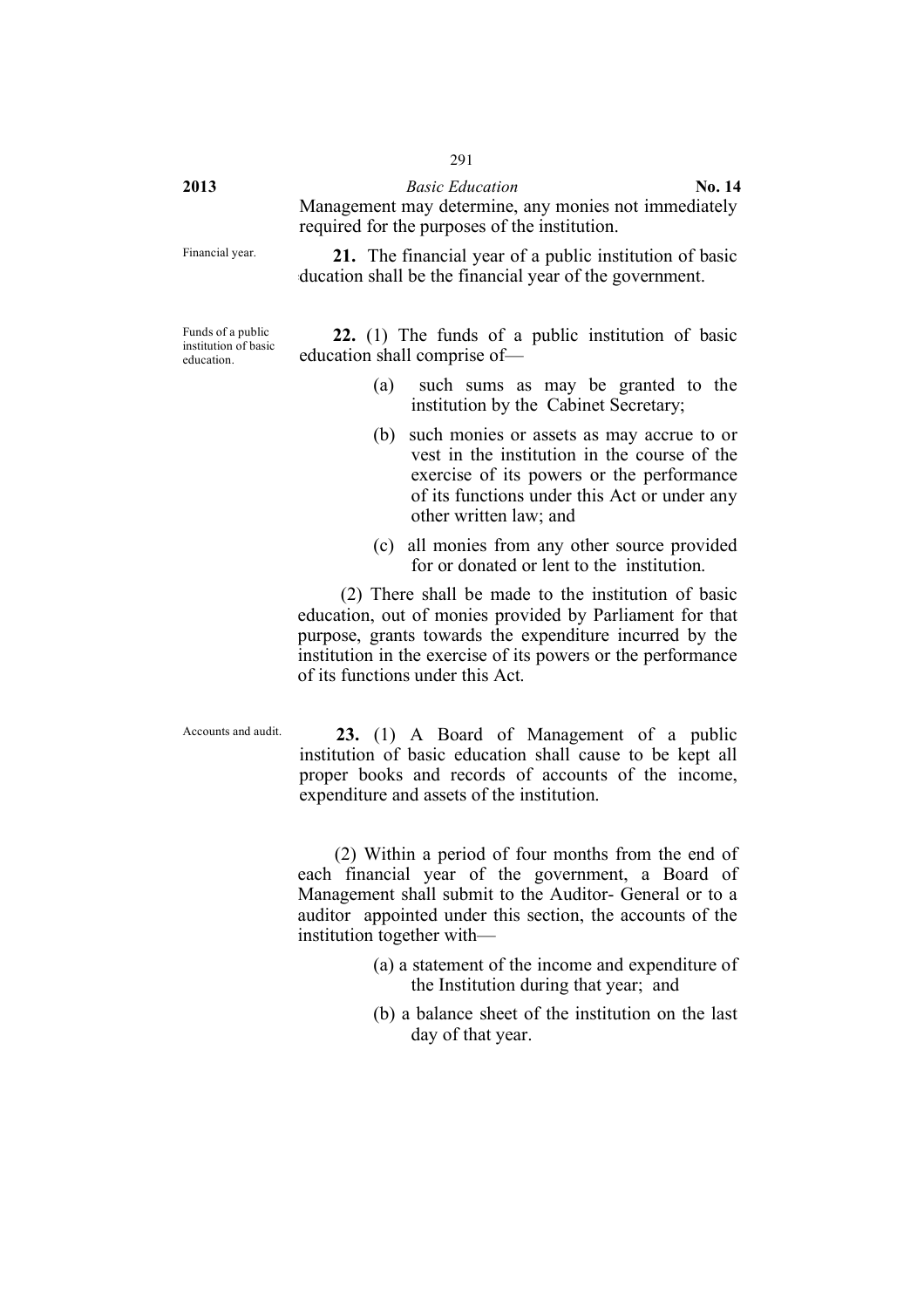## **No. 14** *Basic Education* **2013**

(3) The accounts of the institution shall be audited and Reported upon in accordance with the Public Audit Act, 2003.

(4) A Board of Management of a public institution of basic education shall furnish the Cabinet Secretary with a certified copy of the audited annual statement of accounts and such other information about the revenue, expenditure, assets and liabilities of the institution as he may require.

## **PART II**

- 1. For purposes of governance and oversight in the education sector, the National Education Board shall advise the Cabinet Secretary on all matters concerning education in the country.
- 2. The members of the National Education Board shall be appointed by the Cabinet Secretary on recommendation of the selection Panel and shall comprise –
	- (a) an educationist of at least five years standing who shall be the Chairperson;
	- (b) two representatives of the Teachers Union;
	- (c) one representative of the Teachers Service Commission;
	- (d) where applicable, one person each representing—
		- (i) jointly, the National Council of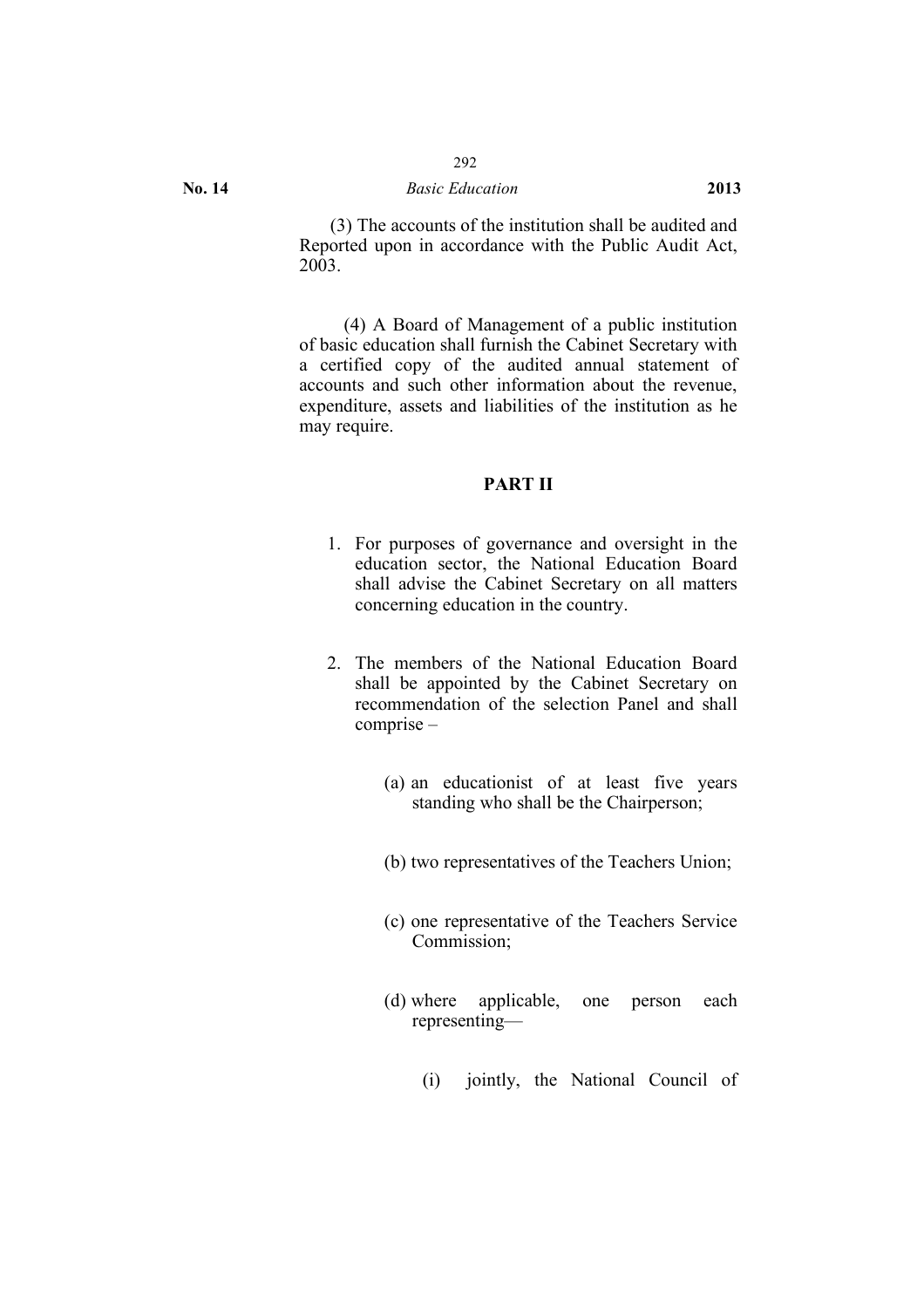| 2013 | <b>Basic Education</b>    |  |                                  |  |  |
|------|---------------------------|--|----------------------------------|--|--|
|      | Churches of Kenya and the |  |                                  |  |  |
|      |                           |  | Evangelical Fellowship of Kenya; |  |  |

- (ii) the Kenya Episcopal Conference; and
- (iii) the Muslims Education Council;
- (e) one representative of the Kenya Private Sector Alliance;
- (f) two representatives of the Parents Teachers Association;
- (g) one representatives of the Head Teachers Association;
- (h) one representative of persons with disability.
- (i) One representative of the Primary School HeadTeachers' Association
- (j) One representative of the Secondary School Principals' Association.

### **FIFTH SCHEDULE**

## **Special Board of Adult and Continuing Education**

Establishment and<br>functions of the Board. 1. There shall be a Special Board of Adult and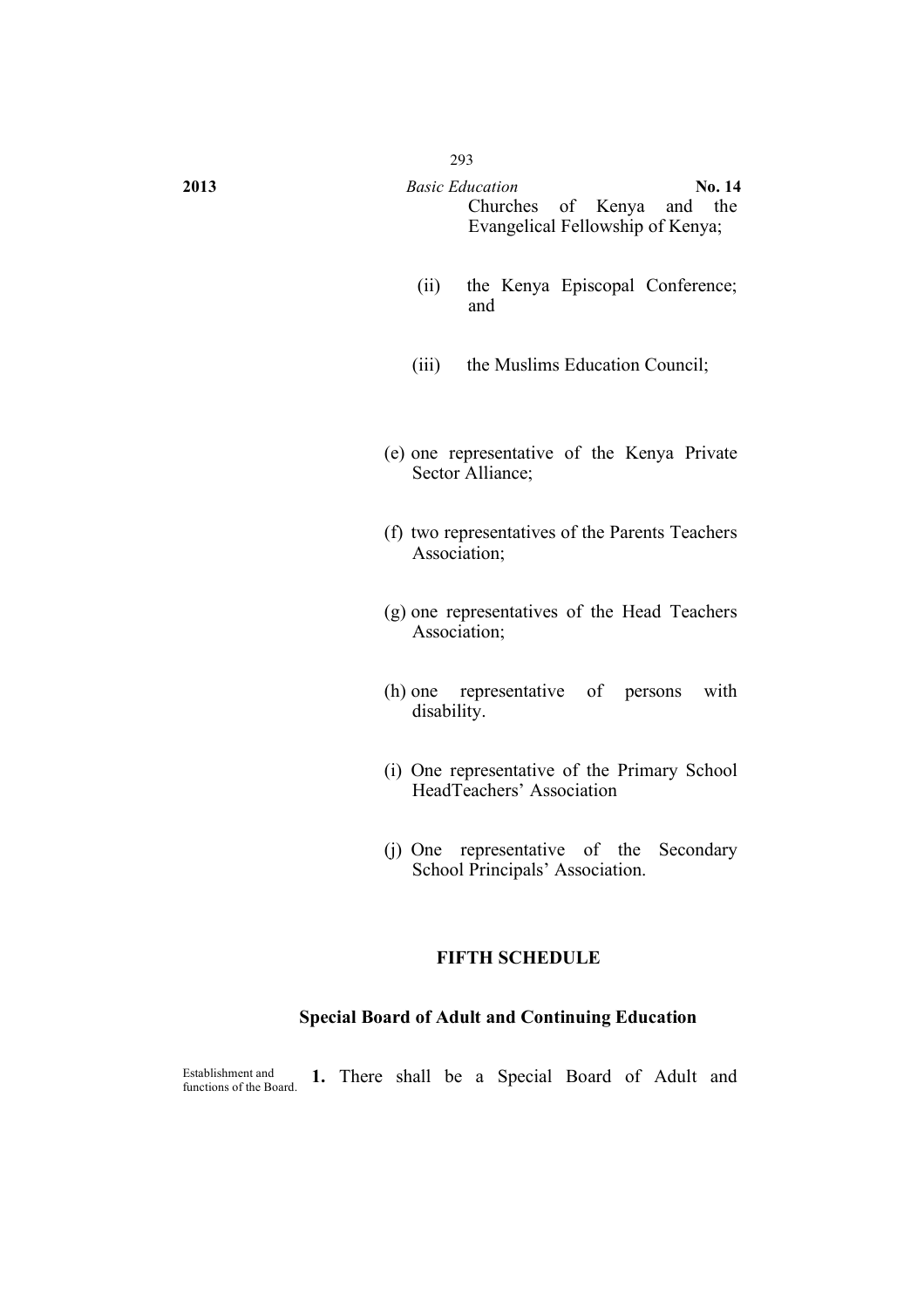Continuing Education, the functions of which shall be-

- (a) to advise the Cabinet Secretary on any matter relating to adult and education, including the formulation of courses and syllabuses, the establishment of residential and non-residential institutions,
- (b) to advise with respect to the co-ordination and regulate all the providers of Adult and Continuing Education private and public institutions.
- (c) to identify and assess the need for new developments in adult and continuing education.
- (d) to stimulate and encourage activities in adult and continuing education.
- (e) to report annually to the Cabinet secretary on the progress and development of adult and continuing education.
- (f) to advise the National Education Board on matters of Adult and Continuing Education
- Members of the Board. **2.** (1) The Board shall consist of the following members:
	- (a) A chairman appointed by the Cabinet Secretary
	- (b) not more than ten persons appointed by the Cabinet Secretary to represent the activities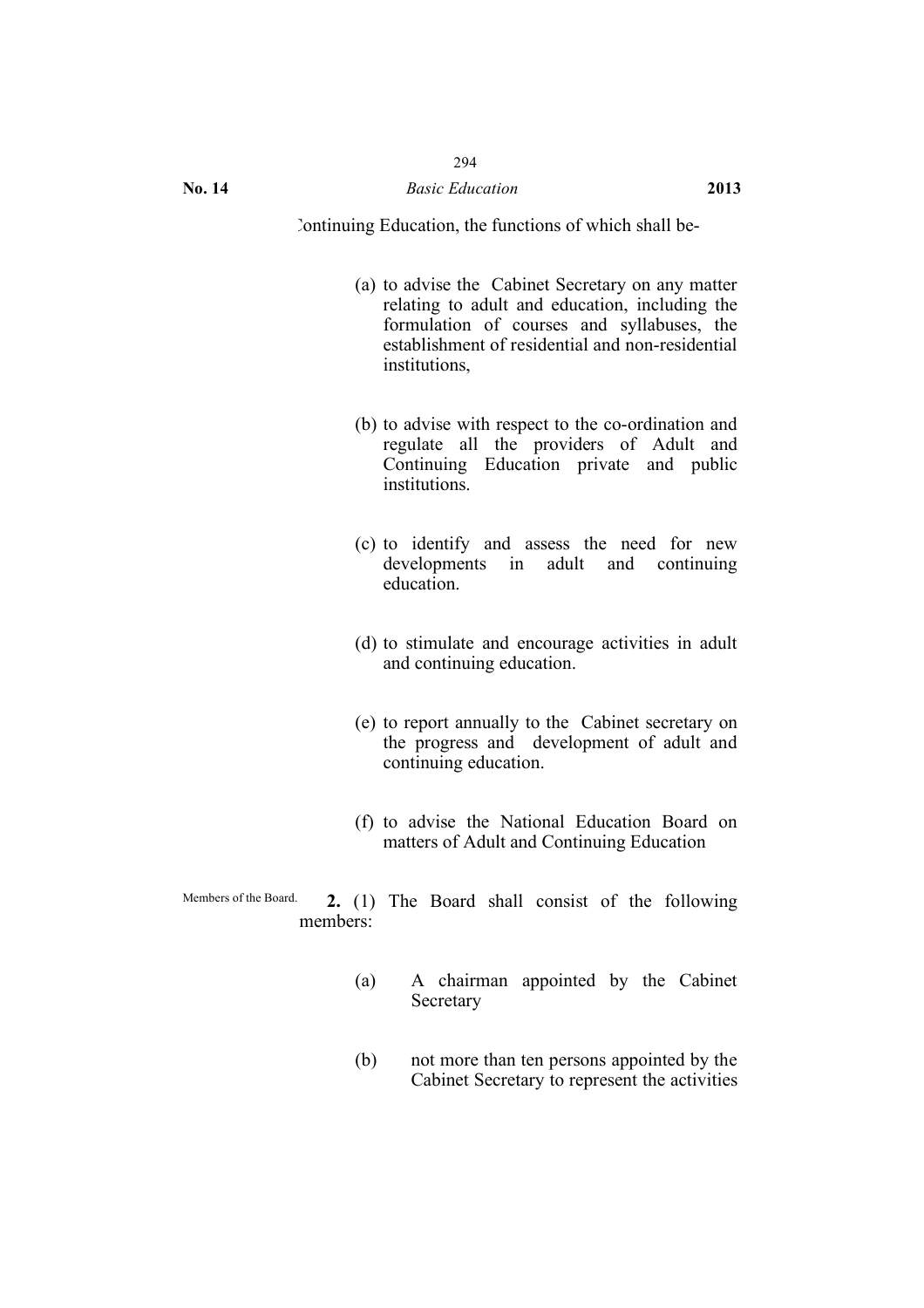**2013** *Basic Education* **No. 14** of the Government in Adult and Continuing Education.

> (c) five persons appointed by the Cabinet Secretary to represent local and international agencies involved in Adult and Continuing Education.

(2) The Board may co-opt other members as may be deemed necessary..

Secretary. **3**. (1) The Chairman shall hold office for three years but shall be eligible for re- appointment thereafter.

> (2) In the absence of the chairman at any meeting of the board, the members present shall elect one of their number to be Chairman for that meeting only.

> (3) The Cabinet Secretary shall appoint a public officer to be secretary to the Board, who shall, if the Cabinet Secretary so appoints, also be a member of the Board in accordance with Section 4 (1) (b).

Period of<br>Office members

4. (1) A member of the Board shall hold office for three years:

Provided that the members first appointed shall, at the Cabinet Secretary discretion, hold office for one, two or three years to make provisions for rotational termination of office.

(2) Members shall be eligible for reappointment on the termination of their period of office.

(3) Where a person ceases to be a member of Board before the end of his term of office. The Cabinet Secretary

Chairman and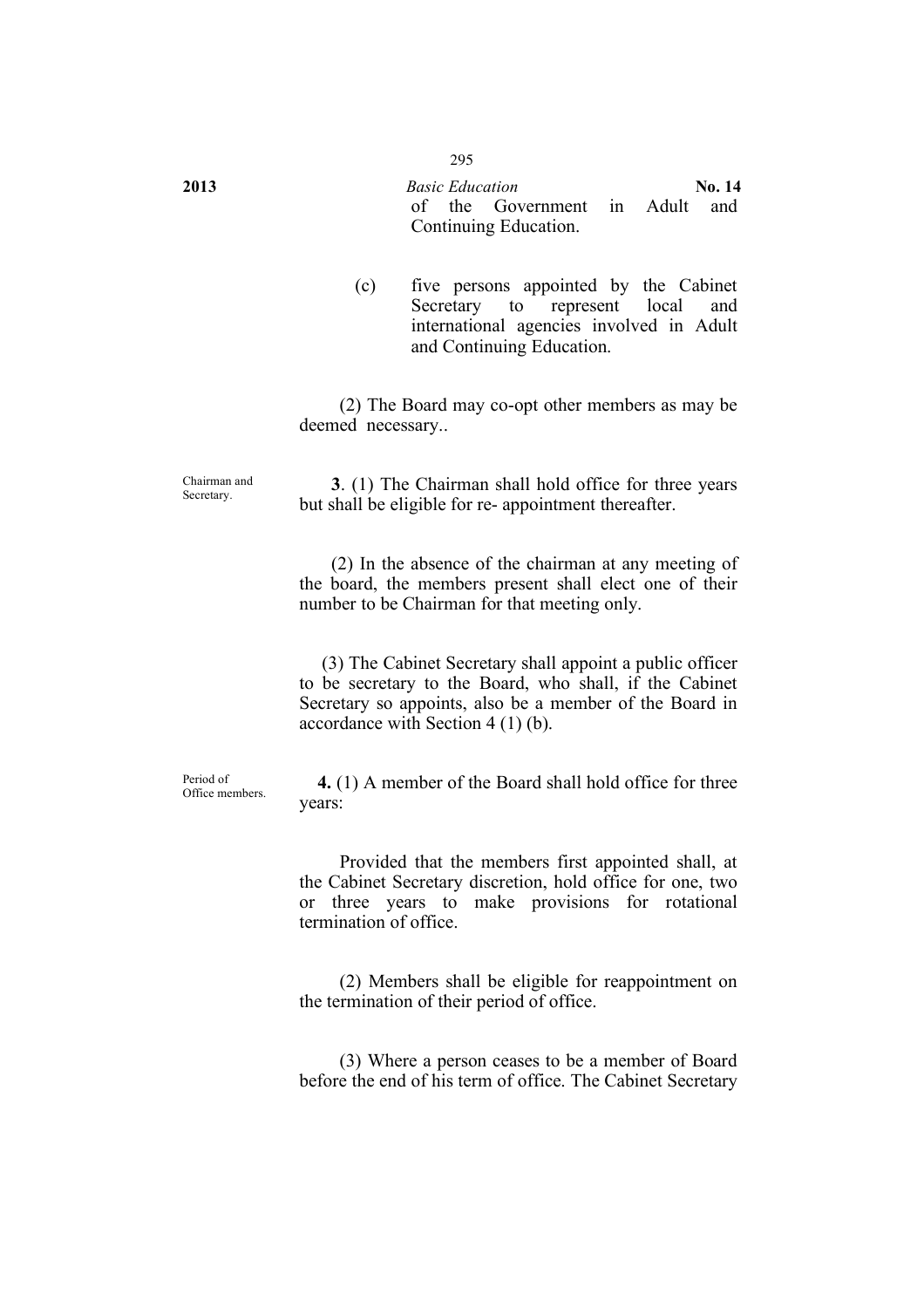shall, in accordance with section 2 (1), appoint a member for the unexpired term of office.

Procedure and

**5.** (1) The Special Board shall regulate its own procedure:

Provided that a quorum at any meeting of the Board shall be one-third of all the members of the Board for the time being appointed or co-opted thereto.

(2) The Board may invite any person who is not a member of the Board to attend any meeting thereof, but such person may only speak at such meetings at the request of the chairman and may not vote.

Executive Committee. **6.** (1) The Board shall establish an Executive Committee consisting of the Chairman of the Board who shall be the Chairman of such Committee. The Chairman of every Panel and not more than three other persons appointed by the Board from among its members who shall, subject to the termination of their period of office as members of the Board, hold office for one year and shall be eligible for reappointment.

> (2) The Board shall regulate the procedure of the Executive Committee.

> (3) The Board may vest in or confer on the Executive Committee any of the powers or functions of the Board. but any decision of the Executive Committee relating to any advice proposed to be given by the Board to Cabinet Secretary on any matter on which the Board is competent to give advice under this Act shall require the approval of the Board expressed by a resolution thereof supported by a majority of all the members of the Board for the time being appointed or co- opted thereto.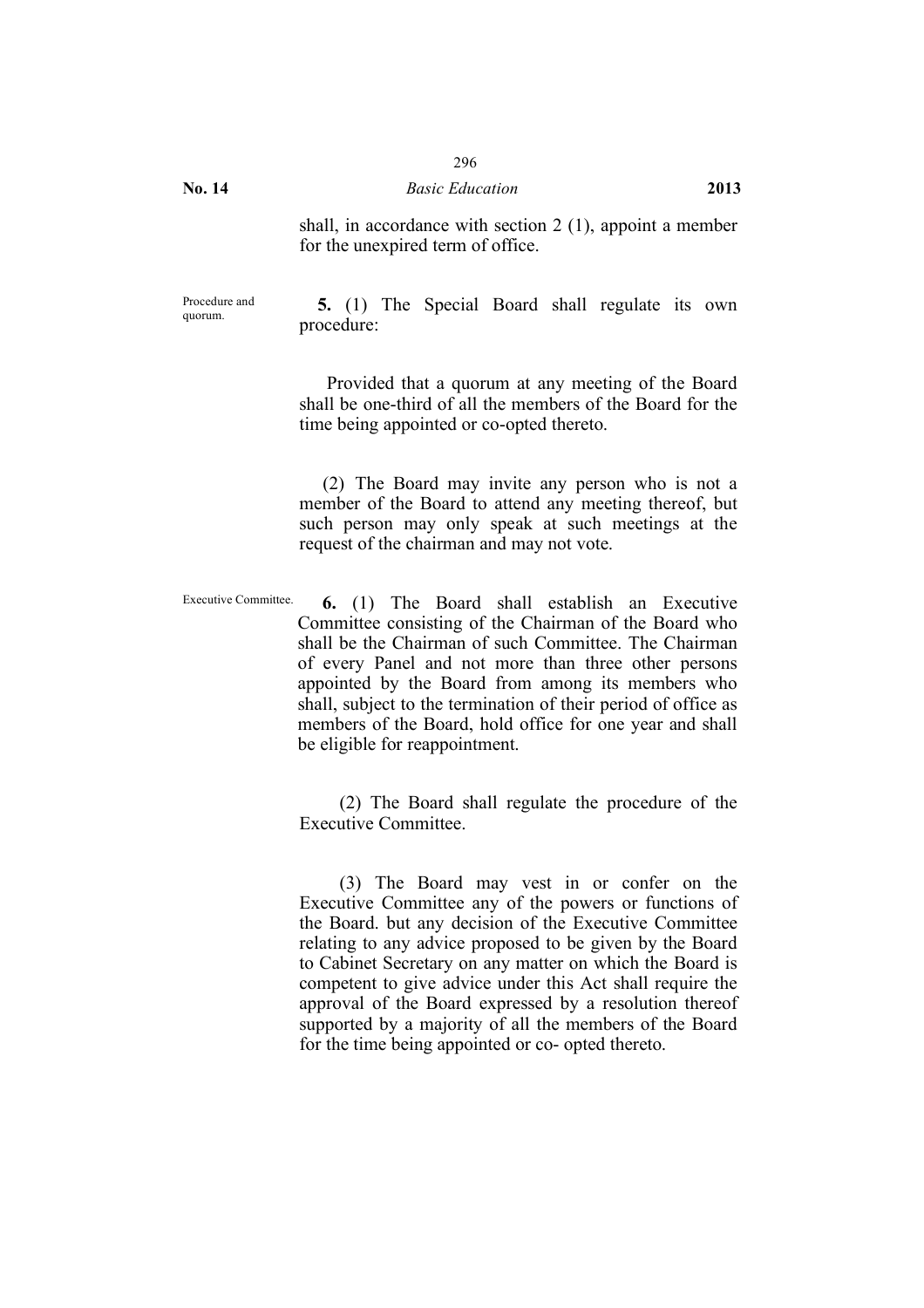**2013** *Basic Education* **No. 14** (4) The proceedings of any meeting of the Executive Committee shall be reported to the Board at the next meeting of the Board.

Advisory panels. 7.(1) The Board may establish, constitute and appoint such Advisory Panel as it considers necessary to advise the Board on any matter with which the Board is concerned under this Act.

> (2) The members of any Advisory Panel shall be appointed by the Board for such period of office as the Board shall determine, and shall include, but need not exclusively consist of members of the Board.

> (3) The Board shall appoint one of its members to be the chairman of each Advisory Panel who shall hold office for such period as the Board, shall in each case determine.

(4) Each Panel shall regulate its own procedure.

County Committees. **8**. (1) Subject to the approval of the Cabinet Secretary in each case, the Board may establish. Constitute and appoint County Committee and the members of each such Committee shall be appointed from among persons representing the Government and agencies in the county concerned, in such numbers and for such periods of office as the Board shall determine in each case; and the Board shall regulate the procedure of each such Committee.

> (2) The functions of the County Education Committee shall be to advise the County Education Board on the activities on Adult and Continuing Education.

> (3) Each County Committee shall report to the Board annually in the month of January, and at such other times as the Board may from time to time direct, on the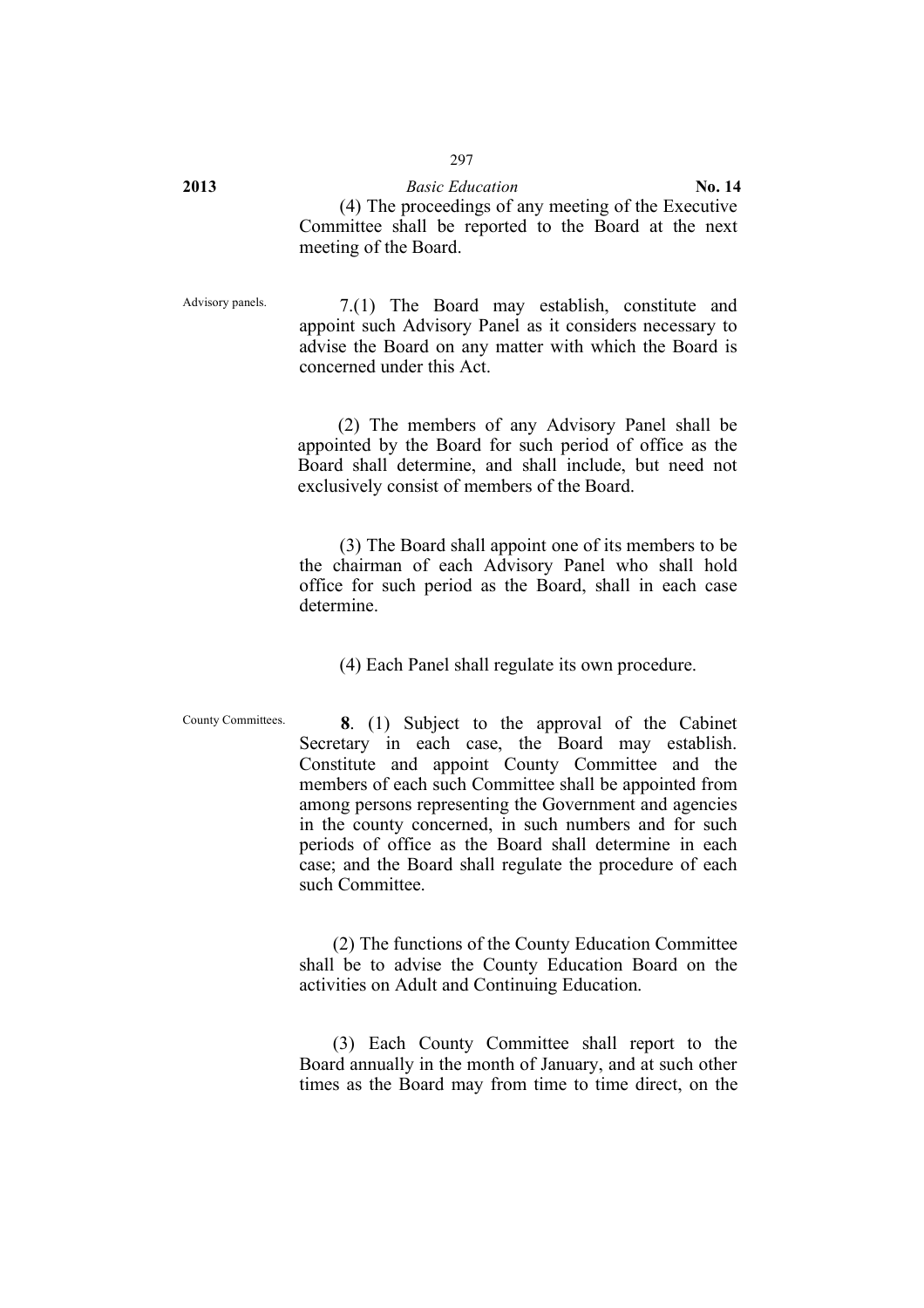## **No. 14** *Basic Education* **2013**

## activities of such Committee.

(4) The secretary of a committee shall be the appropriate county adult and Education officer.

Rules. **9.** The Cabinet Secretary may make rules for the better carrying out of the purposes of this Act.

Allowances. **10.** The members of the Board, a Panel or any Committee established under this Act who are not public officers shall be paid out of moneys provided by Parliament such-allowances and expenses as the cabinet Minister may prescribe.

#### **SIXTH SCHEDULE**

## **ESTABLISHMENT AND FUNCTIONS OF THE NATIONAL COUNCIL FOR NOMADIC EDUCATION IN KENYA.**

Functions of the<br>Council.

- **1.** (1) The functions of the Council shall be to—
	- (a) initiate the development of policies on all matters relating to nomadic education in Kenya;
	- (b) mobilise funds from various sources for the development of nomadic education in order to support relevant activities of the Council;
	- (c) institutionalise mechanisms for effective coordination, monitoring and evaluation of the activities of agencies involved in the provision of nomadic education;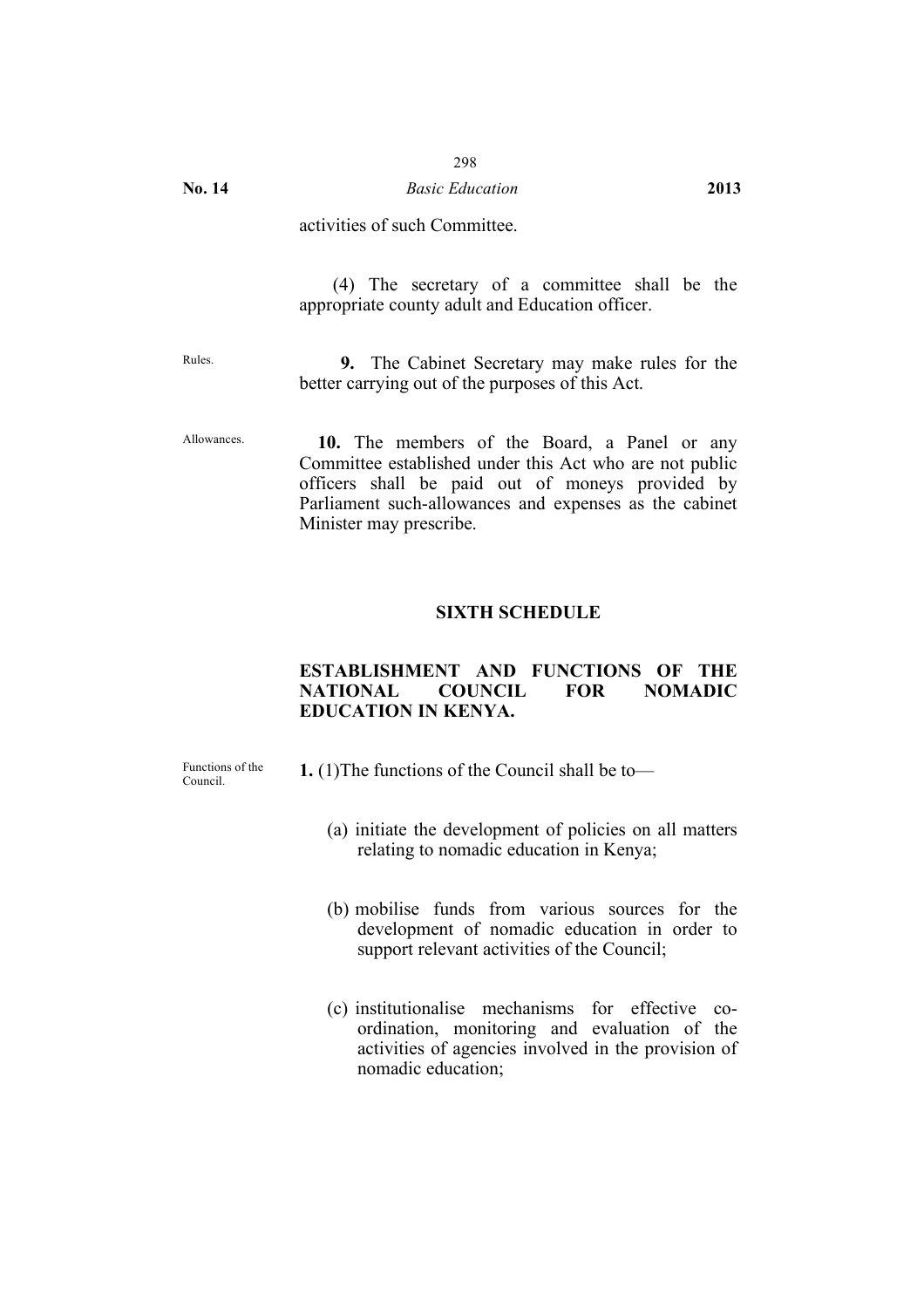## **2013** *Basic Education* **No. 14**

- (d) implement guidelines and ensure geographical spread of nomadic education activities and targets for the nomadic people;
- (e) establish appropriate linkages and partnerships with other participating departments and agencies;
- (f) determine standards and skills to be attained in institutions within communities and review such standards from time to time;
- (g) prepare reliable statistic of nomads and their school-aged children and establish a data bank; and
- (h) co-ordinate research activities on nomadic education in Kenya.

(2) Every reference to nomadic education shall be construed to also refer to education for the marginalized and any phrase with the word nomadic shall be interpreted accordingly**.**

Membership of the 2. (1) The Council shall consist of the following members—

- (a) a chairperson appointed by the Cabinet Secretary;
- (b) the Principal Secretary in the department responsible for education;
- (c) the Principal Secretary in the department responsible for finance;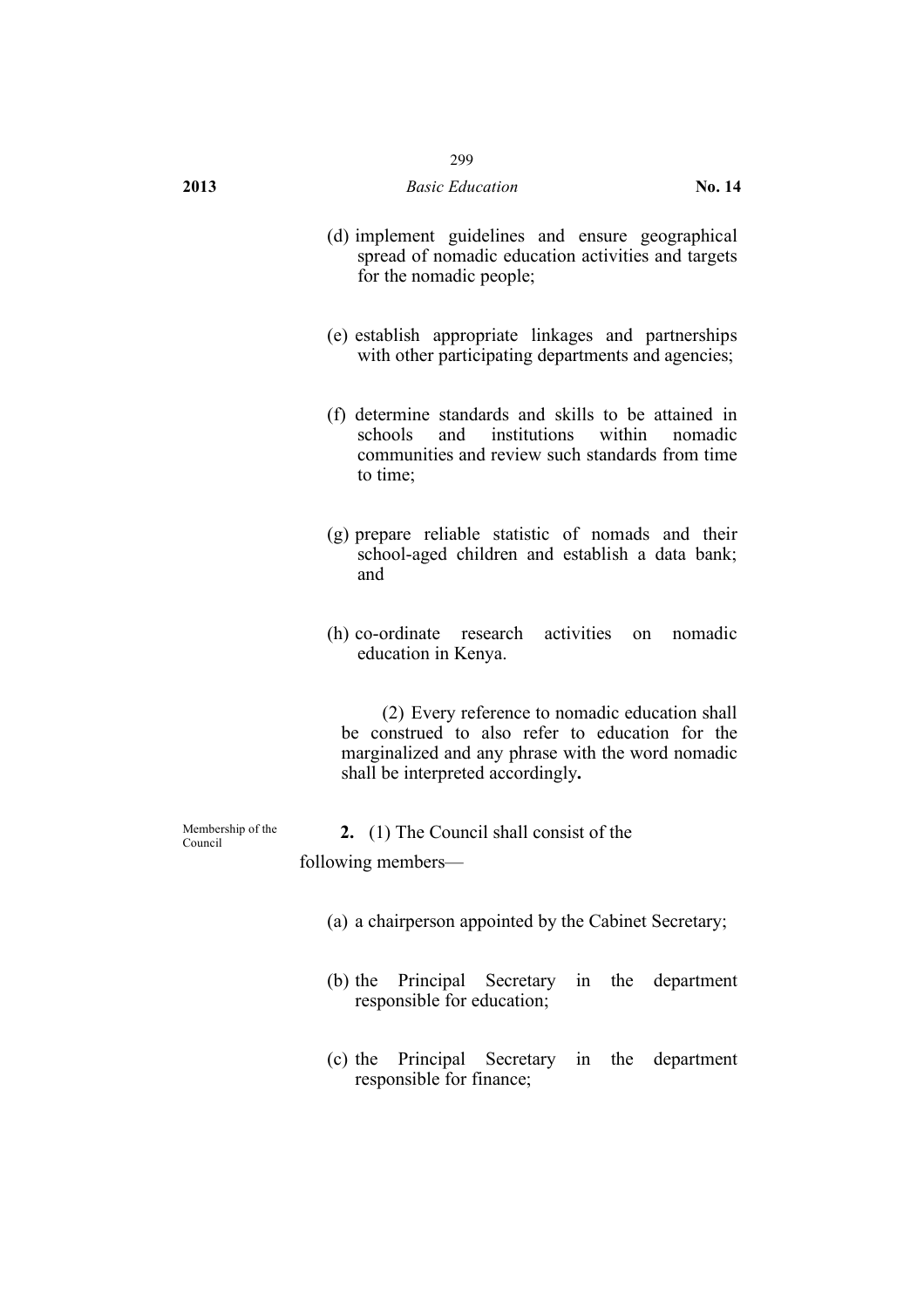|  | (d) the Principal Secretary in the department     |  |  |  |  |  |
|--|---------------------------------------------------|--|--|--|--|--|
|  | responsible for the development of arid and semi- |  |  |  |  |  |
|  | arid lands;                                       |  |  |  |  |  |

- (e) three representatives of faith-based organisations;
- (f) a representative of persons with disabilities;
- (g) a women representative;
- (h) a youth representative;
- (i) two representatives of teachers' trades union; and
- (j) a representatives of parents vice chairperson.
- (2) The Council shall, at its first meeting, elect
- a vice-chairperson from amongst the persons appointed under this Schedule.

| Meetings of the<br>Council. | <b>3.</b> The Council shall meet at least three times |
|-----------------------------|-------------------------------------------------------|
|                             | in each year.                                         |
|                             |                                                       |

Special meetings. **4.** The chairperson may, at any time, convene

a special meeting of the Council and shall do so within fifteen days of a written requisition for the meeting signed by at least three of the members.

Chairperson to preside. **5.** (1) The chairperson shall preside at all meetings of the Council in which the chairperson is present and in the case of his or her absence, the vice-chairperson shall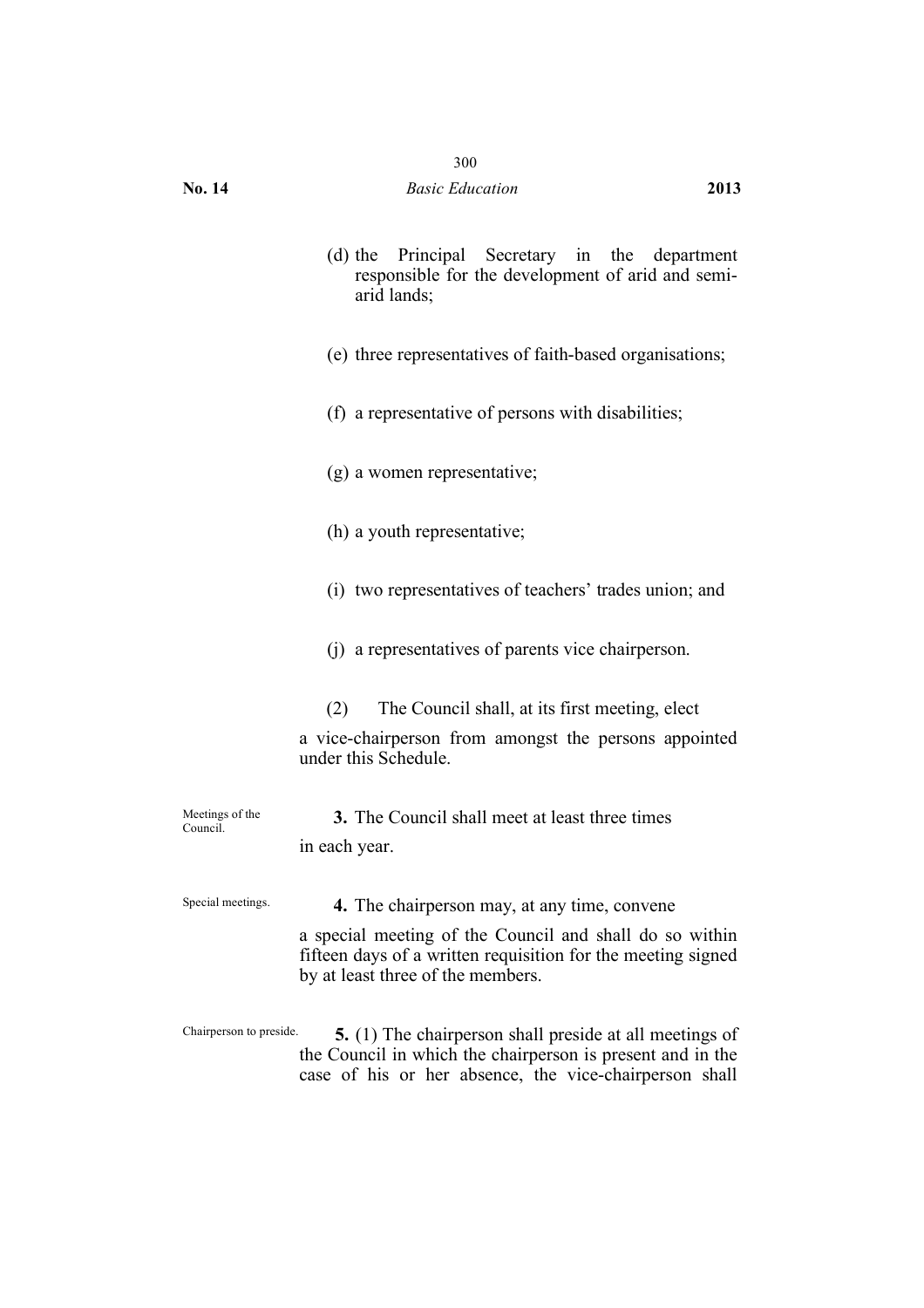#### **2013** *Basic Education* **No. 14**

preside.

#### (2) At a meeting of the Council at which neither

the chairperson nor the vice-chairperson is present, the members of the Council present shall elect one of their members to preside, and the person so elected shall have all the powers of the chairperson with respect to that meeting and the business transacted thereof.

Quorum. **6.** The quorum for the conduct of the business of the Council shall be seven members.

> **7.** The decisions of the Council shall be by a majority of votes, and the chairperson of the meeting shall have an original and a casting vote.

Validity of<br>proceedings. proceedings. **8.** The validity of any proceedings of the council shall not be affected by any vacancy among the membership thereof, or by reason of a defect in the appointment of a member.

Minutes of the Minutes of the **9.** Minutes of the proceedings at meetings of the meeting Council shall be kept in such a manner as the Council directs and, on the written request of the Cabinet Secretary, shall be made available to him or her or any person nominated by him or her.

Committees of the Committees of the **10.** The Council may establish such Committees as may be necessary for the performance of the functions of the Council and may, subject to the provisions of this Act, delegate powers conferred on it to any such committee.

Power of the Council to regulate own procedure. **11.** Subject to the provisions of this Schedule, the Council shall regulate its own procedure.

Disclosure of interest. **12.** If a member of the Council is directly or indirectly interested in any contract, proposed contract or other matter before the Council and is present at a meeting of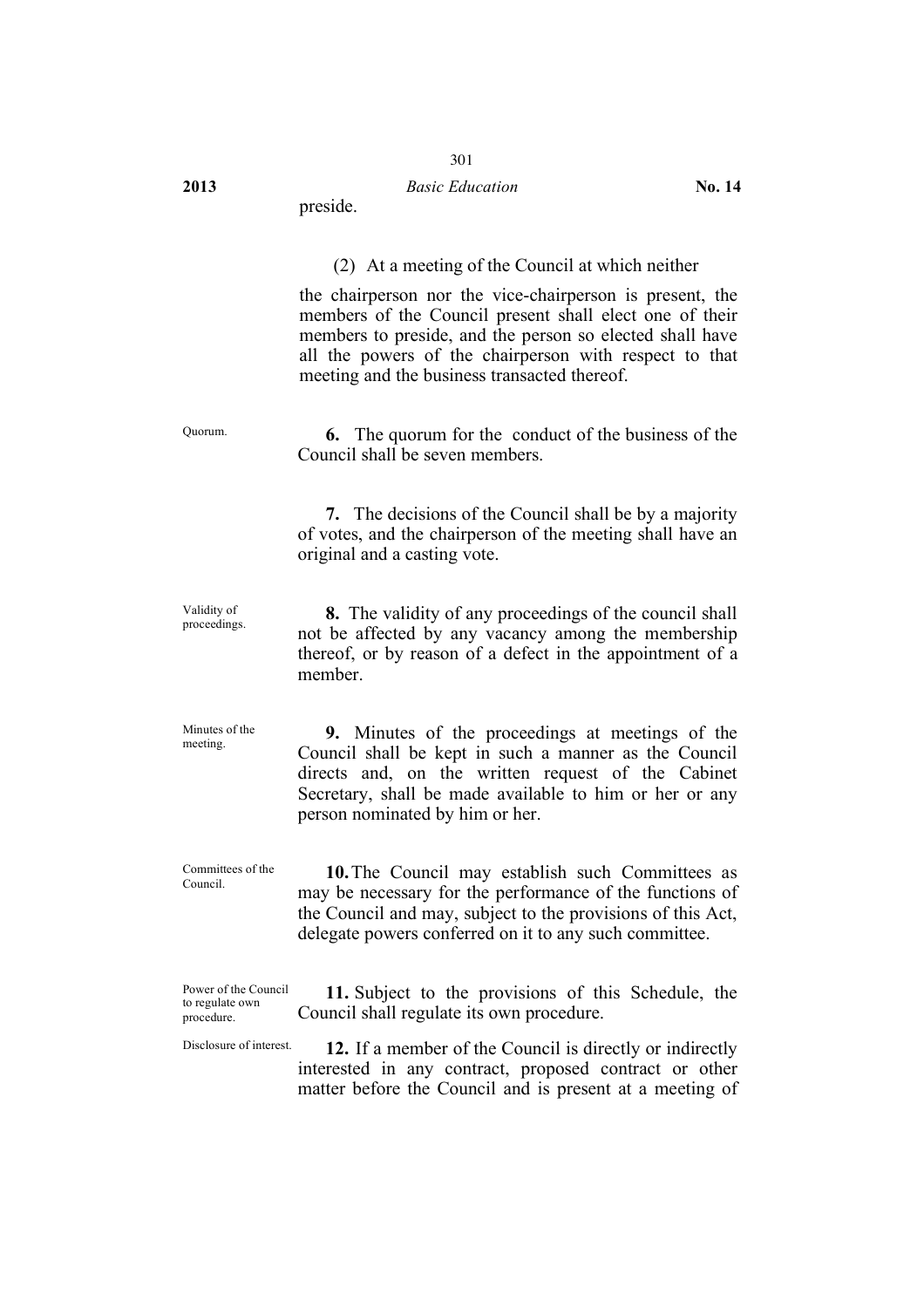#### **No. 14** *Basic Education* **2013**

the Council at which the contract, proposed contract or other matter is the subject of consideration, he or she shall, at the meeting and as soon as reasonably practicable after the commencement thereof, disclose the fact and shall not take part in the consideration or discussion of, or vote on, any questions with respect to the contract or other matter, or be counted in the quorum of the meeting during consideration of the matter.

Tenure. **13.** (1) The chairperson shall serve for a term of four years renewable once.

> (2) The members shall serve for a renewable term of three years.

Qualifications. **14.** (1) A person shall be qualified for appointment as the Chairperson of the Council if such person—

- (a) holds a degree in education from a university recognised in Kenya;
- (b) has knowledge and at least ten years' experience in matters relating to education; and
- (c) meets the requirements of Chapter Six of the Constitution.

(2) A person shall be qualified for appointment as a member of the Council if such person—

- (a) hold a degree from a recognised university;
- (b) has knowledge and at least five years' experience in matters relating to any of the following fields—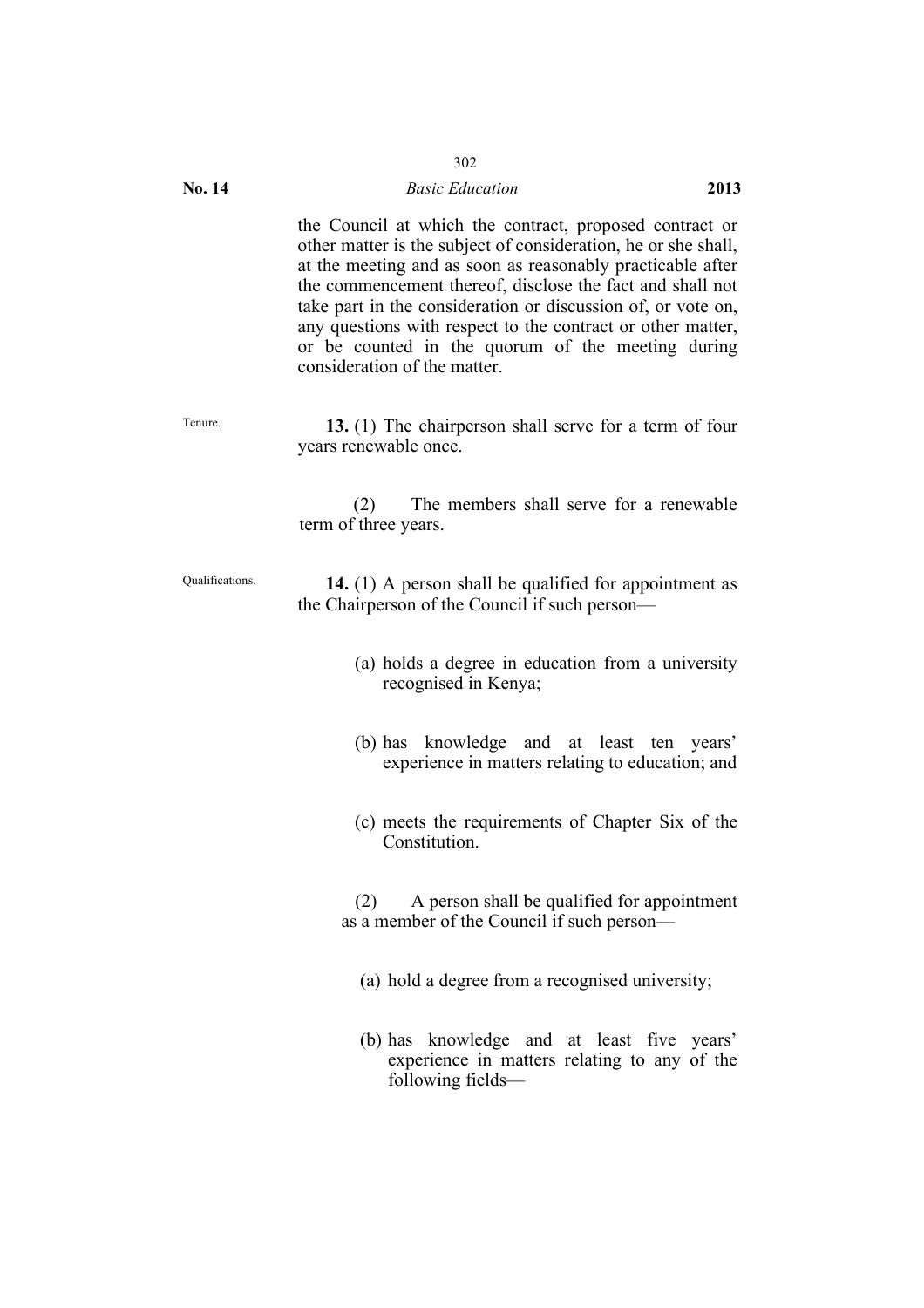- (i) education;
- (ii) management;
- (iii) finance;
- (iv) governance and human rights;
- (v) public administration;
- (vi) law; or
- (vii) economics
- (c) has had a distinguished career in their respective fields; and
- (d) meets the requirements of Chapter Six of the Constitution.

Disqualification. **15.** A person shall not be qualified for appointment as the chairperson or a member of the Council if such person—

- (a) is a member of Parliament or a county assembly;
- (b) is a member of a local authority;
- (c) is an undischarged bankrupt; or
- (d) has been removed from office for contravening the provisions of the Constitution or any other written law.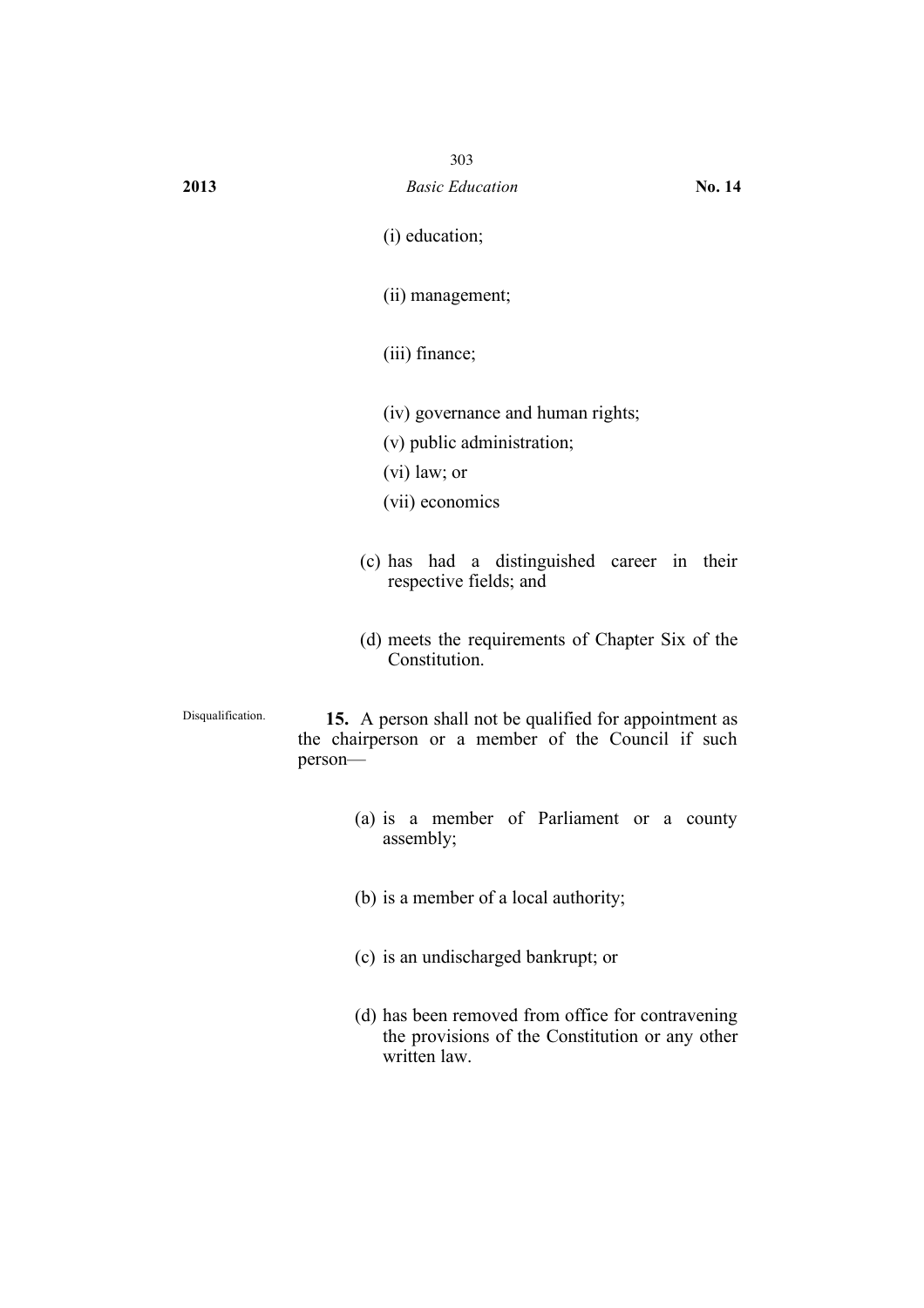Vacancy. **16.**(1) The office of the chairperson or a member of the Council shall become vacant if the holder—

- (a) dies;
- (b) resigns from office in writing addressed to the Cabinet Secretary;
- (c) is absent from three consecutive meetings of the Council without good cause; or
- (d) is removed from office in accordance with sub-paragraph (2).

(2) The chairperson or a member of the Council may be removed from office for—

- (a) contravening Chapter Six of the Constitution;
- (b) serious violation of this Act or any other law;
- (c) gross misconduct;
- (d) physical or mental incapacity to perform the functions of office;
- (e) incompetence; or
- (f) if adjudged bankrupt.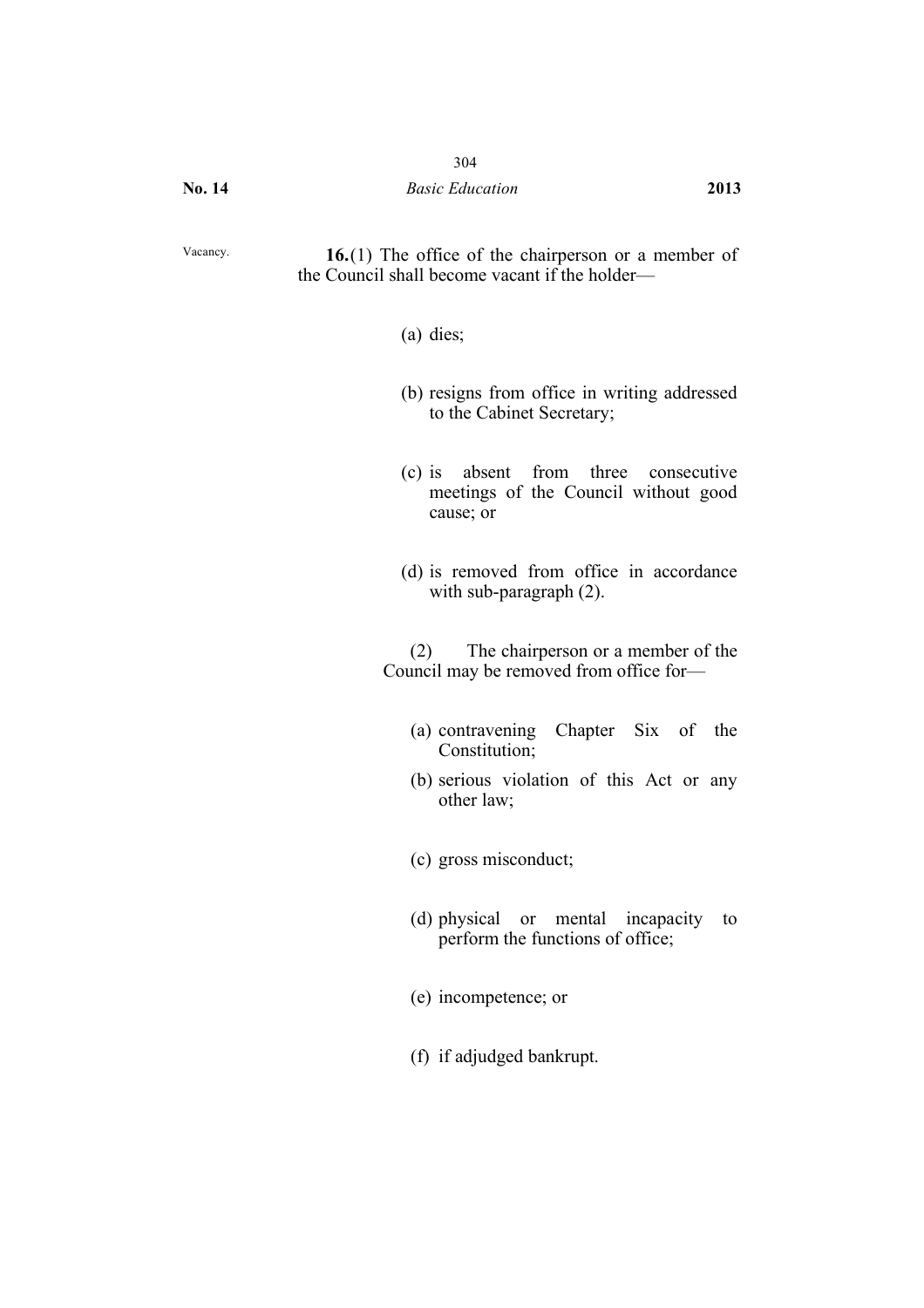# **2013** *Basic Education* **No. 14**

| Secondment.                 | 17. The Cabinet Secretary may, in consultation with<br>the Council, and upon such terms and conditions as may<br>be prescribed, second such officers, agents and other staff<br>as may be necessary for the efficient discharge of the<br>functions of the Council under this Schedule. |
|-----------------------------|-----------------------------------------------------------------------------------------------------------------------------------------------------------------------------------------------------------------------------------------------------------------------------------------|
| Experts and<br>Consultants. | <b>18.</b> The Council may engage consultants and<br>experts, as it considers appropriate, to assist in the<br>discharge of its functions under this Schedule.                                                                                                                          |
| Remuneration.               | 19. The chairperson and members of the Council shall<br>be paid such remuneration, fees, allowances<br>and<br>disbursements for expenses as may be approved by the<br>Cabinet Secretary.                                                                                                |
| Reporting.                  | 20. (1) The Council shall submit an annual report to<br>the Cabinet Secretary.                                                                                                                                                                                                          |
|                             | (2) Notwithstanding sub-paragraph (1), the                                                                                                                                                                                                                                              |
|                             | Cabinet Secretary may, at any time, require a report from<br>the National Council for Nomadic Education on a<br>particular matter.                                                                                                                                                      |
| Secretary                   | 21. (1) The Council shall, through an open, transparent<br>and competitive recruitment process, recommend for<br>appointment by the Cabinet secretary a qualified person to<br>be the Secretary to the Council.                                                                         |
|                             | (2) A person shall be qualified for appointment as                                                                                                                                                                                                                                      |
|                             | Secretary if the person-                                                                                                                                                                                                                                                                |
|                             | holds a minimum of a first degree in<br>(a)                                                                                                                                                                                                                                             |

education or related discipline;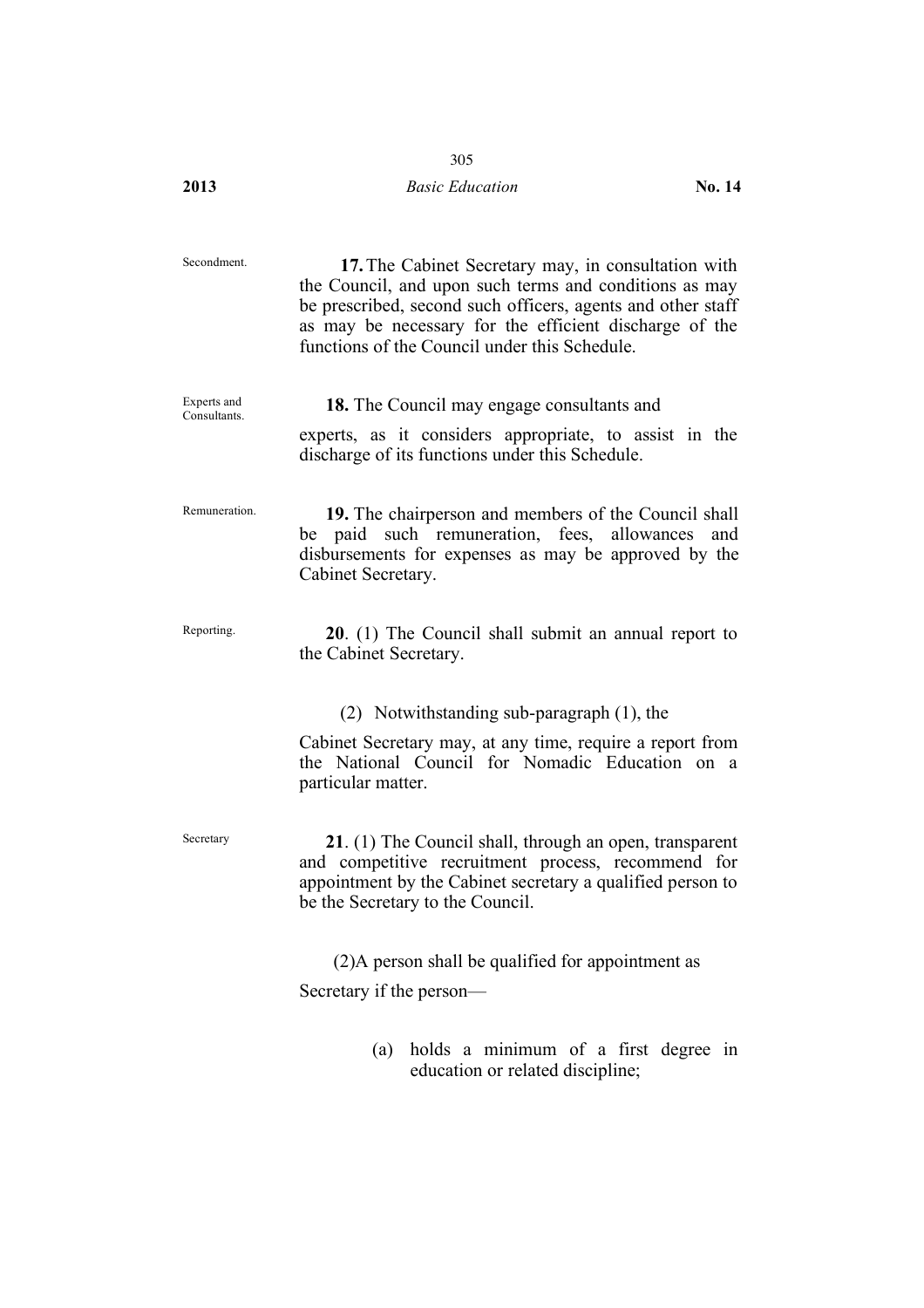|        | 306                                                                                                                                 |      |
|--------|-------------------------------------------------------------------------------------------------------------------------------------|------|
| No. 14 | <b>Basic Education</b>                                                                                                              | 2013 |
| (b)    | has at least ten years' proven experience in<br>leadership at senior management level;                                              |      |
| (c)    | has experience in finance, management and<br>public administration; and                                                             |      |
| (d)    | satisfies the requirements of Chapter Six of<br>the Constitution.                                                                   |      |
|        | $(3)$ The Secretary shall —                                                                                                         |      |
|        | (a) be appointed by the Cabinet Secretary;                                                                                          |      |
|        | (b) be an <i>ex officio</i> member of the Council with<br>no right to vote;                                                         |      |
|        | (c) be secretary to the Council;                                                                                                    |      |
|        | (d) subject to the directions of the Council, be<br>responsible for the day to day management<br>of the affairs of the Council; and |      |
|        | (e) perform such other functions as the Council<br>may, from time to time, determine.                                               |      |
|        |                                                                                                                                     |      |

(4) The Secretary shall serve on such terms and conditions as the Cabinet secretary may determine.